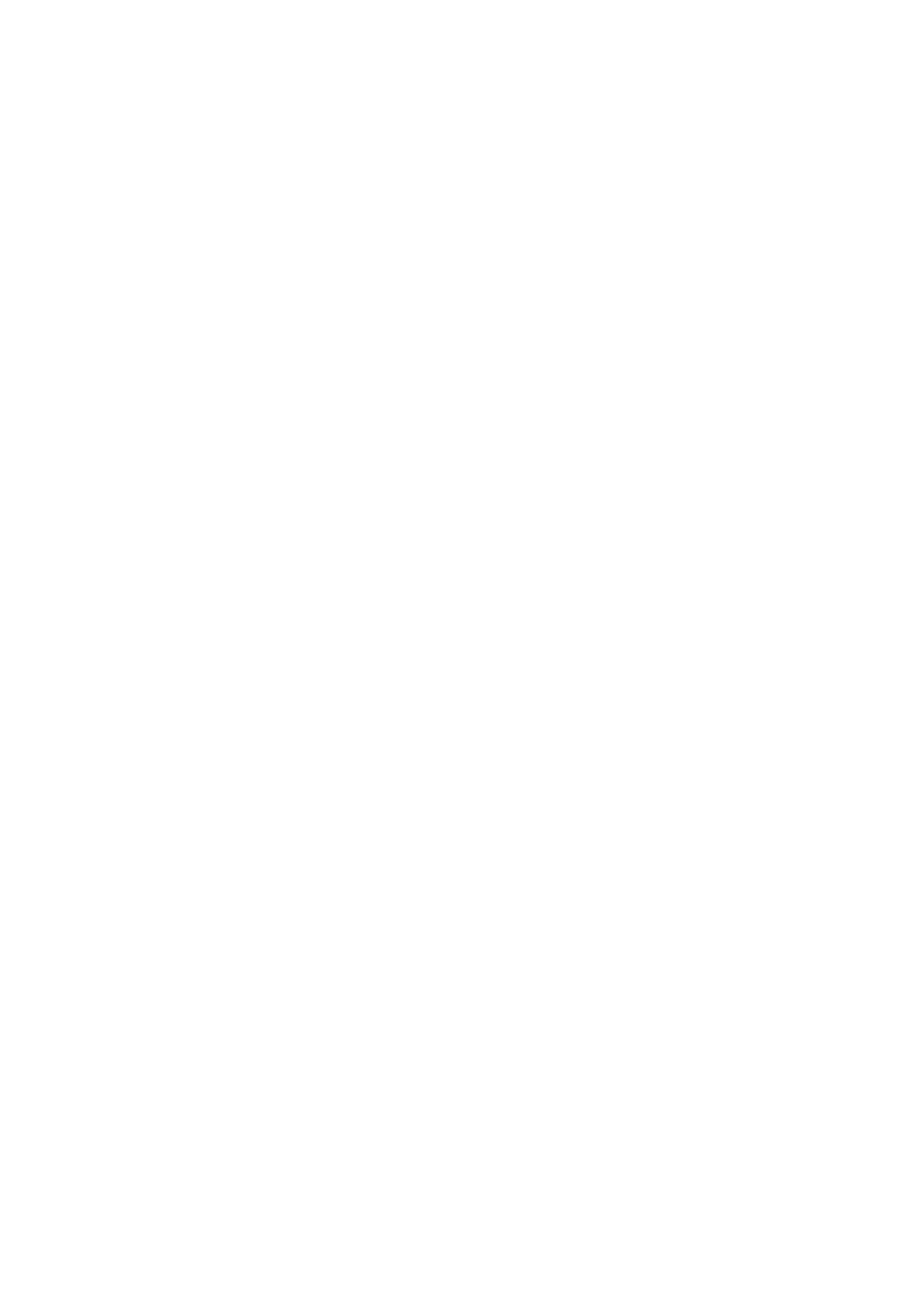# THE UNIVERSAL PATH

B Y

### J. VAN RIJCKENBORGH

AND

## CATHAROSE DE PETRI

1985

### CORNERSTONE LIBRARY

No. 2

### ROZEKRUIS PERS HAARLEM THE NETHERLANDS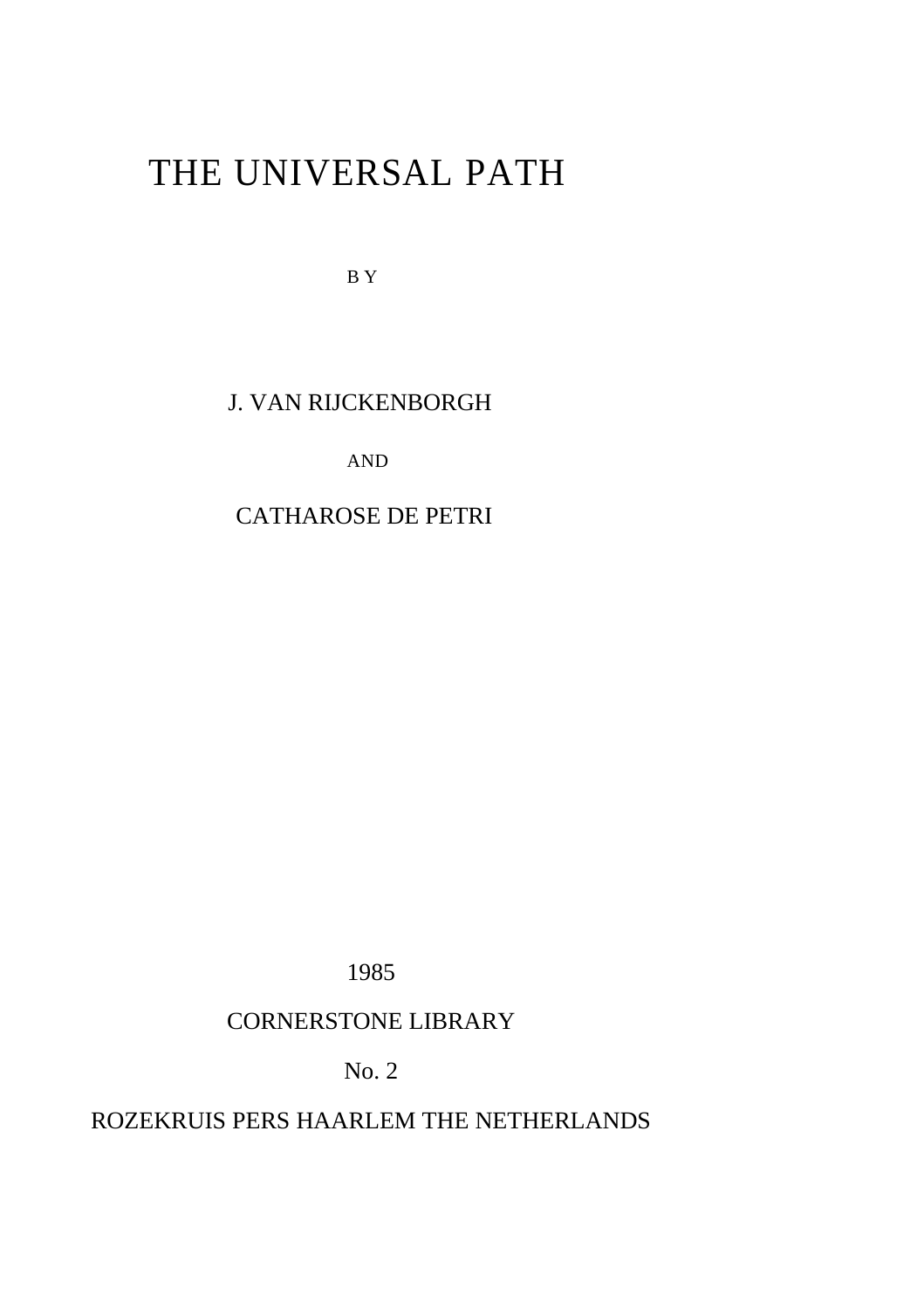### International School of the Golden Rosycross Lectorium Rosicrucianum Headquarters: **Bakenessergracht** 11-15, Haarlem, The Netherlands

Translated from the Dutch after the revised edition 1977

> Original title: Het universele pad

ISBN 90 6732 007 2 Copyright© 1985 Rozekruis Pers, Haarlem, The Netherlands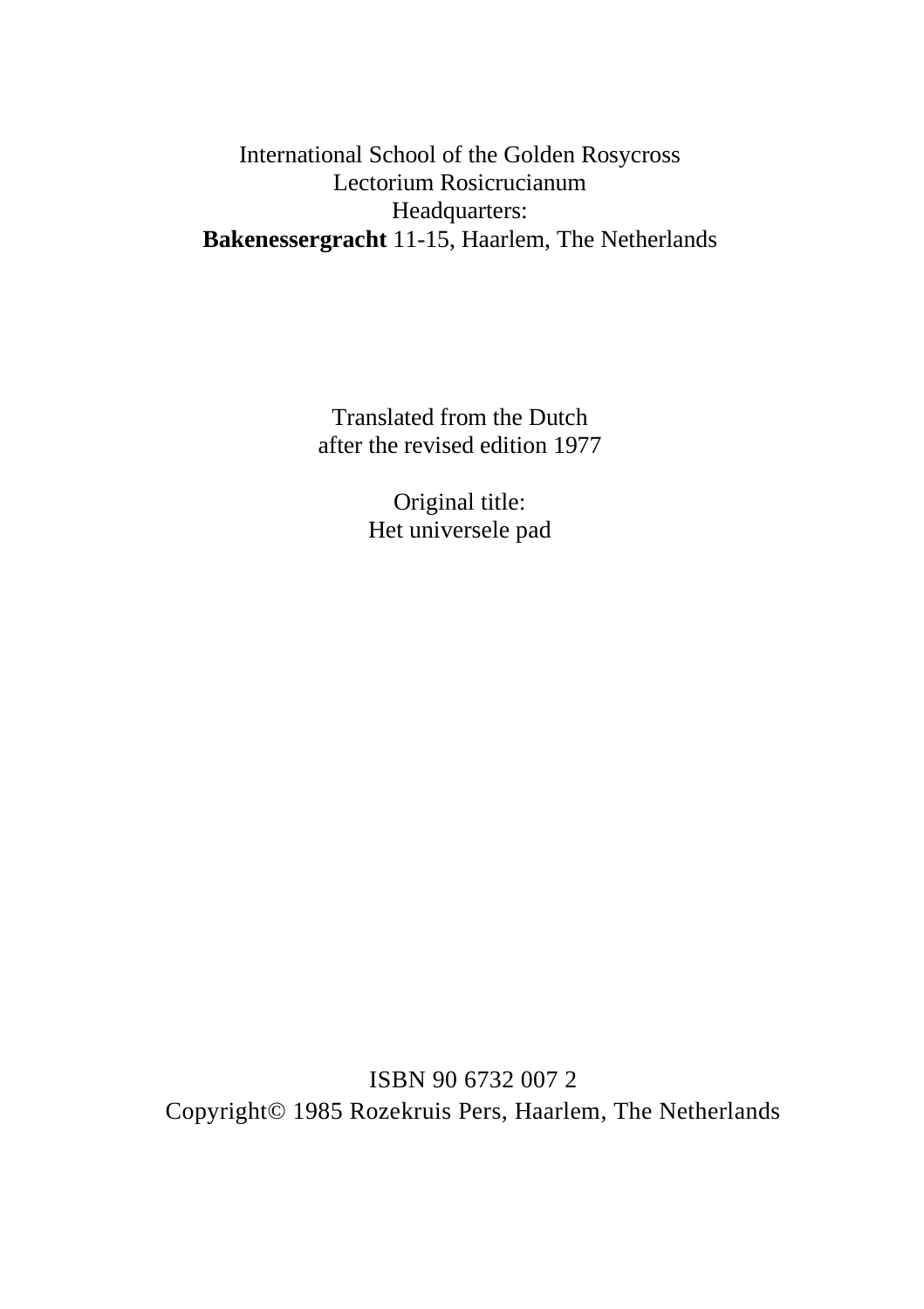# **CONTENTS**

| XI The mystery and the calling of Hiram Abiff, |  |
|------------------------------------------------|--|
|                                                |  |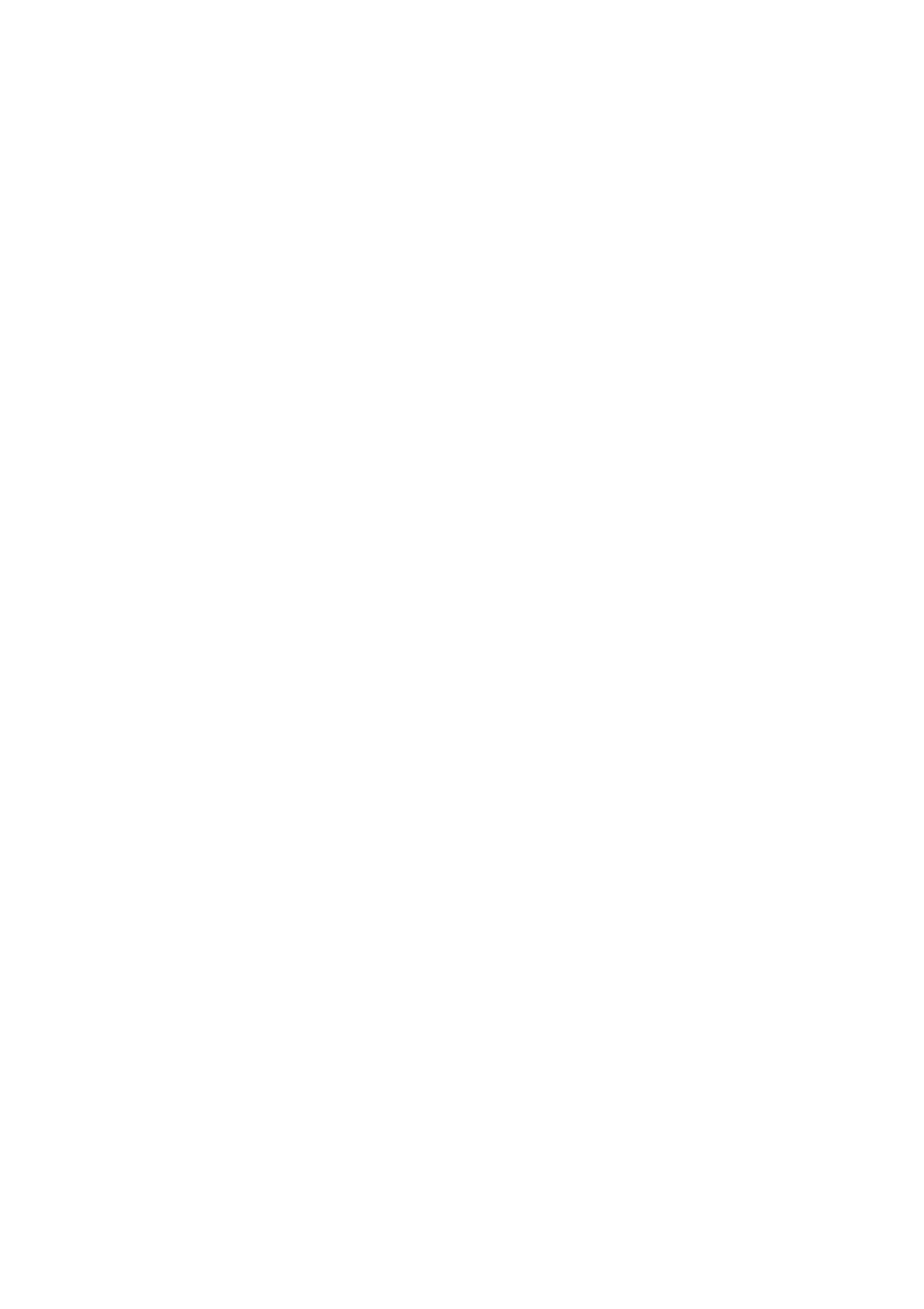#### **I**

#### **RELIGIOUS PROPAGANDA**

You will have noticed that the large number of religious groups and societies practicing negative occultism, advertise more openly and in a more banal way in the advertising columns of our newspapers and also use pamphlets, posters and other means. This religious propaganda, mostly prepared in a childish way, testifies of the spiritual decadence of our century and of the enormous crisis mankind faces.

It is always very easy to determine, whether a certain action does possess the purity of inner spontaneity, or not. Everyone realizes that this kind of propaganda is imported from the U.S.A., where the science of advertising has been studied thoroughly and where it is the custom to propagate religious tendencies of all kinds in such a way that it makes a European heart stand still.

You should know however, that things which seem coarse and banal to us, are quite ordinary and not in the least bit shocking to the Americans.

Why that is so, is beside the point here. It is of little interest to us at the present time, to know why the American community in its alchemical processes must overcome the phase of natural religion in the American way. The main thing is to find the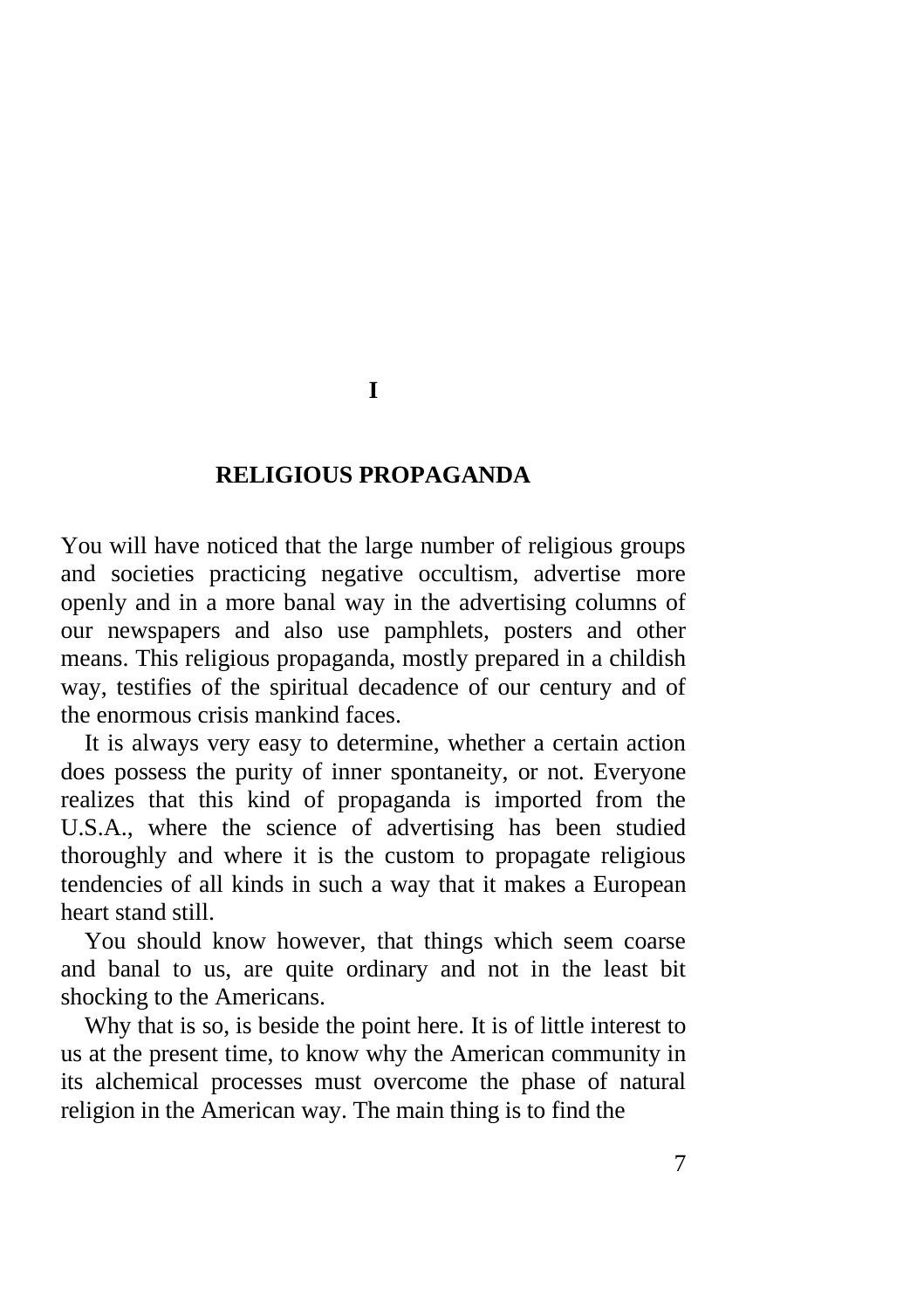reason, why the American natural-religious methods are so readily accepted in our European countries.

And in our opininon this phenomenon is caused by the ending of a period of culture.

When someone has reached the end of his life process and possibly shrinks from its inevitable consequences, his actions lose the spontaneity of sincerity, and he takes to experimentation and to imitation.

His behaviour shows a spasmodic nervousness, he raises his voice and gives himself airs, and his external positiveness discloses the greatest negativity, he is in reality then a poor wretched creature.

When the dictators shout at their loudest, you can be sure that the situation is worse then ever.

In reality things are as follows : - if there truly is essential life in something, this life manifests itself by growth and expansion.

This growth and irrestistible expansion spring from life itself, and therefore are completely genuine.

When there is life, there is a natural magnetic attraction, there is a focus and a magnetic field.

In modern history there were periods in which the European community of nations had such a focus and such a magnetic field.

Europe set the tone, because from her a tone actually emanated, because she was entitled to it.

Frequently this predominating position hung by a thread, because the vital power, the potential was not used correctly. Recovery was possible at that time, because unused powers were liberated and were employed in the renewal, as was the case at the time of the Renaissance and after the French Revolution.

Without those mighty European turnabouts of the past, Europe's task in the large community of nations would have died out long ago to a small heap of smouldering ashes.

So we are once again faced with a change on the old continent. This change already casts its shadows, and that is why the curve of nervousness is rising.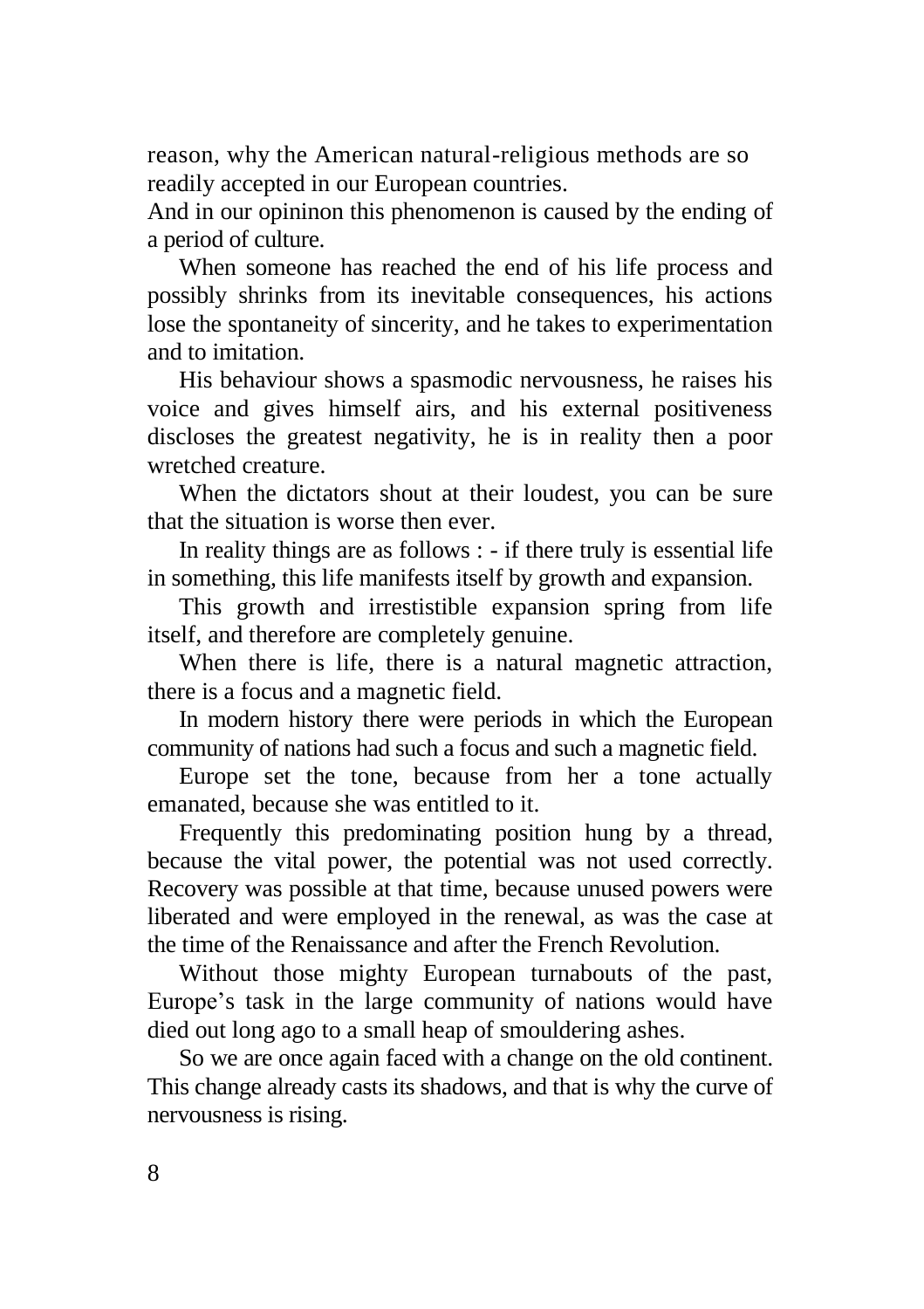The old apparatus, used so long, functions no longer, or at best very clumsily, and therefore new ways of life are being imported from abroad.

The former fundamentals now disclose themselves horizontally in commonplace religious advertising, the undeniable symptom of decline of a period of culture.

This advertising is undertaken in many different ways. You should not consider this superficially. The advertising activity in the newspapers is the more external and childish way. There are also groups who are trying to acquire leading positions in practically the whole civil, social and economical apparatus by means of political authority. In this way they try to gain or even strengthen their control over the nation.

It should be clear however that this forcing spells its own death. If a man or a group possesses spiritual qualities and a true inner calling so that consequently there are a magnetic focus and a power field, neither God nor man can resist such a power, as it progresses towards fulfilment.

All obstacles then turn into advantages. Hence comes the saying: «Those who believe do not hurry.» We may hold different opinions about the nature and the causes of all these phenomena. But one sign is undeniable: The whole world is in a whirlpool of a very revolutionary period, and all eyes are turned towards the old Europe.

Europe is facing a new day of revolution - another renaissance is at hand.

And if you still have but a spark of the old national strain, you know that inevitably the world is driven to an immutable aim - and that no man can resist or delay this process.

Some groups of people in this world live in the political field, and thus they are interested in the coming political revolution, they are completely bound to the political conflicts.

Others are taken up by the social conflicts of our time, while more exclusive factions of our fellow-men concentrate on the economic aspects of the present world storms.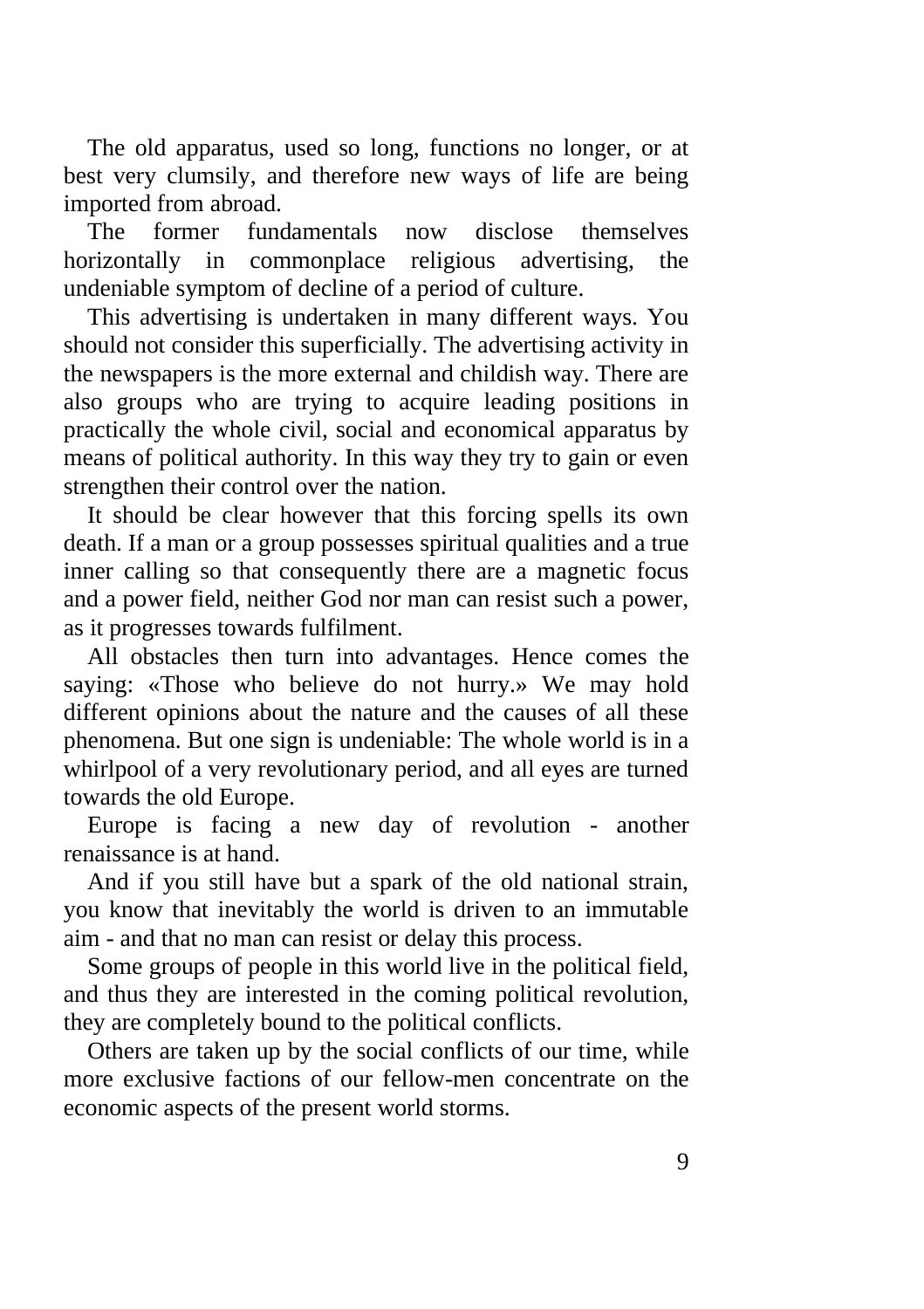According to your individual character you are interested in one of these three aspects of revolution. You have either political or social or economic interests. And accordingly you can imagine that - in so far as your attitude is also natural-religious - you will make your religious opinion subject to your political, social or economic interests. All this is quite natural.

The natural-religious consciousness has to do with a condition of the blood, showing hereditary traits. The inclinations of the ancestors are maintained in our religious communities by a magic supported by powers of the reflection sphere.

This natural-religious consciousness is altogether directed to earthly things, horizontally, it is completely biological.

It manifests itself in all ages and always in the same manner. The Bushman, the Mohammedan and the so-called Christians alike, are induced into a religious ecstasy because to their natural aptitude and attitude and are so prepared to fight against their enemies.

War psychosis and war anxiety are greatly encouraged in this way. You know all this.

Now the pupil of the modern Spiritual School should find out how much he himself is involved. Do you have social, political or economic interests, and in what respect does your naturalreligious state correspond with it? This is a self-examination which the pupils of a Spiritual School must undertake very soon; for the problems connected with it will shortly be of the greatest importance.

For the modern Rosicrucian is not at all interested in the political, social and economic turmoil of our time and even less in all the doings of the religious according to nature, with their overt and hidden advertising.

For there is another life, another aim and another religion which demand all our attention and energy.

In the troubled waters of our time, this point of view may seem altogether negative, because you look at the events of life from your own circle of existence.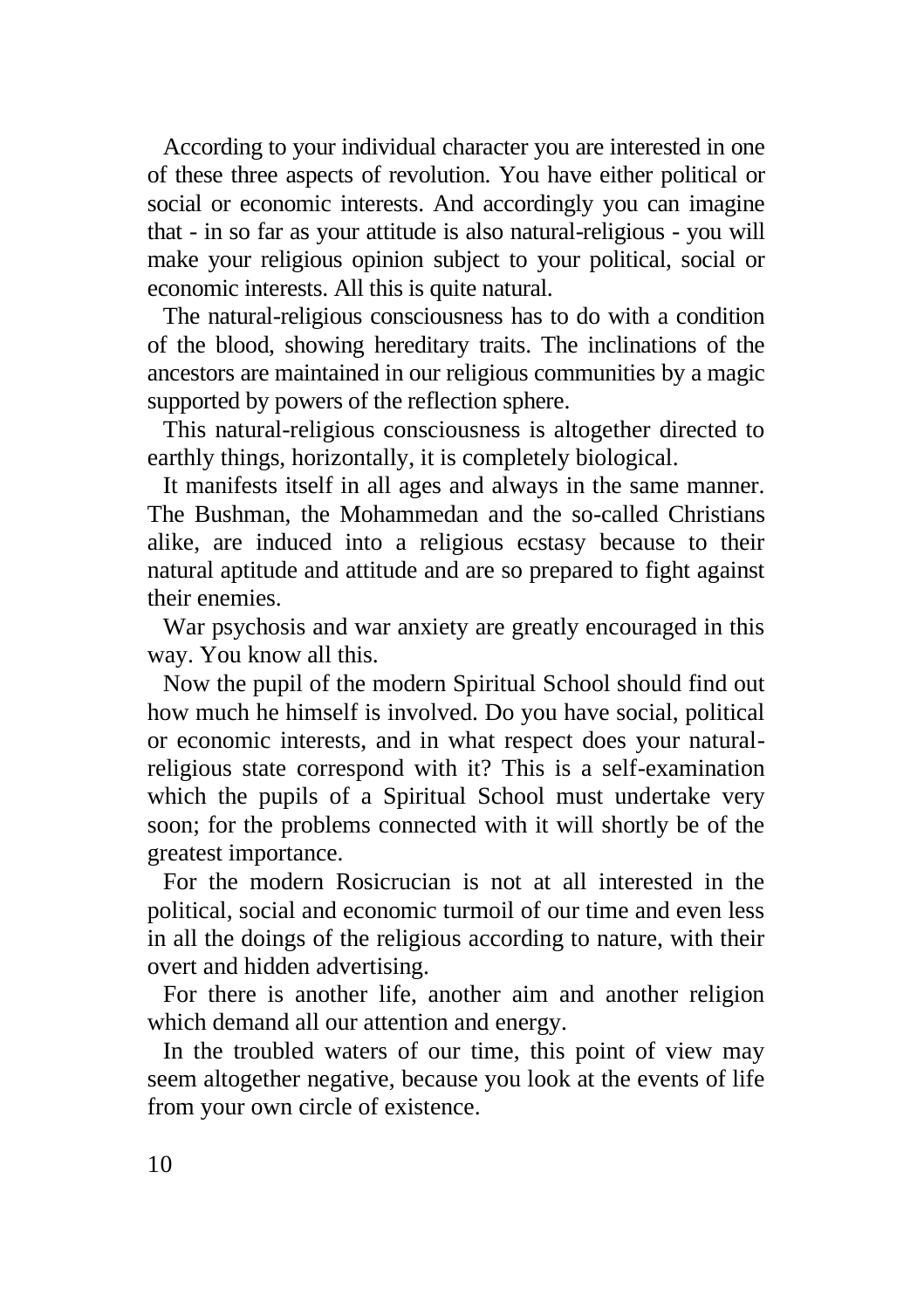However, we must say that the conduct of a pupil of the modern Spiritual School is one of the greatest activity; an activity about which we do not leave you in the dark; an activity about which we speak and write continually.

The pupil who learns to understand this standpoint of the Spiritual School inwardly, finds himself placed as it were in another world. He perceives all the hustle and bustle of this world as through a mirror.

He does not only perceive the obvious, he looks through it and beyond it. He peers into the darkest hiding-places of the human soul. He will not be deceived by a newspaper or a radio advertisement.

He knows what is said at the conference-tables, and is most thoroughly informed.

Therefore he observes the activity of the whole world with the highest possible objectivity. He will surely not forge his plough into a sword, and he will not uselessly oppose anything that is inevitable in this world.

In the middle of enormous disturbances of a furious ocean of passions, it is yet possible to achieve great inner calm, the calm of the new life which is not of this world.

It is a reality full of mercy and truth, an essential life which sometimes develops in the midst of the greatest turmoil. Its potentiality has been proved in all world history. And therefore the Bible declares in Revelation, Chapter 18:

«And I heard a voice saying: Come out of her, my people, lest you take part in her sins, lest you share in her plagues; for her sins are heaped as high as heaven», to the heart of the reflection sphere. «And see, the merchants of the earth weep and mourn for her.»

It is hoped that everyone will understand very intelligently and in a scientific-occult way the holy warning: «Flee from the coming storm!»

This concerns the flight, the ascent, the entry into the new life, into a new sphere of existence.

May the storm of the coming events find you safely at home.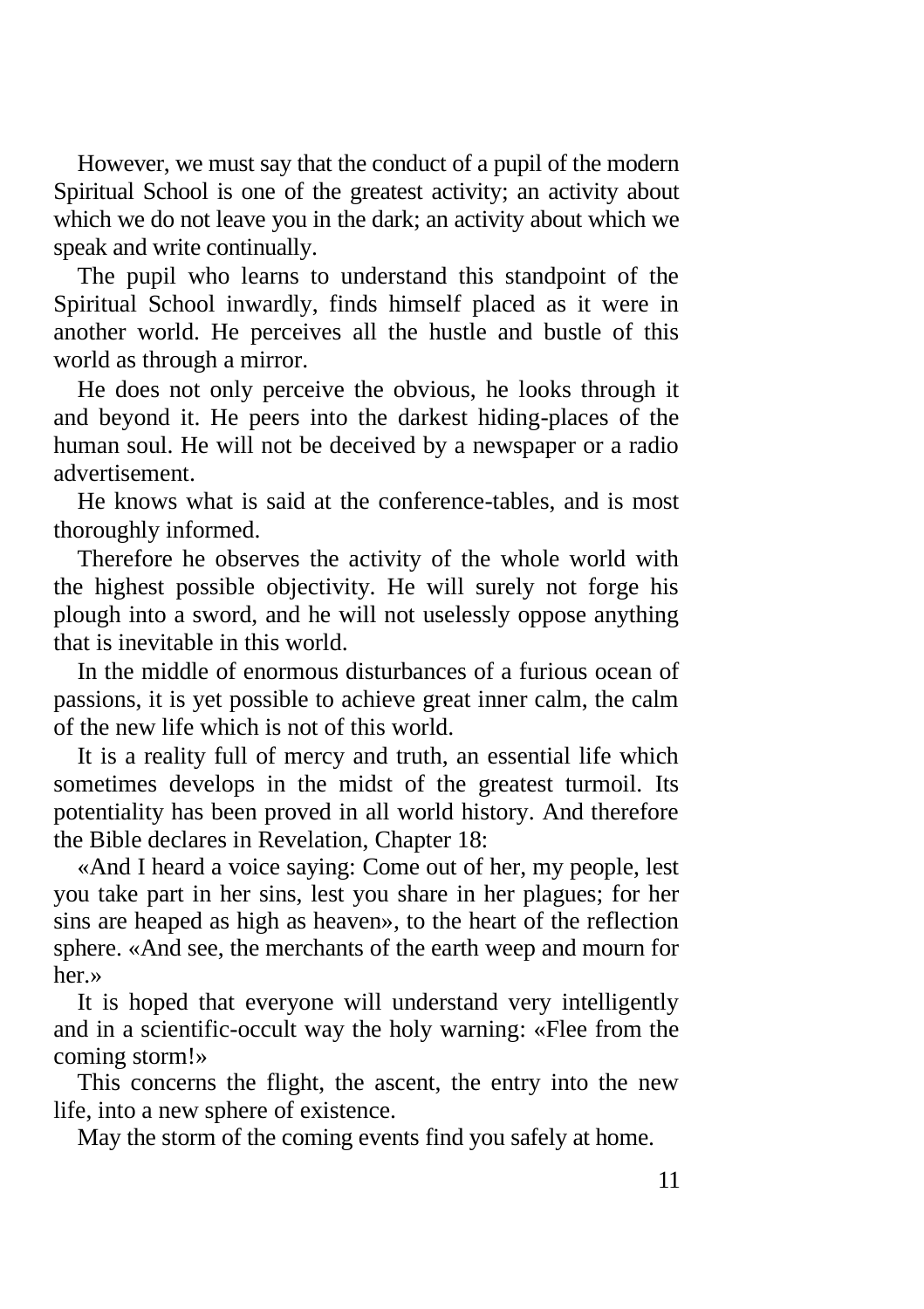### **THE DOOR BEHIND THE VEIL**

Man's consciousness is determined by his blood. Without leaving the slightest trace of doubt, the esoteric teachings of all times have continually explained this axiom to their pupils.

«The Kingdom of God is within you», the Holy Scripture declares with emphasis, and the key to this Immovable Kingdom must be forged or liberated in your blood, in the red vital substance which enters every fibre of your being.

This is the great mystery of genesis, which all authentic Spiritual Schools try to convey to their pupils.

The blood determines the grade and the quality of a man's consciousness!

The Universal Doctrine sees the human life fluid in three manifestations: firstly the ordinary blood, secondly the nerve fluid and thirdly the lymph. This life substance with its three aspects is produced in and by the physical body. The necessary elements for this production are also threefold: man nourishes himself with solids and liquids of a chemical nature, with gases of an atmospheric constitution and with planetary elements of an etheric quality. This threefold life substance, produced by the body and partly explained through such a threefold nourishment, maintains in its turn the whole physical organism, thereby completing the biological cycle.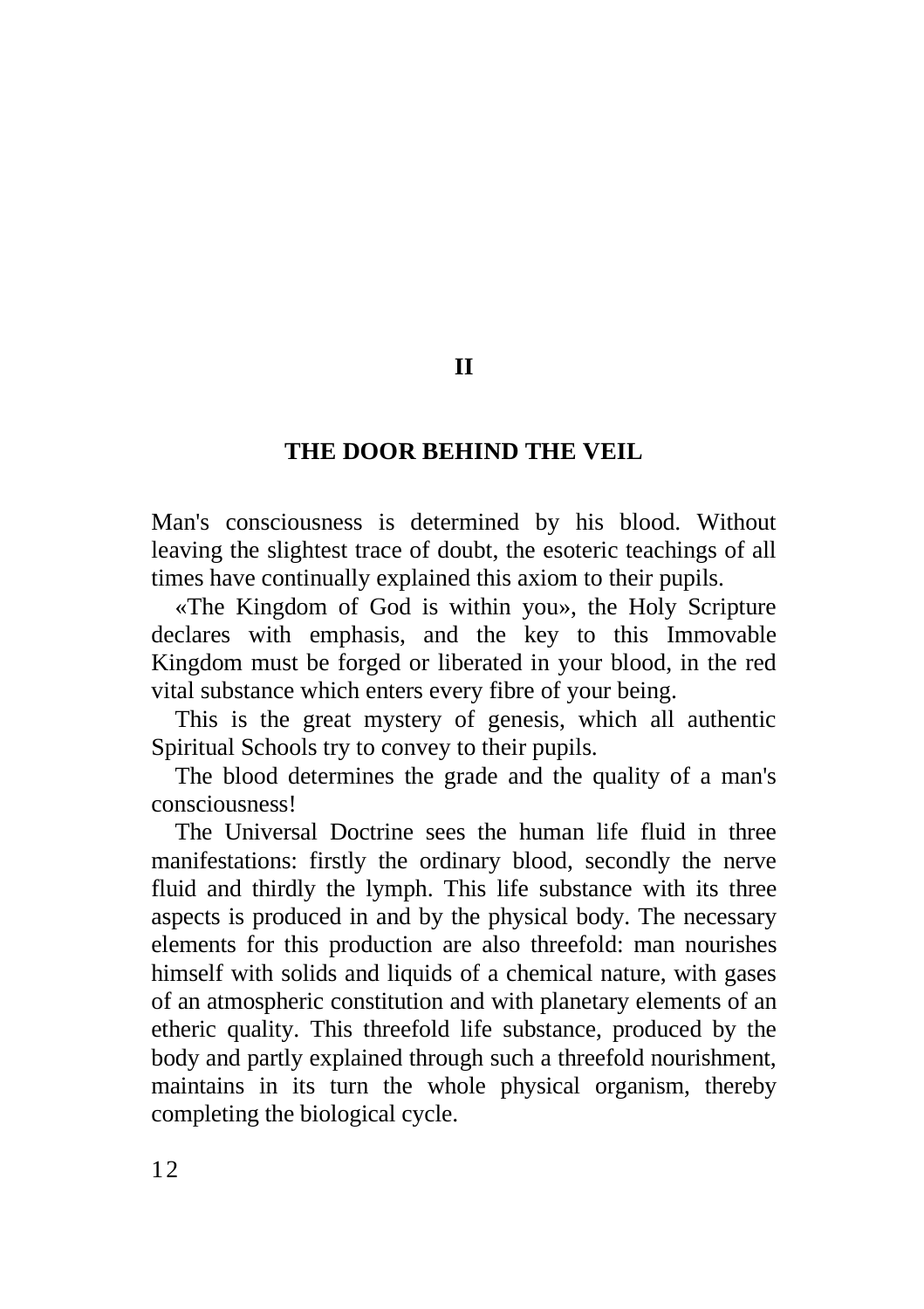The motor activity in this whole process is made possible by force, by a vitality, whose nucleus or focus lies behind the frontal bone, between the two eyebrows. A certain consciousness is radiated by this nucleus or focus into the whole life fluid; a certain spiritual vibration emanates.

The focus of consciousness in its simple form is called the biological spirit, and we designate its radiation of consciousness in the blood as «the soul». Thus we can see the natural relationship between the spirit, the soul and the blood. You must understand now that the radiation of consciousness, or soul vibration, proceeds from the biological spirit, but its intensity, quality, range and consequences are determined by the blood. Also the functions which are inconceivable without organic structure and nerve activity, such as thought, emotion, will, desire and all activity, are directed by the blood, both with regard to their extent and their limits.

Consequently we may conclude that as soon as the human personality is brought to life by birth, the biological spirit finds itself in a captivity of sorts. The spirit itself does not direct the life system, but it is directed and controlled. Confined, imprisoned in the material personality, it is used as a life factor of the blood, but all initiative and all activity of life proceed from the blood. Man in this dialectic nature does not live out of the spirit, but entirely out of the blood.

As soon as the life cycle starts, as soon as man is tied to the wheel, as soon as soul and blood have been vitalised, have received life, the soul maintains itself, dragging the spirit along in captivity, fiercely desiring and seizing all other necessary factors of life in a vast fire of existence. Therefore the initiated Paul rightly states that man is created a living soul and not a living spirit.

It would not be right to consider the spirit as a neutral factor, as the innocent victim resulting from this process. The biological spirit is a spark of the original spiritual essentiality and this alone may be called «man» in the true sense of the word. This spark of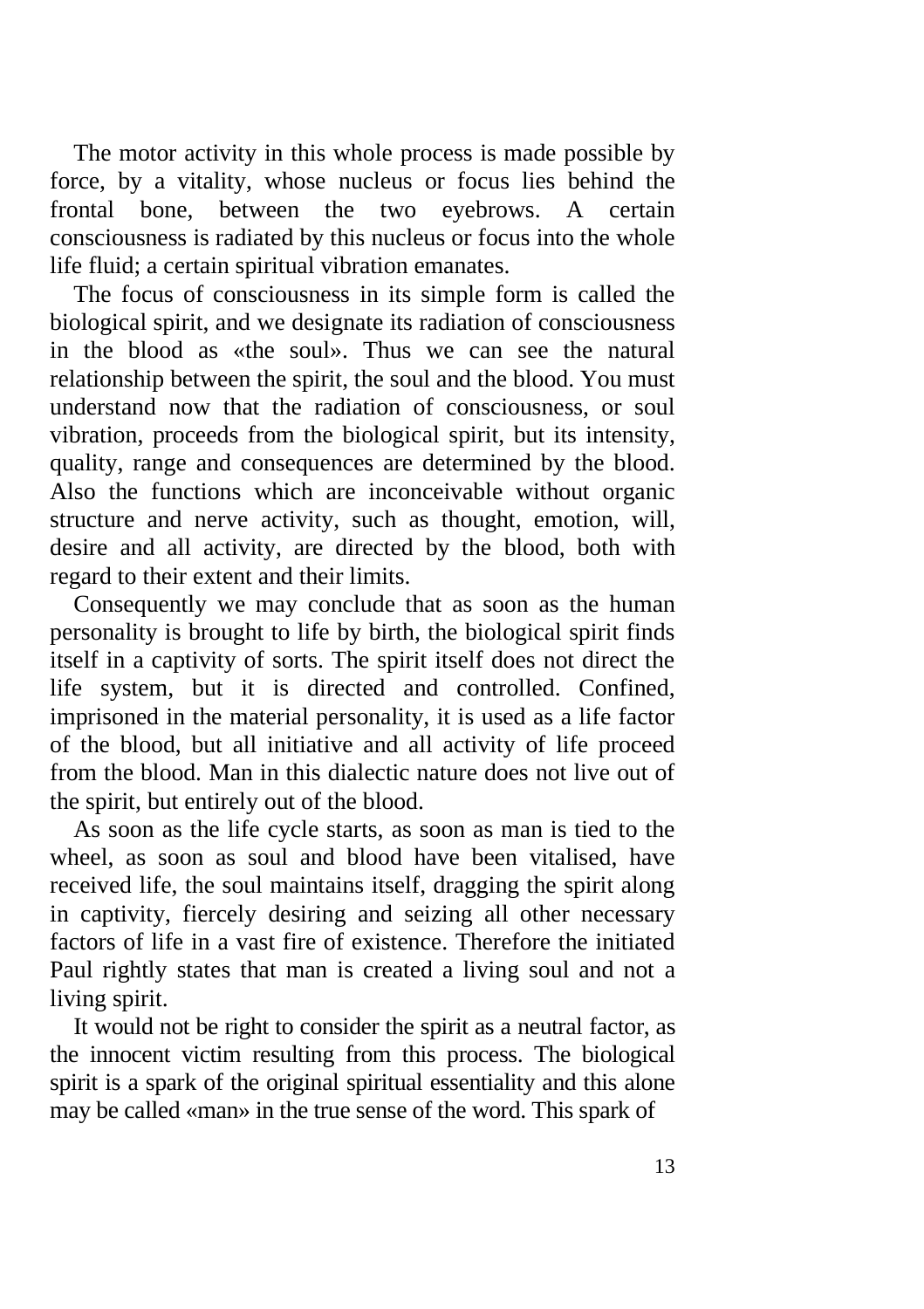the spirit has proceeded away from the original human spirit in the primeval age, with its speculative and forcing endeavour to influence God's great plan of genesis by its own will and in its own way.

A dramatic result was the consequence. The rebellious spirit spark drove the whole microcosm in the wrong direction, the original development was given strict limits and the spirit spark driven to manifestation in conformity with its nature.

Therefore there lives within the biological spirit the image of the perfect man who is everything and can do everything and knows everything, but who experiences a counter-nature and continual dialectics, an unattainability, an imprisonment and a complete deprivation of initiative, bound to the wheel of birth and death, being at the mercy of the soul-being created by him, which seems to die only to live again, which accompanies him from the cradle to the grave, and from the grave again to the cradle. That is the spirit's sorrow, its suffering, its despair and its bewilderment.

A cry for redemption vibrates through the whole microcosm, but this cry for help is heard only as a whisper in the soul because of the urge of the living soul-being to exist. In a great many cases the spirit can not reveal itself anymore in the soul because of man's coarse condition.

The former soul-being, that is a man in whom not only the blood-consciousness but also the spirit spark could make itself heard, has then become an entity with a blood-consciousness only. Esoteric science then speaks of soullessness. The nucleus of the spirit of such men lives externally, as in animals; all individuality is lost and, just as in animals, habits of group and species with unforeseen consequences come to development.

In the first instance we discern the blood-consciousness, that is the consciousness in which only the voice of the blood, class, group and ancestors speaks. This is the man, who has become completely a biological creature, who is completely earthbound.

Secondly there is the so-called soul-consiousness, that is the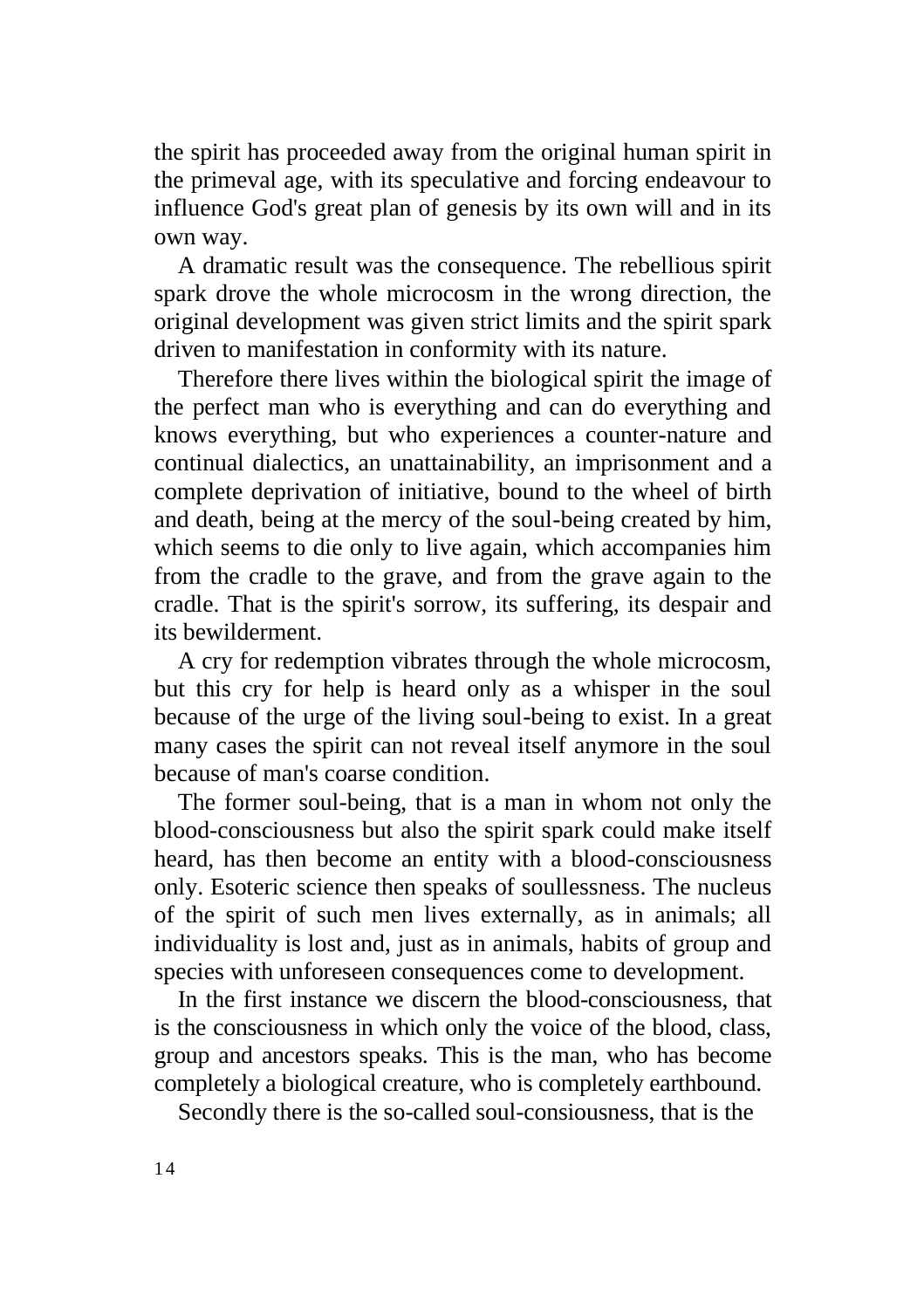blood-consciousness in which, besides the activity of the biological spirit, the voice of the spiritual nucleus of consciousness can still speak, can also express its hopes, its desires and ideals. People with soul-consciousness strive for cultural development in all spheres of life. They are trying to make of this world and mankind a life domain and a society which comply with ethical and religious norms.

Thirdly there is a spiritual consciousness, that is a consciousness of the dialectic nucleus of the spirit separated from the blood. People possessing this spiritual consciousness liberated from the blood, experience their captivity and dependence on the blood-being and are capable of receiving in their spiritual consciousness impulses of a higher order, in consequence of which the insight of these people with reference to the state of their fall becomes a clear knowledge.

And fourthly there is the original consciousness or the microcosmic consciousness. Some authors simply call it cosmic consciousness or heavenly consciousness, the consciousness of man's original essence. If, using this science of consciousness, we observe the behaviour of mankind and in the first place our own, we can come to some instructive conclusions.

In conformity with the four states of consciousness we can speak of a fourfold mentality, of a fourfold mystic life, of a fourfold activity. Every man can behave only according to his state of consciousness and should only be judged accordingly.

For instance the mystic life of a man with blood consciousness will be completely directed to nature and the course of the seasons. The religious festivals for him mean: eating, drinking and merriment. At Easter a train passenger travelling through certain secluded districts of The Netherlands, can see how in the dusk the Easter-bonfires are being lit. The country-people, so much bound to the land with body and soul, stand around the flames in the circle of light. In this way man with a blood-consciousness sends up his thanks for the re-awakened nature.

The mystic life of a man possessing soul-consciousness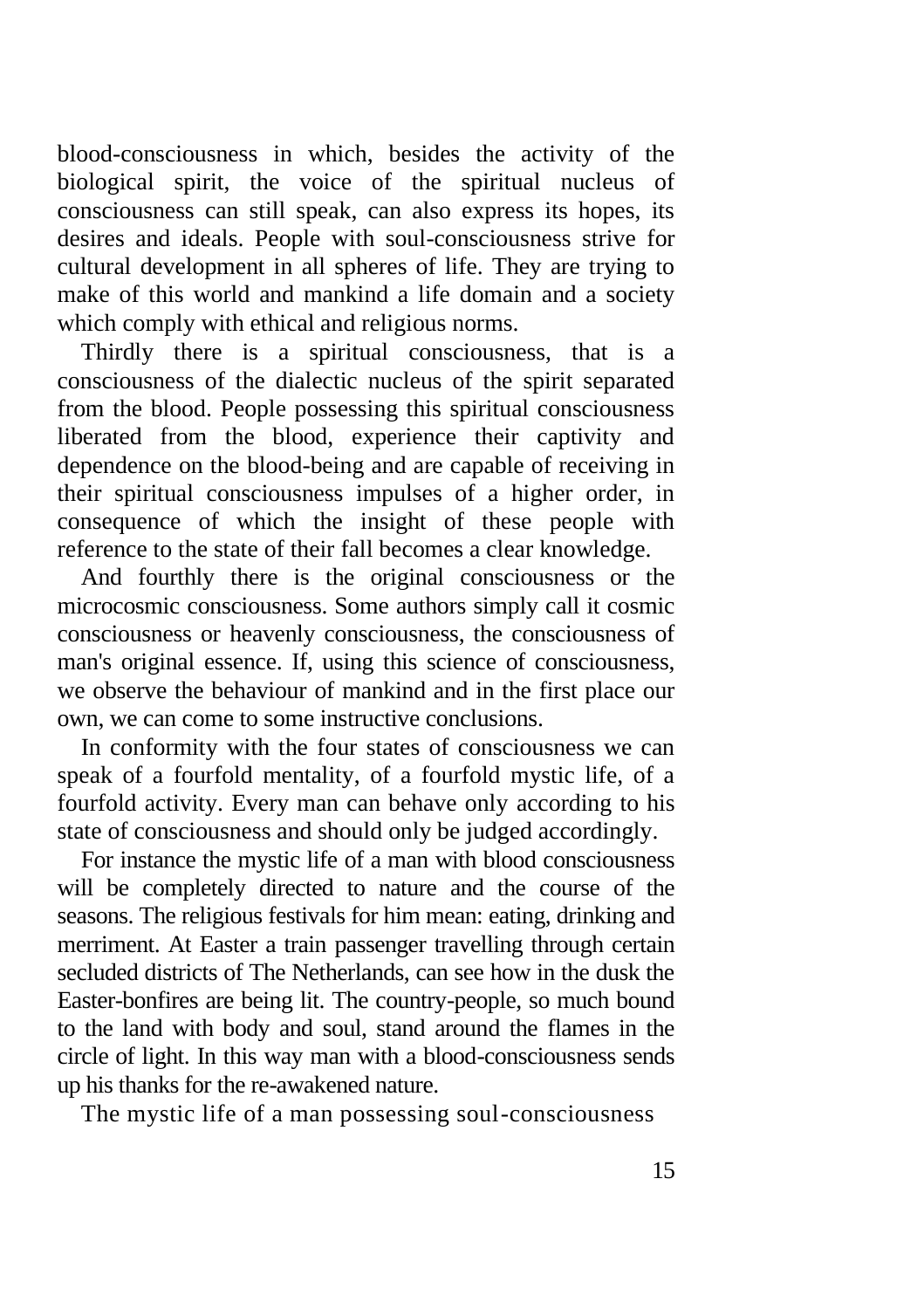presents a serious dilemma. His religious circle of experience is larger. The call of the divine messengers who are not of this world, has touched him and he earnestly reckons with it. But he finds himself standing in the middle of nature, he is one with the black earth; he must live on it and grow his food on it. And therefore he looks for, and makes, a compromise. In his deepest natural being he is all for the Easter-bonfires and Christmas feasts, but according to his wider mystic range of experience he feels ashamed of it, and for this reason he celebrates the festivals of nature at home. He creates for himself a moral theology and locks himself strictly behind the walls of his houses of prayer. Usually the conflict between matter and spirit becomes real for this man only on his death bed. If you have ever had the opportunity of seeing such a soul-conscious man pass away from this vale of nature, you know what we mean.

For the man in the third phase of consciousness, the man with a spiritual consciousness, the dilemma of the soul-conscious man becomes an intense life drama. This man no longer lives - he suffers. He experiences deeply the state of his fall. By virtue of his circle of consciousness he understands and knows about the original life. He sees the luminous land at a distance, but he does not participate in it. His belief in the sacred domains of the Immovable Kingdom has come to a perfect development. His situation is described in Hebrews  $11 \cdot \alpha$ Now faith is the substance of things hoped for, the evidence of things not seen.» In and through this belief he is capable of many things and can manifest a talent for life which is admired by many. He can, just as the witnesses of the faith named by Paul in Hebrews 11, demonstrate a renunciation of life and sacrifice his blood in love for mankind and make every exertion for the great work. Is there anything man cannot do in the power of faith? However, all the martyrs, all the heroes of faith have, and we quote again Hebrews 11, «not received the promises, but seen them from afar.»

This is the drama: «Why», do we ask, «why is all the exertion in vain, according to the experiences of those strong in faith and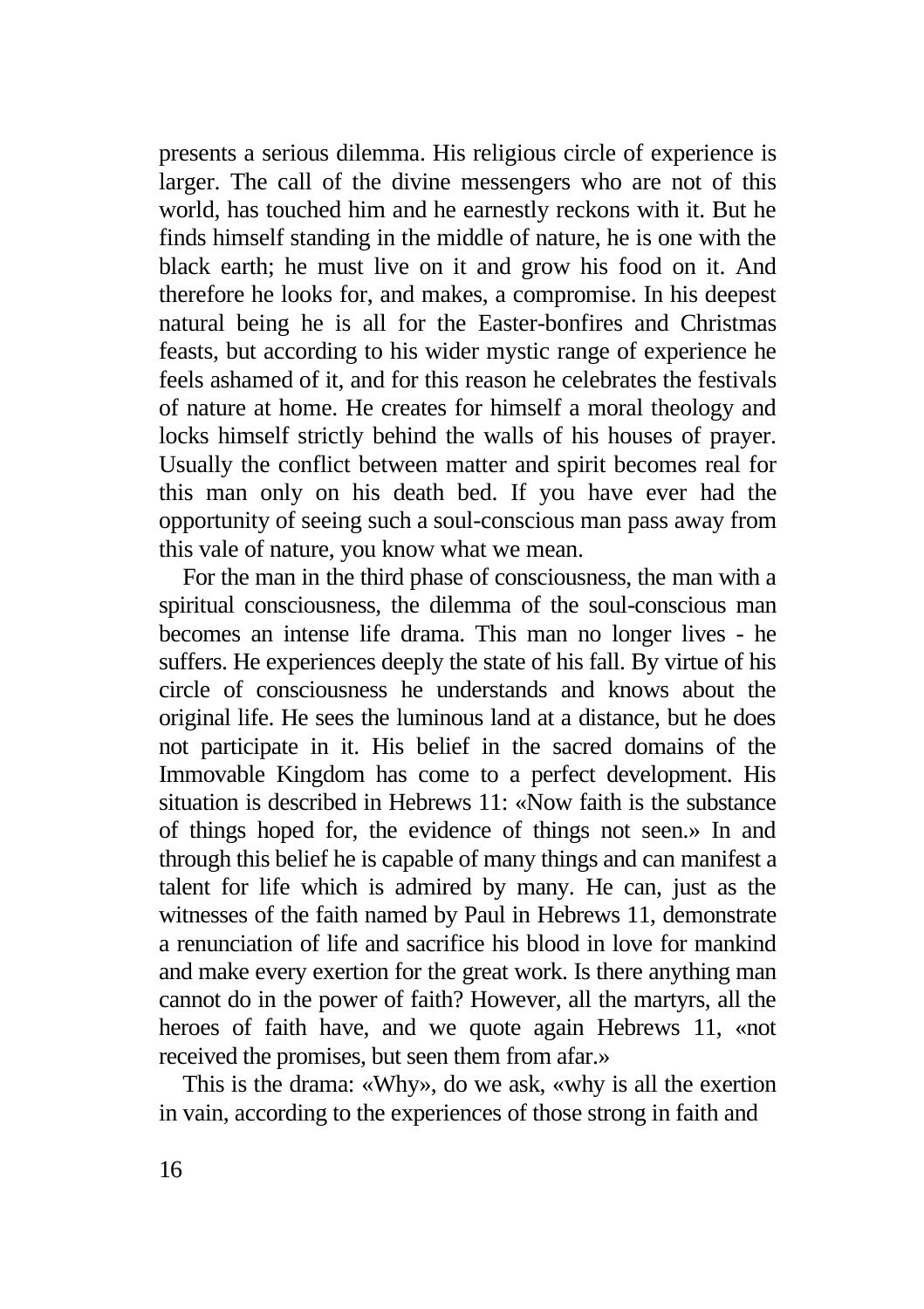according to the word of all Holy Language?» Because the spiritual consciousness lies imprisoned, imprisoned by the dialectic man. Because the spiritual consciousness lacks a personality, an organism to start the journey to the Immovable Kingdom, to carry it through and complete it. Because the spiritual consciousness lives in an unholy temple and lies imprisoned in the blood of nature. Therefore the conflict of this man reaches a climax in the question: How can I get rid of the blood and its terrible driving, fundamentally and structurally? Here neither Christmas festivals nor Easter-bonfires, neither mystic delusion nor musical ecstasy can help. Moral theology cannot be of service. The pupil is faced with these alternatives either to die in faith, seeing the new land from afar and saved in this faith to the extent that he will receive the opportunity to try again another time - or by revolution, by positively executed self-revolution, breaking through to the new life in the Immovable Kingdom.

This man can choose: either to remain in faith or to put his trust in the universal Rosycross! Is such a revolution, such a breaking through to the new life, possible? How can a pupil receive microcosmic consciousness? The genuine Spiritual Schools of all times have shown this road, this path. It is necessary to pull down the old temple of the lower nature, to liquidate the dialectic personality and to build a new personality, a new temple. The cosmic consciousness can only live in the new temple. Those who possess this consciousness and live in the new home Sancti Spiritus, define the three culminating points in this process leading to victory as: «Ignited through God's Spirit, perished in Jesus the Lord, reborn in the Holy Spirit.» We find these words written in the eulogium of the Book T. which is found in the tomb of Christian Rosycross.

The pupil with the spiritual consciousness is ignited by God's Spirit. He is full of knowledge and of faith. According to his state of being he sees the new life shining in all its subtlety on the various horizons.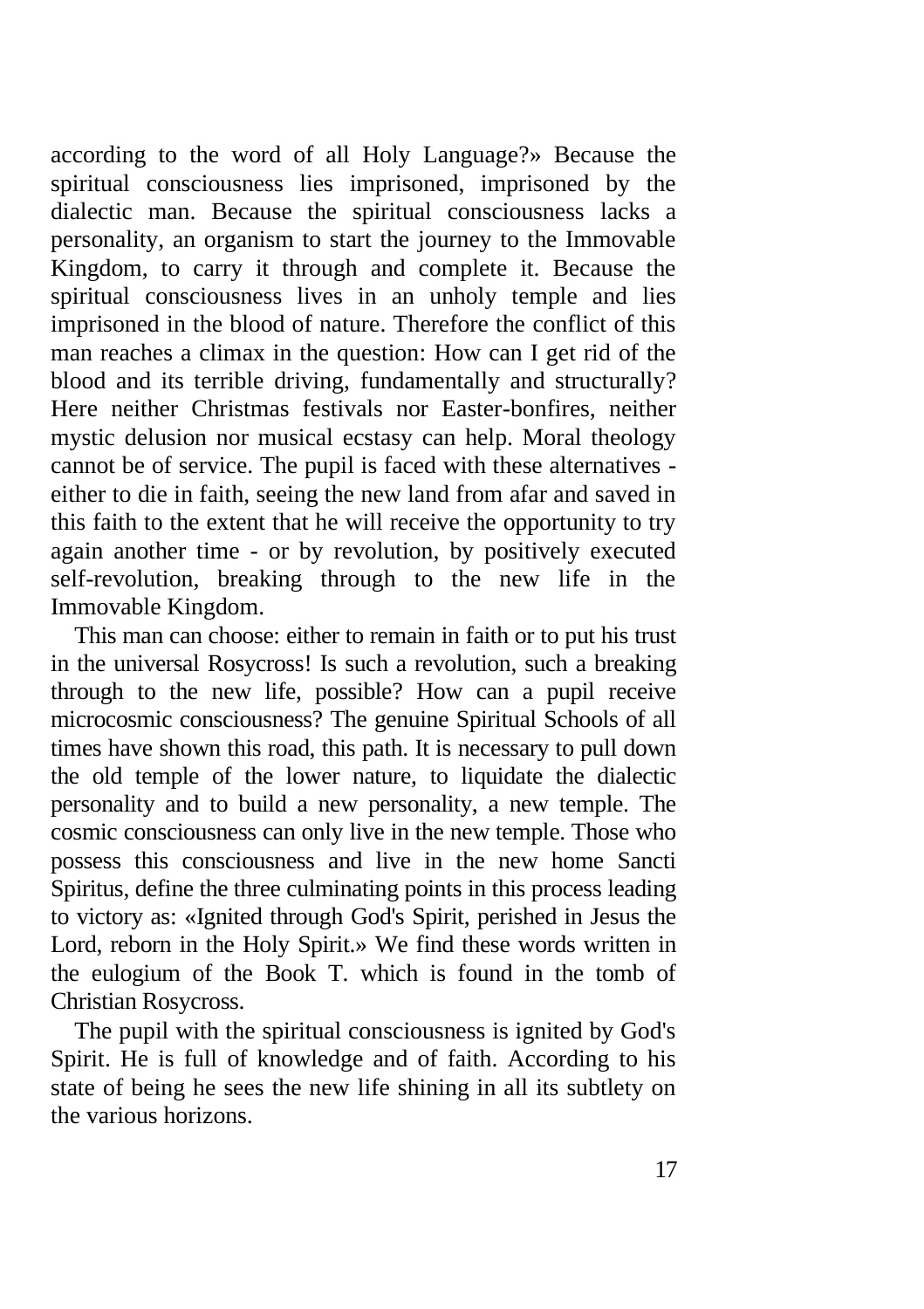Now, in order to find the door to this new life, the attention of the pupil is completely directed to his own system of life. For he must «perish in Jesus the Lord!»

The pupil must focus his attention on his own blood-being, on the personality of nature. This personality, this complete system of life must «perish». Not by penitence, by doing penance through mystic asceticism and all such things which were practiced so often in the past, but by magic alchemy, by a spontaneous direct method which is and was instructed in all Schools of Higher Consciousness. By employing this method, this higher realization of life, the pupil receives a divine force which is mentioned in the holy language of the Bible as the Blood of Christ. With the help of this force, the pupil dies to be able to live. He does not die the practically useless death of nature, in order to retire to the reflection sphere with his poor remains. He dies the gradual, structural death in Jesus the Lord. We must understand each other very clearly now. One of the mystic verses says: «He who looks in faith upon Jesus, will fear neither death nor hell »

Indeed, this is possible! Faith immunizes against sorrow, anxiety and fear. The binding through faith is indeed a strong power. But it is only the beginning. It is no solution in itself. The pupil must not only look upon Jesus in faith, he must perish in this force and thereby make the enormous alchemical process of regeneration possible. Where the mystic man stagnates, the Rosycross goes on.

Therefore the Rosycross and its Brotherhood, who preached this process of redemption before the church was born and before the first pastor had committed his theological suicide, are no misleading spirit, but a through-leading spirit.

Millions look upon Jesus in faith and are religious in all respects and sing their songs of faith and knowledge. But for all this they are of the dialectic earth however, they see, but do not build, and wade up to the ankles in blood and self-made worldly horrors.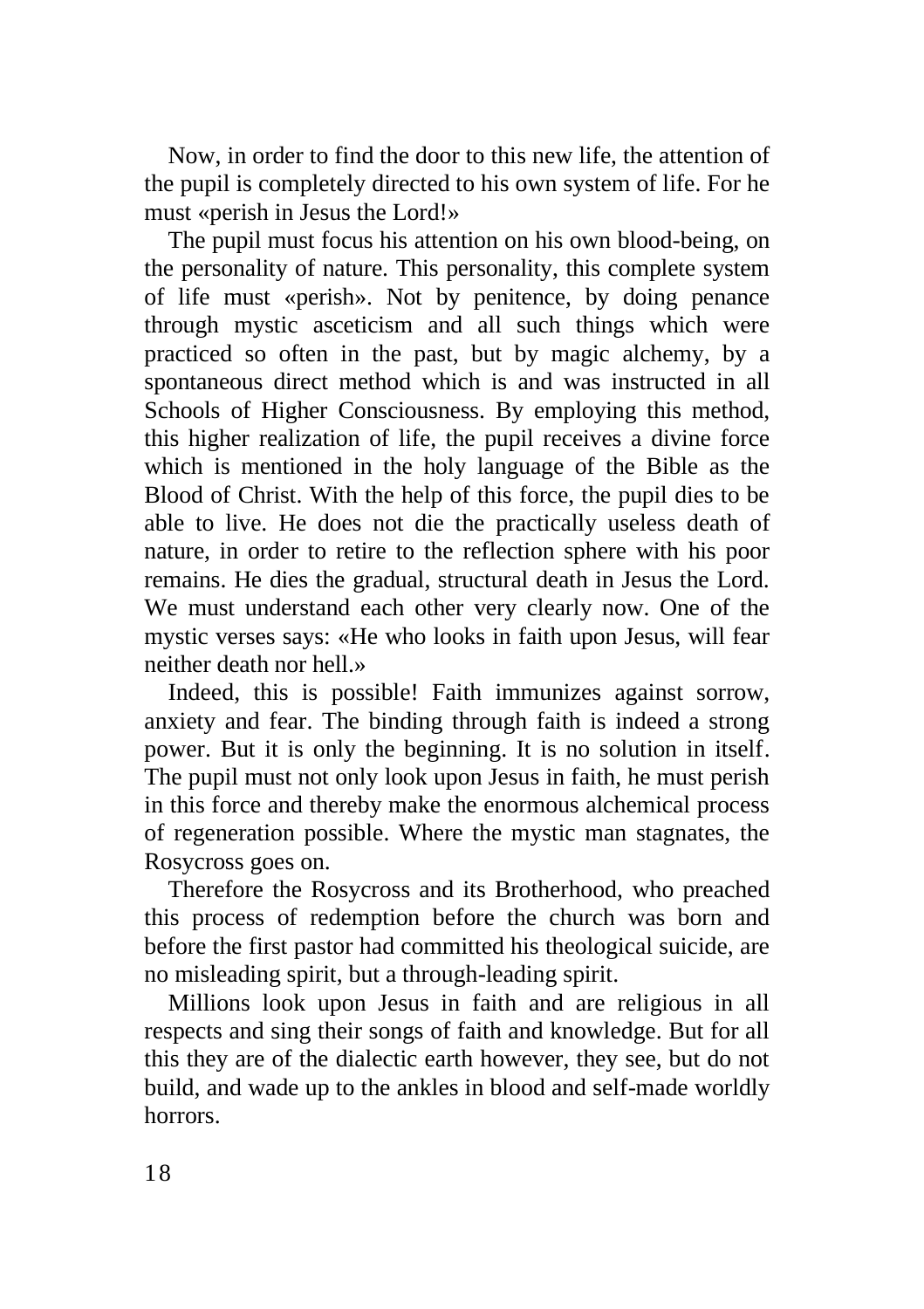He who looks upon Jesus in faith will not accept this hell! He seeks for a solution, seeks for a breakthrough, he grasps the hand offered and celebrates his farewell. Therefore, the pupil does not come to a standstill in his phase of belief, but he seeks the path, the method by which, with the help of which he can open his own blood-being of nature for the life substances of God's nature, the blood of Christ which can indeed cleanse, purify from all sins as a fire.

The man who solves this secret within himself, is accepted in the process of alchemical regeneration, he opens the door behind the veil, he enters the Immovable Kingdom. Therefore we pursue each other into the death of nature. And He, whom you should grasp with your whole being after you have seen him, He says: «I am the door the door behind the blood-red veil of delusion.»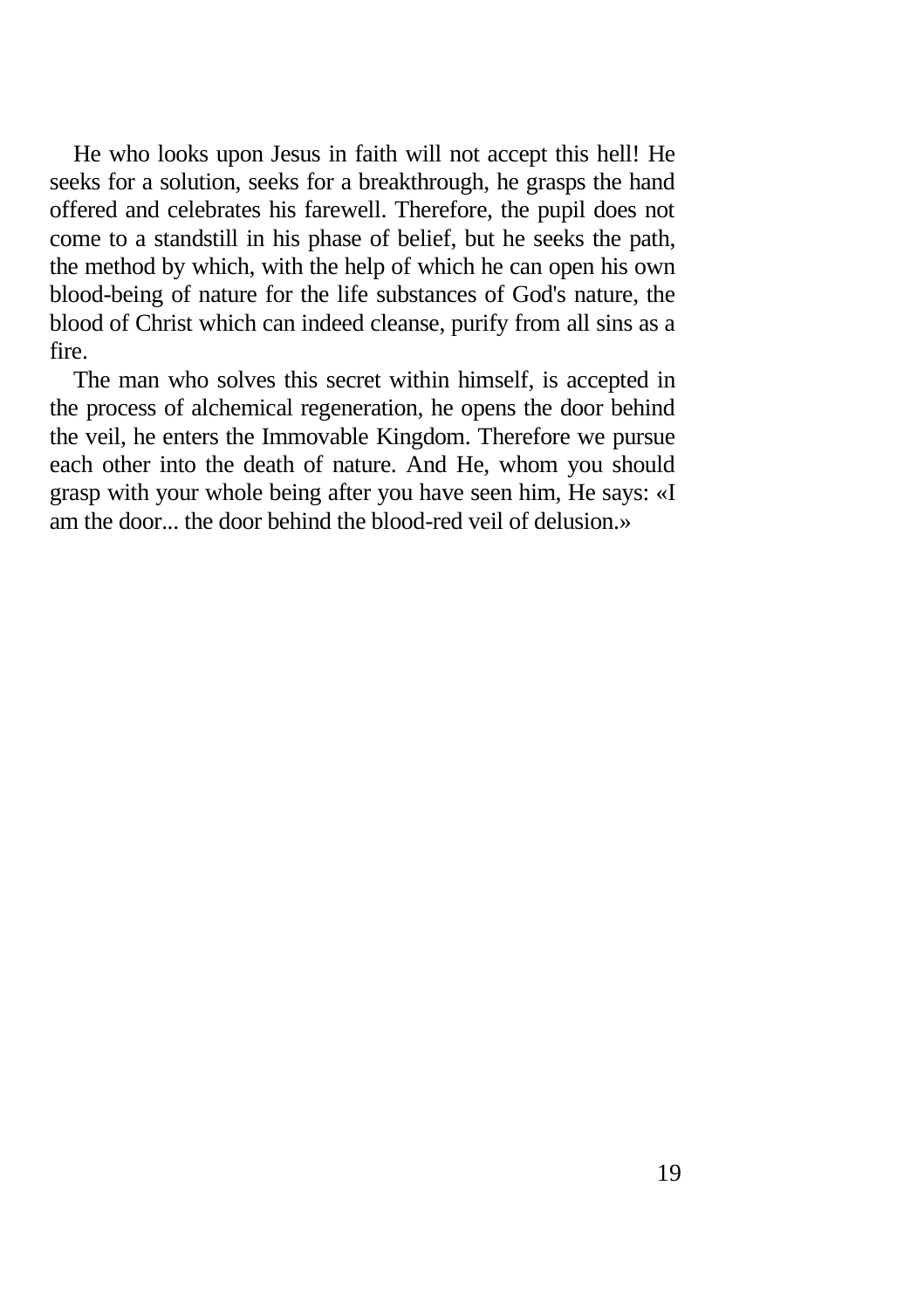# **THE TEMPLE OF OSIRIS**

III

From the earliest times, we find in the Holy Scriptures many descriptions of temples and of their construction. Complete temple-cities are even mentioned. These stories sometimes contain all the wisdom the Holy Scriptures wish to transmit to mankind.

In this connection think of the Old Testament, in which the Temple-City of Jerusalem is the dominating image, and of the building of the temple for which the glorious king Solomon took the initiative.

In the New Testament it is again Jerusalem which forms the stage of the Christ drama. The New Jerusalem, for which the true Christian yearns, is the final scene in the Book of Revelation, because the true Christian knows that with Jerusalem the Revelation of the Universe is founded securely. Free from all misinterpretation, the esoteric student is fully aw are of the fact that all these stories making reference to temples and templecities, apply to the human temple which must be built, a temple in which the God, who is in every human being, can meet the Logos, for the accomplishment of the great work for mankind.

We always read that - should the temple not meet the highest demands of the divine law - the temple must be destroyed, so that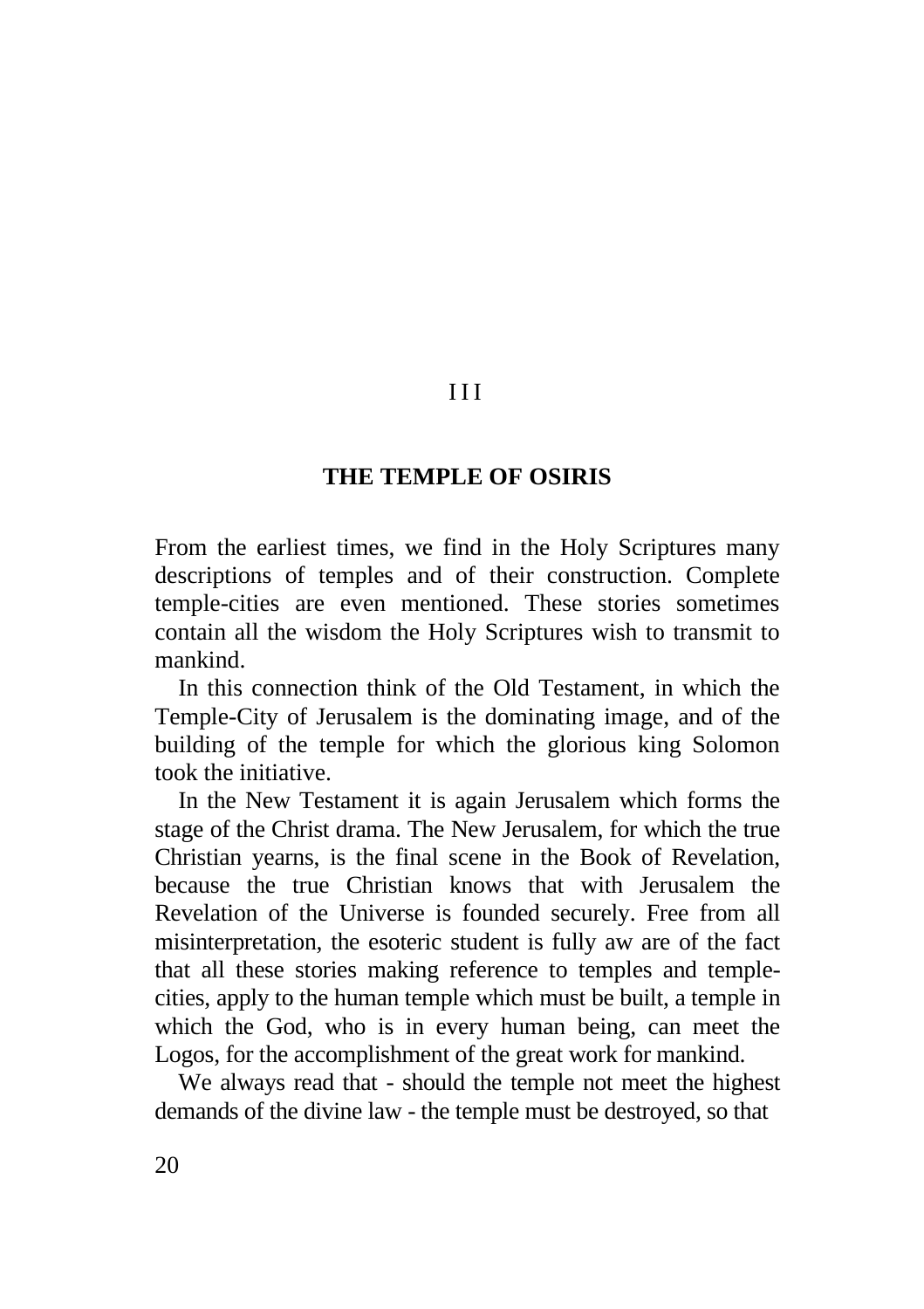a new one can be erected which is in accordance with the divine aim.

This is why world history is full of legendary stories about devastations of temple-cities and endeavours to rebuild them. These stories also speak of temporary dwelling-places and of buildings which must serve as a bridge between the unsatisfactory «now» and the necessary «future». A good example is the Tabernacle in the desert.

While man still roams in the desert, he has the possibility of possessing something of the true Sanctuary and thereby understanding something of the evidence of the new order of life, if only he is willing to build it.

This is the great and infinite love of the divine mercy that shows a way out of perdition and gives the man, burdened with sin, a tabernacle in his desert.

This is a temporary dwelling-place for the central powers of the microcosm which have to accomplish the process of regeneration, whereby the laws of the new order of life can be fulfilled.

This process of regeneration is a necessity; as soon as we confuse the temple-building and the temple-city, referred to in the Universal Scriptures, with temples of wood and stone, and make these earthly and material cathedrals the centre of human consideration, the Divine Revelation therein cannot be of much consequence.

There is of course nothing against meeting places, and the aesthetic standards according to which they were and are built to accentuate the holy aim, but when the temple of stone becomes the sole aim, and the call for human temple-building is suppressed, then the decay of all human metaphysics has begun.

Thus it should be clear to you that, when we confront you in the school of the Rosycross with the building of the Universal Temple, we mean the temple-building, the new temple-building in one's own microcosm, in accordance with the divine call of all ages.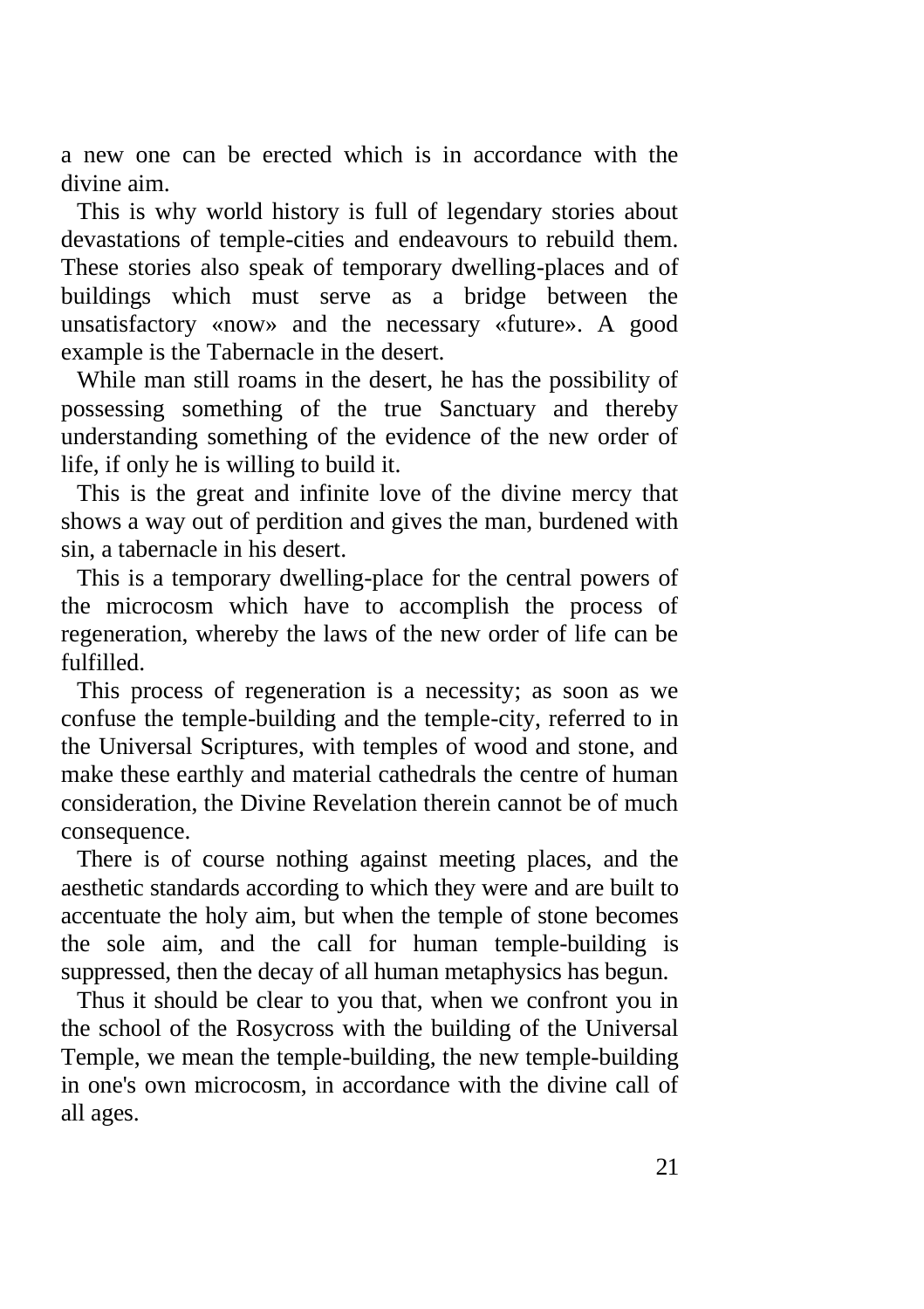If we compare the Divine endeavours for mankind from the past up to this very moment to a path, then we can visualize an infinite row of temples along the way. Without exception they symbolize the universal human temple which must be erected through regeneration, through rebirth. And when on of this path a new temple is built, as a prototype for seeking pupils, it always is the reproduction of an older one, even though some external forms may have been adjusted to the standards of life of the moment.

Therefore there is only one temple which must be built again and which is accurately comprised in the terms: «Freemasonry». A freemason is a person who is rebuilding the Universal Temple in his own microcosm.

When the title of freemason is given to a person who is not working on this task, this unique building, or at least does not try to by beginning this process, then this man does not deserve the name of a «freemason».

In exactly the same manner someone may not deserve the name of «Christian».

It is also reprehensible and even ridiculous in many respects when someone does not or cannot see the universal character of the Divine Temple image and then clings to one of them in particular. For we must be well aware that mankind on its dialectical journey is always changing.

The racial body is constantly changing and therefore the biological and spiritual conditions are subject to numerous changes. For this reason the Divine Image of the One Great Aim must be adapted to the circumstances.

The pupil on the path of life must always be open to change. He must be independent, so that from hour to hour he will be able to understand the Divine language.

Therefore it is hopeless and certainly wrong to remain lingering with one of the images of the past, to cling to it and proclaim: «This is the only thing we need».

You may look respectfully upon the work of the great men of the past, and, naturally, think with profound gratitude of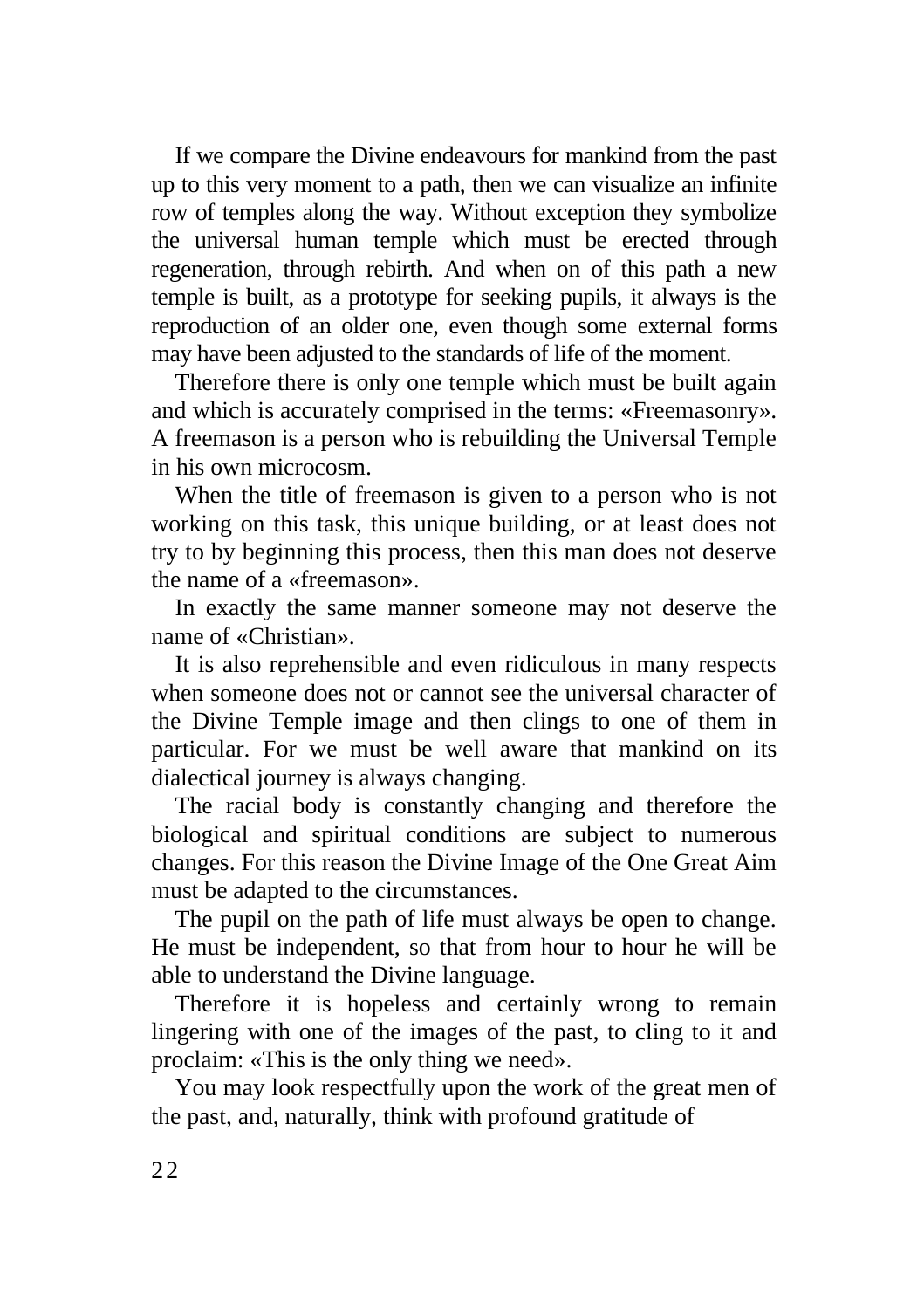everything that was revealed by God, but if a man cannot understand the divine revelation of the present he is petrified.

He stands in the middle of the revelation of the Universe like a pillar of salt.

In this connection think of Paul: does he not reproach his pupils in this respect, when he reprimands them for saying: «I am of Paul», «he is of Silas», etc.

As soon as you cling to one of the old temple images you can very easily be lost in matter for the simple reason that the vitality is one from it and there is no growth left!

To look at the past is only permissible, when you can see the glory of it, its fundamental idea of then and of now at the same time. And here you find the meaning of the saying: «He who will not learn from the past, will be punished in the future», a word that our predecessor used so often. The meaning of it is very important here!

A person who is always digging into the metaphysical past will always reach a deadlock and above all will mummify himself through it. The freemasonry of our time is, for instance, stuck as firm as rock in the temple of King Solomon. The freemasonry has taken Israel as an example and all their rites and strivings are therefore completely in conformity with the Old Testament.

We have concluded before that they have thus judged themselves. For a man or a group who acts in this way, can never surmount the law of the Old Testament. That is why the universal character of the temple of King Solomon can only be recognized when it is considered as one of the characters of the Holy Scriptures!

You can only read «the Word» when you know all the letters and see them in their true context.

The Temple of King Solomon leads us straight to that of Osiris: Osiris, the mysterious saviour at the dawn of the Aryan period. Osiris and the great pyramid, Solomon and his temple built by Hiram, are entirely identical in essence and purpose, just as the temple of Osiris refers to previous divine images. When the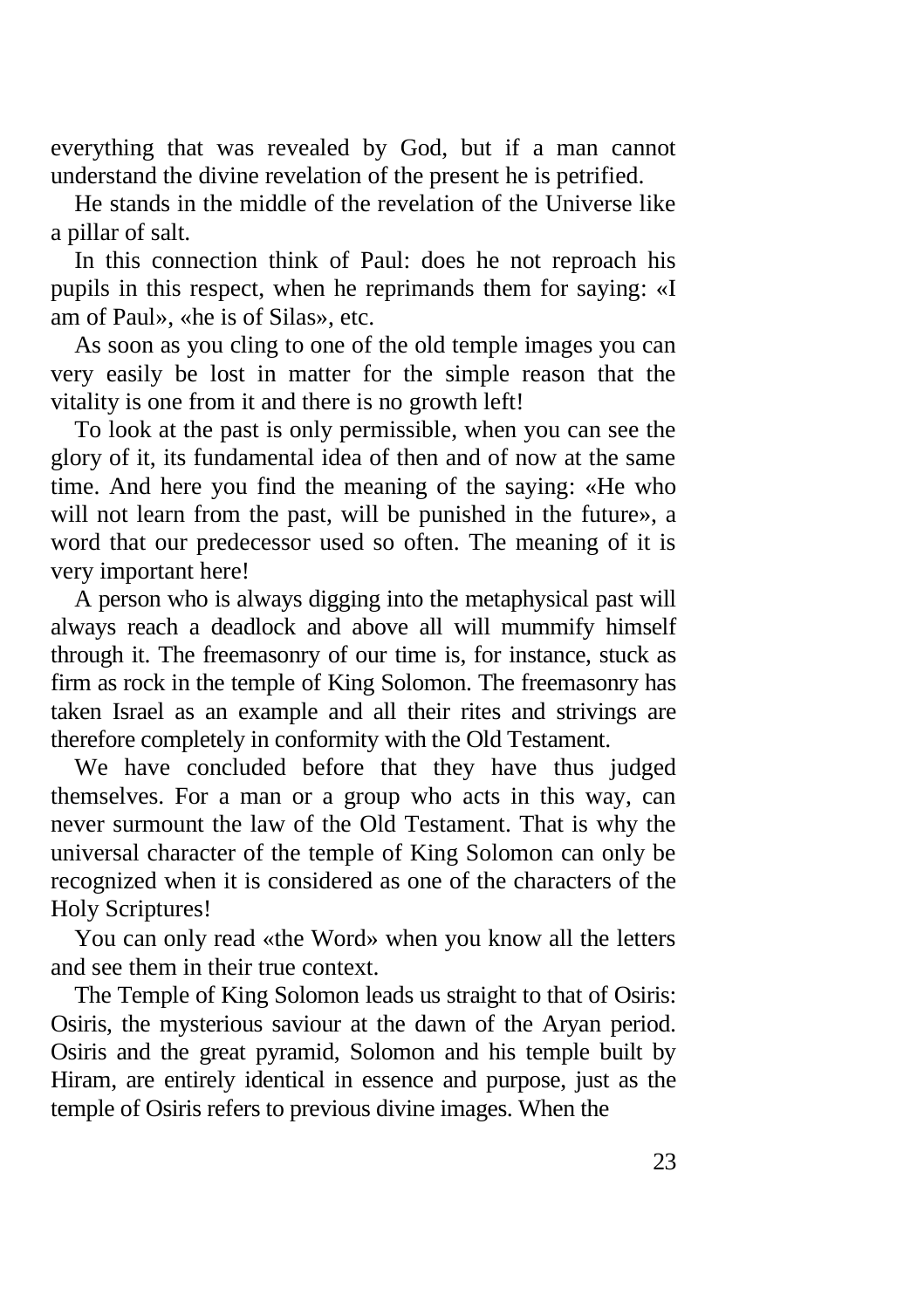pupil can grasp this idea he is free.

The open tomb in the King's chamber of the great pyramid and the holy of holies in the temple of Solomon, have both the same meaning. The temple of Osiris refers to the universal human temple: the temple of Solomon as well.

The name of the architect of the Great Pyramid is not revealed to humanity, but we do know the architect of Solomon's temple! However, Hiram, King of Tyre and Sidon who erected the temple of Solomon, is the same who built the temple of Giseh. Therefore we shall reflect upon this builder for a while.

We should not think here of a historical person with the individual name of Hiram. We should think of a brother-mason who succeeded in building a temple.

Hiram is the sublime, the master builder who can speak the magic, the creative word.

He is the «bringer of life.»

Or, in the words of Paul in his letter to the Corinthians: «He is reborn from a living soul to a quickening spirit».

Such is Hiram, King of Tyre and Sidon.

He is the man of the rock, just as Peter was a petra, a rock.

He is a Tyran, meaning: one who lives upon the rocks.

His being and his life stand unwaveringly in universality.

He is a Sidonian. That is a fisherman, as Peter was a fisherman. He is a fisher of men, a worker in the service of the universal light.

How has Hiram achieved this state of being, and how did he become ennobled to help others with their templebuilding?

In order to understand this, we must turn our attention to one of the holy stories woven around the person of Hiram.

Hiram, we read, is accompanied by, three murderers and by their hands he dies a threefold death. Here again you discover the threefold death of nature which the pupil must undergo; the same death of the Ego, of which the Rosycross always speaks, and the same death of the Endura of the much hated Cathars. The first murderer gives Hiram a stroke with a 24 inch ruler. It is sometimes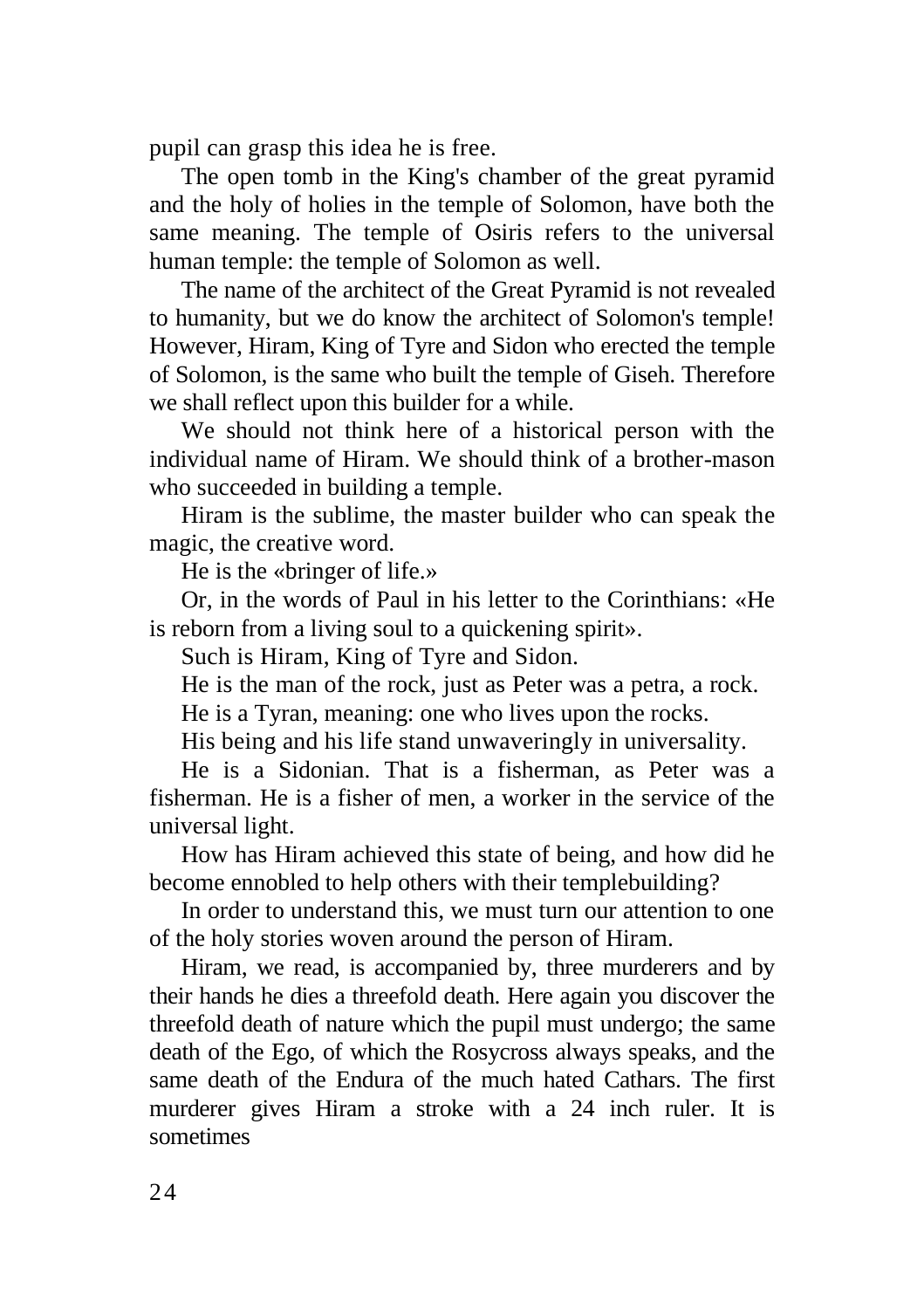said that the first murderer strangles Hiram by means of a 24 inch tape measure.

By this symbol we are taught that Hiram, the pupil, takes leave of the earthly existence and of the grip of time.

In our school we call this «I-demolition». All fundamental ties with the dialectical world are broken, very scientifically and very intelligently, in such a way that even though still in the world, the pupil, in reality and in fact, does not take part in it anymore.

As soon as the process has advanced to this point, the second murderer appears. He gives the pupil a heavy blow with an iron carpenter's square, shaped like a cross. In the centre of this cross there is a sharp point, and this pierces Hiram's heart. When the blood of the heart has been touched in the right way by the cross point, the pupil - in this second phase - rises above all restrictions which have held him in their grip, bound as he was to time.

So, above all, freedom is achieved in this second phase, before the pupil can start his homeward journey. He cannot start this journey, unless the centre of his heart has been pierced and the rose in the sanctuary of the heart has unfolded.

Therefore the homeward journey is only finished when the rose flowers in the sanctuary of the heart. And when the rose is in the heart of the candidate and thus shines out in all its glory, the third murderer comes.

He gives the pupil a last and mortal blow on his head with a circular hammer. We may see the symbol of the third phase as the circle of eternity; the original life becomes part of the pupil. Such is Hiram, the sublime man, who has built the temple and, in immeasurable love, wants to help others with their building.

And now, as we walk further on the great path, we see the temple of Osiris shining in all its beauty.

Three ideas flash to us like flames, when we see this sublimity. The trinity Osiris - Isis - Horus.

Osiris is called the master-builder, Isis the widow, and Horus the child, the son of the widow.

Osiris, according to the Universal Doctrine, is the symbol of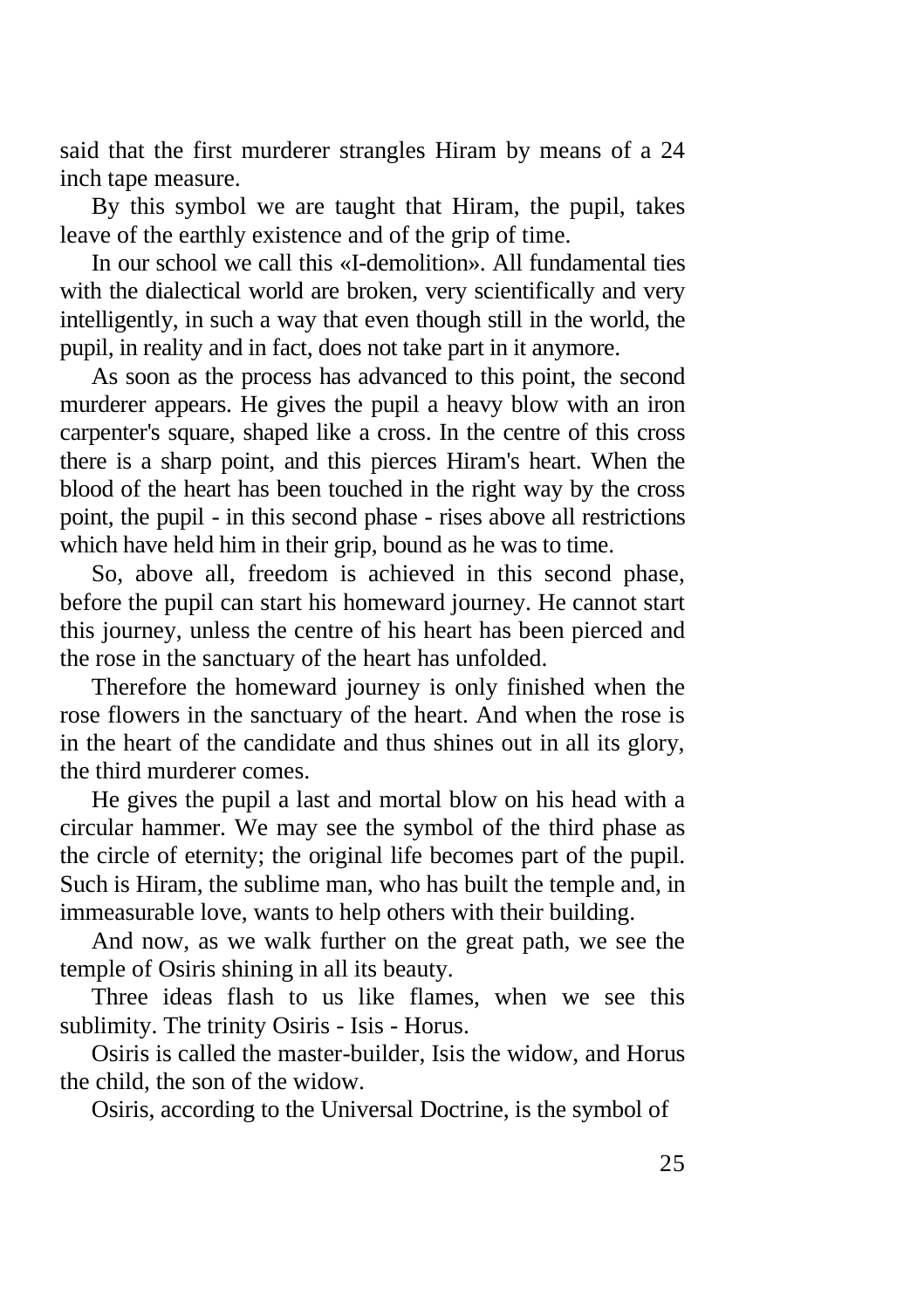the fourfold world-ether, the Holy Food, the original pure primeval matter.

Now the original matter, the holy power of the sun, the original divine power is brought into the temple of Osiris, into the pupil, the apprentice-freemason, who devotes himself to temple-building, and this power now weds Isis, the world-wide image of the earth and of what is earthly.

Osiris approaches the fallen man, estranged from God and thus imprisoned in dialectics. This man is separated from God and therefore is called the widow.

When the great work of rebirth and creation is understood by the pupil, a son is born out of the union between Osiris and Isis: Horus, the son of the widow.

«Son of the widow» is the classical term for a man reborn in the new original life. The son of the widow, Horus, and Hiram are therefore in reality identical, and a sole and unique language speaks out of the different temple images.

Finally, the pupil of the Rosycross faces the destruction of his earthly nature, his journey on the via dolorosa to the hill of Golgotha, in order to perish completely on the cross.

This has no other purpose than the resurrection of the Christ within him, the restoration of God's Kingdom which is within him, in all its splendour and glory.

For this reason may not the path shown by the Spiritual School of the Rosycross be called the «Universal Path»? Is the building taught its pupils not rightly called the royal art of building? And is not the call always the same?

From the temple of Osiris to this very hour, all along the universal path, resounds the Masterword:

«Be therefore perfect, even as your Father who is in Heaven is perfect».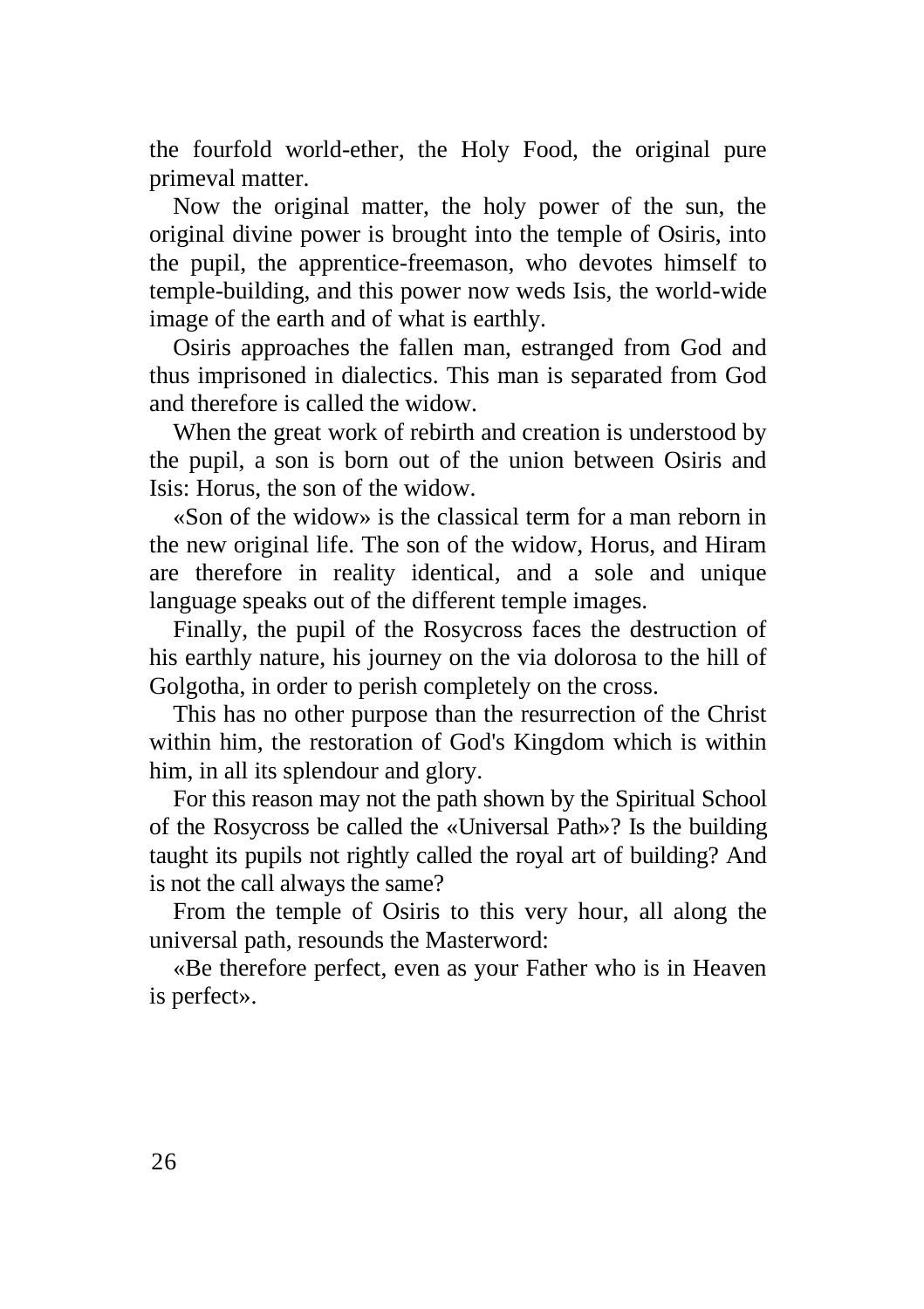### **V**

#### **THE MYSTERY OF THE ADYTUM**

If you want to understand the mystery of Christ to some extent, it is necessary to have at your disposal a great freedom of consciousness. A man who has such a freedom of consciousness, will be able to find out for himself, whether he is busy ridding himself from the binding chains of transitoriness and sin, whether he is really trying to rise above the world of phenomena, so that he may celebrate consciously a victory over death.

With this freedom of consciousness, the new idea of life reveals itself in a completely different vibration, sound and colour, through which the gate of liberation may become accessible.

We assume that you have already reached such a phase of heightened consciousness, that you know what is meant by the Gate.

The Gate or the Door unlocks the Liberating Light-Radiation of Jesus Christ, our Lord, containing the redeeming fourfold ether power which sustains us in its glow, and awakens us to new life.

You are convinced of this supernatural possibility which can lead you to the heavenly «existence», aren't you? Aren't you convinced that you cannot acquire it by your own power?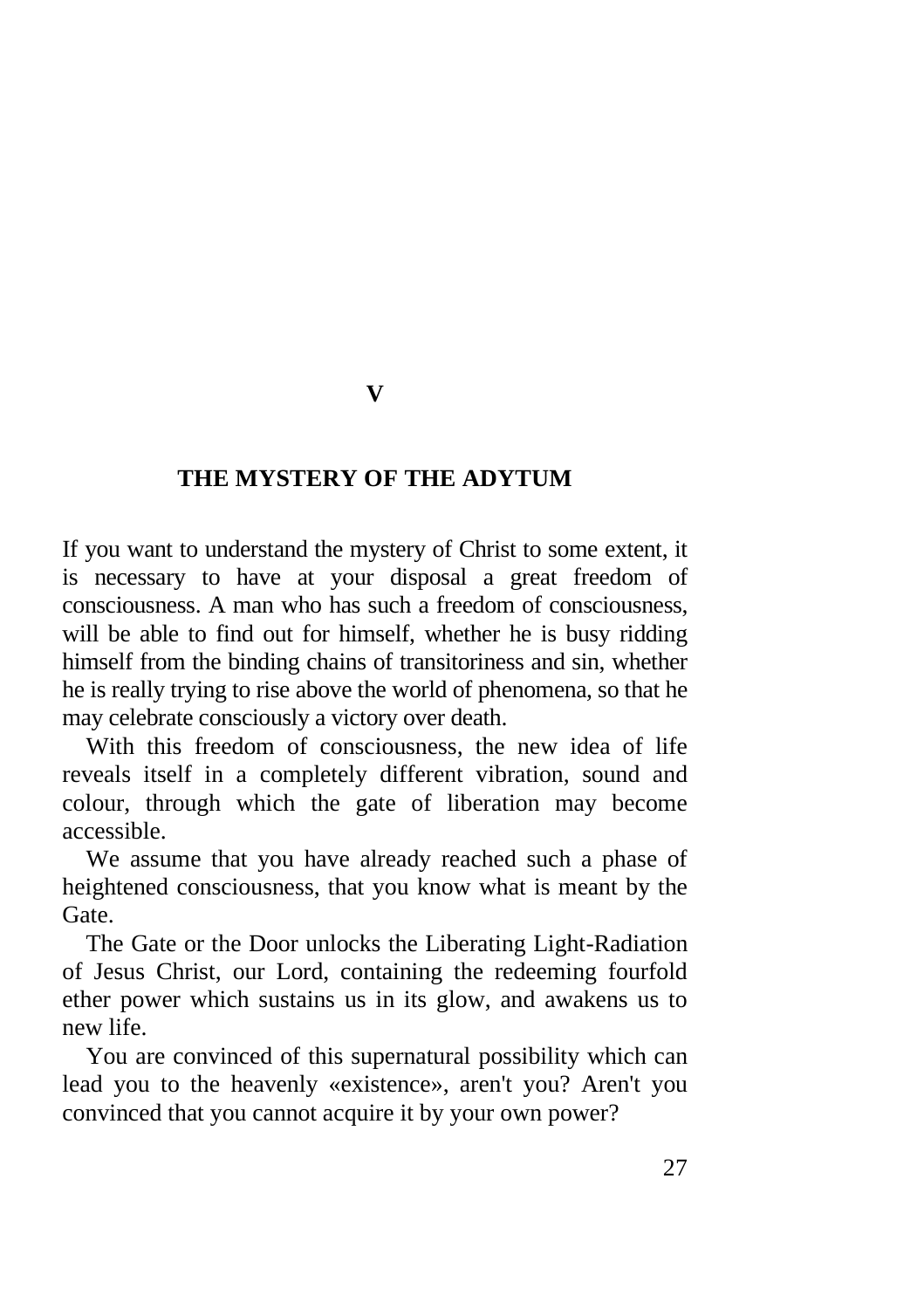For surely you know and experience the captivity of your spirit, and are aware of the fact that you are bound to all that is earthly? Surely you are aware that the shackles of time keep you away from eternal liberty?

And you have probably experienced too, that deep furrows must be carved into your flesh, before the living water can stream through it and that the Lord of your life arises only from this water of life!

The deep furrows are carved into your flesh during your course through the valley of solitude. The Path of Liberty will not be disclosed to you, unless you are deeply aware, from experience, of the absolute solitude and the gray desolation of this world.

With this experience, the aim of your life is secure; for if you lack comprehension and an aim in life, you will sway hither and thither, and the idea «liberation of the heavenly man» will remain a restricted truth, and what is restricted cannot grow, is therefore untrue and doomed to die again.

Thus when the Spiritual School of the Rosycross strives to bring out into full light the birth and the liberation of the heavenly man, the School has no other intention than to help everybody who so wishes, to find the way of liberation implied in the holy science of rebirth.

The universal truth sunk in this world, has been soiled and damaged in every possible way, and now it must be restored, because the dawn of a new day is at hand in the world.

As you know, this great work will take place as a cosmic, atmospheric and spiritual world-revolution with many facets. Therefore it is necessary that everyone who wants to participate in it, adapts himself to the coming events, having the required knowledge, understanding and comprehension.

Only then is it possible to be aware of the course of eternity which reveals itself to humanity in Time.

The miracle of the heavenly man who rises immortal from the grave of nature, has not only been safeguarded for us in the Gospels, but this truth has been revealed to us long before our present era.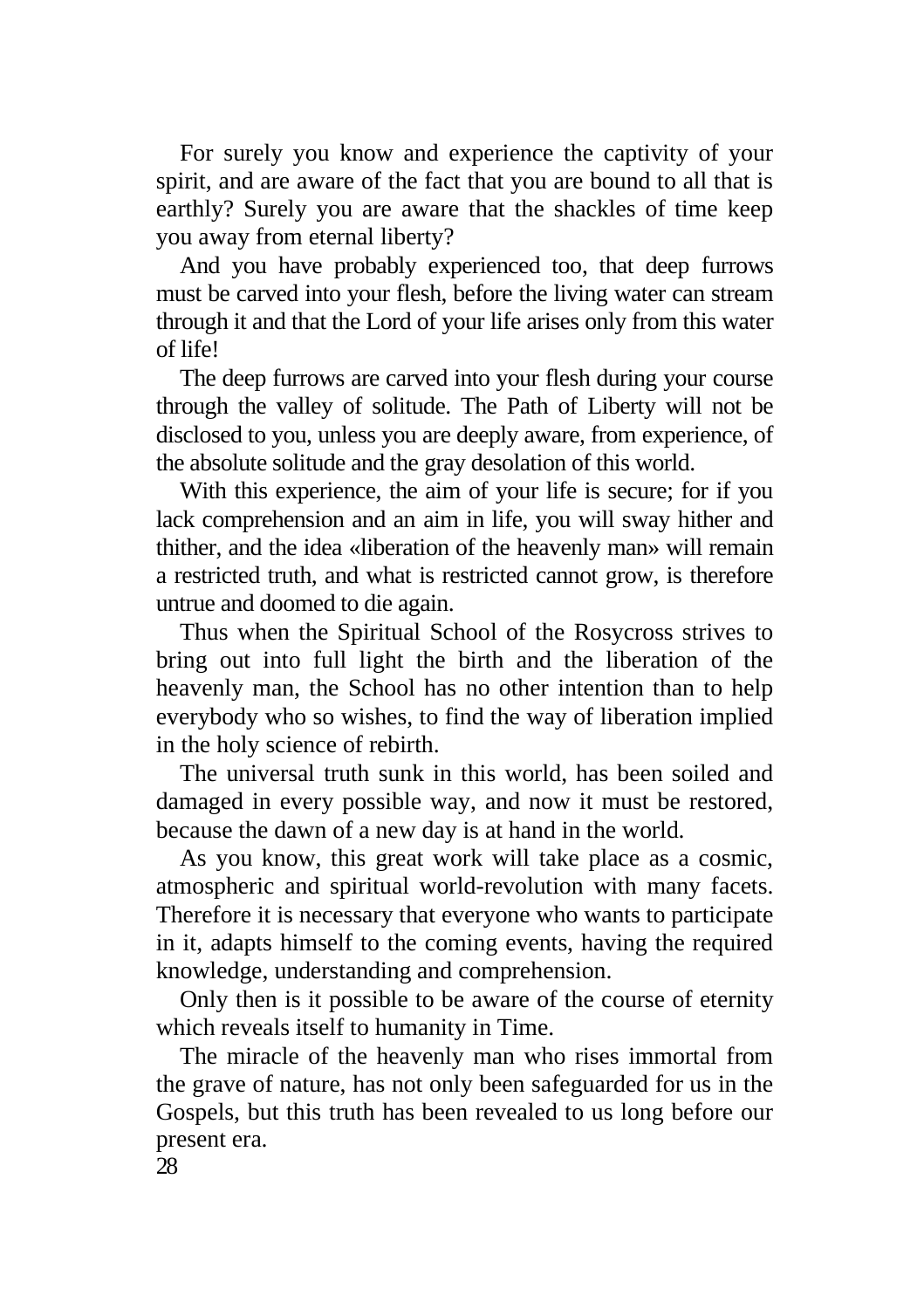Think in this connection also of alchemy.

True alchemy is a science which - as an exact knowledge was already completely lost before the present era. This science contained the true knowledge concerning the so-called transmutation, i.e. the solution of base matter - not comprised in God - and the production of the precious, the heavenly, the True Gold.

Alchemy was studied and practiced from three different aspects. viz. the cosmic, the human and the earthly aspect. The cosmic aspect was concerned with the contemplation of God's plan for the world. The human aspect dealt with the task and the nature of the true man in this world-plan, the earthly aspect with the liberation of the earth-bound higher man from illusion and his return to the Immovable Kingdom.

Thus we see that the rebirth out of Water and Spirit through a renewed spirit from the original Materia Magica, has been practiced from the earliest stages of world history, and that the Spiritual School of the Rosycross repeatedly gives proof to be the servant of the Brotherhood of the Immovable Kingdom, the Fraternitas Universalis.

May therefore the Spiritual School of the Rosycross once again show you the true way.

You will know that, without the crucifixion of nature, no disintegration is possible of that part of matter which is in discord with the new nature; consequently it will not be possible to rend open a new basis of existence without bloodshed. Nobody can attain the realization of the new life, if there is no basis on which this reality can be founded. Without the unfolding of the microcosm there is no discovery of, and even less a connection with, any aspect of the Universal Life.

It is irrefutably certain that the pupil must first go his path of crucifixion, before his departure from the material sphere of dialectics can take place.

But even then the pupil is not yet liberated; for between the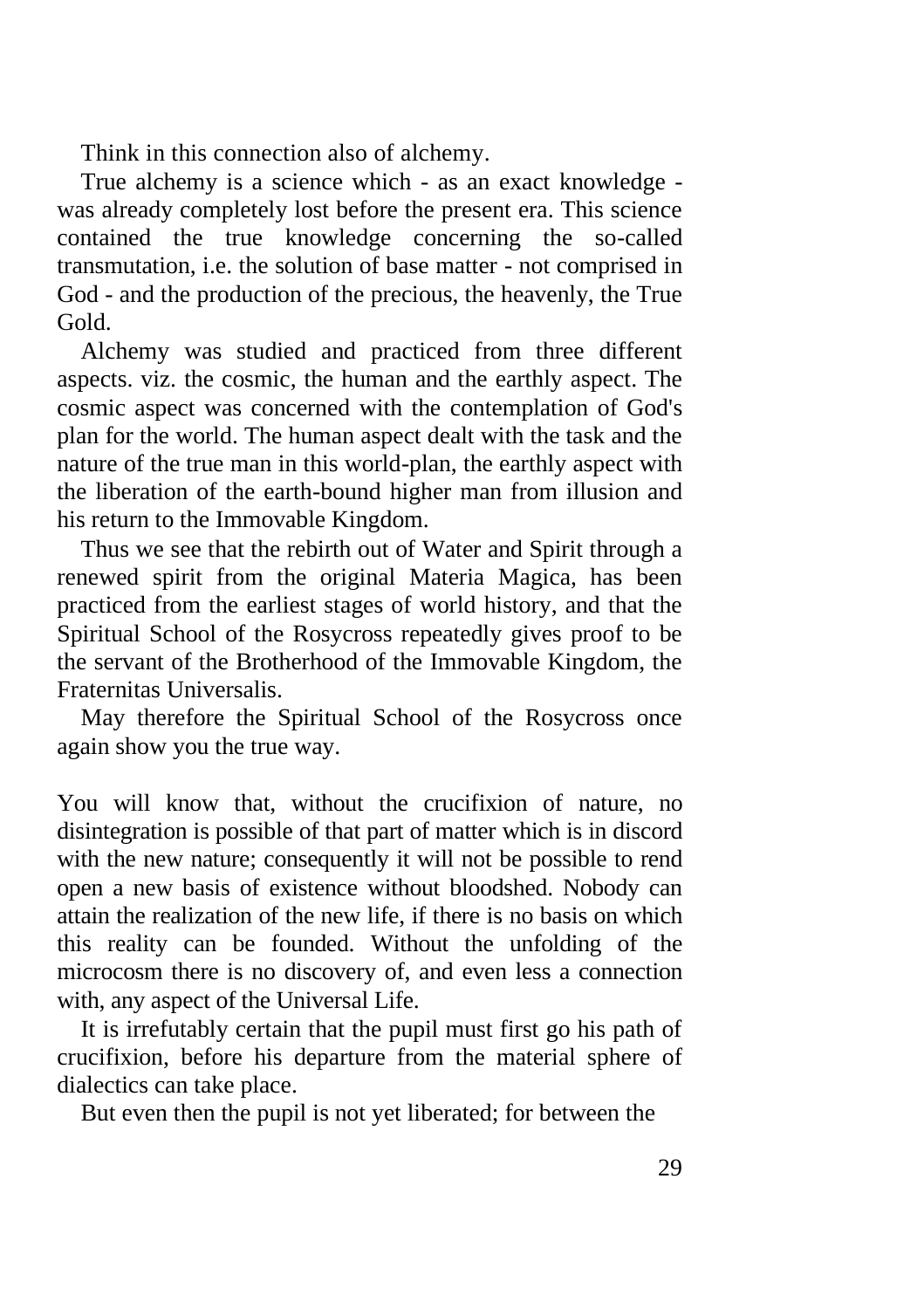death of nature and the new life lies, as you know, the course through hell which no pupil who seeks the new life, can avoid.

This course through hell means a pilgrimage through the land beyond the veil, while man is still bound to this dialectical world; only after the completion of this course through hell, the birth in an absolutely new life dawns, as was originally intended in God's plan.

Only then can the pupil speak of being reborn, being born twice.

The Spiritual School of the Rosycross is authorized to lead the pupil, who possesses the necessary characteristics, to the brotherhood of the twice-born, to the Brotherhood of the Righteous, sometimes also denoted as the Brotherhood of the Siddha.

We will try to give you an idea of the effective power of this **Brotherhood** 

The Brothers and Sisters of this order are in various stages of development, because this Brotherhood has various degrees of development. We meet the members of this brotherhood along the entire path of service, in the material sphere as well as in the new field of life, everyone working on his various activities and on his pilgrimage. They are the Great Helpers, the Transferrers; they keep the Gates to the New Life open.

But you will understand that the elevation to this state requires a basis formed by several preparatory plans. In the first place we think here of a profound consciousness-of-sin; an awareness of the guilt which emerges from a deep self-knowledge, a consciousness of being essentially one with a nature which is not comprised in God, must first of all penetrate every fibre of the whole bodily system as an intense blood-consciousness.

In the second place you must understand that the death-ofnature, the losing of the dialectic nucleus of consciousness must also take place in the ordinary biological body. This means that the whole nature of dialectics, the entire bodily system which is not comprised in the divine plan, must surrender to the original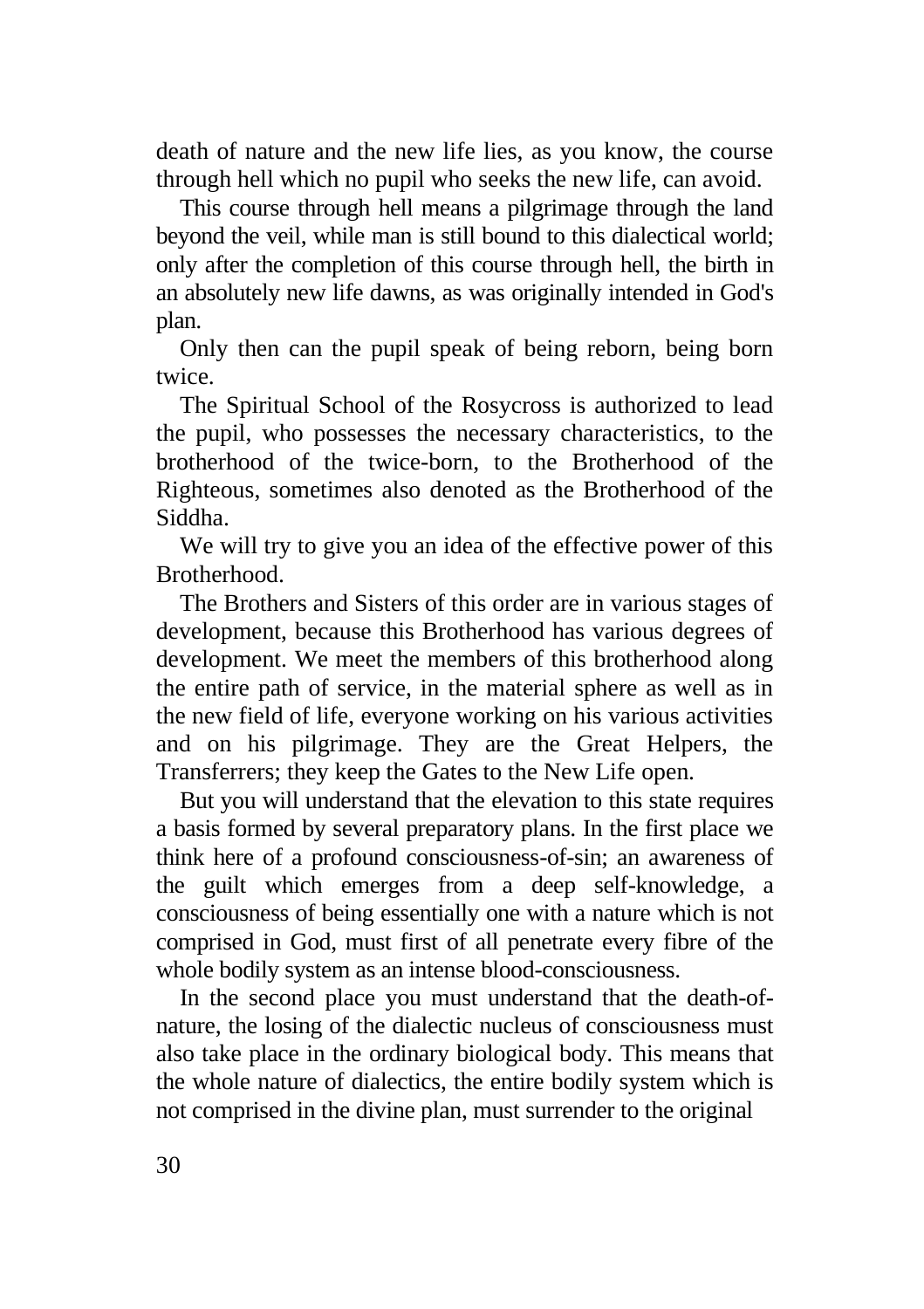man, i.e. the essence of the heavenly man.

Just as the dialectic man keeps the entire microcosm in captivity, so, in its turn, must the new life awakened in Christ capture the dialectic essence. And just as in the life of the individual, the entire world of the lower nature must also be swallowed up by the Kingdom of Christ.

In this connection the Gospel speaks of the subjection of the spirit of the world to the spirit of Christ. As a proof and witness thereof, the pupil must carry in his body the so-called stigmata and the rose where his heart also is, not as a symbol, but as an absolute reality.

Think here of the words of the resurrected Christ, when he appeared before his disciples: «Bring hither thy finger and behold my hands and my side that it is I myself who is in the midst of thee».

The pupil, too, must give proof of an unshakable new basis of existence which he will show by the stigmata on his feet. The stigmata on his hands prove, to those who have eyes to see, that a new possibility, as well as a new reality of existence have been obtained. The imprint of the crown of thorns will be marked most fiercely between the eyebrows and thus indicate the new certainty of existence. The wound inflicted in the side and piercing unto the centre of the heart, unfolds the rose saturated with the blood of the heart and makes it develop unto a new power of existence. Thus the rose in the heart becomes the centre of power of the crucified man. This rose, as the new heart, reveals in all its beauty, the mystery of the adytum, the mystery of the heart-sanctuary.

Illusion and reality are often difficult to distinguish. Therefore it is essential that we distinguish the symbolic stigmata from the real ones; for we find an exact copy of them with the light-spirits of the reflection-sphere. These entities are extremely good imitators. In the first place, an entity of the reflection-sphere will do his utmost to appear to you in all his false pomp. This is not difficult for him, because he envelops himself in the same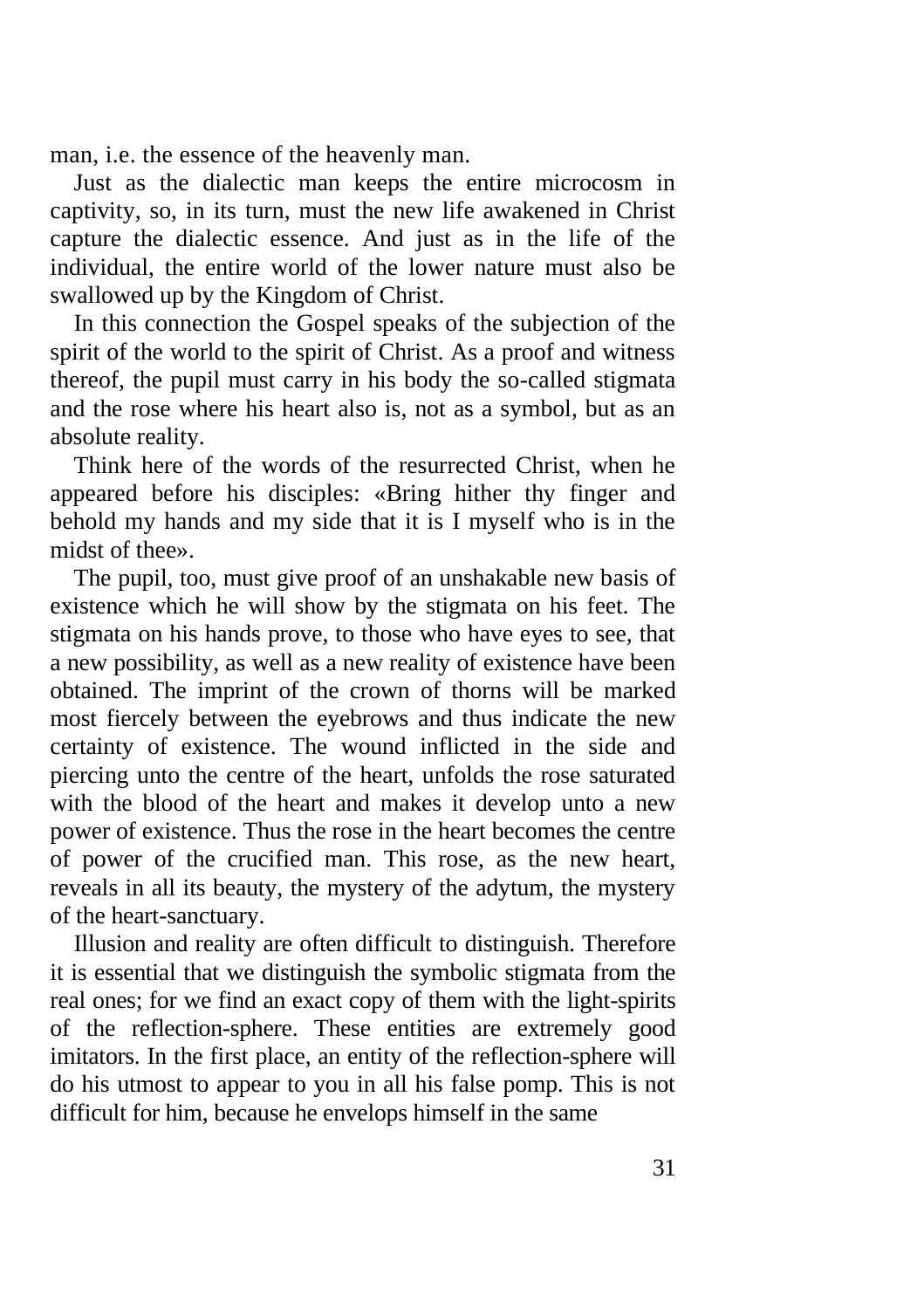dialectic ethers, especially in light ethers, this earthly sphere contains.

This is not the case with the Brother of the Rose. He lives only on the fourfold new life-ether, therefore you will only meet him, when you yourself have approached this state of life. Because the Brother of the Rose, as we just said, is enveloped only in a living garment of the four new ethers, a mistake is impossible. Moreover, a Brother or Sister of the Rose will appear only to those who go the Path facing all its consequences. Consequently, a meeting can and will only take place when both of them exist in the new-field-of-life, built from the fourfold Christ-ether.

A misunderstanding is therefore not possible.

Now you can probably conceive a situation in which the pupil still in the dialectic body - is nevertheless already crucified, dead and buried. He has perished in Jesus the Lord, after having been ignited by God's spirit in the consciousness of his guilt. Rightly, Paul, the initiate, repeatedly says that such a pupil lives, as it were, two lives. For he is in the process of rebirth out of the Holy Spirit.

From day to day the new temple progresses, although the pupil still uses his old personality, because by virtue of the universal law of nature, he must allow his archetype to vibrate to the very end. Besides, he still needs his body of the lower nature for the work he has to accomplish.

In the same manner the pupil will also be able to accomplish the next phase, viz. the descent into Hell, the descent into the kingdom-of-death.

This process too must be completed while the pupil is still bound to the wheel, be it in a totally different sense from that of the man of the common herd.

The proof of the completed course through hell lies in the fact that the reflection-sphere has no longer any grip on the earthly body. Everything that is still earthly, has then definitely been captured by the heavenly man, and it can gradually be decomposed without any disturbance.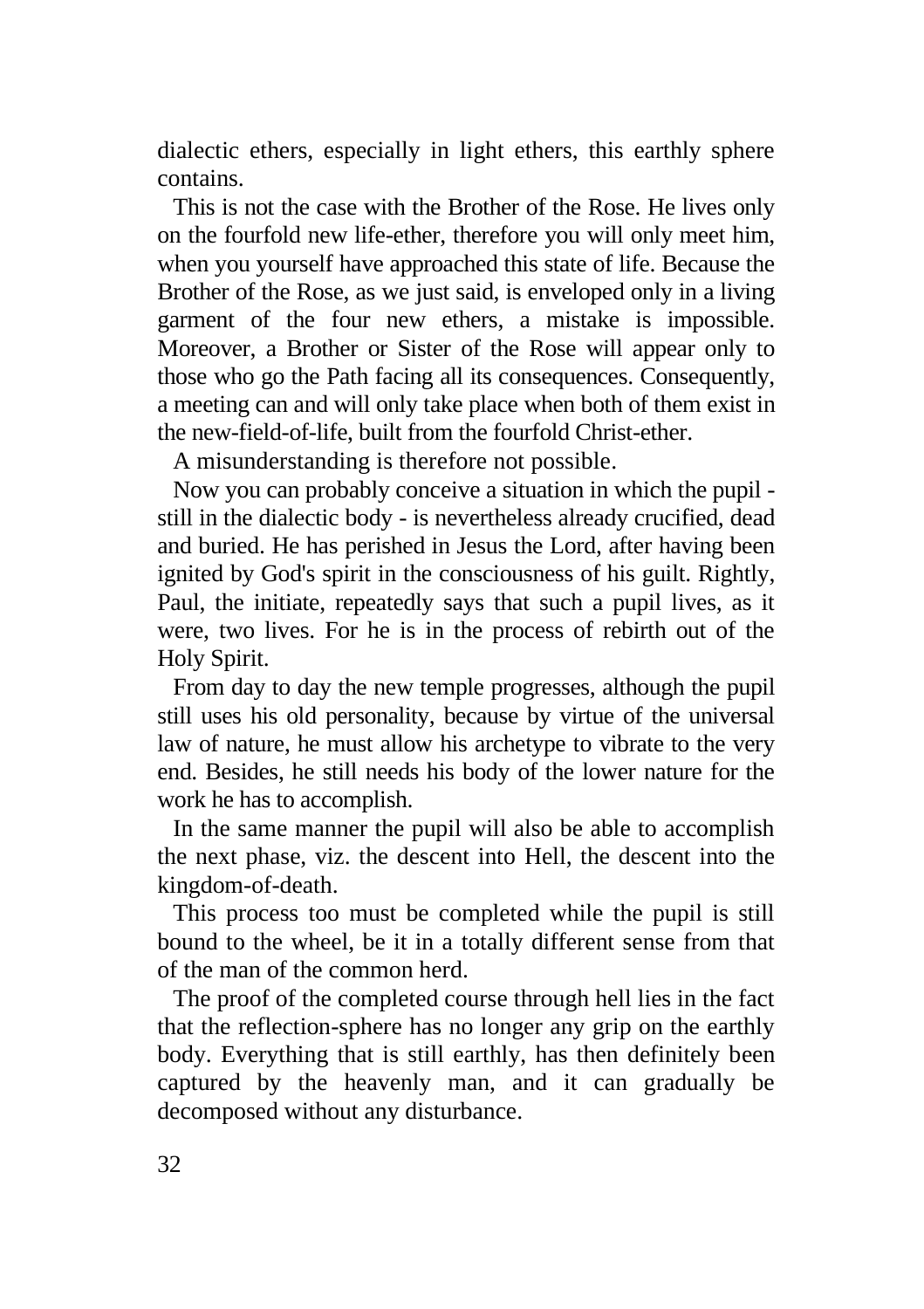Thus finally, it is possible for the pupil on the Path to attain liberation, while the dialectic body still manifests itself. It is a redeeming fact that you, too, can make of this liberating thought of life a personal experience, if you will only go step by step the way the School tirelessly shows you.

You know now what rebirth means. It is the first definite liberation from the entire dialectic world-order, both from the material sphere and the reflection-sphere. It is the first tangible connection with the Immovable Kingdom.

In this condition the young twice-born man meets for the first time the Great Ones of the Siddha on the basis of equality.

The order of the Siddha, under the leadership of the Only Begotten Son of God, comes to us at the present time with more and more power than ever before with the life prana of Christ, with the new ether-substance.

Everyone of us, without exception, is given an opportunity to again become a child of God and to obtain the new body.

Thus we may conclude that the course through the miseries of this world may become the crowning of this life, the entrance through the Eternal Doors for every human being.

And the pupil who thus enters these gates of salvation, is welcomed by a jubilating song full of gratitude. For once again the Great Sacrifice of Christ has proved to be a sacrifice unto victory. A victory culminating in the fact of a bodily meeting with the Eternal Light itself.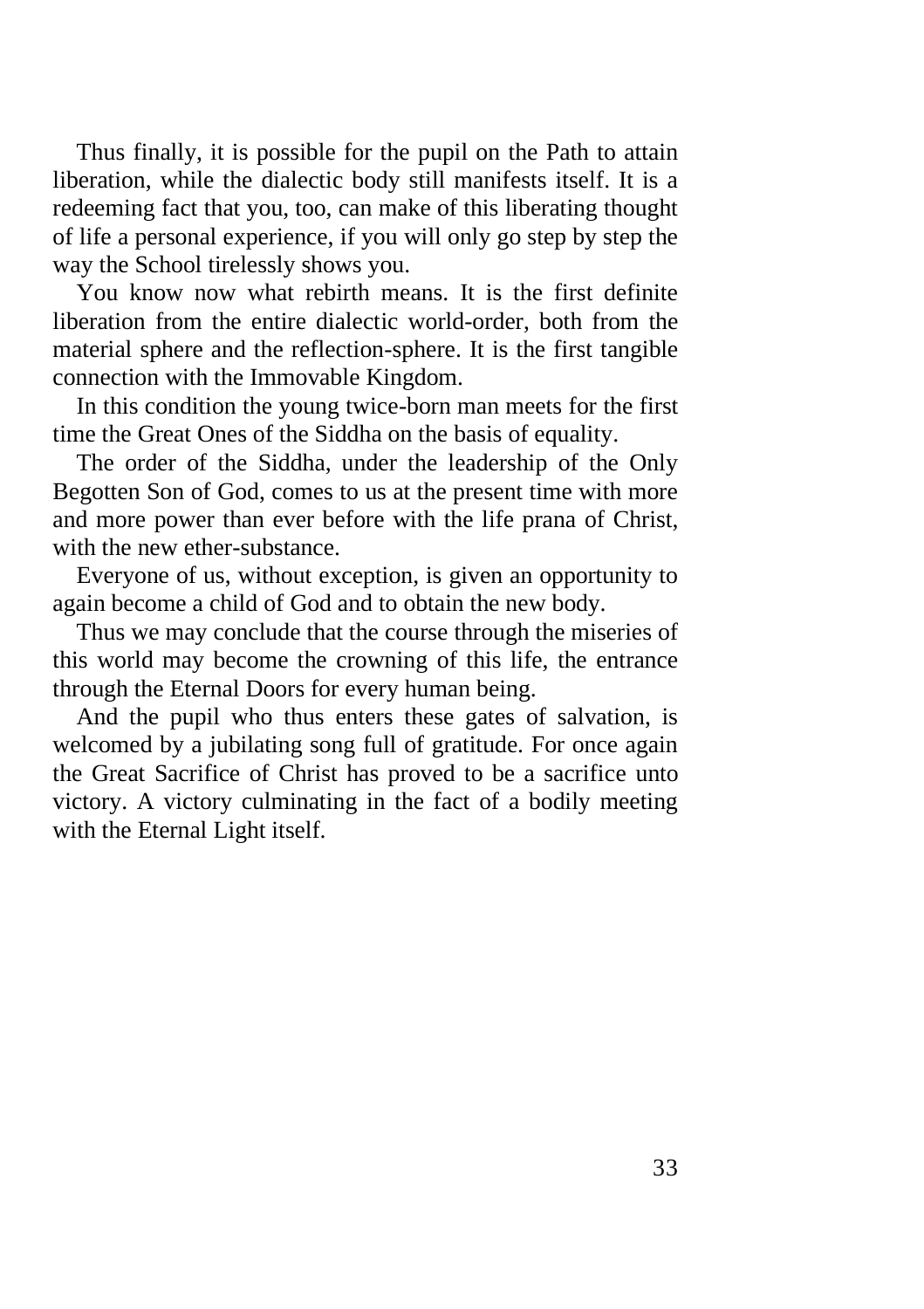### **THE TEMPLE OF THE SPIRIT**

The yearly celebration of Pentecost in the course of the mystic year is something quite different from the Pentecost the pupil on the path of Renewal might eventually celebrate.

When therefore it is said in the Bible: «And when the Day of Pentecost was fully come», this day does neither coincide with the Jewish Pentecost nor with that of the ecclesiastical year.

The Pentecost, of which the Holy Scriptures speak, refers to the moment, when the development and preparation of the pupil have reached a point, at which the Holy Spirit, i.e. the Universal, Original, Spiritual Substance, can enter into a real bodily communion with the pupil.

Consequently an entirely new process begins!

Therefore it would be good to consider, what this preparation must be, how this communion will take place, and what the consequences will be.

We shall therefore stay clear of any historical events.

The pupils of a spiritual school are confronted with an entirely new possibility, a very real process realized within each pupil and in which you also can take part.

We are now going to speak about the temple of the spirit; for you will understand that there must be a temple to receive this Holy Universal Spirit.

**V**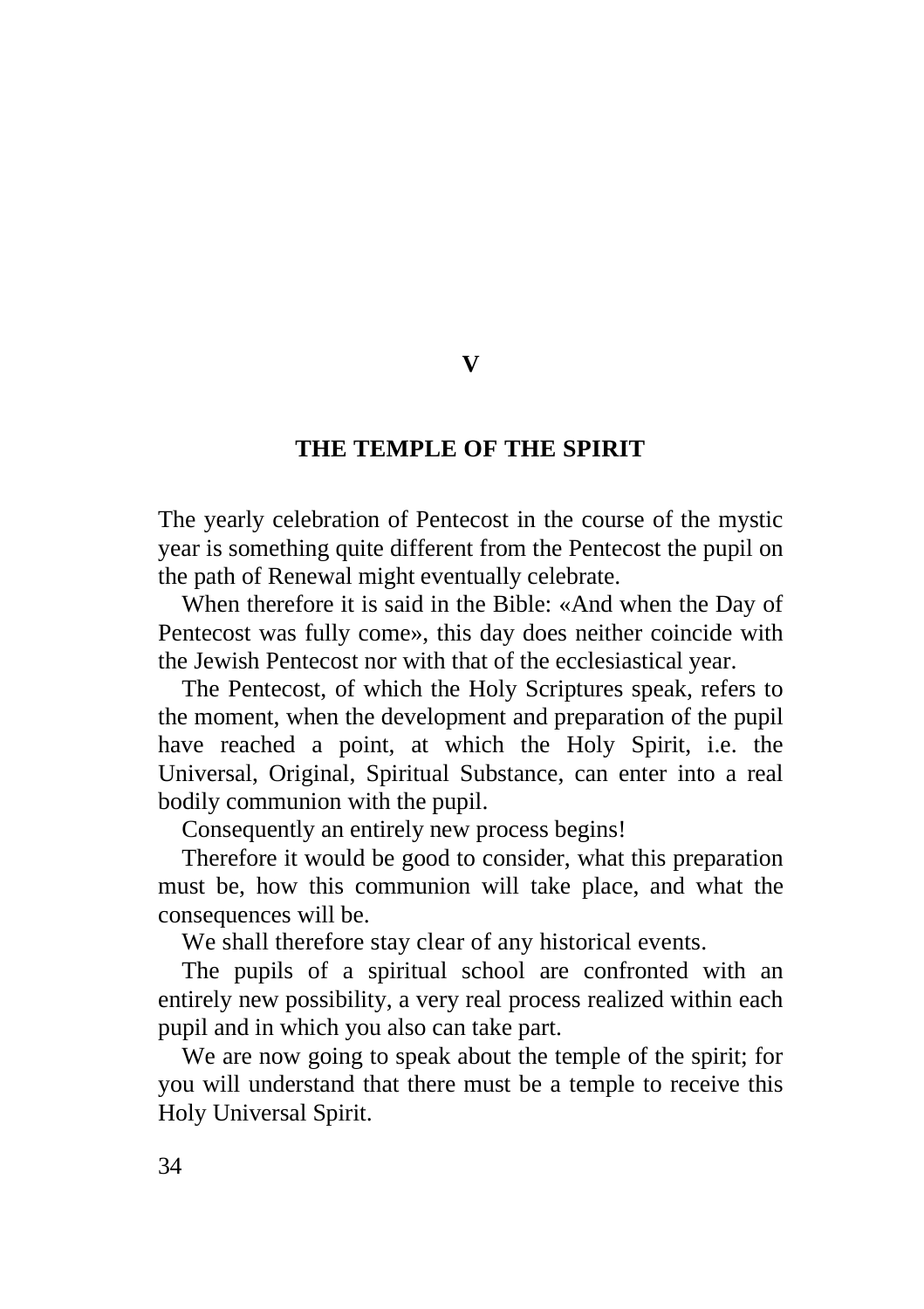As the pupil will have to build his temple himself, it is logical that the first condition for a pupil must be that he become a temple-builder!

The word temple-builder instantaneously brings to mind the idea of freemasonry, the cornerstone freemasonry of the Rosycross.

The cornerstone freemasonry intends to build on a universal cornerstone, viz. the cornerstone Jesus Christ!

It is not easy for the man who is of the earth, earthy, to comprehend this, but for a pupil desiring to go the Path, this word must be more than a mere text or a devotional, mystic stereotyped-pious word.

There were many before you who searched for this Path, but never found it, because the key, the universal cornerstone, was missing!

The key is Jesus Christ!

Do not think of a human form robed up in a clerical attire, for Christ is a tremendous spiritual power!

This spiritual power is always around us!

It is in the polluted, corrupted substance of our plant.

It is a holy power that cannot be explained out of this nature. It is a power that is known by many names.

The Spiritual School of the Rosycross defines it for you firstly as the Christ-Force, i.e. a force which is radiated directly from the original life into this corrupted nature.

But the Spiritual School also calls this power Jesus, which means that the universal ray of Christ is transmuted in tension and vibration, into a force that can be assimilated and tolerated by dialectic man; consequently it is a force, therefore, that fallen man can use into sanctification!

This divine power is a great mystery, because we can only attain it through the Christ.

When the pupil lives in Christ this vibrating divine original power is transmuted into an energy that can be assimilated by him, and he is enabled to act in and out of this power.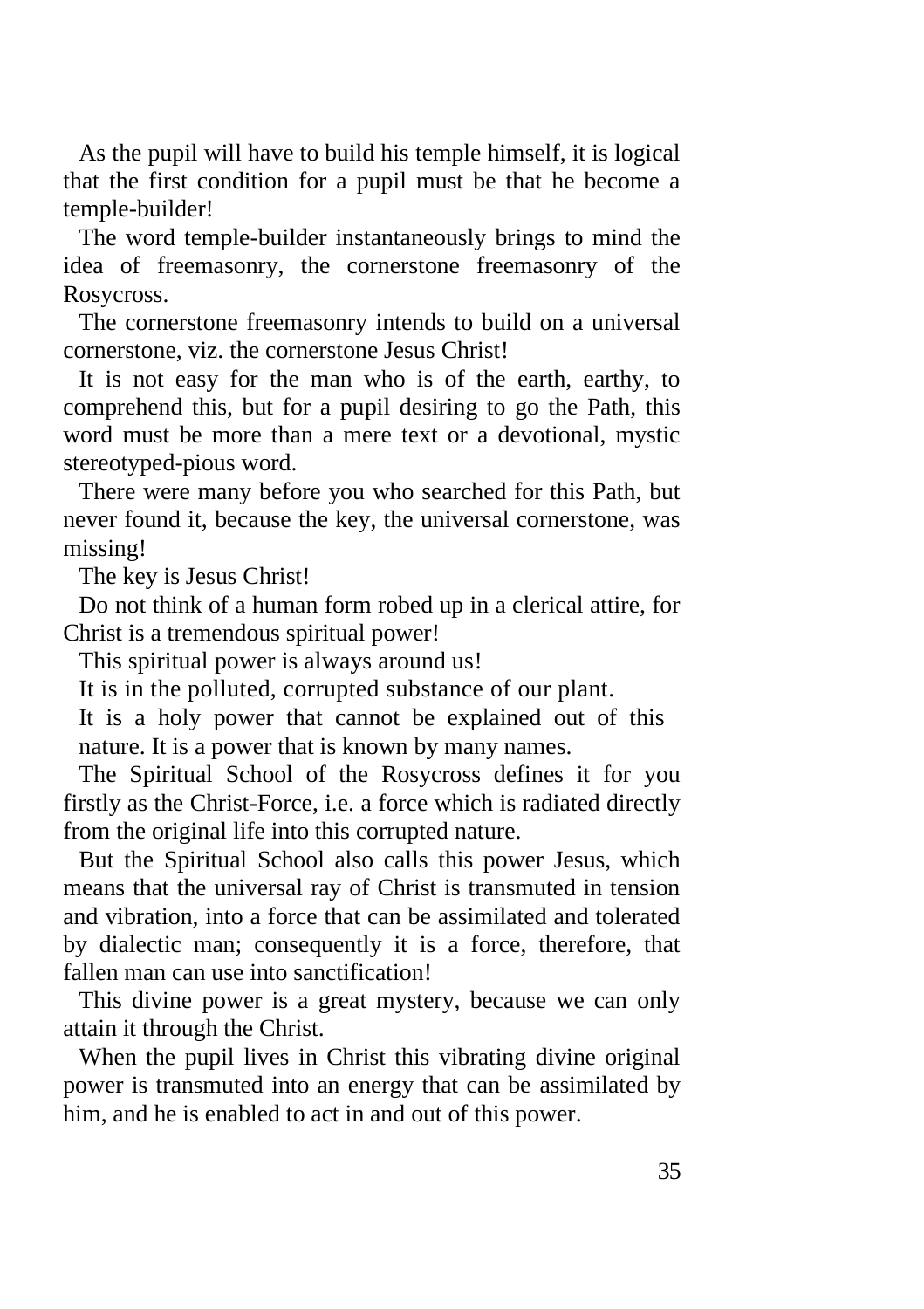For you must understand that the divine language is not spoken with words, but with deeds, with physical experience! Now it has probably also become clear to you that, if the Christ-Force does not become a Jesus-Force, it will be useless to man.

That is why the old Rosicrucians said:

«Jesus mihi omnia - Jesus is everything to me».

Therefore the following greeting is expressed by the Enlightened one:

> *We greet you, firstborn of the ages Now Resurrection-morning's here By which light the evil flees and Rose unfold its petals clear.*

Thus rejoices the liberated man of all times, in whom the divine power is personified, because he knows that, without Him, without the cornerstone, without the essential power, nothing can be done, therefore nothing can be built. Therefore, we cannot repeat often enough that dialectic man who desires to go the path of liberation, must first grasp and possess this essential power. Nobody can give you this power; no mediator exists in whatever form, but you yourself must conquer this power. This power must be «fought for» by yourself, in a tremendous struggle against the dialectic blood and its dark impulses.

Now, if you know that our level of consciousness depends on the substance and the structure of our blood, in which our will is tied up, then you may understand, why the process of annihilation takes place the way it does!

This is one of the reasons why there are many who dare not fight this battle and who do not want to accept this struggle.

They lack perfect courage, profound conviction and pure desire!

To them the name of Jesus Christ is nothing but a sound, or a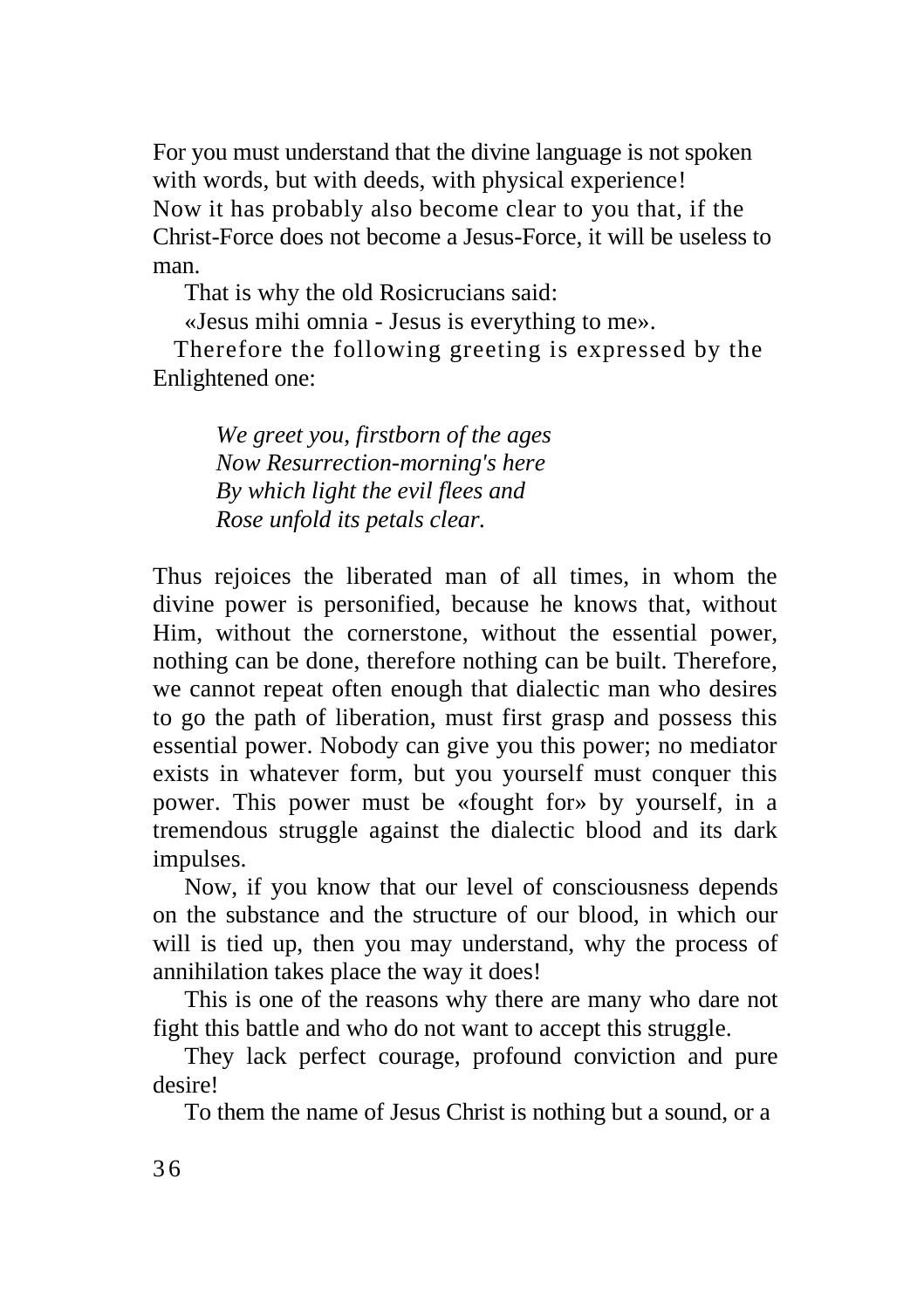picture on the wall.

We know that many of you are struggling, and that many of you have a terrible life and are tired to death of all the fighting; for who in the hustle and bustle of this life could walk on smooth paths?

However, we do not mean this struggle, as this struggle is the struggle for the self and because of the self - therefore it is for the preservation of the self.

This self-preservation can be divided in the struggle for your own blood, for your own children, for your own family, for your own interests, for your own speculations. But once again: Here we speak about the struggle that develops when you want to bring about a higher union, the struggle for the help of God that leads to life!

Have you experienced anything of this process of struggling in your life?

It is a struggle which may be compared with pains, with birth-pains, because the pupil on the path has to give birth to Jesus Christ, it is the birth of the universal contact in his microcosm.

However, it is a law that before something new can be born it has to be preceded by the death of something else.

But it often happens that, when the sword of this primary destruction touches a man for the first time, he already cries as if he were in pain of death.

As soon as the tender light is born, we hear again of murder and flight, as immediately after the birth of the infant Jesus.

And this is very understandable, for the outward life is, by nature, hostile towards that which is newly born inside us, and therefore wants to kill it.

And in this whirling of contradictions all kinds of things assault you!

Yet, in this whirling you must learn to perceive the process that has started in you.

Properly speaking there are two processes, one process of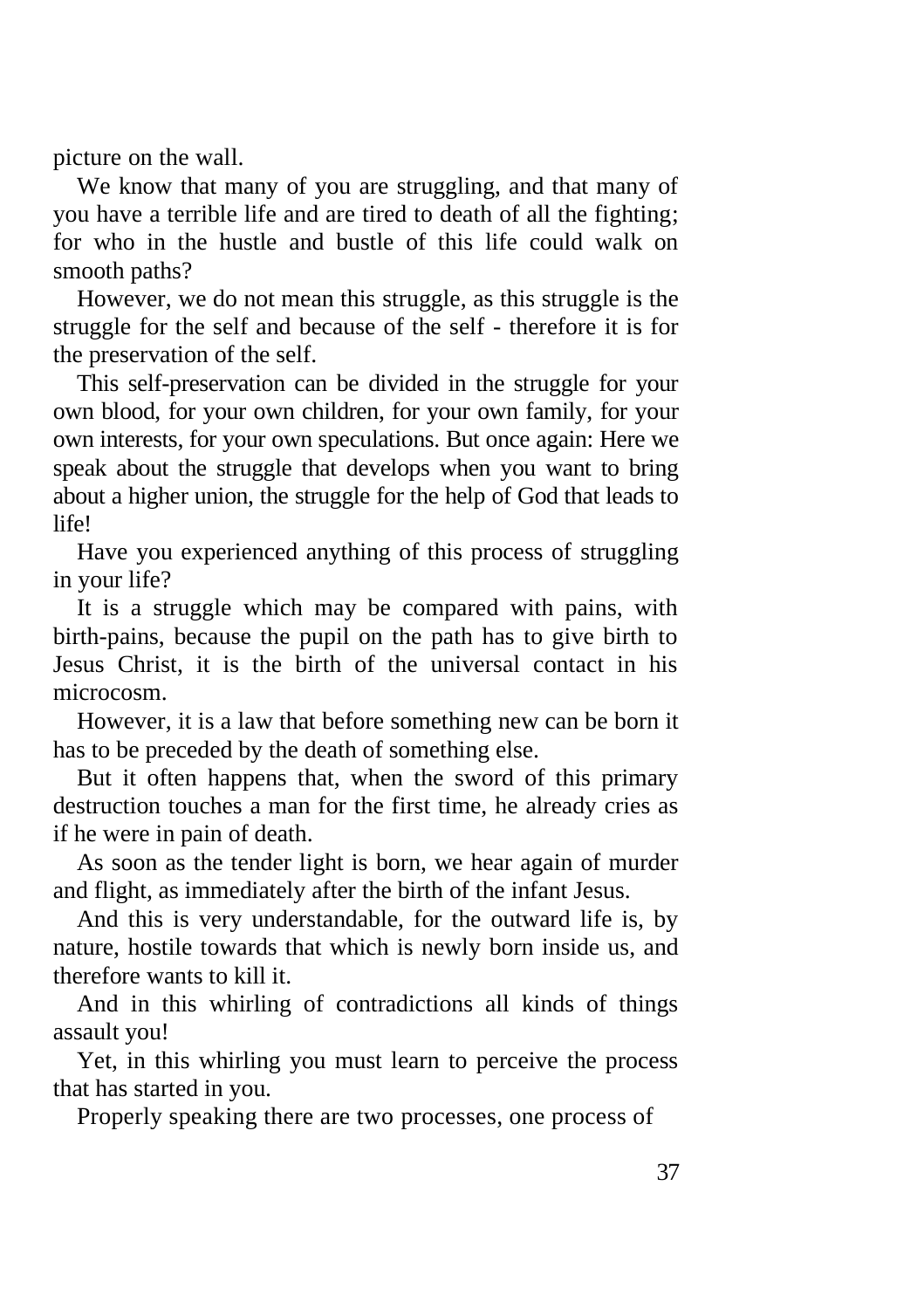annihilation and one process of resurrection which will present themselves to you in many ways.

For the aim is the great transmutation: the rebuilding of the microcosm!

This is the mystic temple-building of all times.

It is a wonderful, glorious mercy to be able and to be allowed to be a freemason of such a majestic construction.

The old legends and myths speak of this high and valiant office of building and of the fact that the temple knights and brothers must work with their swords at their side.

They must continually be ready and able to avert an intense attack and to beat the enemy of old.

Therefore the freemason is a hero and also a philosopher, but at the same time a labourer.

He represents all professions within himself, as he needs them all during his great work.

Thus the pupil on the path of renewal is building and struggling on the one cornerstone; in the one power.

And the result is perplexing!

It is a result leading to a new culmination point with two aspects. The first aspect is called Golgotha, the other aspect the Resurrection.

Whatever had to be annihilated because of the new temple building, is destroyed, and nothing of it will be found anymore.

Hence the «Consummatum est» is spoken; it has been accomplished.

What is it that rises? The New Man! Grave and death cannot hold this newly risen man any longer. He has liberated himself from his old circle of existence, he is free from the wheel of birth and death, he is free from dialectics.

This entire process with its complex nature was accomplished in Jesus the Lord, viz. by the transmuted Christ radiation which was rendered almost human.

When this contact has fulfilled its task, it retires to its source as an ascension, and the pupil, thus abandoned, turns towards Jerusalem.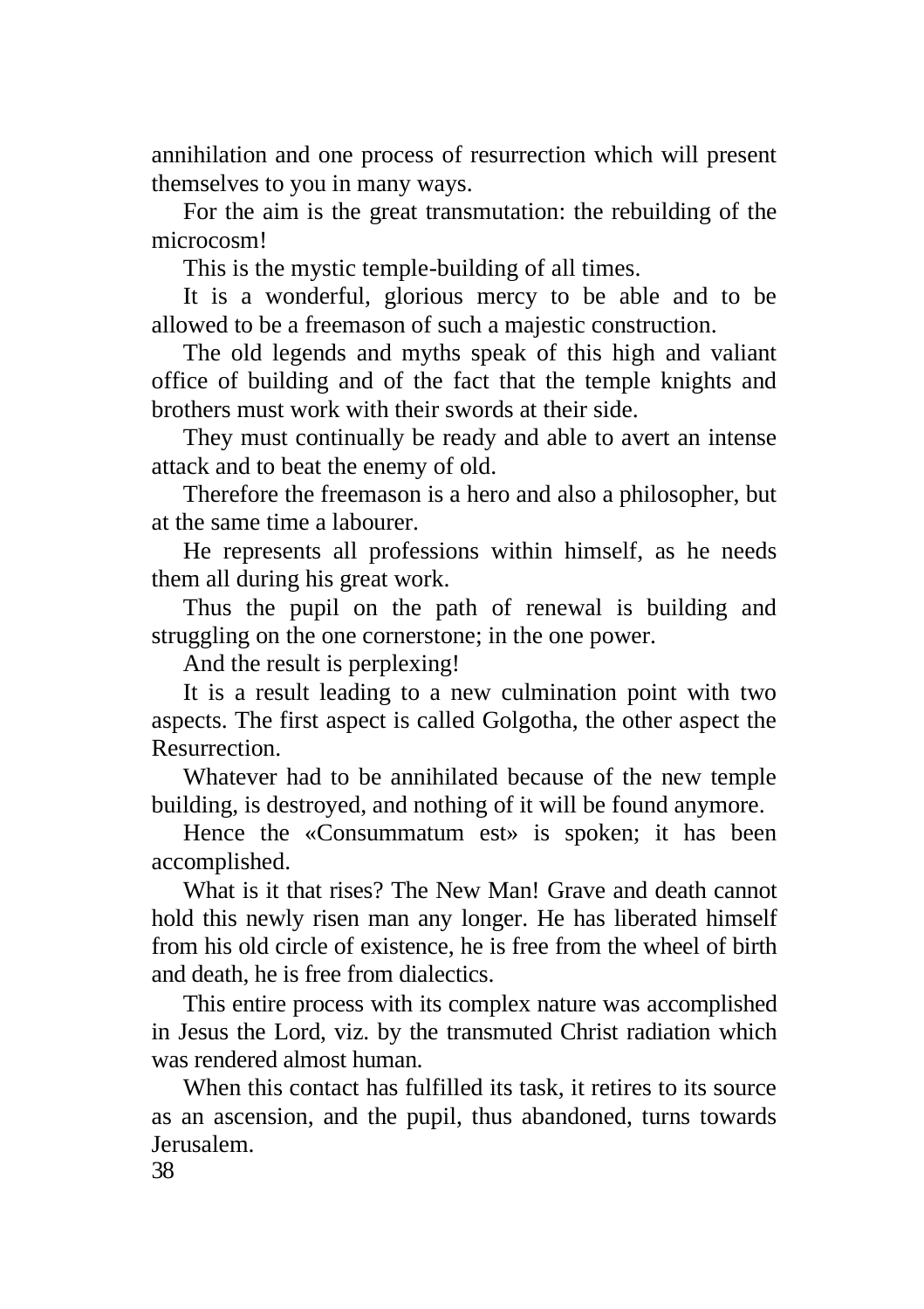Jerusalem, the city of the temple, the city, the residence of the Universal Life!

It is the Immovable Kingdom, the city of God!

There the descent of the Holy Spirit takes place.

Up to this point only one ray of the Universal Life has been in touch with the pupil, now the pupil has lifted himself to such a level that he can receive the Universal substance in all its fullness.

He becomes one with it, and the pilgrim has really and completely come home.

He then testifies that the renewed life-within-him has been awakened of consciousness.

He testifies of being consciously connected with a reality of life, not of this nature. He testifies to the victory over himself who up till now prevented the awakening, the awakening of the celestial nucleus of consciousness.

He testifies that the dialectic matter is no longer a condition for his existence; for he knows himself to be free from the ties of its temporariness.

As such it is a coronation feast, the feast on which the ultimate aim of temporariness is reached, but at the same time a feast, because it has opened for him a new day of revelation: Pentecost, the crown of his life !

This whole development, through which have we led you as it were at a great pace, is explained to you in all Holy Language since the foundation of this world order.

That is why Peter spoke to all those who, deliberating and criticizing, looked upon this path of sanctification theoretically: «But this is that which was spoken by the prophet Joel.»

So it is necessary to understand that the whole process of regeneration is standing on a cornerstone and depends upon it.

This cornerstone is the original power, the essentiality of the Kingdom of Heaven, the real heavenly bread.

In the beginning this power adapts itself entirely to the state-ofbeing of every one of us, guided by the Love of God, who seeks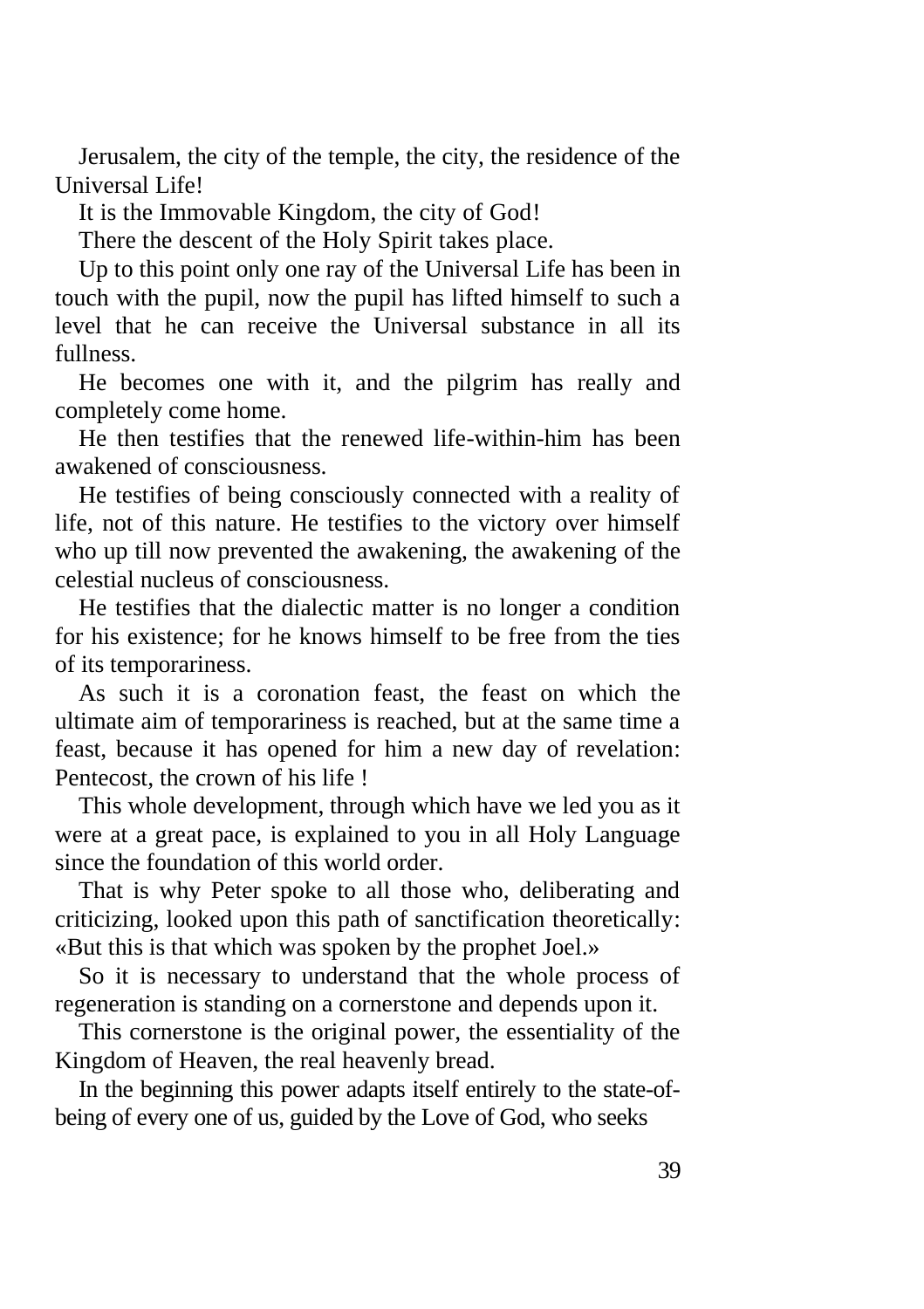what is lost.

As soon as we are found ready to build on this cornerstone the great process begins which is called transmutation, the alchemical wedding.

In this process all the phases of the process of sanctification are included. It is a daily birth and a daily death.

> It is a daily rise and a daily contact with God's fullness. The contact is called Jesus,

the possibility is called Christ,

the cause is called the love of God.

And the temple of the spirit itself, the Light radiating from the Temple in its fullness, that is the Holy Spirit.

If in the Light and in the Power of the Holy Spirit you are leaving the world, you feel yourself taken up into a substance of life that unlocks for you the golden doors, and you hear these words:

> Come enter now these Holy Halls and celebrate with us your Pentecost, You noble builder of God's Kingdom, You, blessed with God's Holy Spirit, See, Jesus is within your midst, Come enter, in the gladness of your Lord, and celebrate with him your Pentecost.

On the fiftieth day you may enter into this new day of revelation.

And it is also given you to read this in your book of life!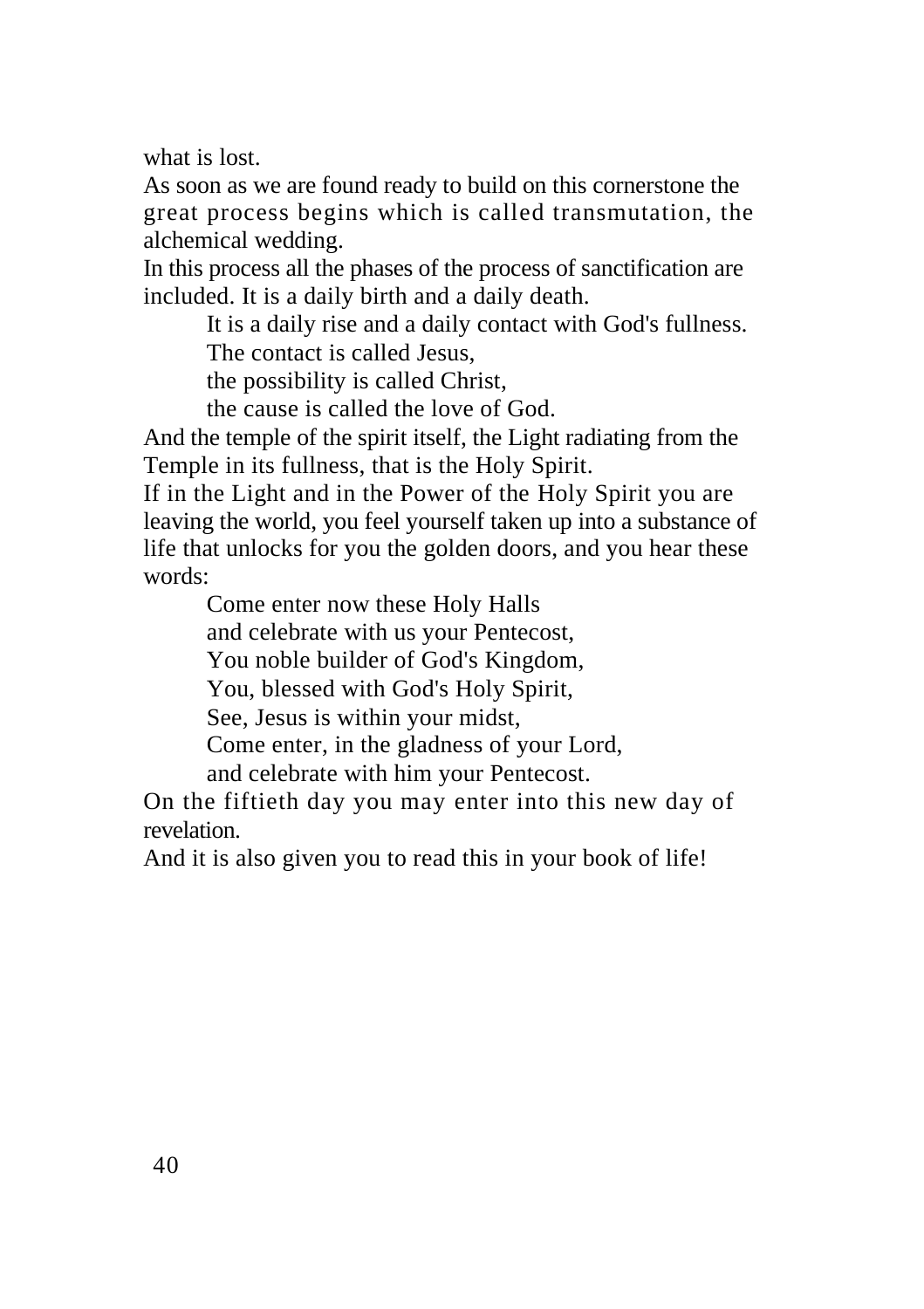#### V I

### **THE TEMPLE OF THE DIVINE NATURE**

As the ultimate object of his aspirations on the path, the pupil sees erected before his mental eye «the Temple of the Divine Nature», i.e. the original essence in which the divine original nature can completely express itself.

It is the genuine Temple of the Holy Spirit!

When the construction work of transfiguration has sufficiently progressed and is able to receive the Universal Spirit this new state is demonstrated as a sign visible to all.

When the classic figures of The Acts of the Apostles receive the Universal Holy Spirit in the temple prepared by them, many are able to observe this wonderful event.

And when Peter, in a magic speech, explains to the confused crowd, the quality, the nature and causes which have led to this Descent of the Divine Prana, two reactions are seen: one is mockery and unbelief, the other intense interest.

This twofold reaction is taken from life.

When the universal spirit, the universal language and the universal wisdom manifest themselves through the servants of the Brotherhood, there is, firstly, the storm of the spirit affecting ordinary life, denial, mockery, criticism and unbelief, and, secondly, a reaction that demonstrates that one is seized from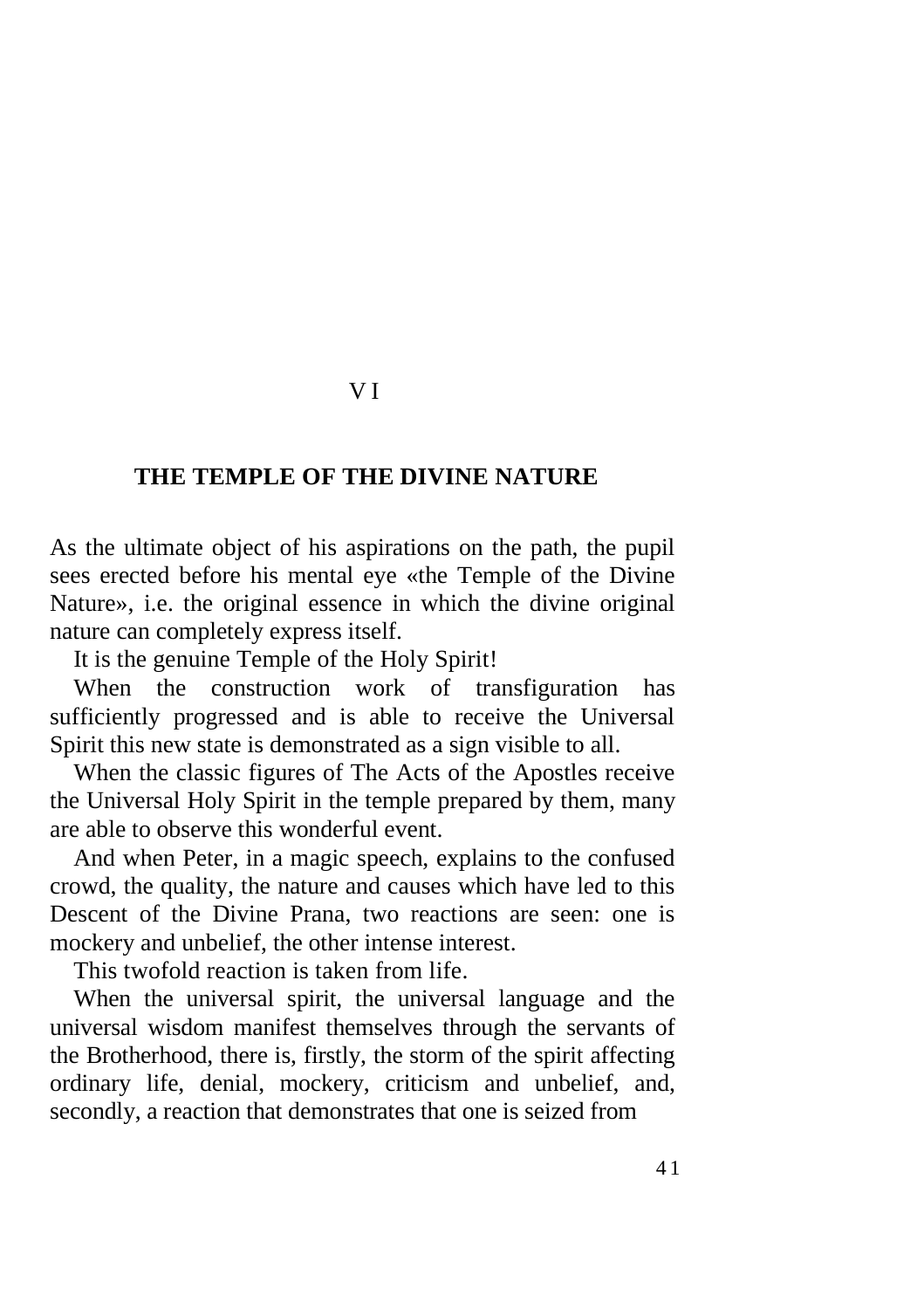within and so, a fundamental interest in an increasing number of people.

Thus it is clear that the nature of this interest can be summed up in this particular sentence of The Acts, Chapter 2: «Now when they heard this, they were pricked in their heart, and said unto Peter and the rest of the apostles: what shall we do?»

Here we have an opportune word and an opportune question which require an equally opportune answer straight to the point.

As long as one is still fulminating and the storm of the spirit causes only a crazy whirling in the world of ideas, there is no absolute interest.

As long as one rejects the facts of renewal in their essence, one will never be able to ask the question: «What shall we do?»

Is it not so that the interest for the path of the universal spirit is chiefly reflected in the saying: «I am going my own way, and now could you tell me, how far your way goes along with mine»?

Here self-preservation and exploitation are more than obvious.

Therefore, only he who is unconditionally interested, proves to be ripe for Peter's answer:

«Repent, and be baptized every one of you in the name of Jesus Christ for the remission of sins, and you shall receive the gift of the Holy Spirit!»

This reply is in many respects very disappointing for a western world which for generations has been drowned in theology again and again.

And therefore it is necessary that the Spiritual School explains these words for you in a different way.

Conversion is the primary basis for any new growth. Conversion is the radical word for «diversion», definite and absolute diversion from dialectical life.

A reversal, a revolution is necessary.

The new life that opens up the way to the temple of the divine nature is so absolutely new, so completely different in dimension, it stands so vertically upon all dialectics, that it is impossible for a man to stand simultaneously in the old and in the new nature.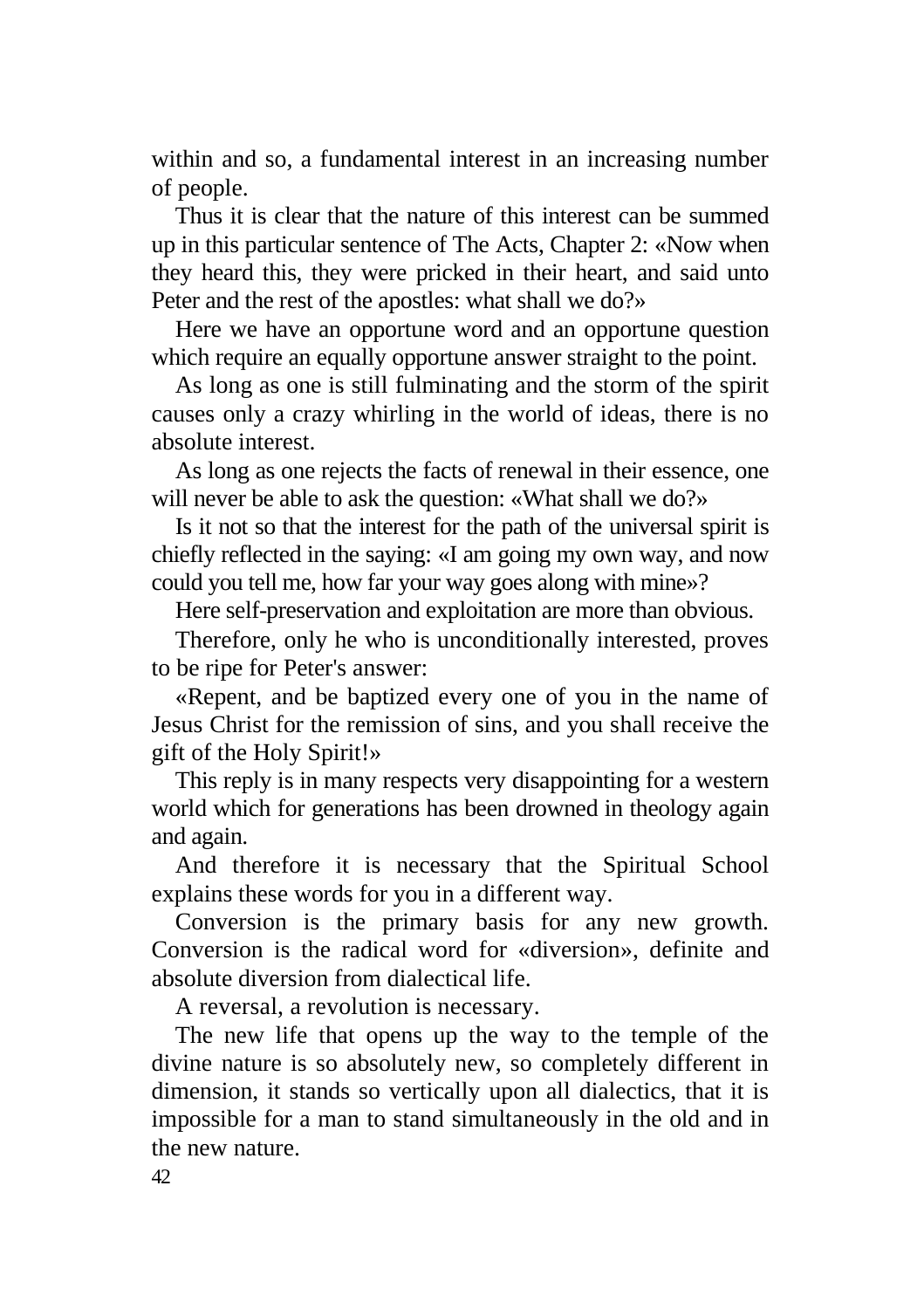Conversion is never an intellectual concept, though it can be discussed scientifically; neither is it an emotion, though it can be experienced in the heart.

We declare this emphatically, because one nearly always approaches the Spiritual School either for intellectual reasons or for emotional motives. The reversal we aim at, must originate from the inner conviction that: «I cannot do otherwise»; it must be based on a complete farewell to this world.

Whenever the universal language, with the help of all kinds of symbols and examples, wants to explain the elements of this conversion, we see again and again that the candidates in question «turn around». When, on Easter eve, Christian Rosycross is called to the Alchemical Wedding, to the transmutation on the Path of the Universal Spirit, we read that, on being touched, he turned round.

Only then did he see the beckoning light, where as previously there had only been speculative consideration.

The aspiring pupil who wants to accomplish such a reversal perceives that many ties to the old life are hindering him.

These ties, these fundamental hindrances must be broken, and only then can one be baptized: in the name of Jesus Christ for the remission of his sins.

Through the baptism in Jesus Christ the universal, spiritual substance enters into a real, bodily communion with the pupil builder.

This baptism is no water baptism, no ritual or magic act in the ordinary ecclesiastical sense! It is a complete immersion in the universal, spiritual substance, which the consciously so inclined pupil undergoes after his reversal.

This communion between the pupil and the Holy Spirit is the beginning of a wonderful process, and this baptism takes place in the pupil in the name of Jesus Christ.

What does this mean?

The name of Jesus links us with the entirely sinless man in the dialectic world, whereas the name of Christ connects us with the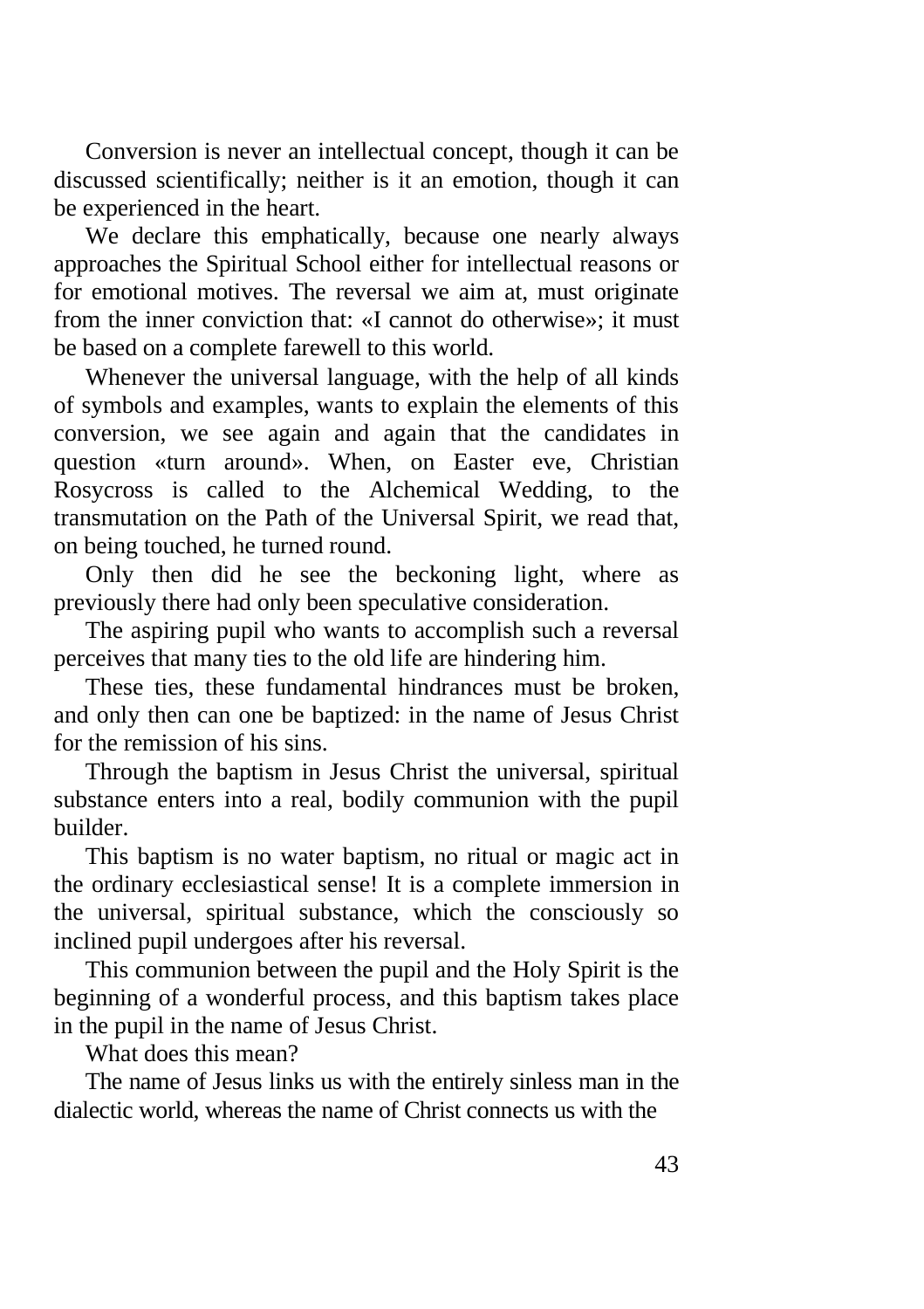divine man of the original nature, the Only-Begotten Son.

The name of Jesus Christ, therefore, does not lead the pupil of the Rosycross back to the distant past, but he experiences through it an actual, twofold, alchemical, divine power of love, driving to rebirth.

Here an ingenious, glorious process takes place, in order to break through, on the basis of the reversal of the natural man, to the original divine state-of-being.

Between the divine man and the dialectic man, however, there is a wide gap, and the first alchemical divine power of love which we call Jesus, is the bridge, the mediator to cross that gap.

In the name of Jesus the meaning lies hidden. This name points to the alchemical, redeeming power of the Universal Spirit.

Therefore, through all the ages the brothers of the Rosycross declare: «Jesus is everything to me!»

This bridge, or Jesus, must be erected within you, so that the Christ within you can liberate himself.

When this possibility is attained, the pupil goes a path of various spirals, and the Spiritual School accompanies him on all his ways.

The great aim is the redemption of sin and guilt.

When the reversed pupil goes his manifold path, he will gradually and systematically redeem every fault of the past, and thus he builds, as a free mason, the new home of the original man. At the same time the old temple is demolished he redeems all his guilt.

You will understand that, as soon as the reversed man participates in the new process of life, all things and proportions become different.

For when he stands in the new process of life, the pupil receives in great mercy, instructions as to the kind and the nature of the new life.

You will find these explanations also in The Acts, Chapter 2: «Then they that gladly received his word were baptized; and the same day there were added unto them about three thousand souls.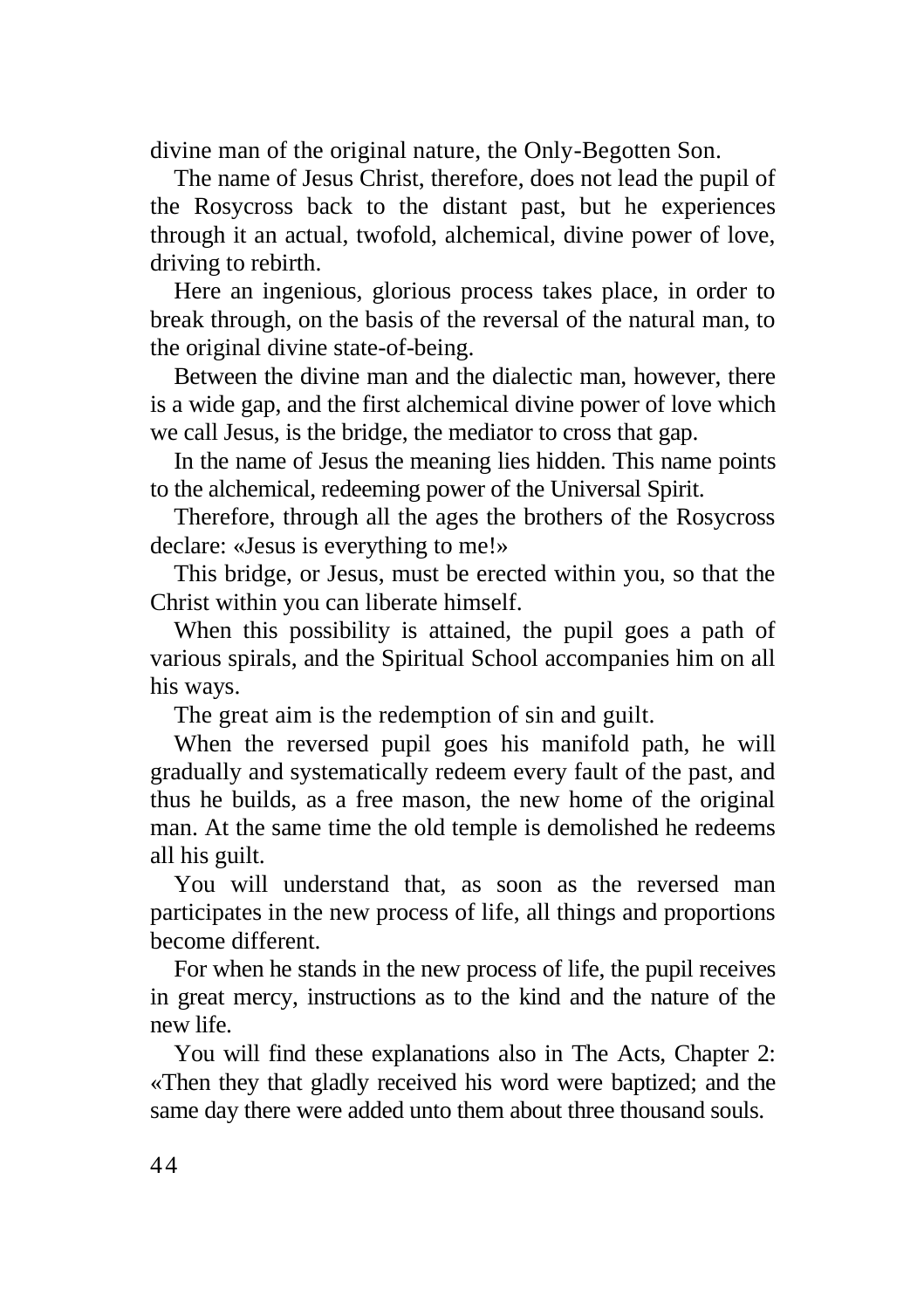And they continued steadfastly in the apostles' doctrine and fellowship, and in breaking of bread, and in prayers.

And fear came upon every soul: and many wonders and signs were done by the apostles.

And all that believed were together, and had all things in common; and they, continuing daily with one accord in the temple, and breaking bread from house to house, did eat their meals with gladness and singleness of heart, praising God, and having favour with all the people.

And the Lord added to the church daily such as should be saved.»

The riches, to which our attention is drawn here, are so enormous that we cannot be thankful enough for this divine grace.

«Then they that gladly received the word of Peter were baptized; and the same day there were added unto them about three thousand souls.»

From this it follows only too clearly that the Path need not produce fundamental difficulties for anybody. Indeed: «For the promise is unto you, and to your children.»

If you see the path before you and want to accomplish the reversal, then none of us need remain behind.

Then you continue steadfastly in the apostles' doctrine and fellowship, and in breaking of bread, and in prayers.

This is the essence of the School of the Rosycross which is behind the forecourt.

This is the essence for and of the new work which we wish so gladly to undertake with you.

You will, after having used the key, continue in the instructions. With the greatest interest you will continue to absorb eagerly everything the School has to tell you.

Only then will every meeting again be a feast.

You know that it is a custom in civilized society, when the sparkling wine is poured into the glasses, to get up and clink glasses, after which one drinks. This reminds us of a very old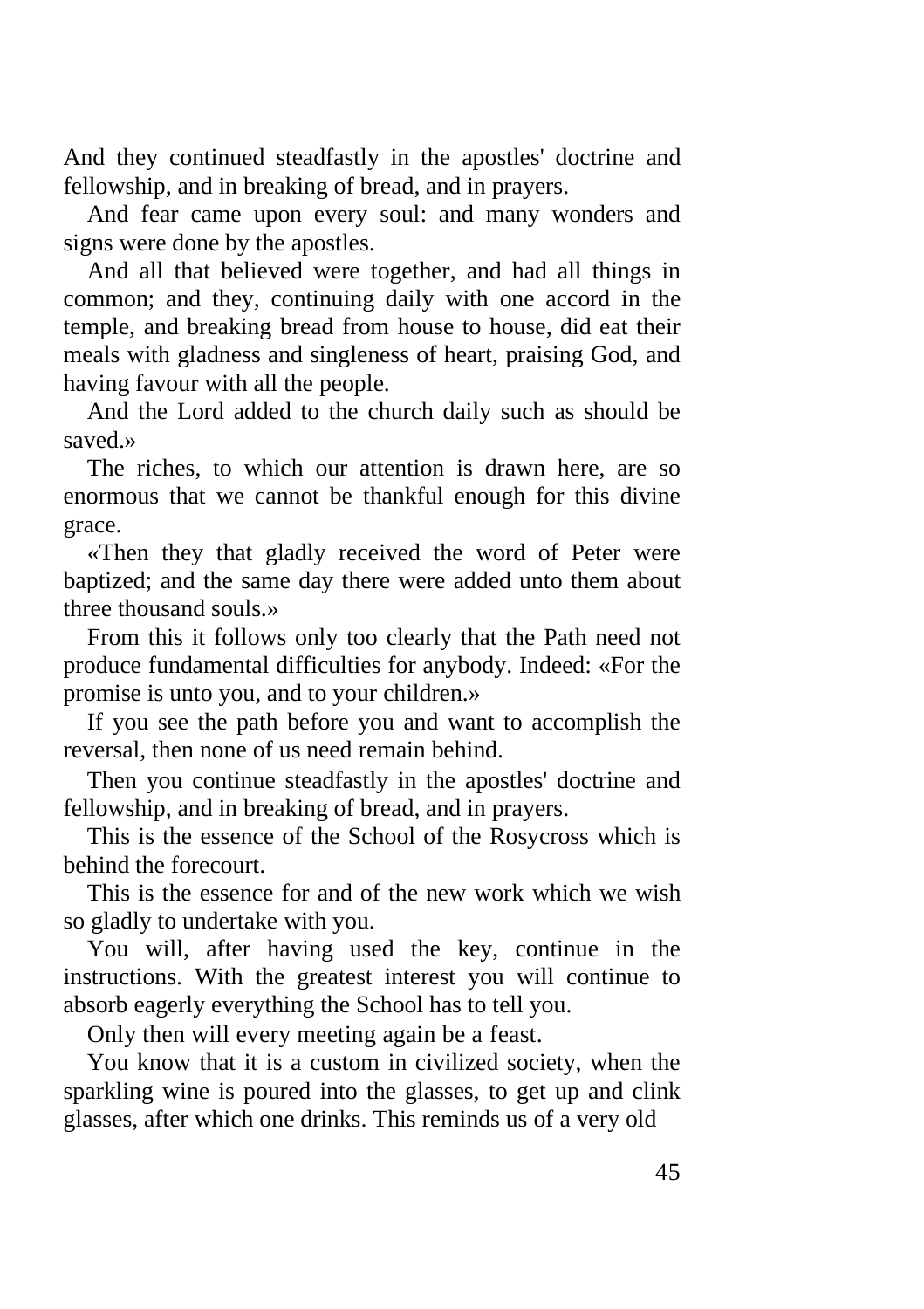magic custom of the true community of initiates and their pupils. We receive the spirit of renewal in our goblets, we hold the cup of the grail in our raised hands, if we are reversed.

And when the cups have been filled, we tune our gifts of God to each other. Then we see to it that we make all the things we have received sound in one tune and in one vibration.

Whereas the common man at the start of a drinking-bout, in imitation of the Holy Supper, says: «Your health!» the reversed pupils of the School, all standing with the grail-cup in their praying hands, look deep into each other's eyes, and they pray and say unto each other: «Peace be with you!»

Thus they continue in fellowship and in breaking of bread, and they see to it that everybody receives his share.

They help each other when breaking the bread of the Lord, and one will not precede another, because they know that they stand together to a consolation and a blessing.

Together they utter this one holy name, from the depth of their being: Jesus mihi omnia.

If it has become what it can be, a force emanates from our work so mighty and so tremendous that powers and signs will come forth; that an elevation will come about and an expansion that, for the consciousness of any outsider, cannot be explained anymore out of the ordinary nature.

That is why fear comes over every soul, not the fear meant as fright, but as profound respect.

What could be impossible in and for such a community that we shall establish together?

Whatever favouring of the one above the other could there be in this way? The mercy that exists for us, is it not for you also?

The glorious aim is not just for a few chosen ones! 1f only you want it, we will have everything in common, too much to be expressed and too much even to consider.

Everything is for you, if you are only willing to grasp it! If you see and experience all these riches, what importance should you still attach to all these dialectic things, over which you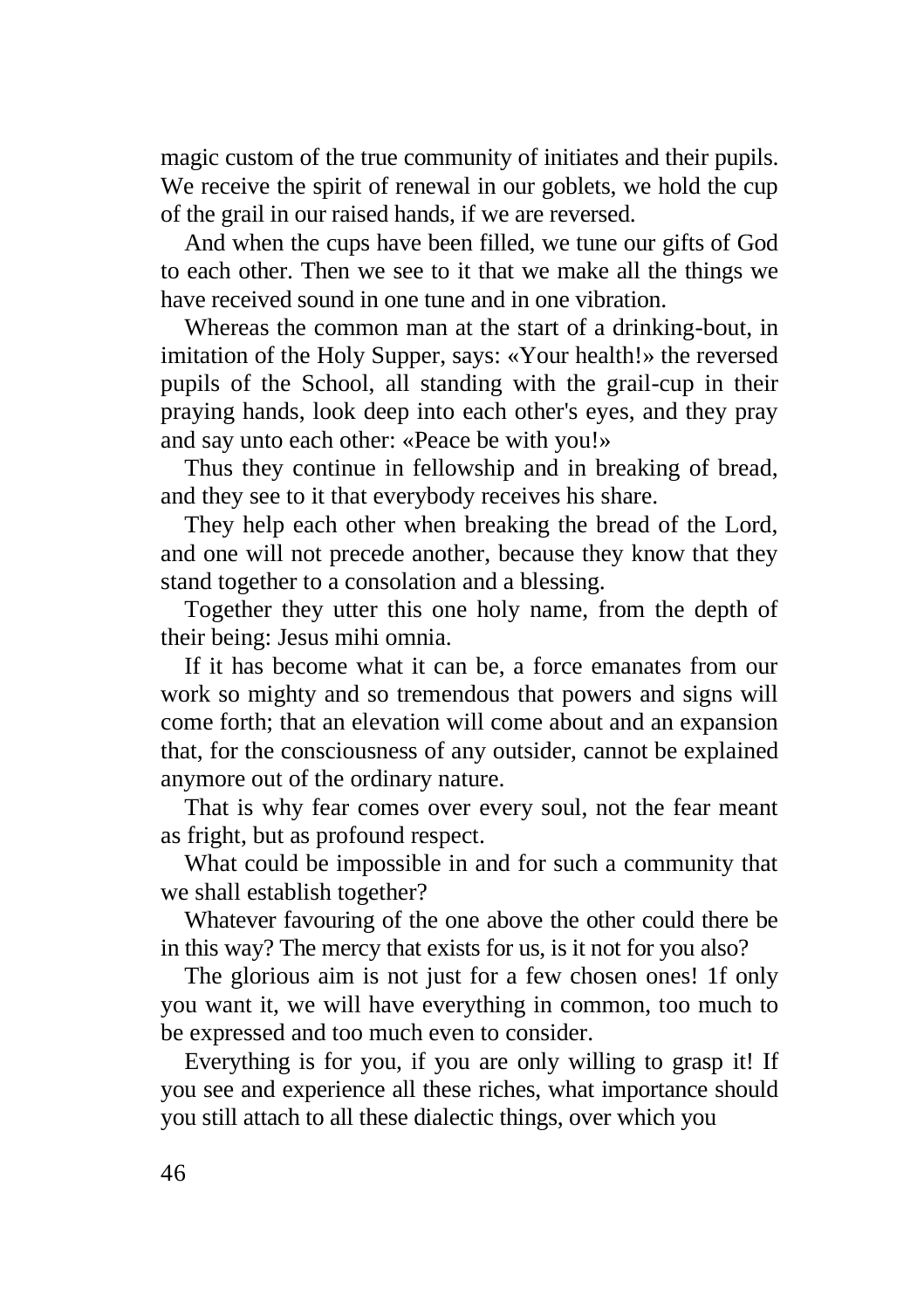are still watching like a lion, and which in reality still mean everything to you.

Therefore, if you are in the new life, you will sell everything. You want to get rid of everything you have found earth-binding in your self-analysis.

And as these things are very personal, it may be that you may help somebody else with what you have broken down for yourself. This is the way in which we build a temple together. Those assembled under the Rosycross, are on the march! And we can succeed, for everything necessary to reach the goal is given to us!

Therefore we possess a temple; a temple of the one spirit! And we call this temple our power-field.

Daily we are assembled there, daily we break our bread and every moment celebrate our supper.

Rays radiate from the temple in all directions; these rays go from house to house; they are breaking in, where one will least expect it, in order - God willing - to carry this light further and to kindle it in the hearts.

And thus there is a boundless gladness and a complete singleness of the heart. The dialectic life is extremely complicated, but those who stand in the new life, see a life that is clear and bright like crystal, uncomplicated, and shining like the sun at its zenith and according to its key-word: simplicity!

Not the superficial simplicity, but the simplicity of the One Life that is of God.

The simplicity that is at the same time great and formidable! Therefore, we praise God and stand in the favour of the whole people.

How can it be otherwise! From the community, thus standing in the temple, which we have built together, from this circle the children of God are daily ascending, to the community of salvation. Use the key to the One Life, to which all of you are called!

Place yourself on the basis of reversal, and you will see the being and the life which is from God!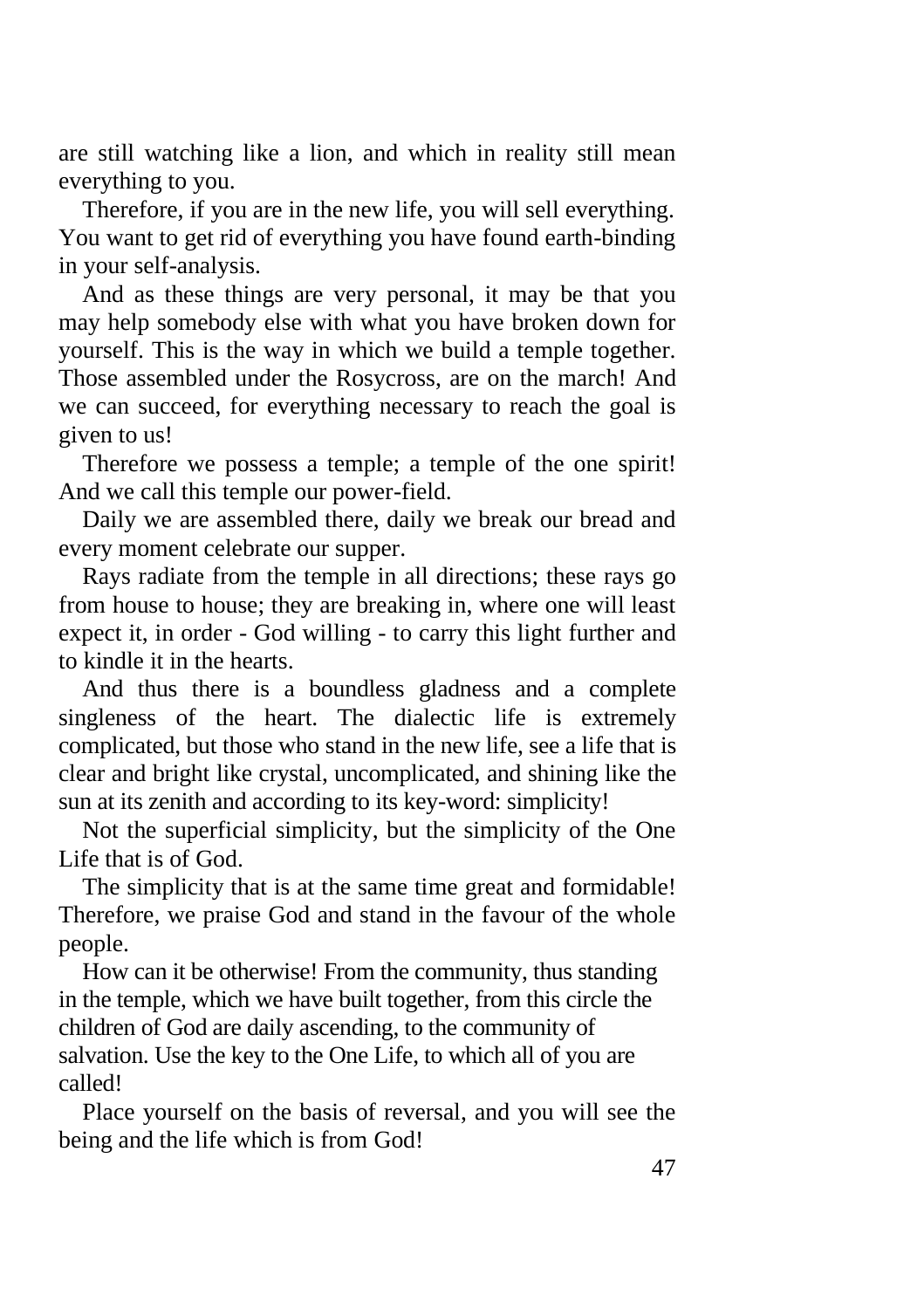## V I I

## **A MIDSUMMER NIGHT'S DREAM**

In the course of the solar year a time comes when all of nature radiates in full beauty, and summer begins.

Trees are in bloom, flowers spread their splendour, and whatever can bear fruit, promises a rich crop.

It is therefore completely understandable that everything and everybody connected with nature, is full of gratitude for everything that nature reveals. From the dawn of history up to this hour, mankind has welcomed the beginning of summer with merriment; it has been celebrated with songs and welcomed with all sorts of festivities.

It goes without saying that any nature religion has always adapted itself completely to this; how could it be otherwise?

In the animistic as well as in the polytheistic religions this natural way of acting is clearly apparent.

Likewise, official natural christianity is no exception in this respect.

The festivals, prayer-meetings and thanksgiving services for everything nature has provided during the summer have, in official christianity, been accepted for ages. Here also, nature and religion are strongly connected.

Why should one object to such gratitude?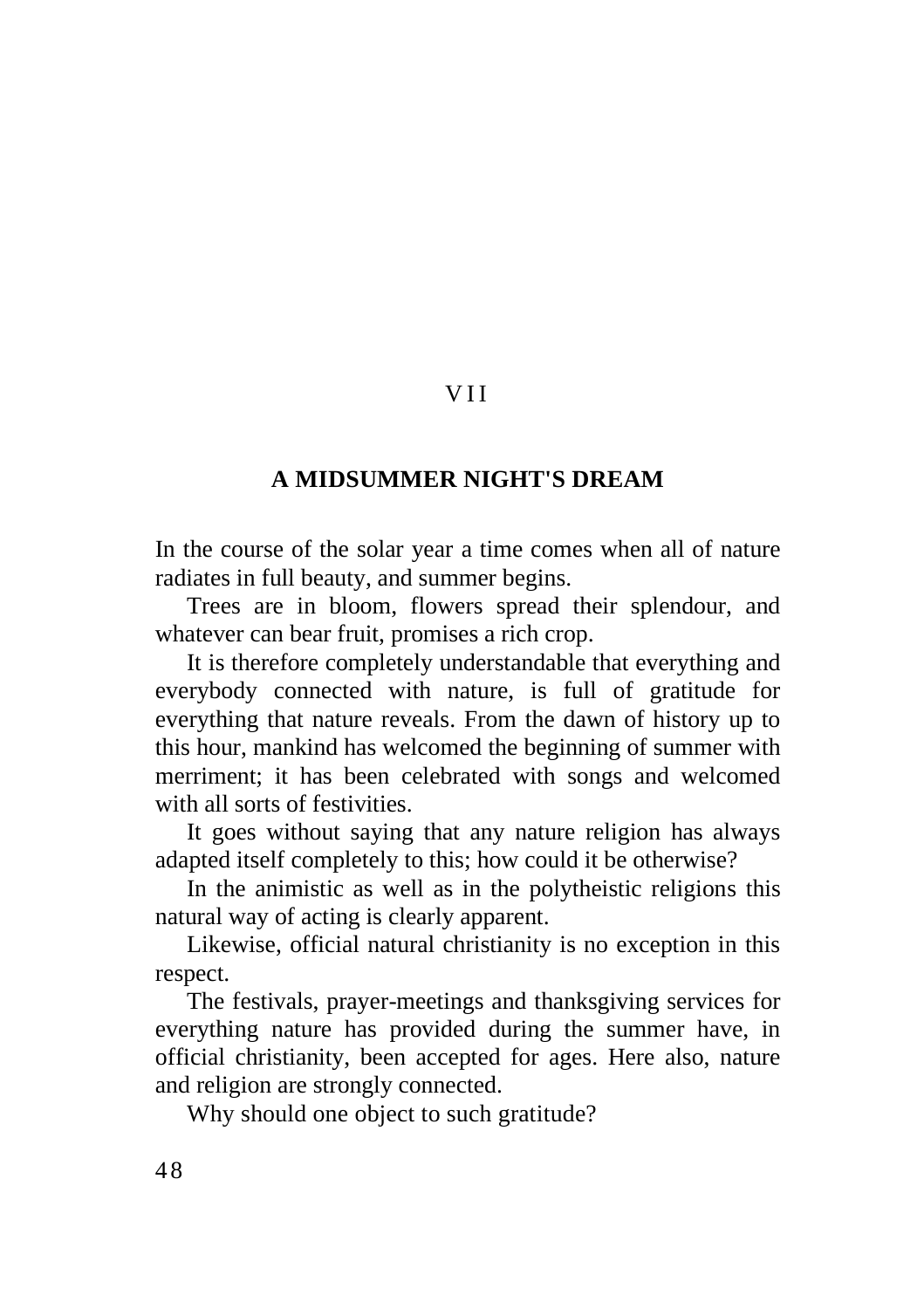Without the products of nature life surely could not be maintained. Without abundant crops life is inconceivable under dialectic circumstances. Who would object to sunshine and a mild temperature, to the song of birds and flowery splendour?

Therefore the conscious celebration of summer and of its arrival are most natural and necessary.

Whoever has a chance goes into the country and uses his holidays to absorb as much as he can from everything summer has to offer!

Still, there is a summer festival and a welcome of the beginning of a summer of a quite different kind.

This festival is as old as our nature order and was celebrated unceasingly with the same warmth and the same conviction and the same affection as the festival of our visible nature.

We mean the festival of the White Rose, the festival of St. John, John the Baptist, one of the great figures, who plays such an important role in the spiritual process of the growth of mankind.

The superficial spectator has never been able to understand why this festival, the festival of St. John, coincides with June 21st, the prelude of summer in nature.

What happened with the figure of John is no different from what occurred to so many great spiritual leaders; all kinds of ceremonial garments were put around him, he was given the distinction of a holy man, but in the meantime his figure was mutilated beyond recognition.

All his spiritual greatness, all his spiritual courage and power have been, consciously or unconsciously, buried under holy images, under midsummer festivals, famous processions at home and abroad; but if one would understand who the figure of John really is and what it means in a human life, one would certainly not shout his holiness from the rooftops, unless as a conscious deception, in order to keep mankind blind to its true meaning.

Can you imagine a more powerful representative of ardent courage, of fierce resistance to the letter of the doctrines, to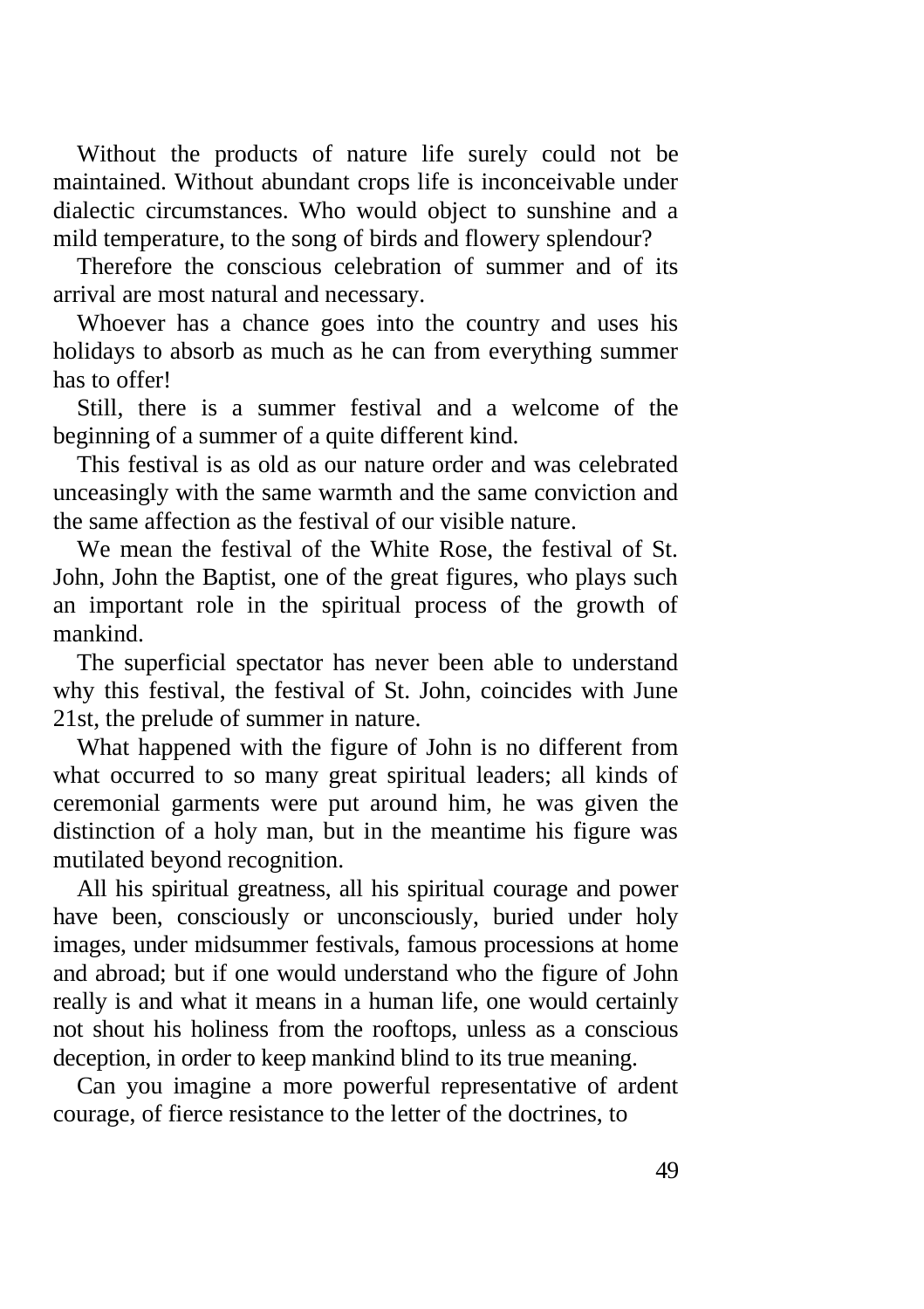hypocrisy, than John the Baptist? If, besides Jesus Christ, there has been anybody who fulminated against the rigid scribes, against the Pharisees, then it was certainly this John.

There are also groups of esoteric mentality who have entirely forgotten their spiritual calling in this connection. They too celebrate their St. John festival as a harvest thanksgiving. We are of course thankful to the large host of serving nature spirits for their incessant work in the vegetable kingdom, but is that the full meaning of the festival of John the Baptist? Certainly not!

We can also see it mystically and join in the celebration of the good elves because of the victory gained over the deteriorating powers in their domain. But has this anything to do with the true festival of John the Baptist?

No, a sharper contrast is not conceivable: the fullness of nature, the festival of satiety, against the figure of John the Baptist, wandering through the desert and confronting the public with his sermons of penitence and judgement.

It is certainly not by accident that John, as the voice of one crying in the wilderness of life, did his work in Bethany, as Bethany symbolizes the house of transit.

We too, this very day, are still living in this house of transit, this house full of misery.

When the night of perdition is at its darkest, when the misery in the world is the greatest, again and again figures like John appear, messengers of the Brotherhood of the Immovable Kingdom, who let their message sound throughout the world: «Make straight the way of the Lord.» They announce themselves without any outward demonstration or any complacency; wrapped only in a garment visible to their equals, just as John once wore a camel's hair robe.

In no way do they even boast that they are sounding a new tune: for, as they say, already Isaiah exclaimed: «Make straight the paths of the Lord.»

They will come in simplicity, as servants of mankind, without hope for fame or honour, only as the mouthpieces of the Spiritual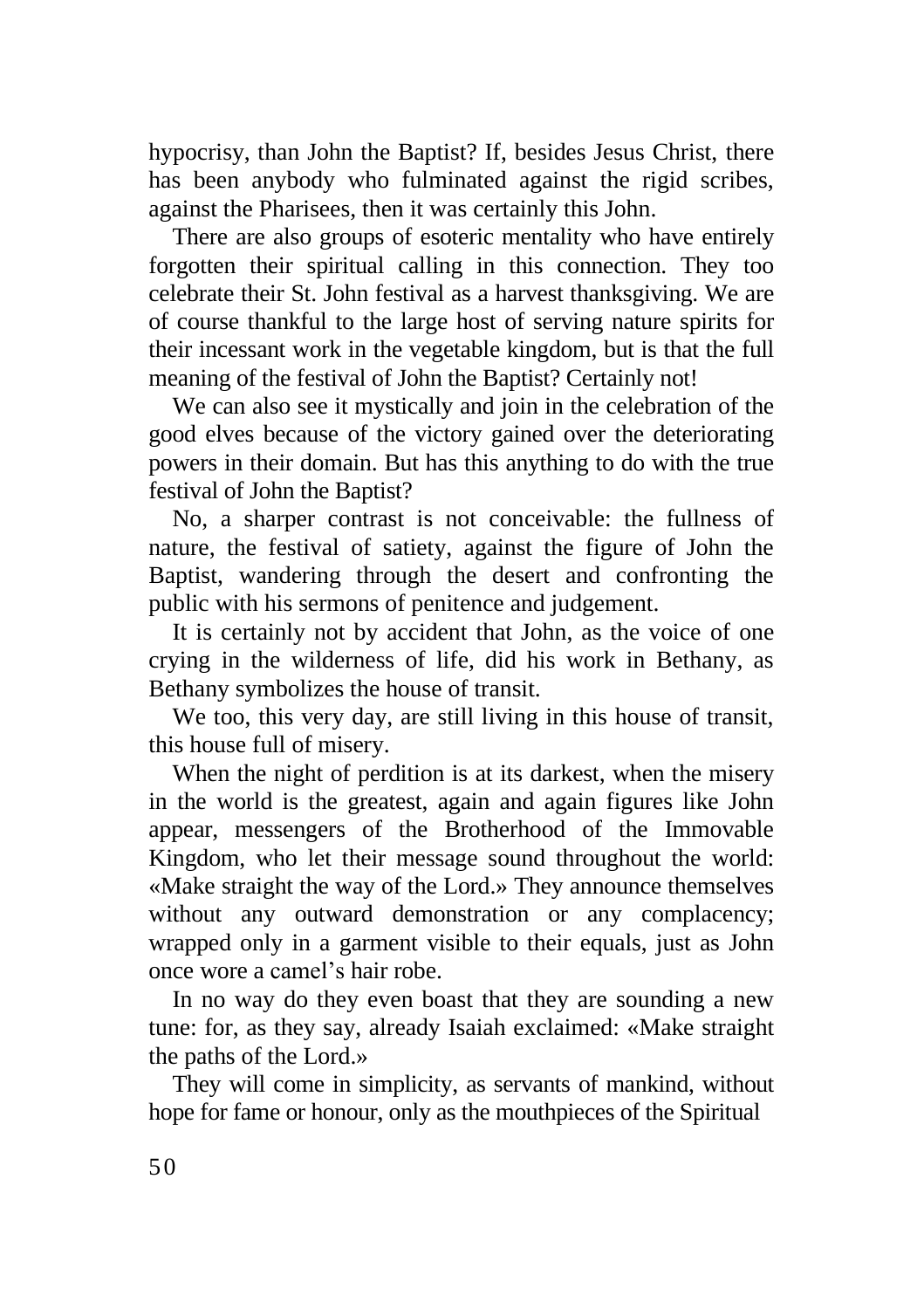School, teaching how this earthly house of transit for man and world must be passed through and rebuilt in the right way, to find Him, who will come after John, who must come after Him! For without the One who must be awakened in each human life, you will not be able to leave Bethany, this house full of misery, neither with an infinite number of processions, nor with midsummer night festivals lasting for centuries, nor with innumerable holy images erected in the honour of John.

Now we may ask ourselves the following question: would not a figure such as John the Baptist have more effect if his testimony would sound in the hardness of winter, or in the dying hours of autumn?

How will a man, who needs the gifts of summer so badly, ever hanker for the festival of St. John with his desert and his asceticism? And why should one speak here of the White Rose? Try to imagine a twofold midsummer night's dream.

First there is a dream, always followed by a bitter awakening. For indeed, the summer festival in the ordinary nature is really nothing but a reaction to the struggle for life.

Man needs bread. He labours for it and nature provides it. He shows the thankfulness and the jolliness of the ordinary natural being. But when he awakens from this dream hunger is back and a new struggle rises and falls, again and again.

Thus the organism of man is subjected to wastage. It becomes old and tired. Finally, no piece of bread and no fun are of any help to him any longer. The mechanism is worn out.

Could it be possible, one may ask, that man is making a mistake, chasing a Chimera with all his exploration of nature?

Does not man, with his spontaneous and understandable love for nature, love and belong to a being with an ass's head, as in Shakespeare's *A Midsummer Night's Dream?*

If this is actually the case, one must come to the conclusion that another fullness of summer can be celebrated, a fullness that gives an absolute satiety; a feast that moreover gives eternal youth.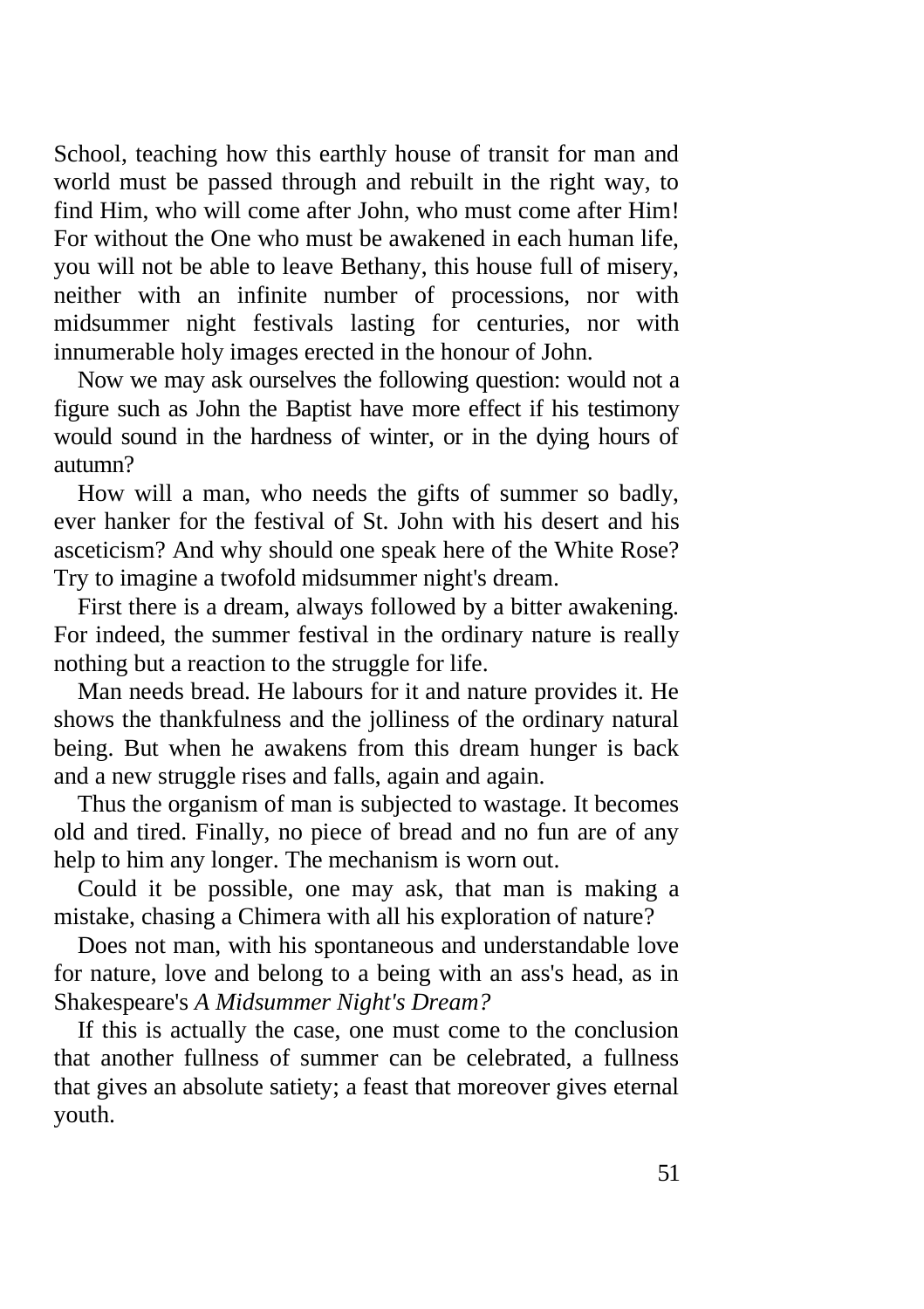Just as one of the characters of Shakespeare's *A Midsummer Night's Dream* knows to be tied to the being with the ass's head, likewise is man who throws himself entirely to nature and its impulses.

However, when nature does not give complete satisfaction and, at the same time, one also wants that which is not of this world order, the result will necessarily be an attempt to serve two masters.

The situation has now arrived that the other essential reality, the new life, is eager to greet us, provided we are willing to make a start with our farewell to earthly nature.

Man must first leave the being with the ass's head to be able to receive the new life, as in Shakespeare's play, Hermia must liberate herself from Lysander, so that she may belong to Demetrius.

Demetrius, however, receives only Helena, that is the part in man that seeks for the metaphysical contact, whereas the real being, in the forest of delusions, remains with both legs planted in reality.

The performance between the four aspects of man in Shakespeare's play is grandiose and entirely true.

The consciousness clings to the black lump of earth, and the mystic aspect searches for the Higher Self.

But it will always remain nothing but searching as long as one continues to cling to this nature; for the door will never be opened upon such knocking.

Therefore, both summer festivals are both diametrically opposed to each other. They are entirely different.

For the pupil on the Path no other choice remains but the choice between one of the two: either the way of nature, or the Path to the Spirit!

In past times, when the pupils of the mysteries had to be watchful in many ways for persecutions, they used all kinds of camouflage to cover their real intentions.

Thus, for example, a veiled language came into use and thus the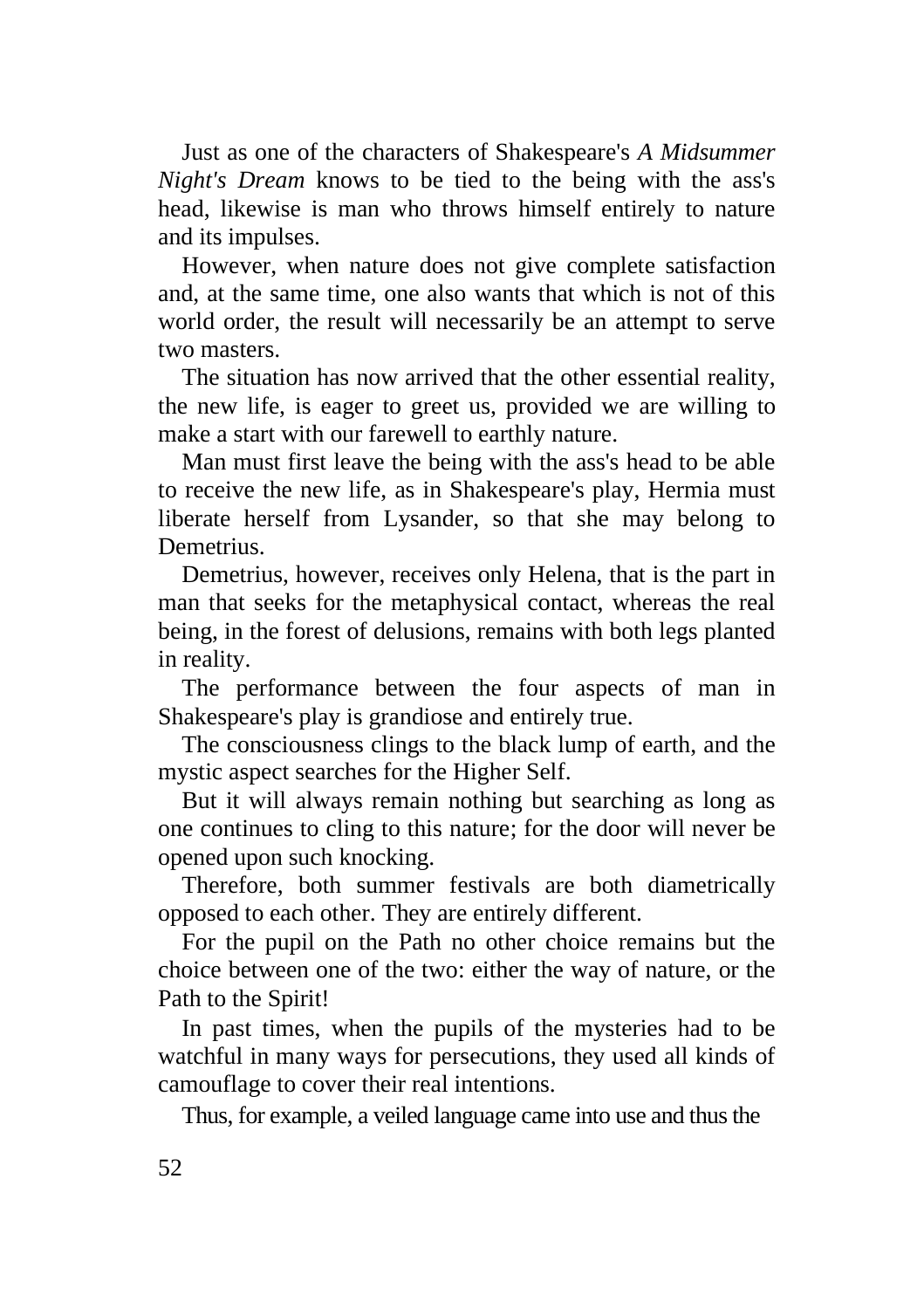festival of the White Rose was adapted according to its outer appearance to church ceremonies, commemorations and to summer festivals.

Hence, outwardly, the festival of the White Rose adapts itself surprisingly well to the situation of the visible nature on June 21st, but in reality this outward celebration has nothing to do with its essential purpose.

The pupil who wants to celebrate the festival of the White Rose, must struggle through different processes, processes which might be compared with seasons.

The great process of renewal begins in winter. It is in the deepest nadir of his life that the pupil must begin his work of salvation. In this hour the pupil must give his farewell to the being with the ass's head and turn very decidedly to the new life.

If his farewell, this dying according to nature, has progressed in the right way, the seed of the new life is planted at the deepest nadir of his existence.

The pupil may then begin to smooth his path in this nature which meanwhile has become entirely strange to him, because for him it has changed into a desert. He knows that the seed which the new life-ethers have brought via the Spiritual School, has germinated within himself, and the pupil now tries to let the young plant develop in the right way.

He is going to straighten the paths of the Lord, because, owing to the newly received insight, he has promised to be obedient to the Divine Call! The pupil going the Path applies it very concretely to himself.

He knows that the reversal from a natural man to a spiritual man is a fight to the death. But he does not mind, because he knows that pain is the purification in the melting-pot. He knows that only the continuous touch of the hard grindstone produces the glittering that gives the diamond its value.

Thus, after the winter festival, he celebrates his spring festival - the moment when the first signs of growth become visible. The new being in the pupil begins to appear more and more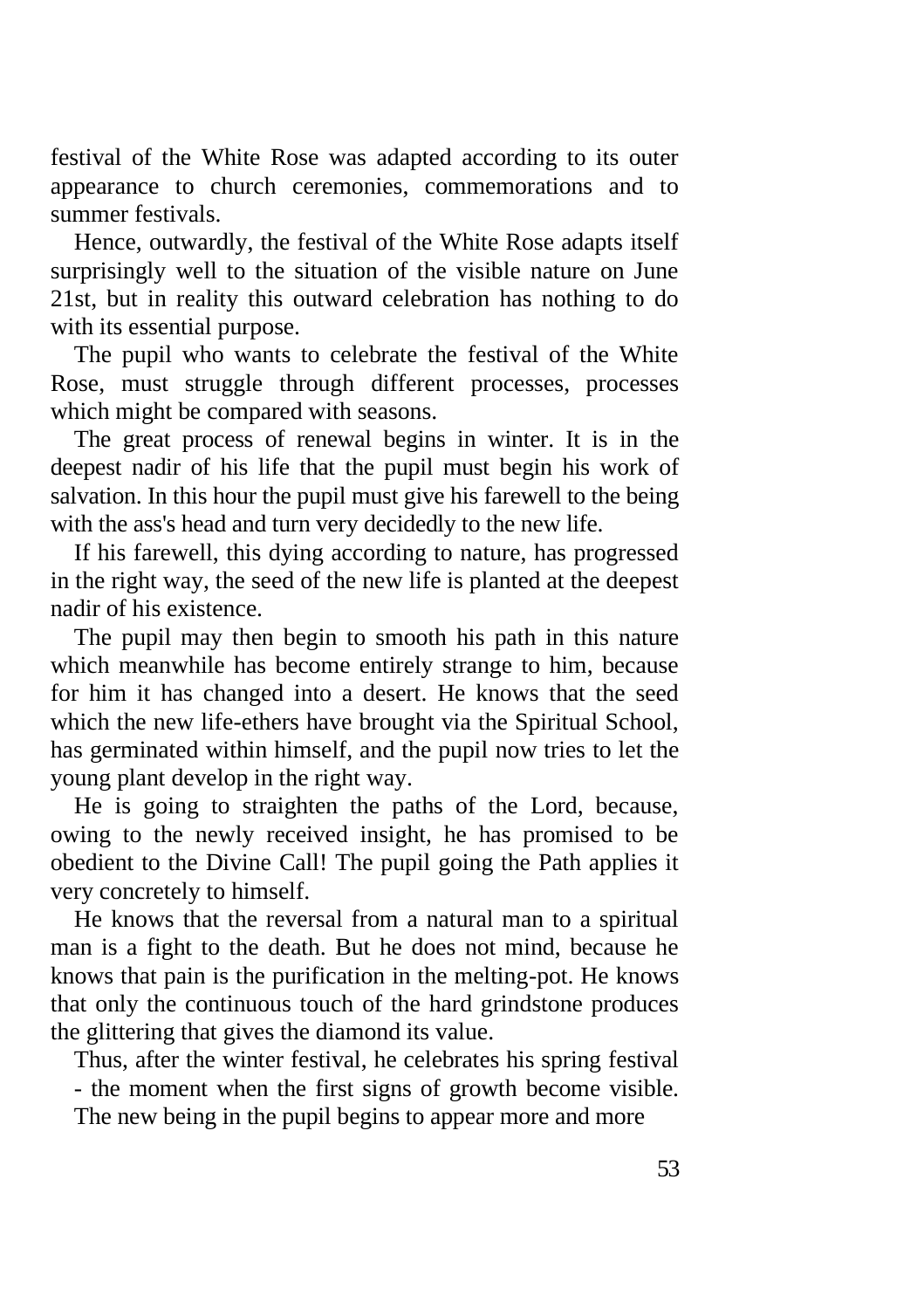powerfully and clearly, until the day of the summer festival approaches, the midsummer night's dream, the night in which the beloved one will reveal himself. The pupil is physically confronted with the Jesus-being within him, who was born in the winter-hour, who developed in spring-time, and now, in the fullness of summer, takes the great initiative, the absolute command of the life of the pupil.

This is the festival of the White Rose, the beginning of the full life in Jesus the Lord. At that moment, the dialectic centre of consciousness retires entirely, whereupon the Jesus-being can start his beneficial work for the whole reconstruction of the microcosm.

In this great work of the cross, the White Rose will be coloured red, like blood, until the «consummatum est».

Thus we discover that, when the pupil wakes up from his midsummer night's dream in the fullness of the life of Jesus, he shall never be hungry and thirsty for all eternity.

The festival of the White Rose, the reception of the Rose of John, signifies the union of the prepared pupil with the Jesusbeing.

Such a fullness of summer becomes part of those who separate nature from spirit, and are therefore going to gain a new nature.

This is the secret of all true magic; this then is the secret of the doctrine of transmutation.

Nobody can go along the way of sanctification if he continues to love the being with the ass's head, even if he lives a so-called mystic life.

Nobody can attain the new nature without taking leave of the old nature.

Both kinds of nature have their midsummer night's dream.

The waking up from one dream means subjection to the wheel of rise and fall, ascent and descent. The waking up from the other brings eternal fullness. All those who are going the way of true redemption will discover that this way must be fought for. All those who have walked this path know by experience that many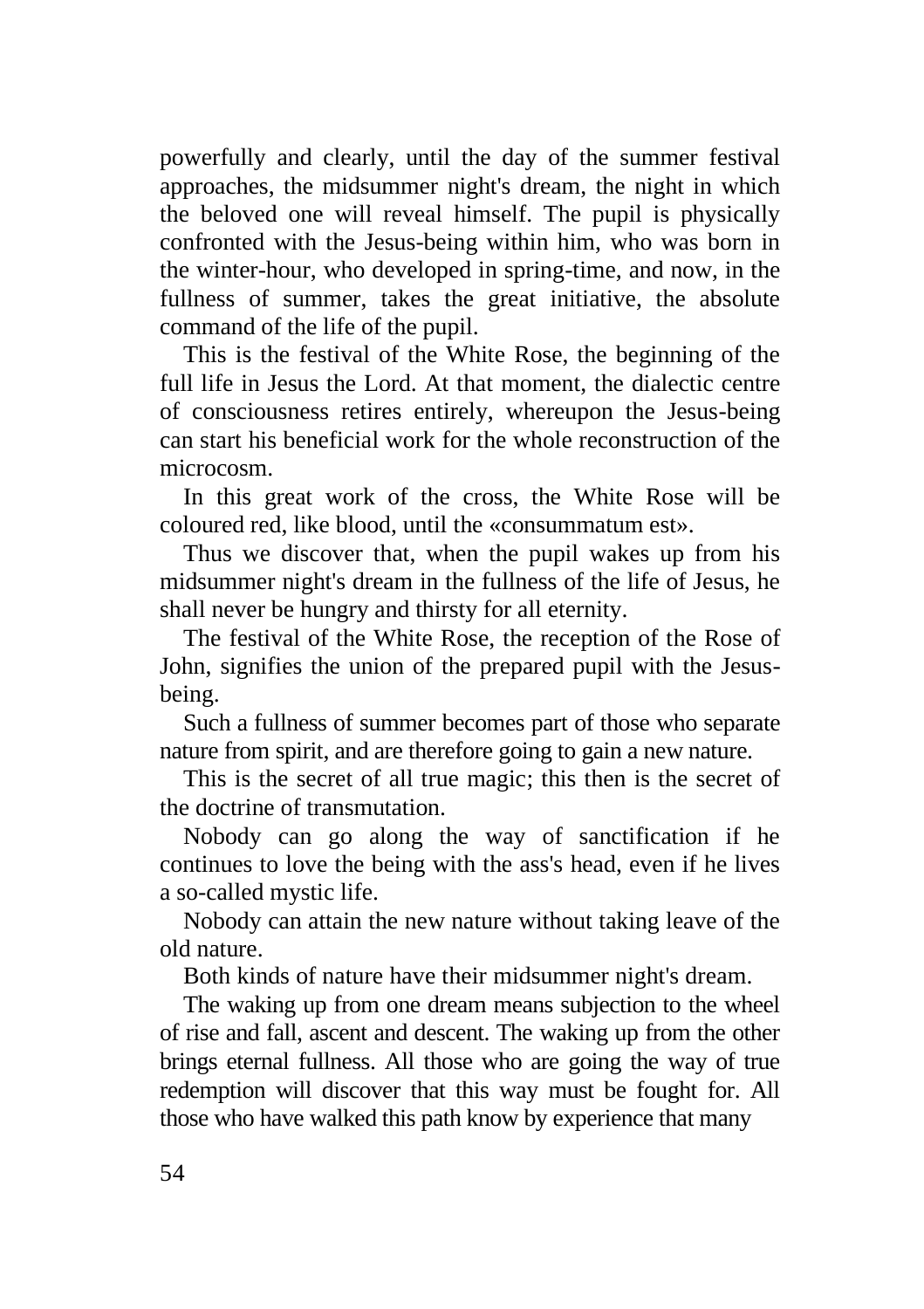powers are always trying to connect the pupil with the old nature again. It is certain that the gain of an entity for the new nature signifies a crisis for the old.

Therefore, if you want to help to prevent that the earth and all its inhabitants perish in fire and terror, make straight the Paths of the Lord with us.

Jesus Christ leads mankind to its final destination. He who has not adapted himself in time to his sanctifying ether vibrations, who has not learned to endure his power, will remain in the desolate darkness of a life without God.

Hence there is gladness in Heaven each time a human soul is converted; there is joy when a man enters the holy halls of the temple of the spirit, in order to celebrate and seal consciously the union with the imperishable life.

In Shakespeare's *A Midsummer Night's Dream* it is Oberon, the king of the domain of the nature spirits, who, by means of his servants, does everything possible to connect Hermia with Lysander.

Thus it appears that the pupil has not only to conquer himself, but also all those others who try to prevent him from undertaking the redeeming action.

Each pupil standing on the Path of Renewal can testify how true this is and what great struggles must be fought. But for him the joy lies in the fact that he can now prove that the seed germinated through the Divine substance of life has made him seize the new idea of life and that he can precede mankind in the newly risen sunlight, never to descend again.

For once the soul is born, neither heights nor depths, nor any spiritual malices, can detain the pupil from the love of God, which is everything in all.

May God grant that you be found a victor on your way of redemption. May you all become strong in spirit, so that you may also once testify openly, consciously called, of the new Jerusalem, in which the eternal summer festival is celebrated everlastingly!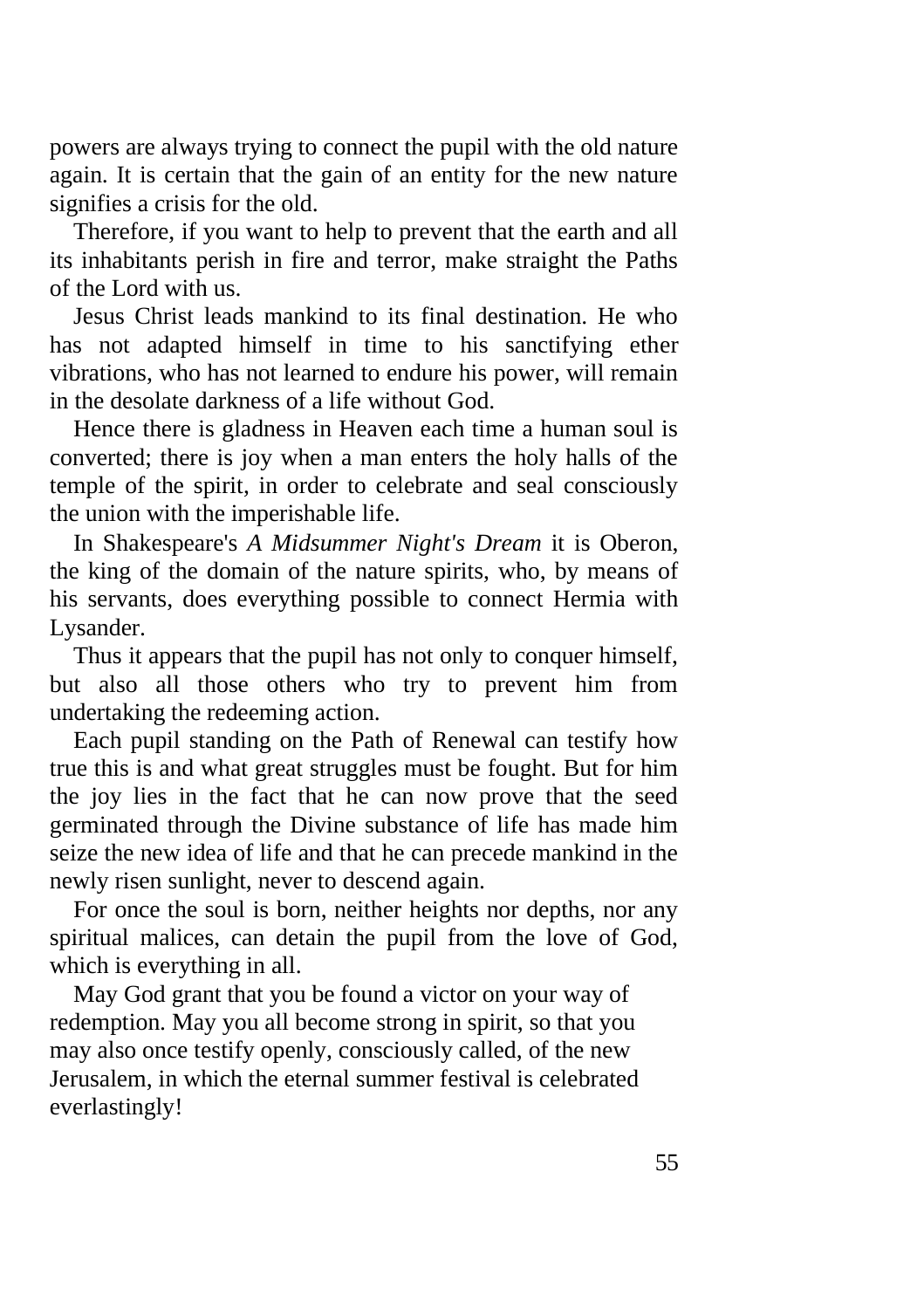# V I I I

## **THE SUBLIME WISDOM OF LAO TSE**

If you have some knowledge of esoteric literature you will know that it mentions, among other things, the wonderful mystery of the mediaeval inhabitants of Southern France.

There, in Southern France, in the region called the Sabarthez, the home of the Cathars - praised be their name - people possessed a supernatural faculty, the faculty of the consolamentum.

By means of the consolamentum the separation was effected between the animal man and the spiritual man, between the man who is of the earth, earthly, and the original essential being of old.

The consolamentum was more than a sacramental seal. It was more than just a magical outpouring of power; it meant, for the Cathars, a final break with dialectical life.

That is why those who had received the consolamentum were no longer earthlings in the absolute sense. In the tree meaning of the word they were still *in* the world, but no longer *of* the world.

Many investigators in this field have wondered which were the spiritual powers behind this Southern-French mediaeval movement.

Who were the initiated inspirers who brought changes in tens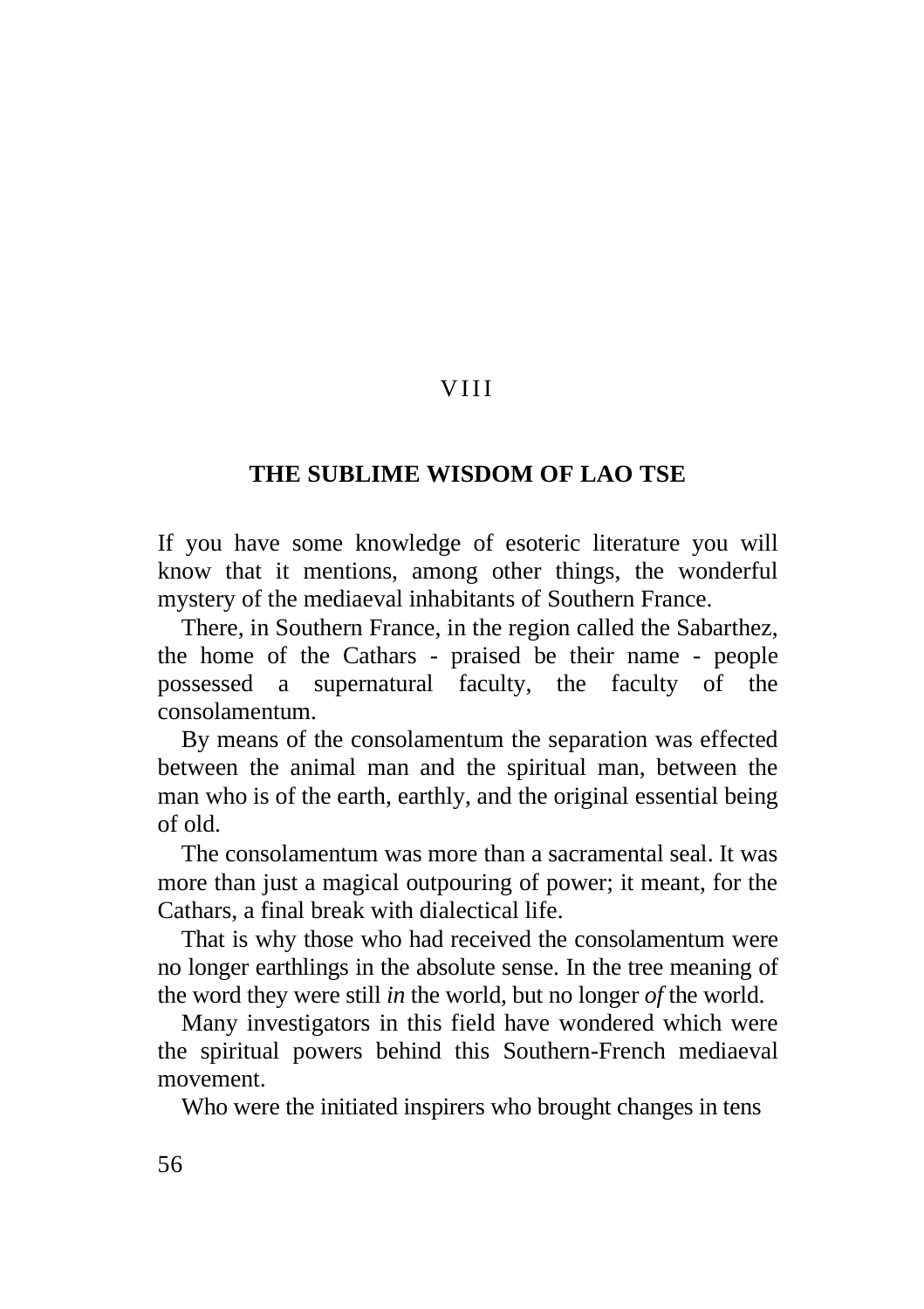of thousands of people and against whom the hatred of the old church turned in such a bloody and terrible way?

These were cosmopolitans in the best sense, who literally loved the whole of mankind, and who, up to this very day, move about and manifest themselves wherever possible in the world. Their trails lead from East to West, and from North to South.

They are mentioned throughout world history and one sees the connection between all the different events and developments caused by them.

And yet, from the earliest times up to this very moment, they themselves stay in the background of the mystery.

There is a hermetic veil between them and the masses, and all the endeavours of a self-willed science to penetrate into the source of this mystery, have met with failure up to this very hour.

We are therefore of the opinion that the knowledge, the faculties and the powers of the Cathars were absolutely universal.

Their sources cannot be found on earth, as they are only to be found in the Immovable Kingdom itself.

There are authors who deplore the decline, at least the apparent decline, of the Cathars, and they lament over the loss of their wisdom and power. But this is a purely dialectical sadness; for a power that springs forth out of the Universal Life itself, such a sublime power of wisdom, cannot be lost.

It is nothing less than the breath of God which repeatedly moves over mankind in its loving attempt toward salvation, to withdraw again, when the hatred and the bloodthirstiness of the material and mortal ones try to assault it.

We cannot help thinking for a while about this European contact of the Universal Love-being, when we reflect upon a similar contact of God in the farthest East of our world, viz. a Divine contact represented by the sublime Lao Tse. One does not know whether he did live, neither does one know whether he was a man. Numerous legendary veils are spread around him. But it is certain that in his wisdom he would be able to take away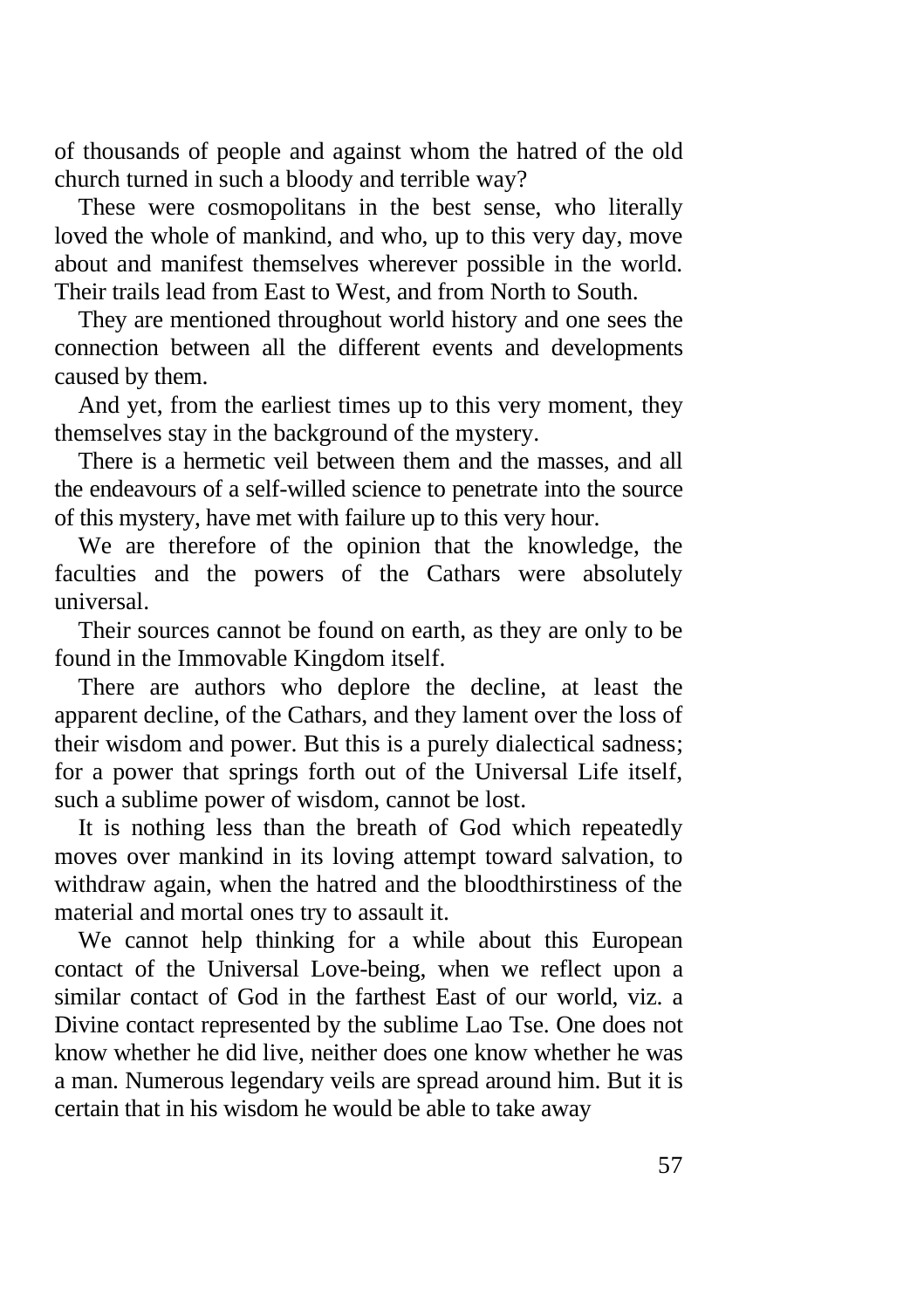the sadness of the spectators and investigators of the southern-French mediaeval drama.

After all the mystery of the consolamentum can also be designated as the mystery of Tao.

Tao does not come, it has not been Tao *is*!

«But», so says Lao-Tse, «the wise ones in experience who knew Tao, were silent about this mystery, well knowing that profane persons turn themselves unto the darkness and convert vital strength into destruction. When certain forces are once awakened in man, and he becomes conscious of his great power without liberating himself from his lower selfishness, then the flame becomes a fire, to die out only when all is reduced to cinders. Therefore one should not disclose the secret to the profane; does not the naked eye grow blind by too glaring a light? To lead a people means: to undertake a glorious task, being a teacher while remaining in the shade oneself.»

Much is spoken and written of hidden books of the Cathars, in which the Universal Doctrine and the true life are expressed, but which were destroyed by the priesthood of those days. However, the hidden book of the Cathars is the unwritten book, just like the book of Tao, and the book «M» of Christian Rosycross, and the book closed with the seven seals of the Apocalypse (the Revelation of John).

This book, this universal knowledge, is unwritten and deeply hidden from the profane. However, it stands in flaming, radiating letters and is open for those who know how to liberate themselves from the lower selfishness.

That is why the Cathars spoke of the Endura before the Consolamentum could be received. The Endura means the dying according to this nature, the complete liberation from one's own self effacement, the suicide of the lower nature. But you cannot seek in this direction, we advise you: do not waste any more time and energy in searching for books and writings of those from whom you expect your redemption. Tao cannot be told nor written down. Tao, the way, the Path, can only be experienced.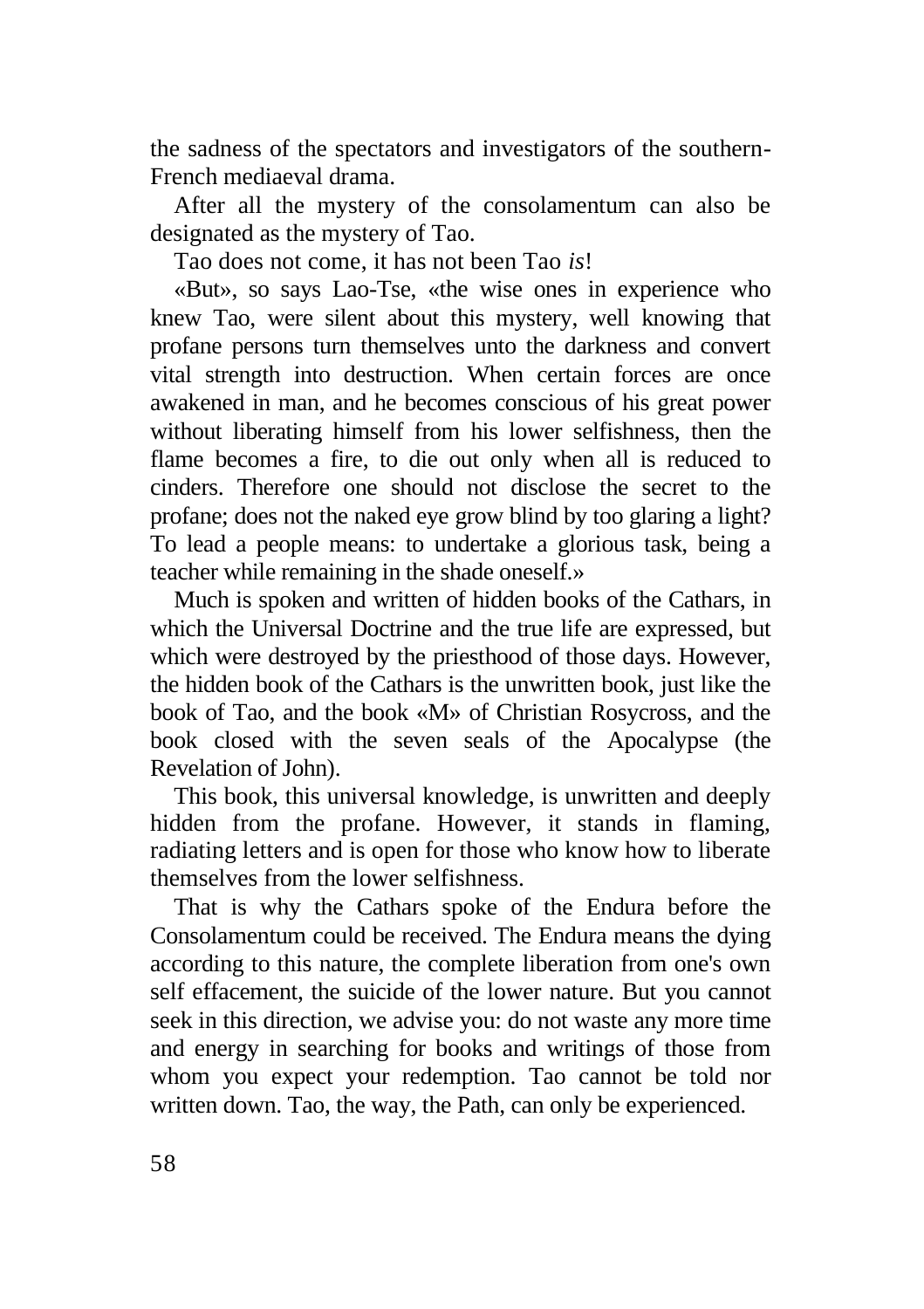With this simple explanation, the paucity of knowledge and reason, the poverty of the intellectual embrace and the infatuation of the brain-consciousness stand before you in all their nakedness.

You can know nothing that is worth knowing; you can possess nothing that is worth possessing, and you can embrace nothing that is worth embracing, before and unless you have died according to this nature, before and unless the so very pernicious self-delusion is extinguished in your microcosm. As long as you have not progressed beyond this point, you remain profane, impious, and therefore under tutelage, and you are only staring into the dark reason, and you have nothing, absolutely nothing. All you have is the sadness and the fierce pain of dialectics, which is a fire, a terrible fire, a fire that dies out only when all is reduced to cinders, to be rekindled soon thereafter, again and again. Dialectics is consumption and hellish pain without end, and you must liberate yourself from this by going the Path, the Way, Tao. You must go through the Endura, through the selfeffacement, the suicide of the lower nature. But you cannot do this alone, and you need not do it alone, for the power to go the Path is ever present! And the liberating word is spoken! If you would only leave behind everything you possess, then you would see as Lao-Tse did

«Hidden power - mystery - eternally undamaged,

O clear and quiet well, from whence the Life does spring.

In our deepest inner being we are attached to you,

Out of the Great One the abundance flows uncounted.»

Is it incomprehensible that many pupils of the Spiritual School fail to see the unique true life, the essential thing that matters, although they are looking for it and are hankering after it. This must have a reason, and it can be found only in the fact that many are still holding too tightly to the things of the old life and, moreover, expect the Divine Revelation to penetrate the innermost part of their earthly being without any process, in order to bring about the unique true life in the microcosm. If you really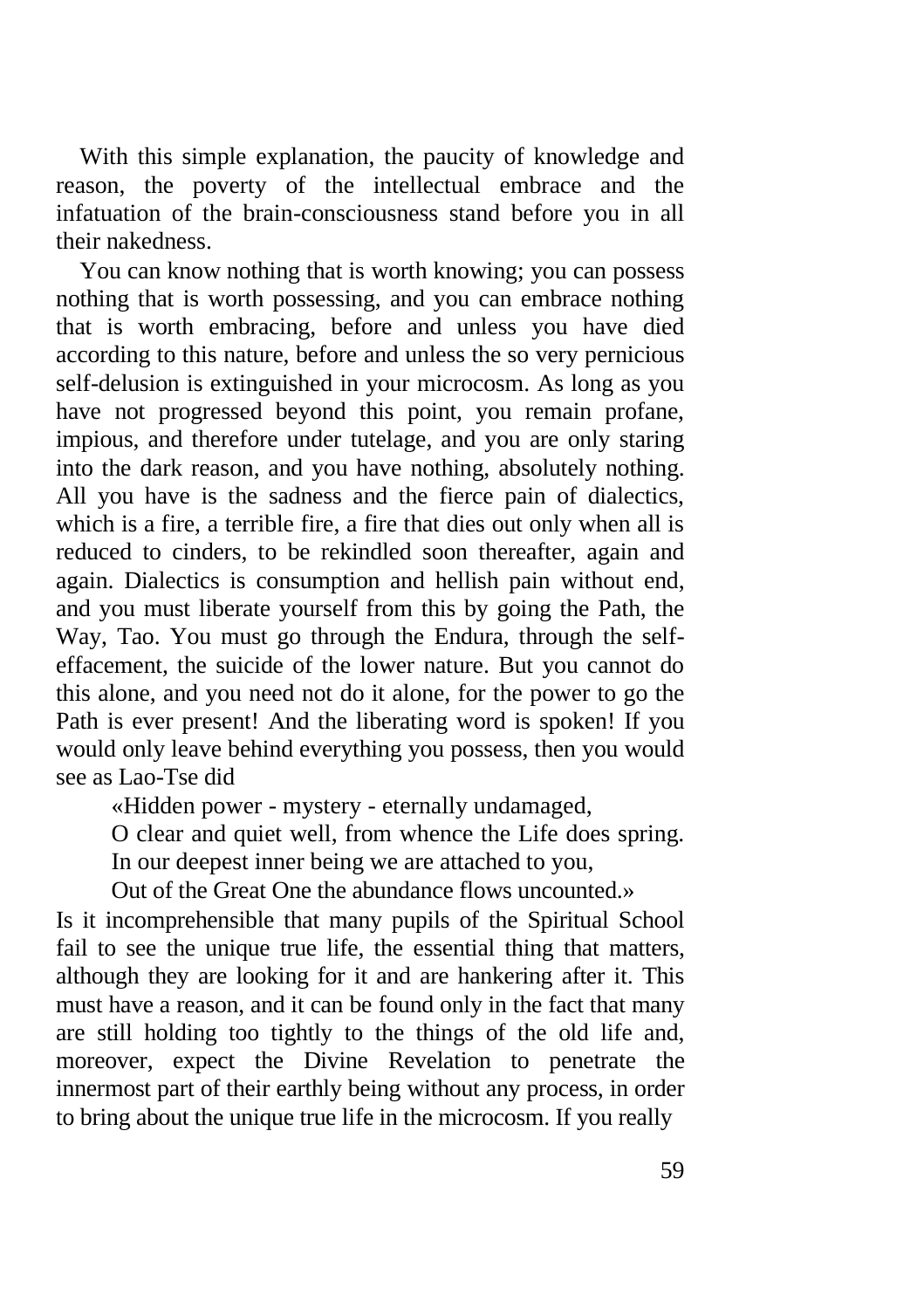want to undertake the journey to the new promised land, you must first lift the many heavy anchors that you, yourself, have struck into the bank of your life. The fact that this is possible is confirmed by the Holy Language telling you: «He who calls you is near, even nearer than hands and feet.» Therefore:

«He who strides forward on the path of liberation from the lower self, casts off his desire as useless ballast; enters, thus naked, the temple of the highest initiation; the porch of the tabernacle is the grave.»

As a pupil, or as a person, interested in esotericism, you can know how to be a freemason, how you must build the holy cathedral, stone after stone.

The Holy Mount Salvat is invisible in the material world, but through the grave of the lower nature you can reach it and join all the master-builders as a fellow-craftsman.

Learn therefore from Lao-Tse about your most fundamental hindrances and the key to Tao.

«The highest of all knowledge is the admittance that we know nothing, for this knowledge makes mankind still, devout; we see in letters more than the illiterates do, but nothing in one letter of the deep mystery of life and death.»

The true illness of man is «not knowing his ignorance!» But do not assume now that, here in life, a pure, mystic, negative dependence, a mystic negation of ideas must be used.

The point is, says Lao-Tse, that «material thinking throws up a dam for the true spiritual stream»; this is why you must get rid of your material thinking.

You must, once and for all, ask yourself what you are actually doing with your material thinking. You will then arrive at the conclusion that with your intellectual way of thinking you are thinking esoterically, and with the emotional way of thinking of your heart, you are led to think in a mystical way.

Herein lies the dam for every spiritual influx.

The doctrine of wisdom has surely revealed to you that heart and head form a complete unity. Moreover, as long as man does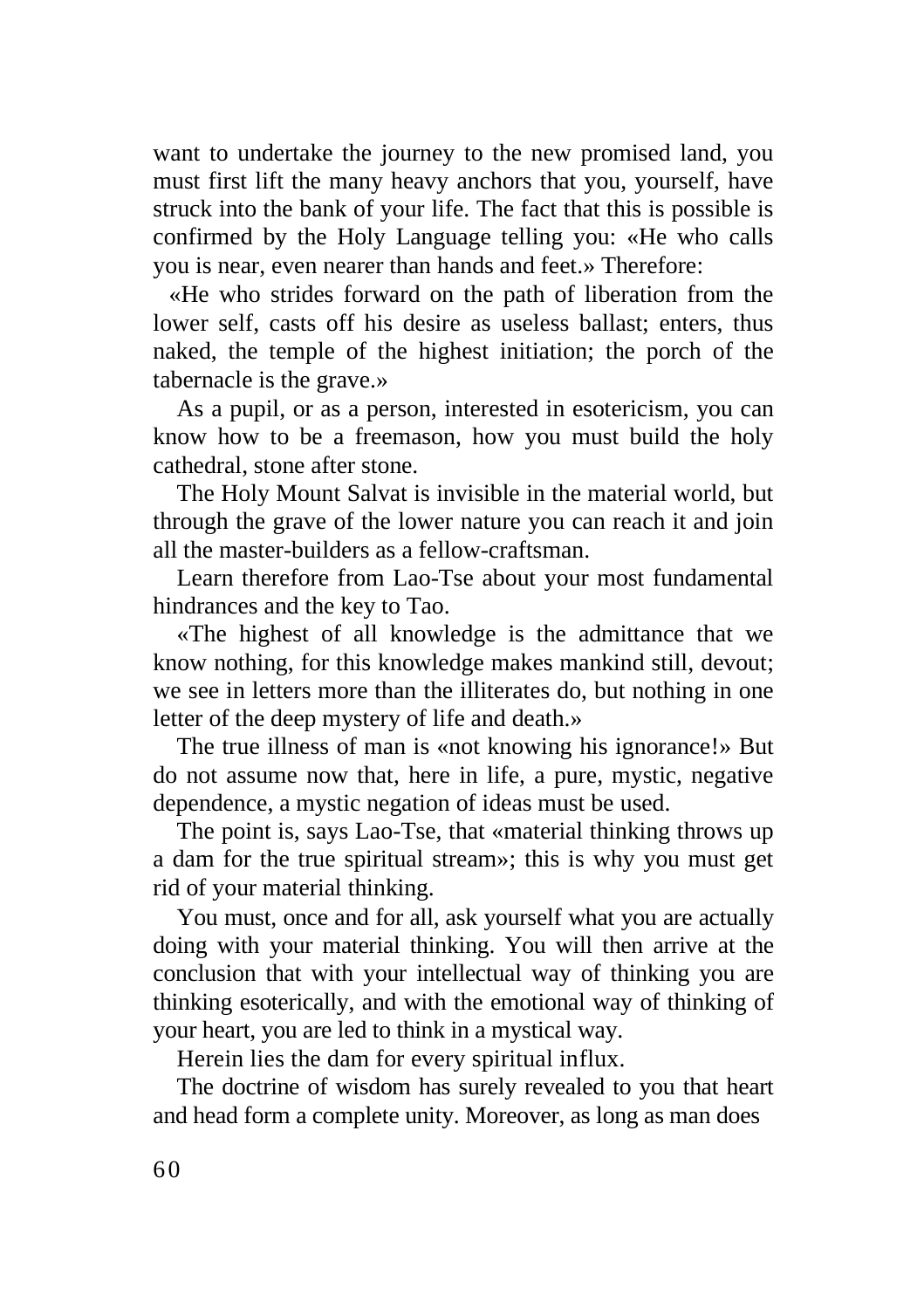not recognize that he knows nothing, then, partly because of this, the supreme reality remains for him a beautiful dream; no one but himself can cure him of this lack of renewed, conscious life.

«Whoever recognizes this illness is cured at the same instant, Recognition is the remedy for this obscure disease. One does not touch the Essence by way of intellectual thinking, any more than by action do we reach sublime ideals».

Here again, the brothers and sisters of all ages have such a new idea of reality that it simply could not be understood: their denial of all dialectical activity. These enlightened souls knew of another action than that of dialectical man, quite another idealism, quite another humanity.

These enlightened ones only knew the living, vibrating activity of the new reality of life, an activity that appears to the earthly man as a boundless emptiness, as a shapelessness without perspective.

«Alas, many cut themselves off hermetically,

And, seeing, but blind, they go their ways.

For them every way goes from the cradle to the grave,

Their fate is much more cursed than blessed.»

Undergoing the curse of life is everybody's consciousness living in the 20th century.

But alas, it looks as if the more life becomes a curse, the more one clings to it and the more one tries to extract from it a desired blessing, but understandably, without any result.

The blessing passes by, as a ship in a dark night, because the Essence of the Universal Doctrine is not known, and therefore the right action cannot follow.

The sage of more than 2500 years age says:

«My doctrine can be put in just one simple sentence.

My action strictly adheres to its meaning.

Interpreted by man in many ways,

It is like clew, wound up around a kernel.»

Do not many people imprison the unique simple germ of truth, the key of True Life, in a clew of sham wisdom and ostentation?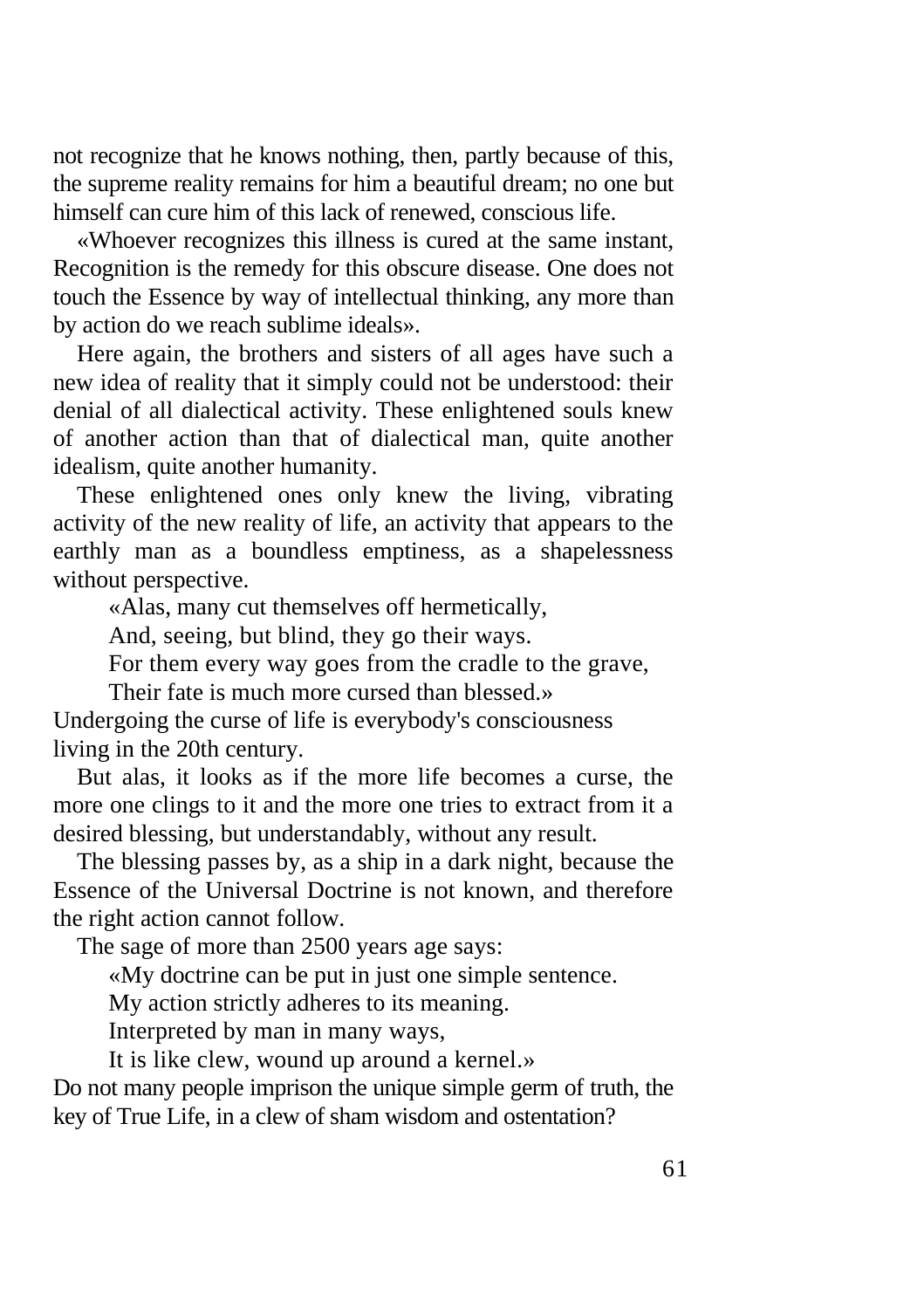«But I», says Lao-Tse, «who knows the Path through the labyrinth do not allow myself to be deceived by wills-o-thewisp. I keep the thread which binds me to the core, I look on quietly, where others struggle aimlessly. I do not play a role on this world's pompous stage; therefore, to idle people, I seem to be insignificant; they are all still running after a limited aspect of the all. Mine is the Universe, what more should I wish?»

Here is the essential point: to gain the universe. It may sound somewhat strange to our western ears, but here the same thing is meant by Christian sanctification, which finds its expression in the magic power of a spirit sanctified in Christ.

«Holy» is derived from the idea of becoming whole. To gain the universe, means to become once again whole or holy.

The Universal Doctrine proves to the pupil that his microcosm is no longer whole, but highly mutilated.

And in the curse of this mutilation he is chasing after an insignificant part of a whole, and that is the reason why his curse cannot change into a blessing. That is why he sinks deeper and deeper into the material world.

When the pupil stops this useless activity and ignores it, convinced of the fact that the realisation of all higher expectations cannot come from his dialectical self, then he builds an invulnerable spiritual armour, and he is able to go the Way, the Path, Tao, because the self-delusion is killed within him. The microcosm is then restored again to its original state and the Universe is his.

Thus we recognize that the message of the modern Rosycross also is and was the message given in the darkness of all times, the message of Lao-Tse, the message of 2500 years ago.

This message will sound until the glorious completion has been reached, until the searcher sees the way before him and speaks to the universal sages: «I want to live according to your great, wise example and to know that I am included in the Divine Plan of Creation!»

The seeing of the Path, the sight of Tao becomes your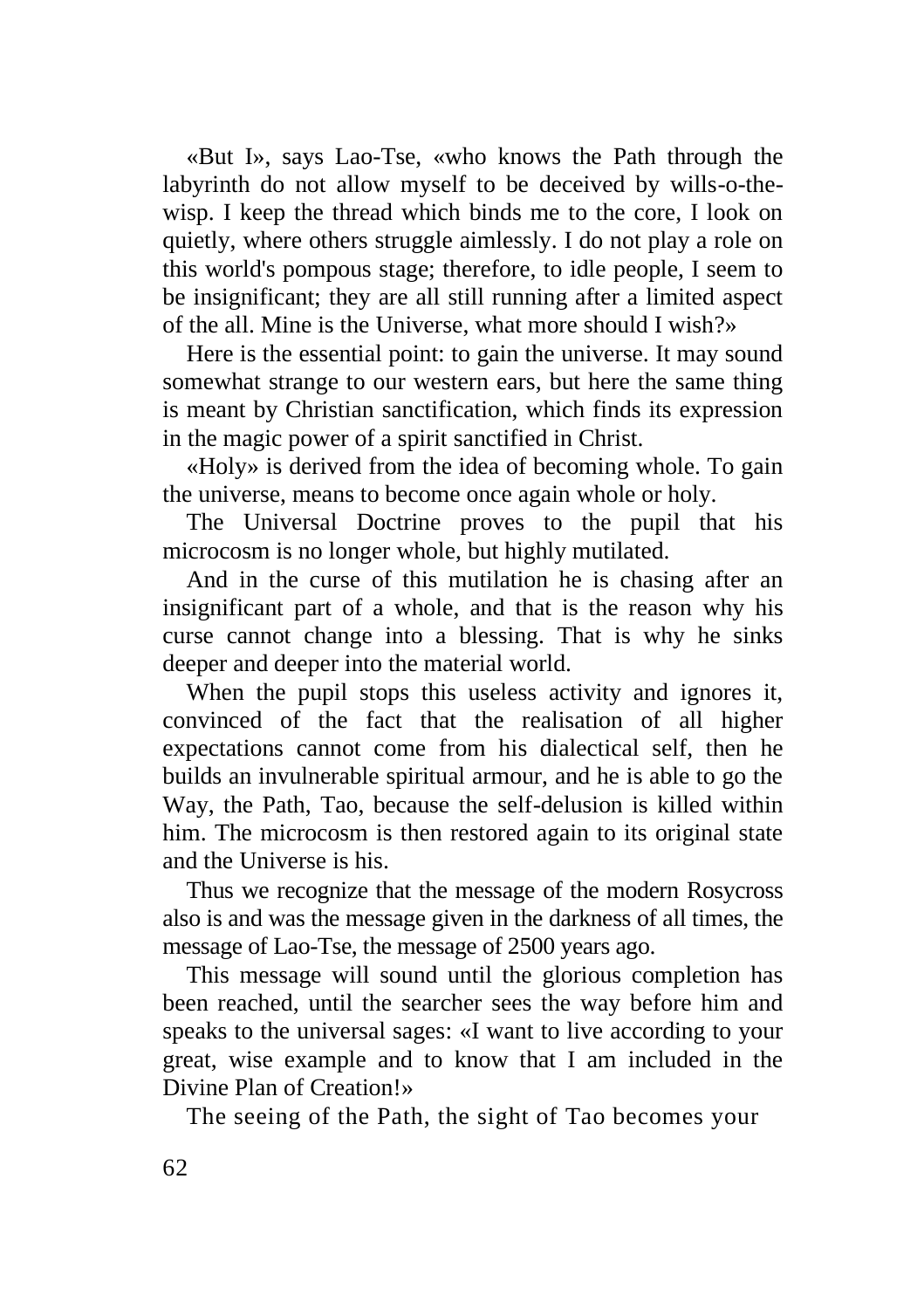possession as soon as you discover that as Lao-Tse says: «You are suffering in the dialectical ego.»

When you discover within yourself that nothing and no one can cure you from this pain, that nobody can extinguish this fire, until you, yourself, say farewell to your own being, then the Great Lamp of the Omniconscious will shine for you and the pilgrim will be satiated in this Divine glittering Light which - as a consolamentum - raises him from the night of his suffering.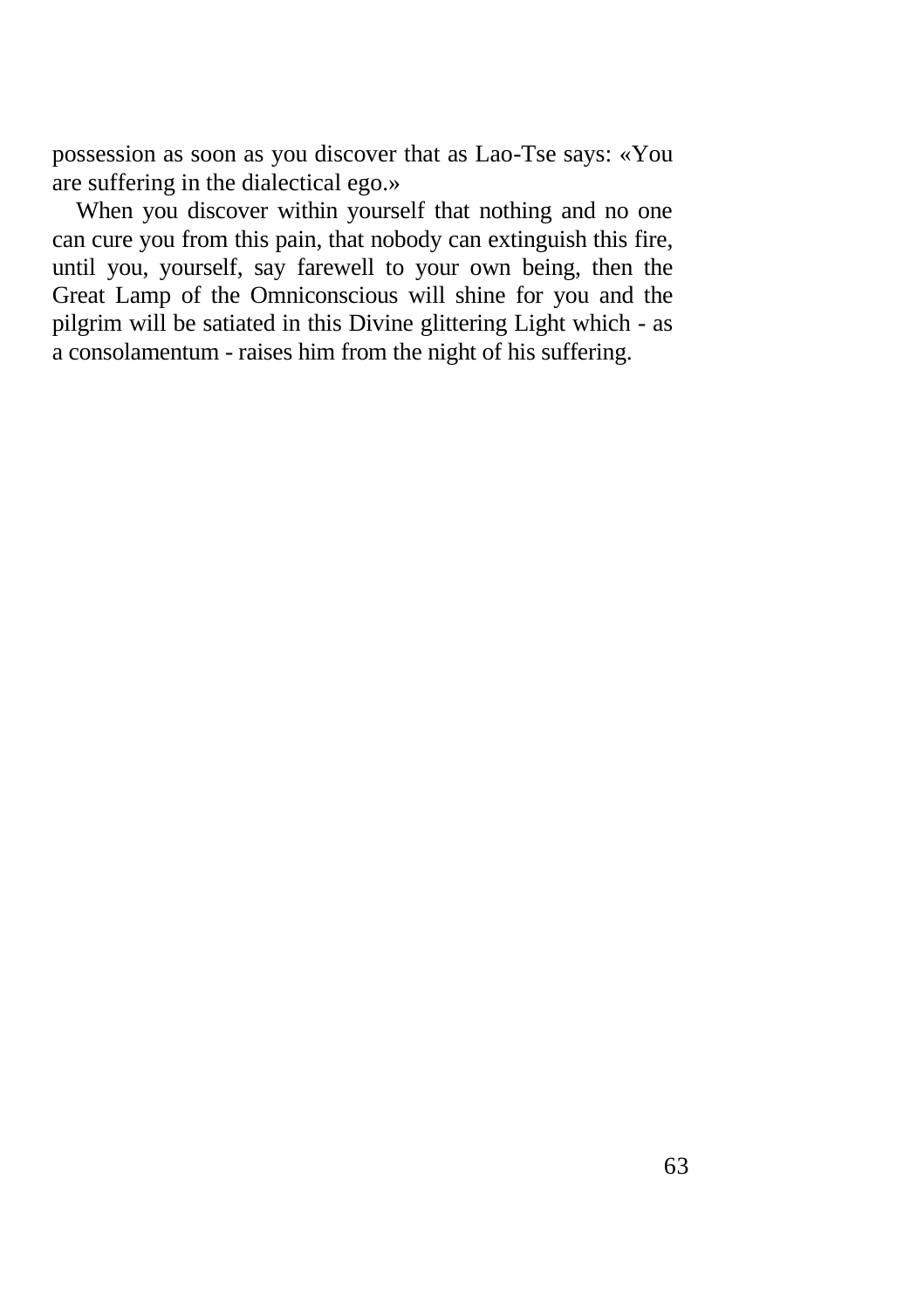### **SPIRAL COURSE AND VIBRATION**

I X

The entire field of our sense perception is totally dependent on vibrations. Modern science is reaching deeper and deeper into the science of vibrations and, though reluctantly, is gradually approaching some of the teachings of the Universal Doctrine.

The acoustical, visual, tactile and other sensory impressions, the phenomena of taste and smell, and all other impressions of a moral and spiritual nature, come into being by means of ether oscillations, which, in turn, are carried on in the powers, conditions and aspects of the atmospheric substance.

Every vibration-wave is driven by an idea, a spiritual principle, and on this spiritual principle depends the quality, the essence, the speed of the vibration, and also the appearance of natural laws cooperating with the vibration-wave. We are thinking here for example of the law of contraction, the law of cohesion.

Through the idea the vibration is awakened in the original substance, and through the quality of the vibration phenomena appear which persist for a period of time determined by the measure to which the creative idea and the vibration are able to set the law of contraction into operation. That is why the Gnostics say that an archetype underlies every existence, that such an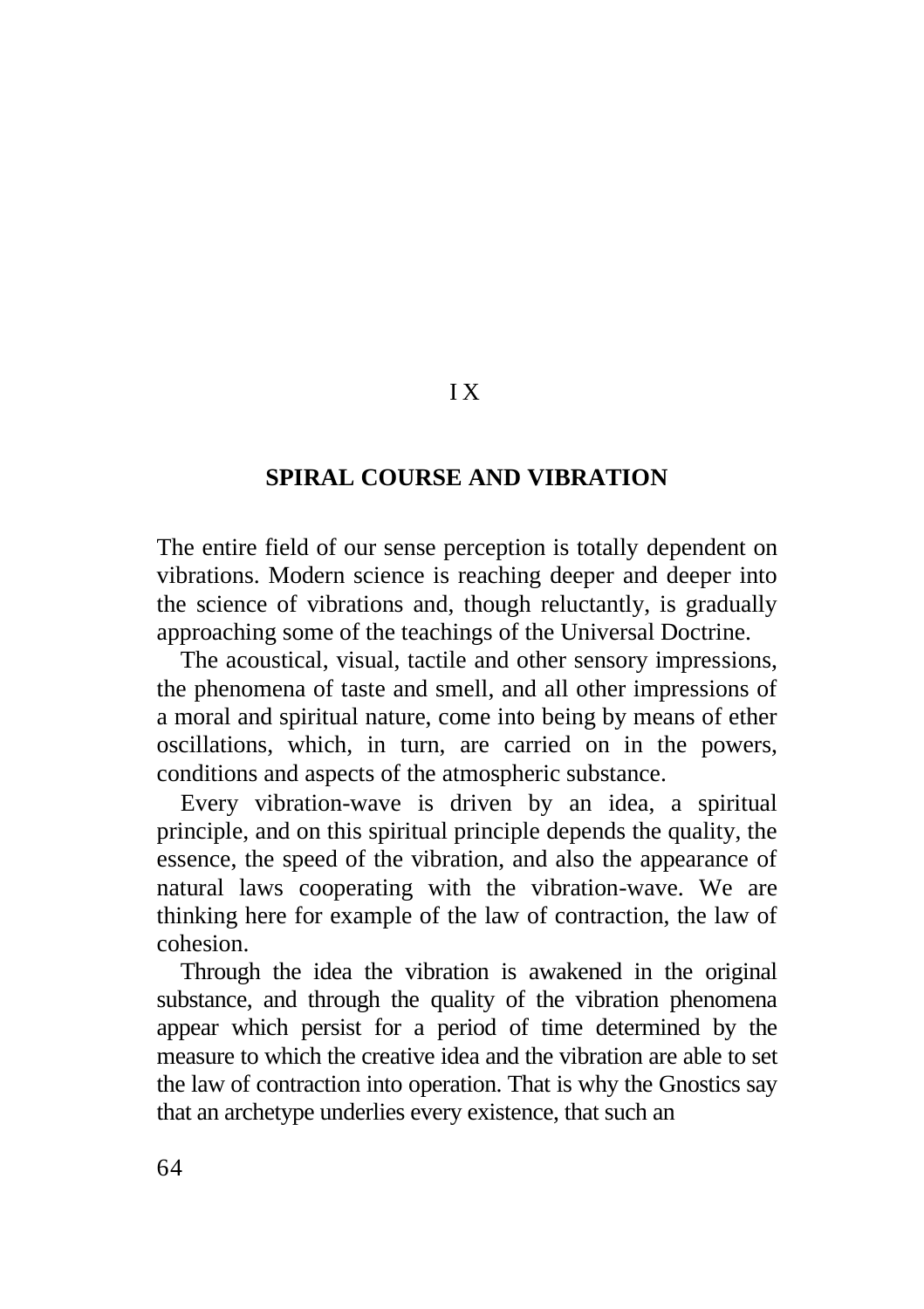archetype has a certain vitality and that, as soon as this vitality is used up, the phenomenon, the realization of the original image, ceases to exist.

Furthermore, we must bring to your attention the fact that apparently every vibration-wave has a twofold spiral course: a centrifugal one and a centripetal one, an expanding and a shrinking activity. We do not have the intention to explain in detail and scientifically all these phenomena of spiral courses and vibrations, but we only want to draw your attention to this basis of cosmic activity, so that we can draw an imperative lesson from it.

We must understand first that each creature in the universe lives and exists in the surroundings which it has created itself and which it therefore deserves, and secondly, that the creative idea is entirely identical to the created result. Thirdly it is logical that, when the created result as a phenomenon ceases to exist, the idea nevertheless remains and according to its spiritual principle will have to manifest itself again. Fourthly, the pupil, investigating these things seriously, may come to the conclusion that the principle of consciousness makes a continuous journey between idea and phenomenon.

Through the centrifugal force the consciousness nucleus is driven to form-manifestation, and, through the centripetal force, it is again absorbed into the idea.

This spiral course of consciousness, from idea manifestation, and from manifestation to idea, is mentioned by many esoteric authors; furthermore some of them explain that the consciousness, caught in such a vibration-whirlpool, also has two aspects. We speak of the Lower Self and of the Higher Self\*; of the dialectical ego and of the celestial ego, of the

<sup>\*</sup> When in this chapter the Higher Self is mentioned, we mean the spiritual consciousness, to be distinguished from the dialectical self or the aural being.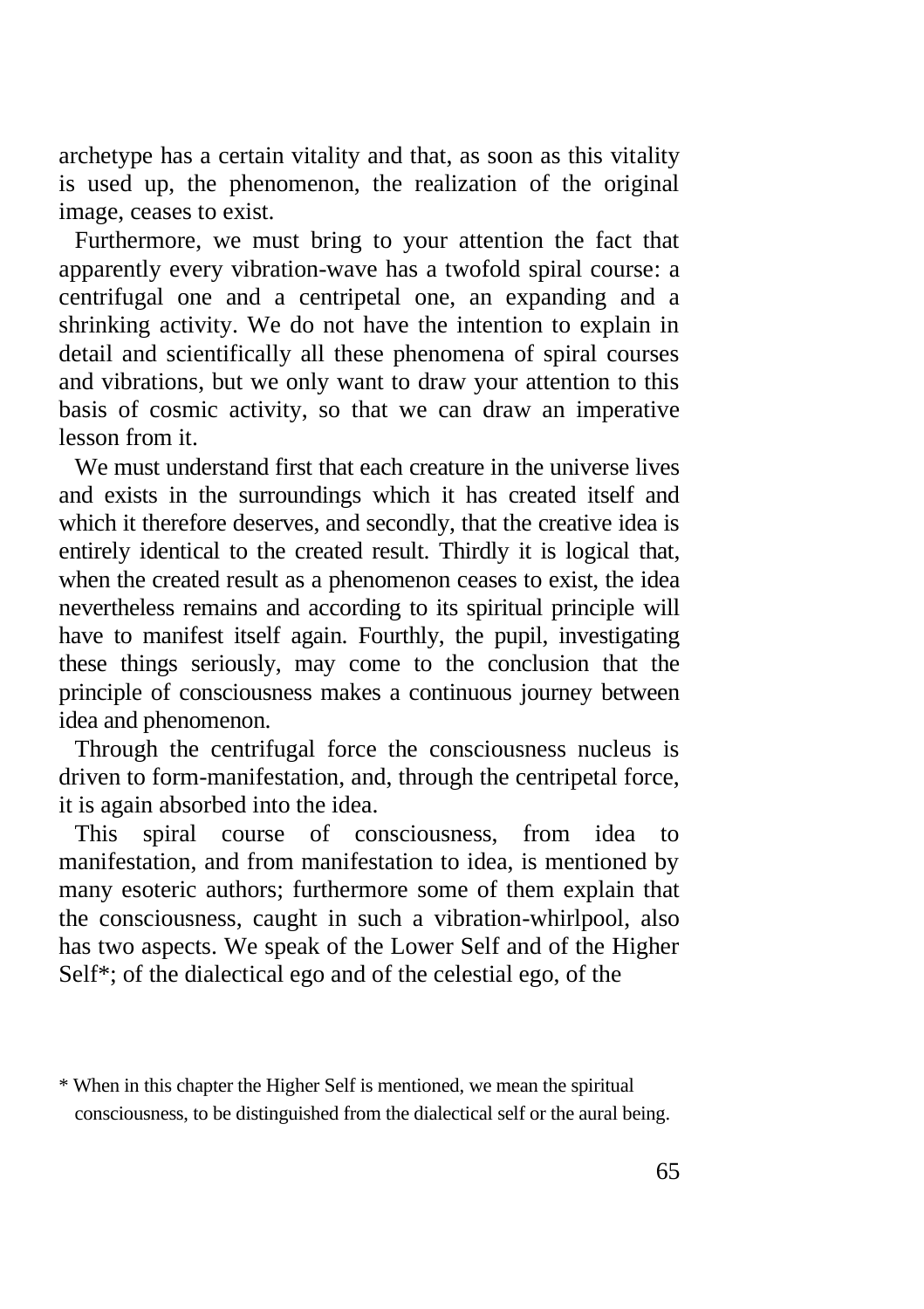natural man and of the spiritual man.

We mean by this that the first consciousness; according to its pool and must be thus explained. The Higher Self, the spiritual consciousness, is therefore the prisoner, the lower self is the natural man, the natural heart of the vibration-whirlpool.

Just as a planet or another celestial body can be pushed off its course and can thereby enter another system and will accordingly lose its original nature, likewise, in the remotest times, the Higher Self of the group of entities to which we - according to our deepest essence belong - was pushed out of its original spiral, its original course, and entered another.

Therefore, the Higher Self has fallen asleep, and out of the dialectical nature another consciousness has risen, that spontaneously makes the continuous journey from idea to manifestation and from manifestation to idea.

By virtue of our lower nature we are entirely at home and move around with concentrated interest in accordance with our natural instincts; but by virtue of our higher nature we are the lost children of God expelled from our original fatherland.

In the Spiritual School we address only those people who have this knowledge from within, and only by those people can we be understood. They are the ones in whom the imprisoned and sleeping Higher Self is showing some weak signs of consciousness; people therefore who are hankering after the original fatherland, and accordingly start to recognize their state of imprisonment by the surroundings which, by nature, are strange to them. This phenomenon is caused by the radiating and rousing vibration of the original field of life, by the call of the original fatherland, a call which rotates as a spiral course through space and asserts its influence wherever something or somebody is in harmony with its essence.

When a consciousness is pushed off its course, the idea radiating from the spiral course will try, according to its nature, to absorb again that which was lost. Therefore it is said in the Holy Language that God seeks what is lost.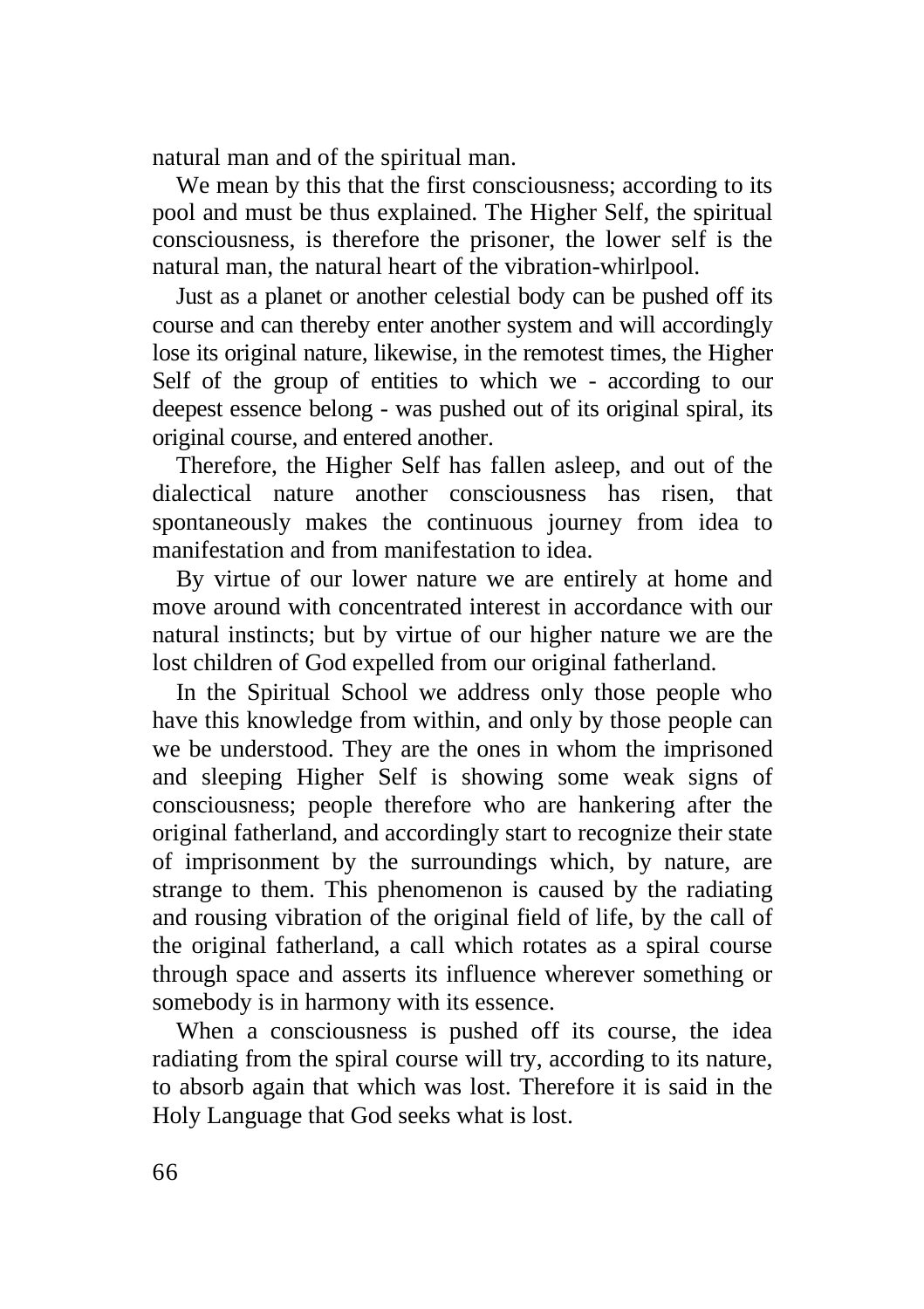In this regard the pupil of the Spiritual School finds himself in a very particular situation. In his circle of existence there is a great discord, and he has to fight a twofold struggle. The god of the ordinary nature and the God of the original nature both raise their voices.

In the beginning he cannot distinguish the two voices. It appears to him as if they originate from the ordinary ego of nature, and it is therefore understandable that the pupil in this situation tries to affirm the ordinary ego in some higher metaphysical life. He sees the struggle between the higher and the lower being in man as the ordinary game between good and evil. Later on, much later, after plenty of experiences, it may happen that the pupil discovers the two voices. One voice to be explained solely out of the ordinary ego of nature, and one voice not derived from dialectics, which also touches other centres of the personality.

Once this discovery is made, the pupil will understand that, if he wants to find the true higher life, he must take leave of, and tear himself away from, the vibration system of this nature, and also liberate himself from the consciousness of this nature, in order to find again the original field of life and return the original consciousness on its proper course again.

And thus, on this basis, transfiguration can take place. A basis which, in short, can be outlined as the acknowledgement of the two fields of existence and of two principles of consciousness, a lower field and a higher field, a lower self and a higher self. And this higher self is submerged in the lower field.

In order to liberate itself, it must leave everything behind and the lower self must be prepared to give him the opportunity through a complete self-sacrifice.

As soon as this process is started, the original state is brought back into existence and the many sighs of the imprisoned higher spiritual being are answered. The pupil then enters the path of higher consciousness, i.e. he is attracted again by the spiral course of the original life, he enters the way of power, of which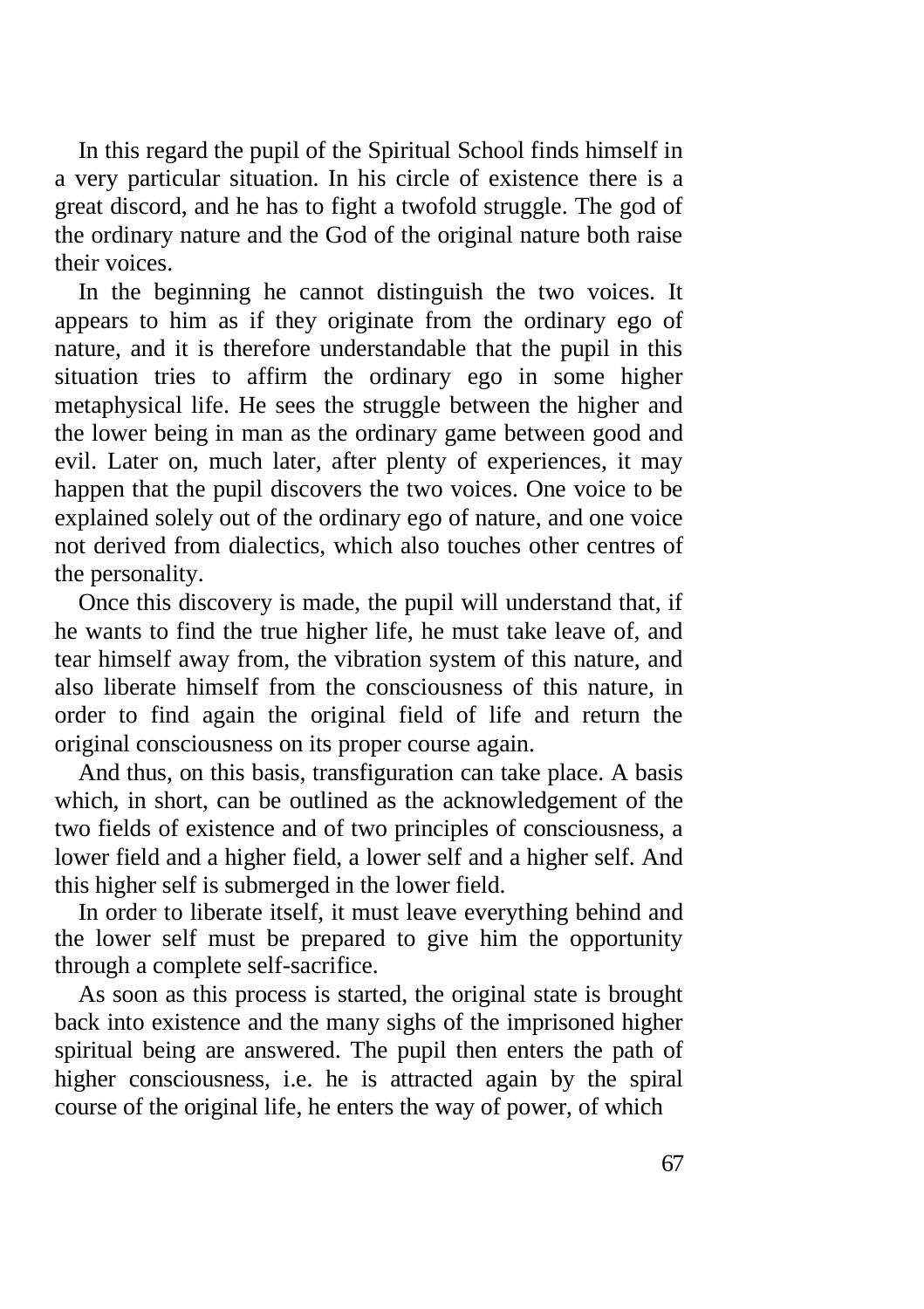Lao-Tse sings in one of his songs of wisdom.

Lao-Tse is the great severing force of the past of mankind, structure and to its origin, is not consubstantial with the vibration-whirlpool in which it is thrown; the second state of consciousness can be wholly connected with the vibrationwhirlpool, in his poem «Idealism as a Reality», speaks about the liberating, shining path of the holy ether spreading between our world-of-death and the Immovable Kingdom:

«The way is the first cause, enclosed within itself.

It was, is, and will be in all eternity.

Its omnipotence is limited by space and time.

From its Logos the world-soul has now become reality.» This way is the first cause, as all mysteries tell us. For through its holy powers true life is revealed. It is clear that this true life will be in all eternity. The aim is that you participate in this new life. The aim is that you see and know this life again! Therefore, the true life casts a radiating bundle of light, power and beauty into our world of death, so that we, with the help of this bridge, can enter again into the lost fatherland.

When the pupil becomes conscious of being taken up in the way of the new ethers and proceeds from glory to glory, he knows at the same time that the world of space and time is still adjacent.

«The right way is: to vibrate in Its Rhythm, Acknowledging the All-existence with each breath we take. To be so absorbed in Its Spiritual Scintillating light, that nothing can exist but The All-inspiring will.»

The pupil stands and goes the right way, the path leading without detours to God's holy halls. The Rhythm of the way of liberation is around him. It is like a song, like a soft, rustling melody, like the streaming of God's river through the eternal city.

Each breath is like a heart beat. Each breath makes the living blood flow through the veins. Thus, from breath to breath the pupil realizes his tie with the omniconsciousness. He is entirely absorbed in it, and the unique Divine All-inspiring will carries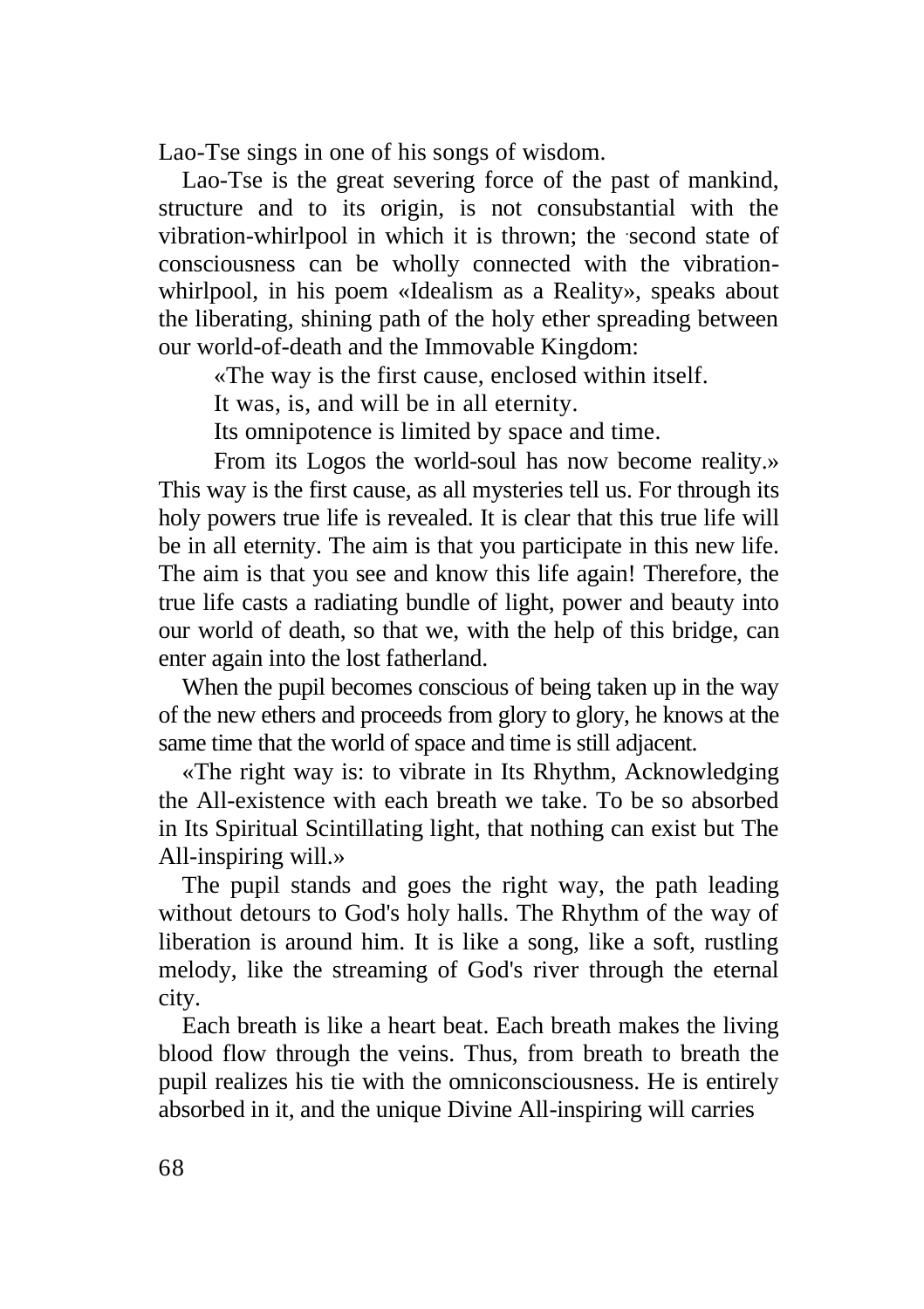the pupil forward, propels him:

«From acknowledgement the power of distinction grows.

In the phenomenon's reflection the creation lies.

Cohesion forms the granite stone,

Comprehension materializes before our eyes».

Thus, quite naturally, the pupil enters into a new field of sense perception. He learns how to distinguish! He learns to see and distinguish the planetary ethers of the divine ether substance.

When the pupil enters this new field of perception, he must live out of it and the consequences are evident everywhere. The divine being reflects itself in this miraculous pilgrim.

The power of contraction is demonstrated before the candidate's eyes. Just as the law of contraction, the law of cohesion, holds the atoms of a granite stone together, likewise does the same divine law unite the new being of the pupil to a wondrous glory.

«O Great Power which inspires all forms,

Which from tender seed the oak makes grow,

Which makes the mighty wings of heaven revolve,

And out of the dark mud the lotus grow.»

Thus the feast of awakening continues. The oak rises out of the tender seed of renewal. Does not this giant of the woods symbolize the union of the pupil with the holy universal omnispirit? And is not the lotus, the tender, white, pure and holy one, rising out of the mud? Does it not represent the flowering of the principle of the Holy Spirit in the pupil himself?

«Therefore each mortal seeks in life

That which ties him to a long forgotten word.

Often a tender cord he hears, for but one moment only,

And full of awe will he acknowledge the divine purpose.» Thus it may be that you, with us, are searching for the forgotten word of power, the «Open Sesame!» of the mysteries. Sometimes, a very weak suggestion of the forgotten word comes to us. Then our being is moved, and we recognize for a moment, face to face, the Divine plan for us, fallen sons of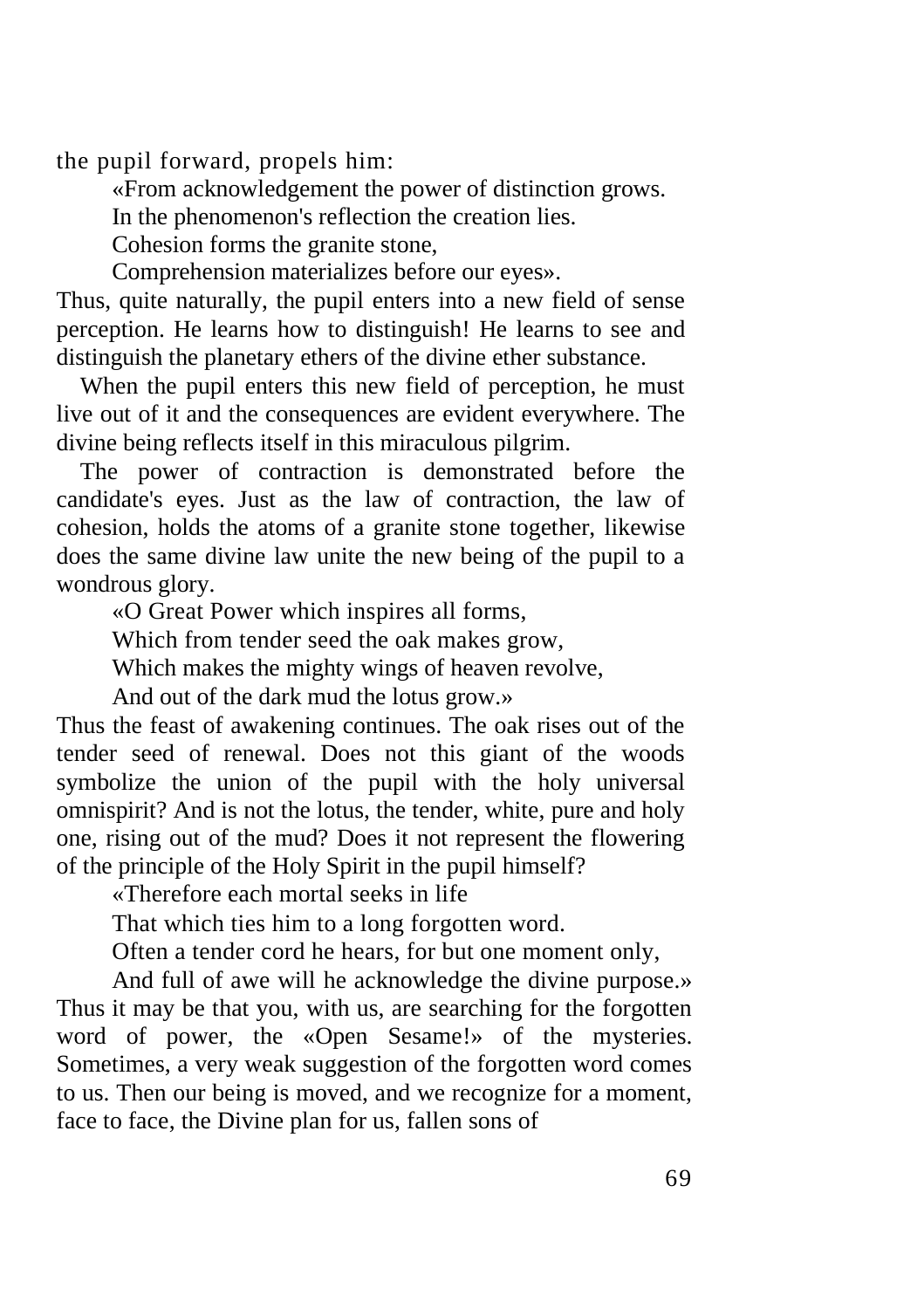man. But:

«When the light has pierced the darkness, Man sees himself in the great universe, Then, the word, once spoken, germinates, And liberates him from the earthly vale of tears.»

Once you have broken through from comprehension to consciousness and you see the place where you stand in this great field of horror, then a great mercy is shown to you: the word, the holy word, which up till now came to you only in the form of weak suggestions can germinate within you, as the Divine seed.

When this Divine seed, the nucleus of your microcosm, is germinating within you, you are breaking through all hindrances, through your circle of existence, through all the ties of spirit, soul and matter! Then the prince of this world loses all power over you. Then it becomes clear and most evident to you that:

«The way awakens 'it' and makes 'it' grow: Develops, feeds and brings 'it' to perfection, Ripens, protects and makes 'it' bloom and die In never ending circular motion.

The Force it is which guides all things And which embraces but its own deep life, Not-doing, it breathes eternity, It is the secret which was never uttered.»

Thus you see before you the man who has cast off everything of the lower nature who has died and is risen again.

Not-doing, he breathes Eternity.

The man of the lower nature is always in motion, full of action; he wants to do things! The pilgrim on the Path is exploring the mystery of the Not-Doing. He, the Lord of your life, the Lord of all life, is working in you, both willing and doing! When the pupil is once more tied to «It», to the Path, to Tao, he has a free tie of obedience with the Eternal one, with the Kingdom of God within him, with the Jesus-being within him.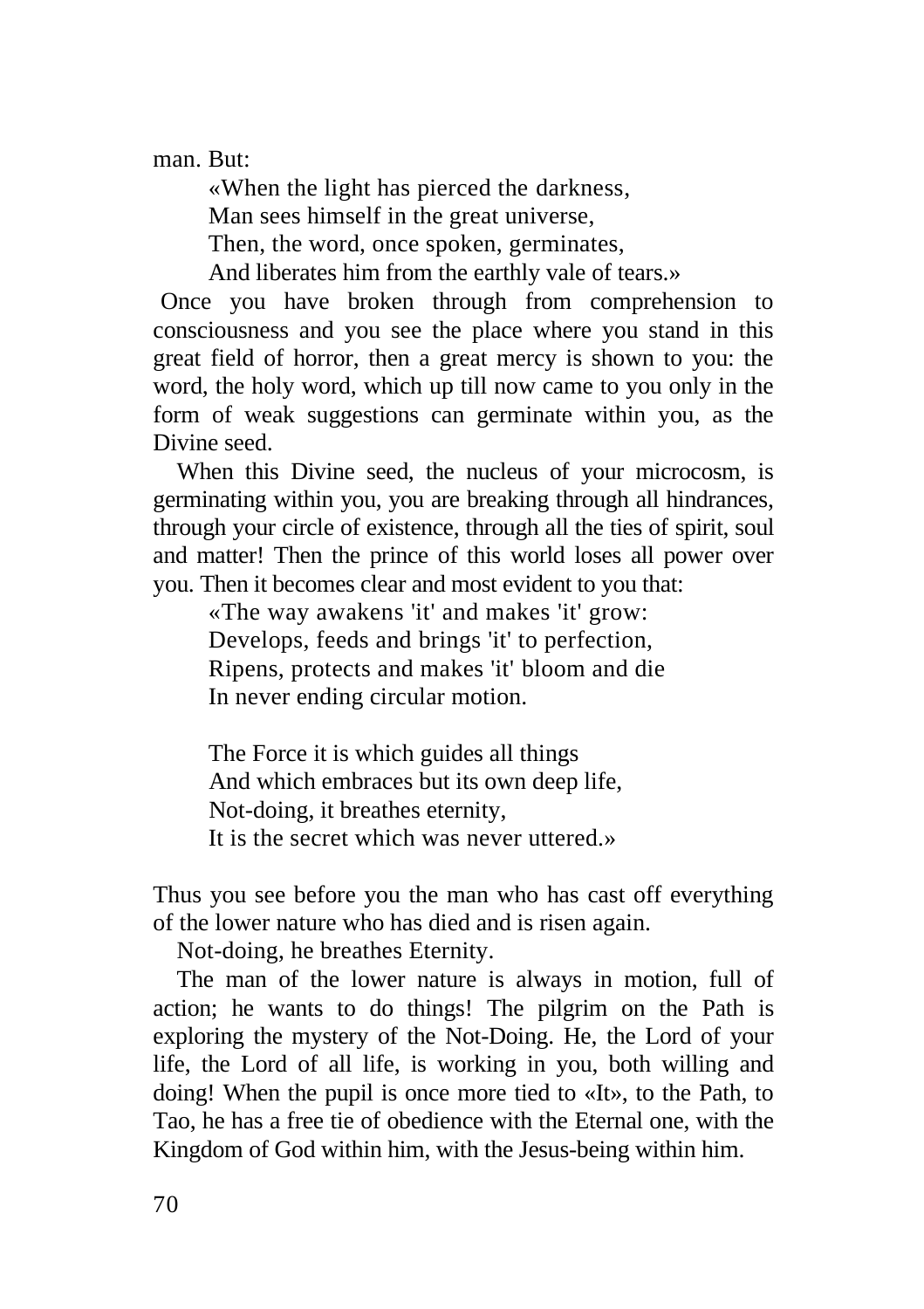And now it is the other one who acts, the other one who lives and is! The earthly form itself is gone; it has died, never to exist again, in eternity.

Come along this way of eternity with us!

Come with us through the eternal doors which lead to eternal life.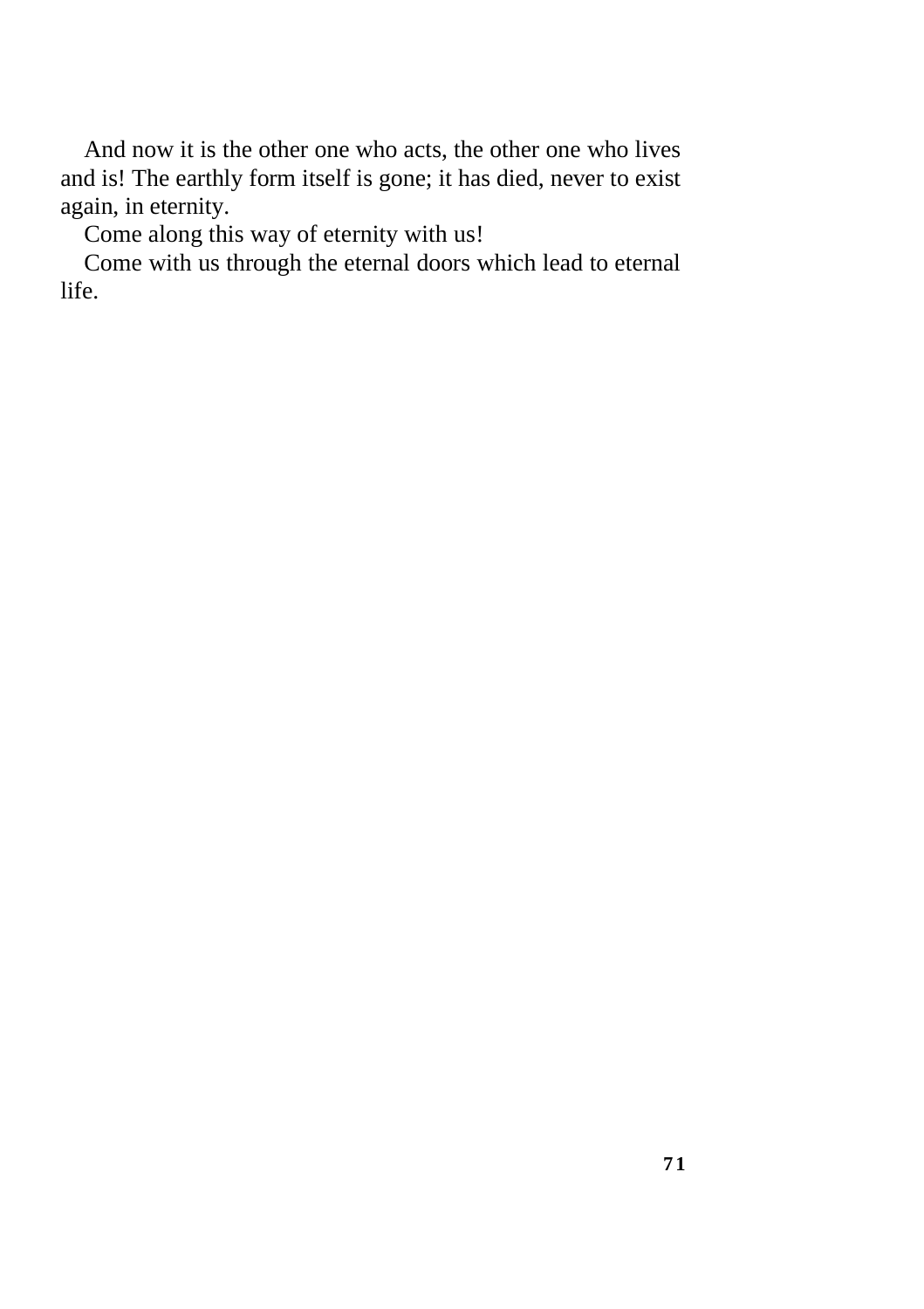## **IDEALITY - REALITY**

X

If a worker in God's vineyard fulfils his task properly in this world, under no condition may he lose sight of reality. He will continuously live and struggle with the constant awareness that he must never lose himself entirely in ideality and thus break connection with reality. For when a seeker of the Light is looking for his reality in ideality he loses his strength. His dynamic, growing, regenerating faculty is broken and he becomes completely ineffective against people, groups and powers who are interested in maintaining a certain unholy reality.

Imagine that your dynamism, your talents and your love for mankind were great enough to be dangerous for certain devilish powers, then these powers, using ancient methods, would try to bring about your downfall... They would take advantage of your lower nature, of your self-maintenance, of various dialectical delusions, which may confuse you. They would try, by bringing about all sorts of tensions and disharmony in your working field, to divert your energy or to degrade it.

All workers of importance, have experienced this. If these methods, which - alas - in general prove very successful, do not work, and if the worker with God's help remains standing in spite of all those snares and ruses, they try to drown him in ideality,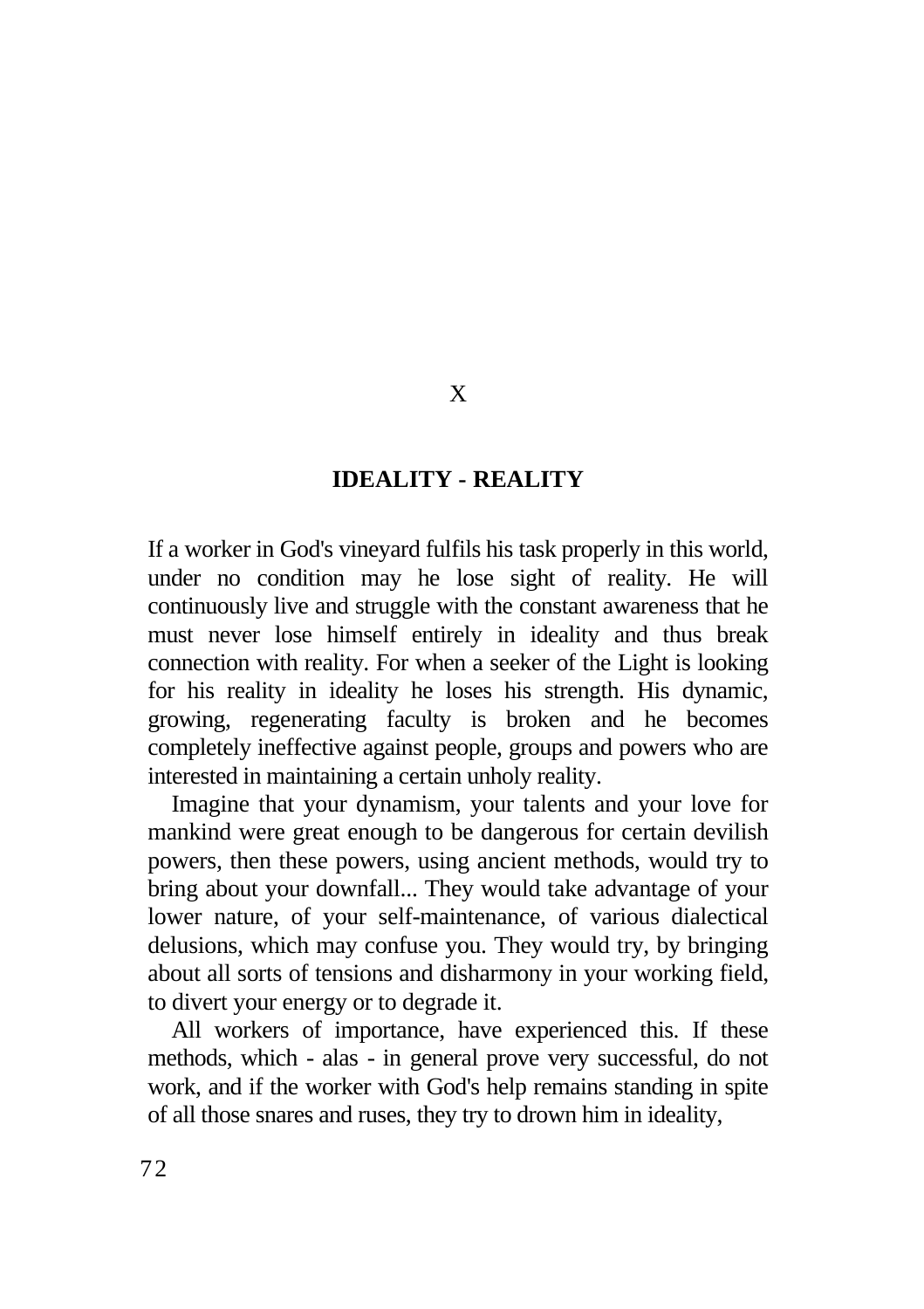where the inferior power supports his work and seems to cooperate with him entirely.

The way this method works is very simple, so simple that its very simplicity shows its sinister craftiness.

Ideality, namely represents a great purity, a truth, which is almost irrefutable, whereas reality generally confronts and connects us with impurity.

Therefore, ideally considered, it is a matter of course that he who hankers after the light draws back from impurity, will have nothing to do with it, makes himself sterile against this impurity, and that his whole being, his whole striving, his whole spiritual potentiality will be directed to and used for purity, the axiom of ideality.

But such a man will then actually stand beside the world and live in a world of phantoms.

The esoteric student also aspires after the divine order of things. His whole attitude is directed to break away from the grasp of nature, so that he may find the secret communication with God.

Are we therefore not obliged to make our reality out of ideality? Is Christ true, or is he not? He shows us a kingdom not of this world; all right, seek then the Kingdom of Christ!

Phantoms! Devilish ruse!

No man who is seeking his reality in ideality has ever been able, throughout world-history, to stop the triumphal chariot of the devilish powers in its course for one single second. The mystic value of idealism is impotent in this world.

But what about the magic aspect? Can we not, as pupils of the Spiritual School with our collective magic potentiality, attack and overcome impurity out of purity? Is this not what the Universal Brotherhood expects of us?

What about the words of Christ: «Where two or three are gathered in my name, there I am in the midst of you.»

Indeed, this is quite simple according to the literal text .... but as such completely impotent.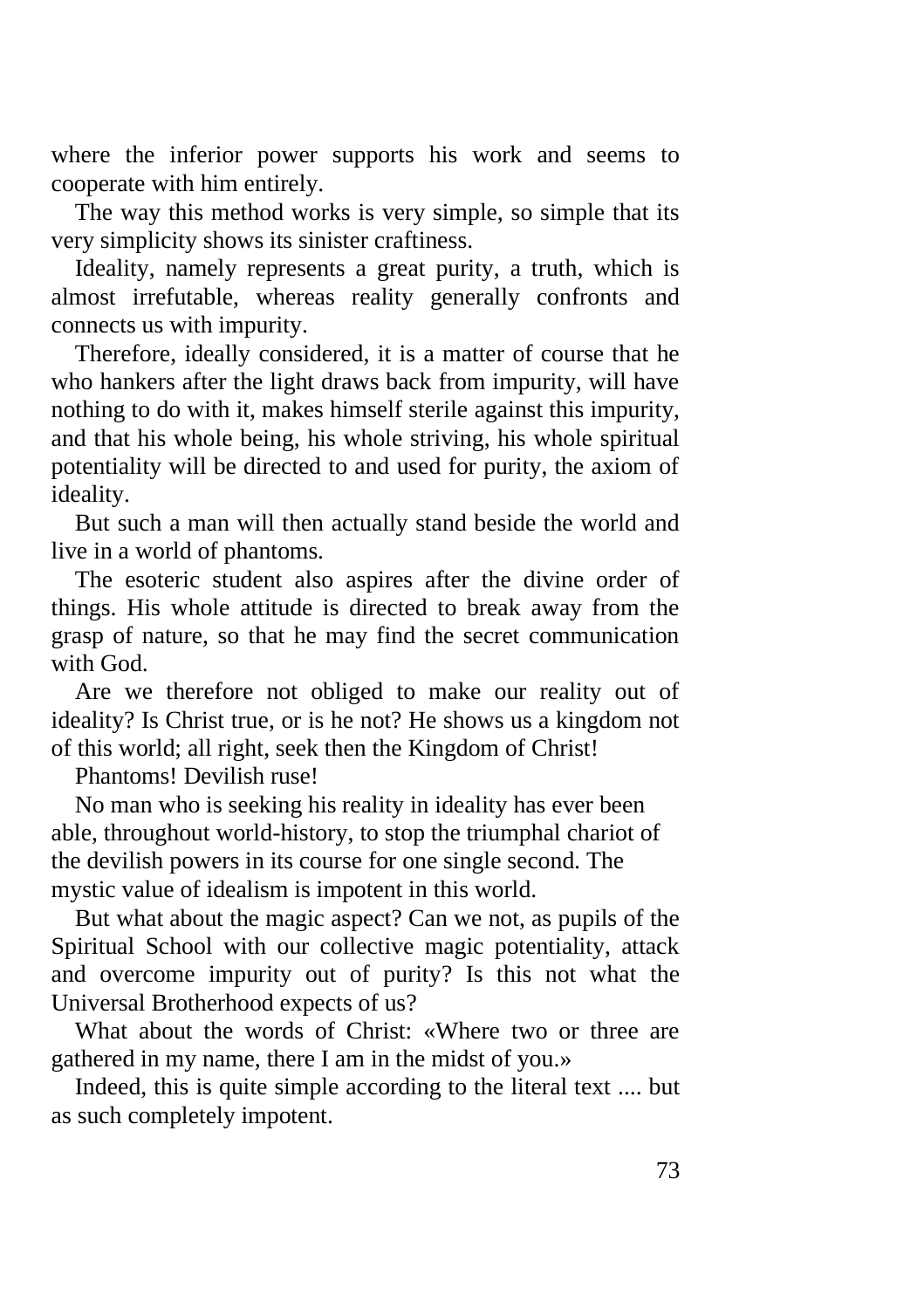He, who as a servant of the light suffers himself to be denaturized in this way is the victim of a devilish ruse. Therefore, if you can see through this effort, when this temptation one day confronts you, whether through an enemy or a congenial friend, say: «Satan, get thee behind me!»

This temptation will come to every worker and aspirant in this world. Attempts are constantly made to render you impotent by submerging you in ideality.

This temptation has always been recognized by the Rosycross through the centuries. Knowing ideality it will only approach it through reality.

This path entails very difficult consequences, and we believe that, if one refuses to go this path, there can be no question of Christianity.

We strongly feel the necessity for you to know about these things, because, in the coming times, pressure will be put on us from all sides, in order to prevent us from doing the work we have to do together, or to incite us to do things we should not do.

The reality in which we live in which we exist, is extremely impure, mutilated and broken and no longer possesses any harmonious relationship with ideality, i.e. the perception we have received from the reality which is with Christ and from Christ.

Ideality is not a power, nor an absolutely independent stateof-being, but it is a certain radiation of light, through which we become conscious of another reality, that of Christ.

The radiation of light of ideality does nothing in itself, it does not change anything within us. It is radiating over us and over all mankind.

We only become conscious of this radiation, when, living in the impure reality, we experience resistance, like pain, grief, sadness; when we experience the defectiveness of this nature with regard to our own being. Then we may become conscious of this radiation. It shows us another reality which is pure and harmonious.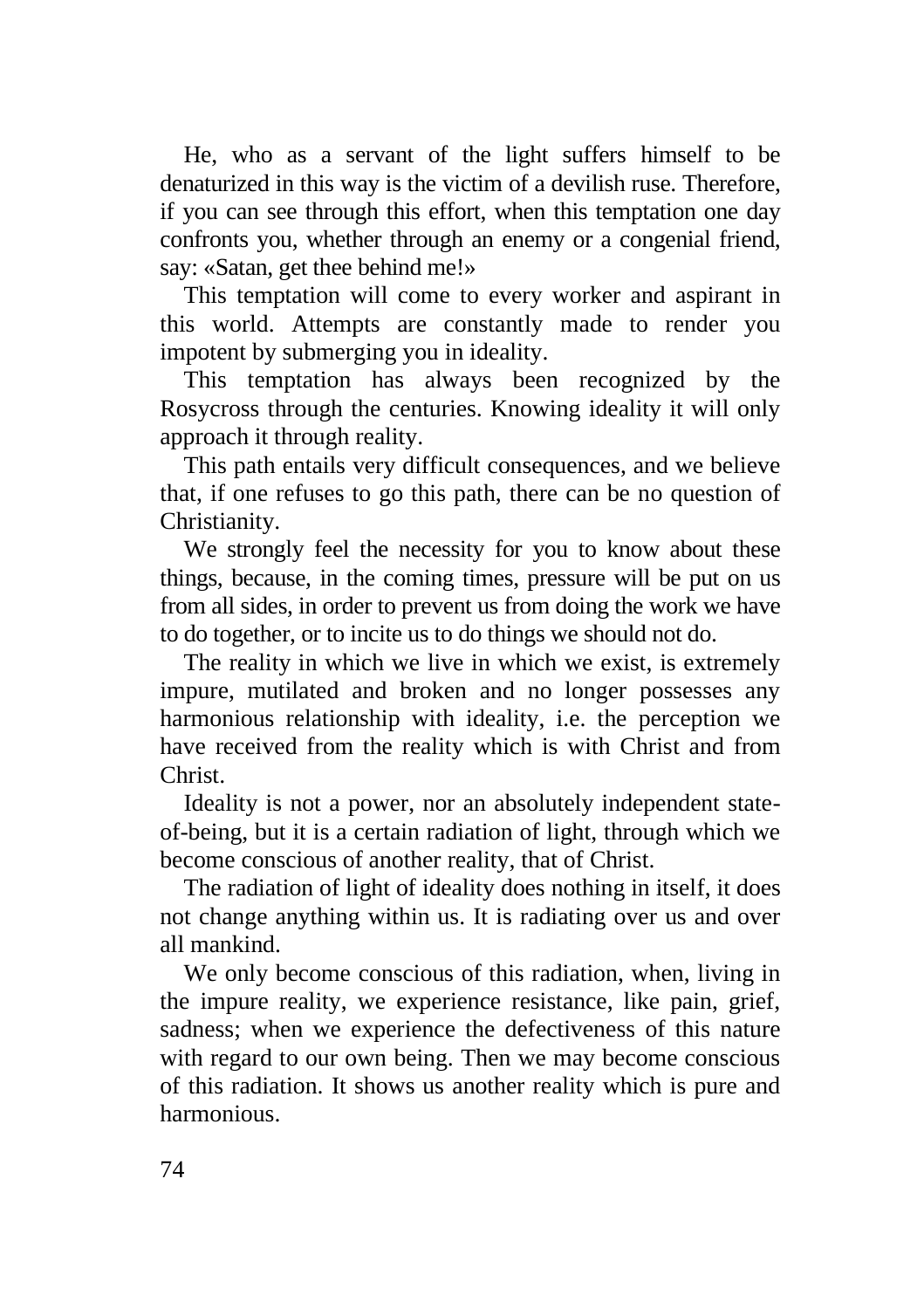However, although the delight of the radiation of ideality itself may be consoling and may give us relief, and although it may give the mystic food and warmth, it does not change reality at all. We remain of this nature and we remain part of its defectiveness without any uplifting.

When we are absorbed in ideality only, we become a dark spot in the radiation of Christ, a sun-spot, and we thereby weaken the radiation.

If we say, in our delusion: «as I have now seen the radiation of the light of Christ and have received its consolation and warmth, I do not want to have anything more to do with the impure nature!», we deceive ourselves because we are part of this impurity. We are not only living in it and we know that we are not only surrounded by impurity, but we are, by body and blood, a part of this nature order, of its defectiveness. At best, there is a certain focus, in which and by which the radiation of purity, touching you, awakens a certain remembrance of a lost fatherhouse.

Therefore we cannot flee. We can only have two reactions: either we dream a phantom of a new reality by narcotizing ourselves with ideality, or we use the broken reality which we are and in which we are living, in a process of regeneration. Therefore, with both legs planted firmly in reality, we must attack our defective nature, and, immediately, great and difficult problems arise.

How should we work? How can anything impure purify and regenerate the impure? Is that possible at all? According to which design do we have to work then? We give ourselves different guidelines, corresponding with the degree of enlightenment of our consciousness, which we experience through the Christ radiation. But is this enlightenment really sufficient? Is our guidelines a pure one? Is the consciousness sufficient to draw a pure guideline? Do we possess the organ to receive the pure truth, even if it is only a small part? When we want to do good, are we not perhaps doing evil?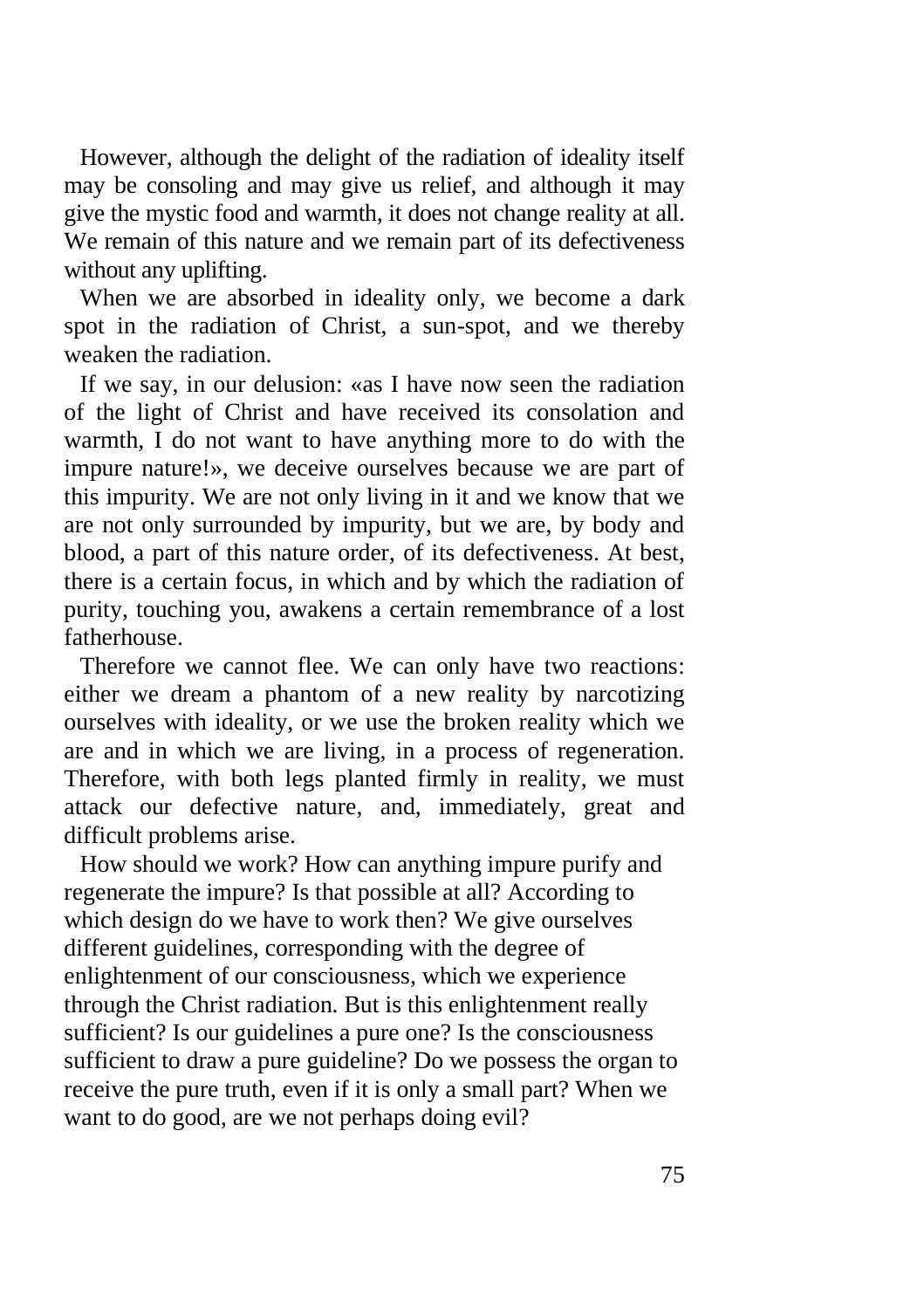We realize here our complete dependence and impotence. We then experience a wonder and an inconceivable work of charity. The light does not only give off a radiation, in order to enlighten and instruct our consciousness, but the light descends, breaks in, into our defectiveness and impurity. A personal contact develops in our being, so that we can overcome our weakness and impotence in this power.

Do we fully realize what Christ and all the members of his hierarchy are doing for us? They link themselves in substance and in essence, as the body and blood, with the impurity, in order to effect the great aim, the salvation of mankind. They consider the glory with the Father insignificant, in order to become one of us. They bear the disgrace of the impurity because of the great and holy aim. They descend into the sewer.

Think in this connection of the well-known play *The Servant in the House,* by Charles R. Kennedy, in which one of the main characters says that he is a sewerman to clear the dirt of the world and thereby opposes the Bishop of Lancashire who is entirely lost in dreams.

The serene and pure light-powers descend into the sewer of impurity, not with the heroism of dialectics, to clear the impurity with the fire of their pureness, but they become one of us, in order to establish from beneath the eternity in time. They become one of us, and how? Not as Superman, who looks down on human bungling, but they cooperate with the state of consciousness of the masses, within the scope and with the methods of the masses, in order to have mankind find its own limits and to make the blood susceptible to higher reality.

This procedure is not without pain. The Gospels bear witness to it. When the Son of man comes to earth he does not find faith there. Why not? Because of the people's consciousness and the subjection to their blood. Even his disciples cannot understand him. Why not? Because of their consciousness and the subjection of their blood. Because of their impurity.

What is He doing then? He does not give any doctrine, and if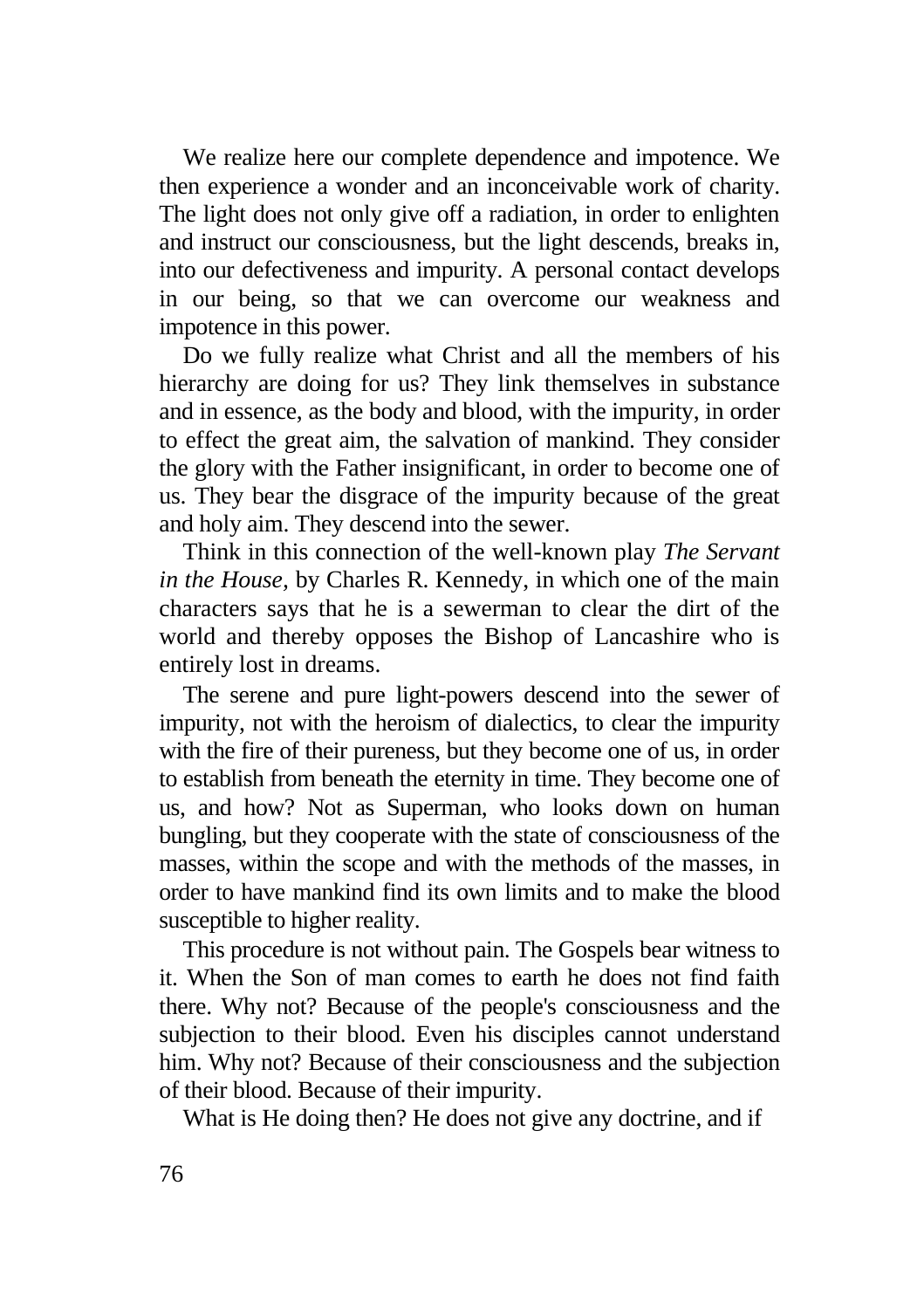he does, it is only a confirmation of former manifestations of the Light. He gives a power to those who can work with it, and he leads the processes of dialectics from beneath, and thus He is the worker in the sewer. He becomes the servant of all men. He becomes one who serves. He fulfils the law and the prophets, which means that man can only seize the aspect of redemption, which is in Christ, through the Law.

The Law states: «An eye for an eye, and a tooth for a tooth»; the doctrine of redemption however says: «You shall love your neighbour as yourself.»

The man who looks upon ideality, wants to dissolve the Law, he wants to be liberated from «an eye for an eye, and a tooth for a tooth», and he tries to maintain what he thinks is a neighbourly love, but he fails and has no results.

According to our ideality and to our experience we detest the «an eye for an eye, and a tooth for a tooth», but at the same time we realize that, as long as mankind remains in its present state, the law of revenge will be maintained.

The light of the higher law cannot be seized and understood, until the law of «an eye for an eye, and a tooth for a tooth» has come to its logical end, so that in and by the irrevocable end, mankind screaming in pain may find its way to higher life.

The law of «an eye for an eye, and a tooth for a tooth» is a divine law, just as the higher law that the Spiritual order of Jesus Christ gives us. This lower divine law is secured through all times in all Holy Scriptures.

The law of «an eye for an eye, and a tooth for a tooth» must therefore be fulfilled according to nature, as we ourselves are of this nature.

But even when we are personally free from this nature, we shall, as members of the hierarchy, help to increase the potentiality of the fulfilment of the lower law, out of love for mankind and because of our connection with mankind.

What we want to say is that, if we recognize the endeavours of Christ in this nature, we discover an increase of the potentiality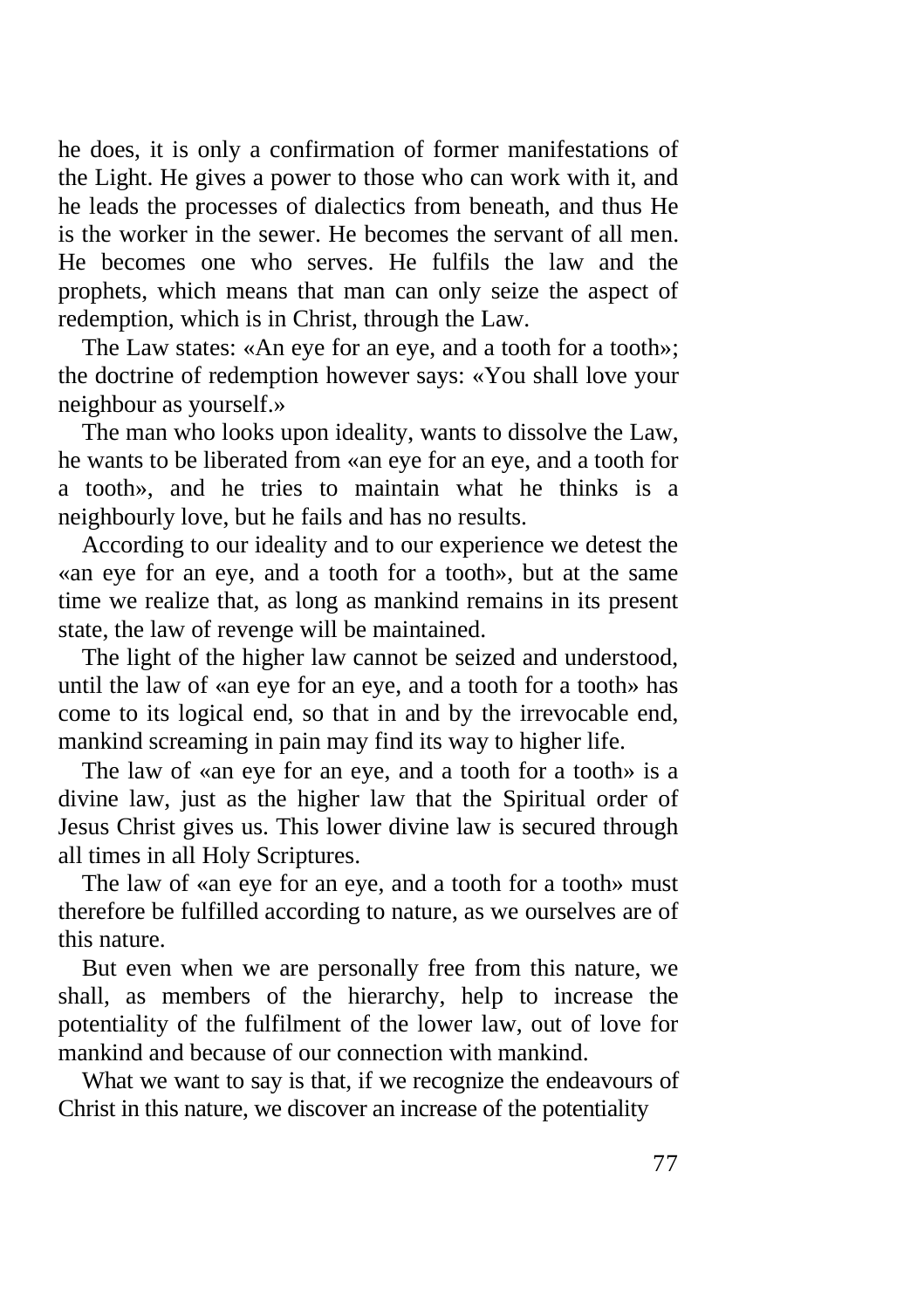which fulfils the law. With an ever-increasing speed mankind is driven to an inevitable end: to its fulfilment.

What formerly could not be accomplished in a hundred years, is now fulfilled in one year! The reason? The increase of the potentiality which fulfils the law. The servants of Jesus Christ are not fleeing from this world; but they are fulfilling the law. This does not mean abiding by the law, but intensifying the law, development of the law of this nature, so that this nature reaches its limit.

Do we have to take it that the Hierarchy of Christ has caused the last war? Of course not! It is a scientific urge to a solution that cannot be prevented or may not be prevented any more. Think of Judas: the Christ urged Judas to execute his deed during the night.

Did Christ then drive Judas to his deed in the sense of causing it? Did he approve? Of course not! Offences must come. But woe the men by whom the offences come. But right through the offences, in the full sense of the word, the redemption can be born.

The Hierarchy of Christ, increases the speed of the offences, in order to make the redemption a fact.

Summarizing, we arrive at the following conclusion: there are two domains, two orders of nature, one of dialectics and one of statics, the future domain of life. Both domains have their own law, their own system to manage tensions and powers.

It may furthermore be stated about both orders of nature that their law is a divine law, although the law of dialectics is a lower law in comparison with the one of the static world, the higher law. In addition we must add that our domain of life is a limited one, as we are living here incidentally.

That is why man must learn that he is called to a higher life, to the life of the Immovable Kingdom, why he must be liberated from his prison.

Therefore Christ breaks into our domain of life in order to render the way to the Immovable Kingdom possible. He makes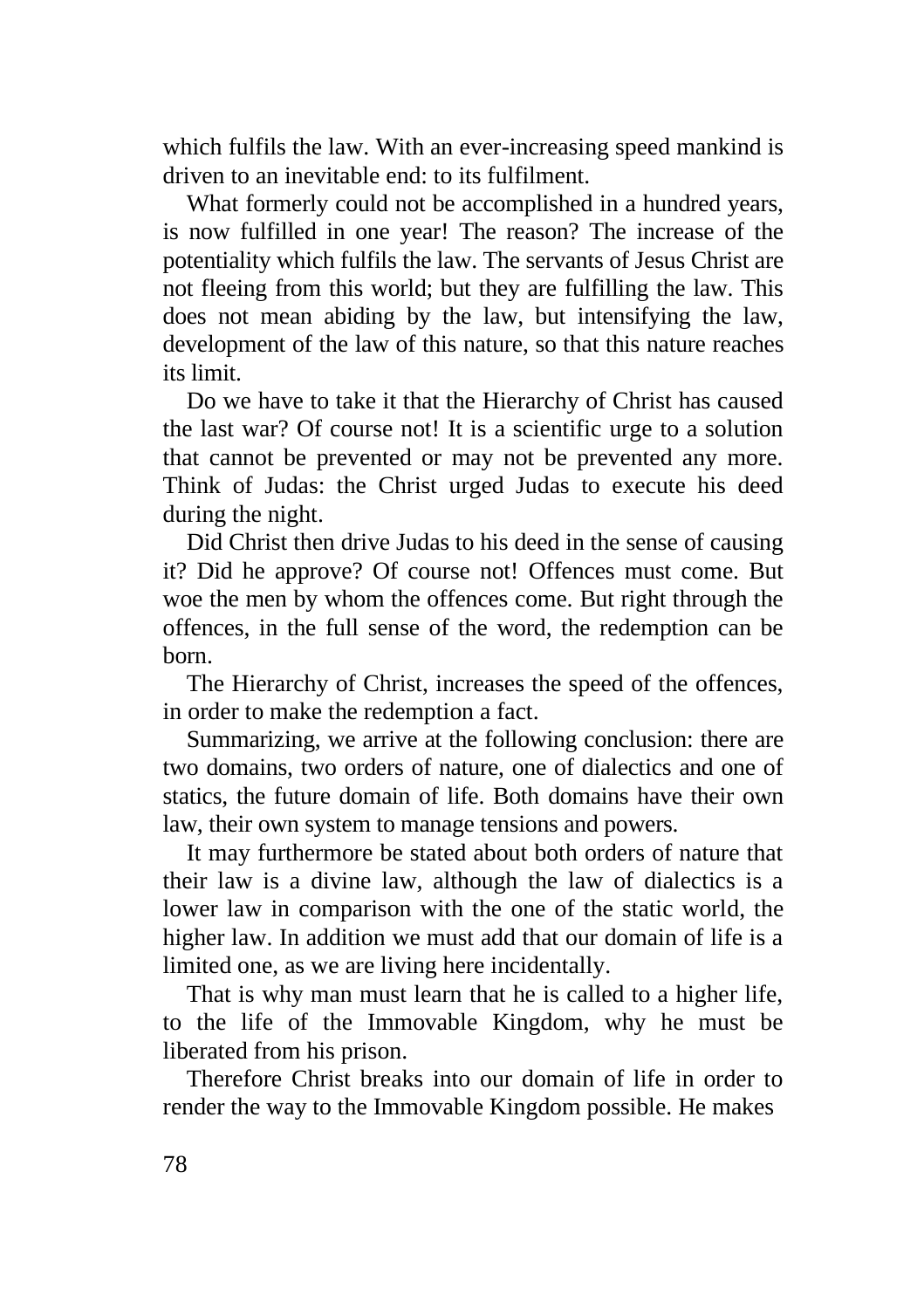the higher law light up before our consciousness, so that we may receive in this light the necessary guidelines for our orientation.

Therefore Christ primarily explores a way for us. That is the first thing. Thereupon mankind, incidentally connected with the order of this nature, must be liberated from it. With vigilance, this process must be suffered through, struggled through, not with regard to the higher law, but to the lower law, as mankind is from the lower law.

This lower law must therefore be fulfilled, must be intensified, urged on, as the only possibility for further redemption. This is the truth about the work of redemption.

Thus man is not lifted up out of nature, for that is not possible. He is led through nature by means of the fulfilment of the law of this nature!

Thus he grows to maturity for the ascent of the third phase of redemption: for the true new life!

In the first phase Christ Jesus is the Divine Man who descends into the pit of perdition, the shining sinless man who, from the serene sphere of the Immovable Kingdom, comes to reveal to us the way, safeguards this way through his blood sacrifice.

In the second phase the Christ is the realist, who chases mankind through the sewer of passions, according to the law, so that man will become purified and matured for the assimilation of the Divine substance of life.

In the third phase the Christ is the Path and thereby life itself.

The mystic freemasonry of the Rosycross is completely in harmony with this threefold realism. Therefore we always meet the mystic Rosycross on the Way! Therefore we meet the realistic Rosycross in the processes of the inevitable truth, and therefore we meet the hierophants of the Rosycross on the Path of «the true life».

Finally grasp the following concept as the central guidance in the life of a servant of the Rosycross:

It is not for love to hold mankind back from nature, but for its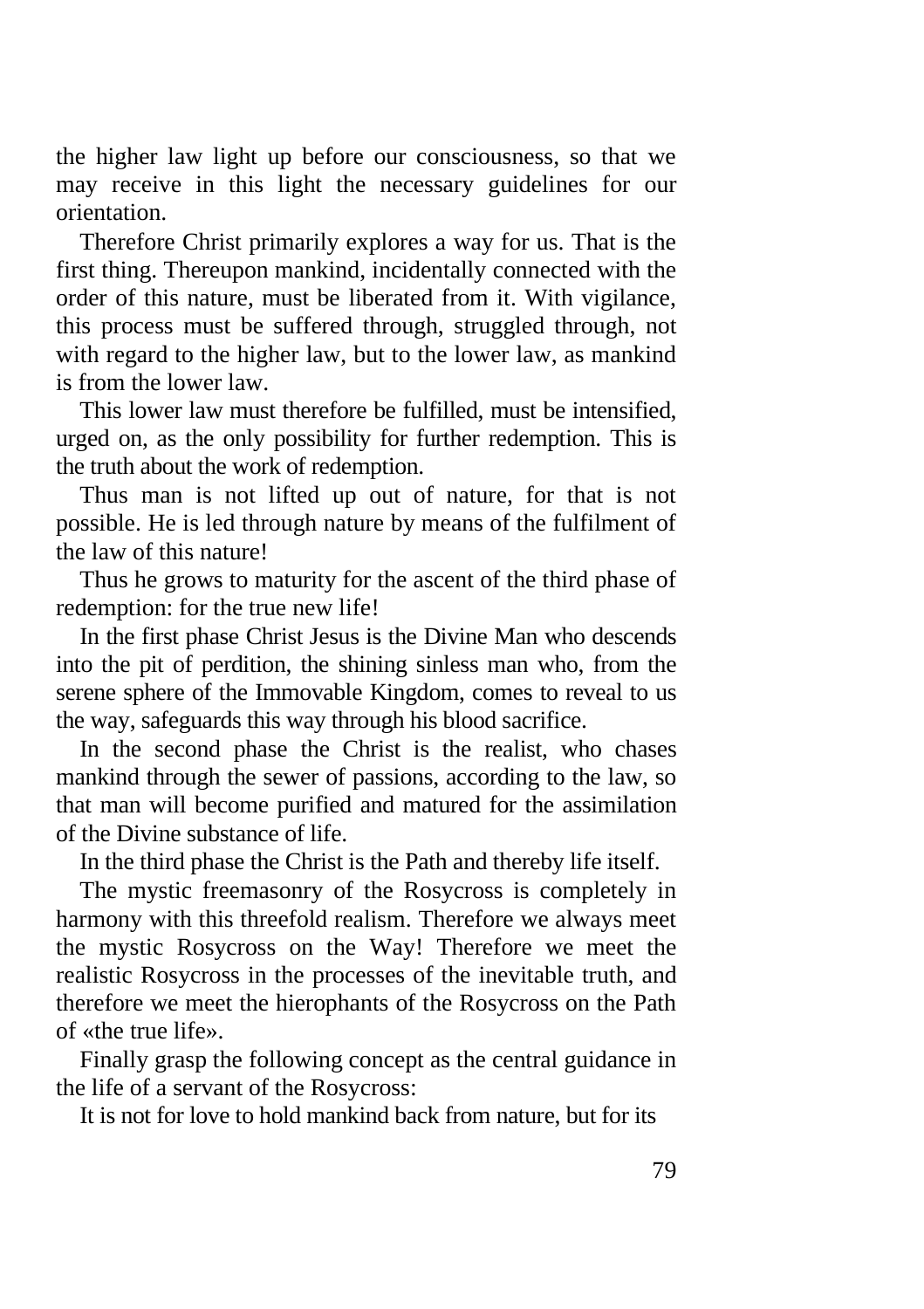redeeming power to hurry it through nature; for through nature we shall meet the Spirit!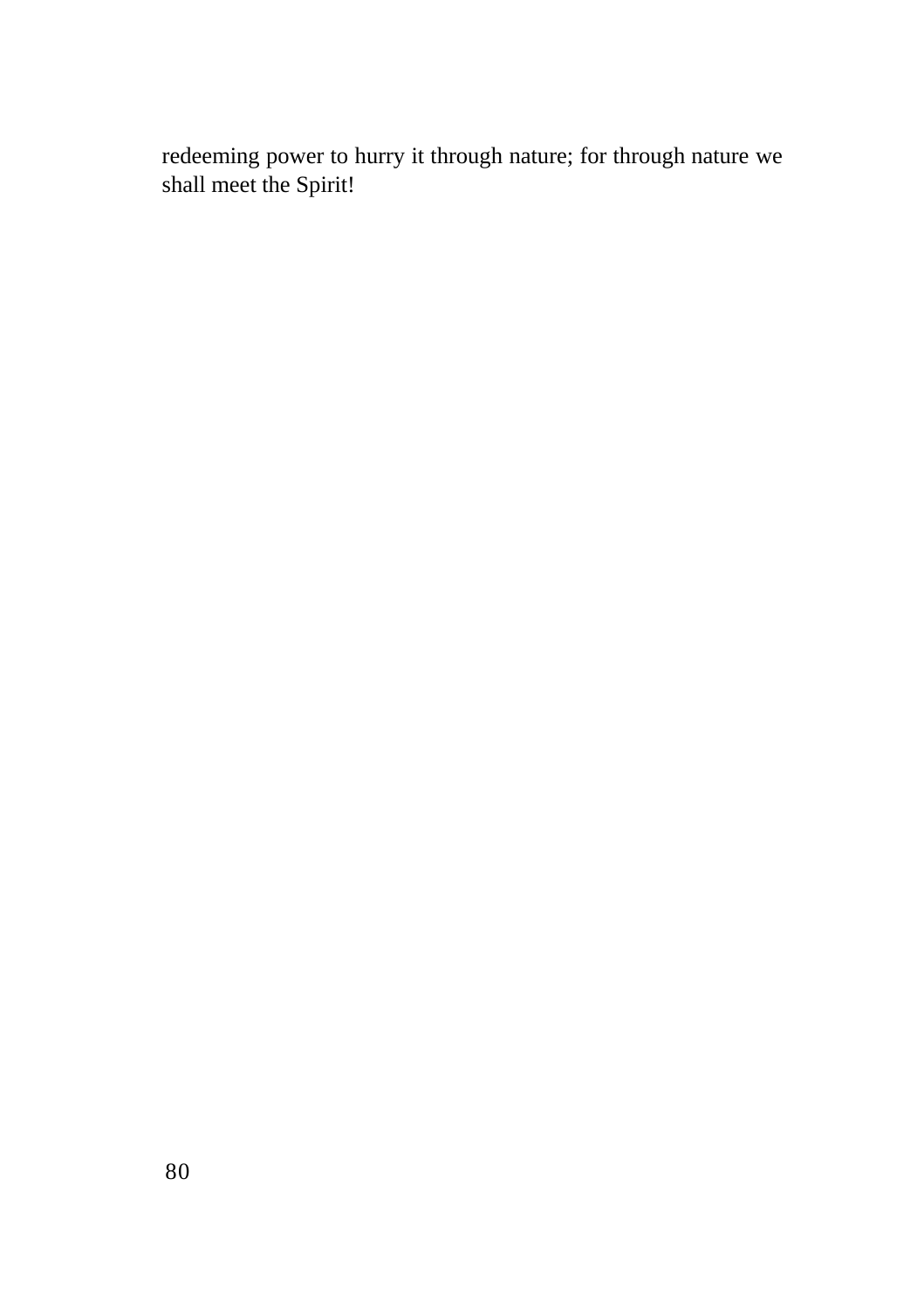## X I

# **THE MYSTERY AND THE CALLING OF HIRAM ABIFF, THE MASTER BUILDER**

The relationship between the Church, the State and the Spiritual School and its evolution is a matter of grave concern to all those who are living in the true light, for, upon such a relationship depends the state of affairs in the world during a certain period of history.

Throughout the centuries there has always been a deplorable disharmony and a terrible hostility between them. The Church, and the State institutions organized or influenced by it, have practically always opposed the work of the mysteries, and, wherever they could, they have persecuted and killed the workers of the Spiritual School with fire and sword. In times like ours this hostility is clearly confirmed. Our own experience in this respect is more than clear.

From the point of view of dialectics these afflictions are the automatic result of the natural opposition between fire and water, the unconverted sons of Cain and those of Seth, the blood-feud between Cain and Abel.

We see a mutual hatred and a sickening aversion between freemasonry and catholicism, a mortal fight between these two rivals. Both of them have fully deserved these bitter experiences.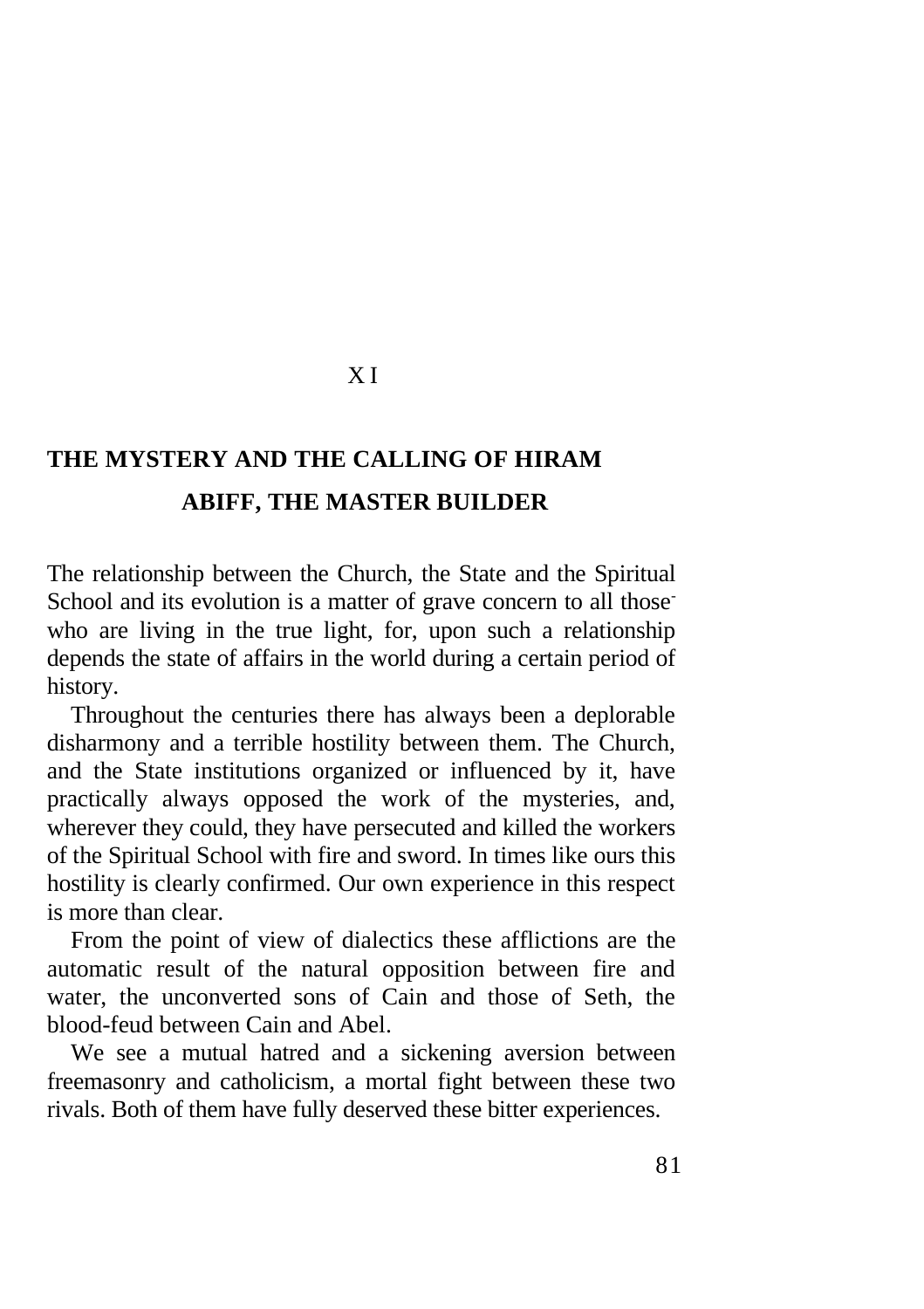They have given each other very little ground in the field of despotic acts and base material weapons to attain final victory. Fire and water have completely submerged into matter, they have left the true God, they are kneeling before their idols, and therefore there is a never ending fight, a vendetta that is even going on far into the regions beyond death.

The sons of the fire and the sons of the water, in their deadly embrace, together have made of this world a hell, a field of blood, a terrible place to live in. Because of them there are in this world more satans and phantoms than human beings. The many millions of misguided and depraved sons of fire and water have made this earth such a diabolical cave of hell, that even the most daring phantasies of an Edgar Allen Poe could not describe it.

Yet we know that in that morass of sin another tendency is slowly, but surely, coming to revelation. Completely apart from these powers fighting each other, we see the activity of the hierophants urging mankind to a rebirth and to listen to its original vocation, to go the paths and act in such a way that a complete, elementary revolution results from it.

In the dark hours of our world we are sometimes inclined to assume that God and his holy servants have left this pit of injustice to its own fate; but we assure you that, with such a supposition, we are making the most serious mistake of our life.

From the fall of Adam up to this very day, none of the light powers has left us even for a second. Even if we do not always see or understand their activity, yet we must be convinced of their continuous successes, which will one day lead to a certain victory.

From the moment the adamic human race was driven from the Garden of Eden, two world-histories developed: a worldcourse of the dialectic humanity and a world-course on his side of our planetary cosmos of the hierophants of the light with their servants.

This world-history of the hierophants develops according to the well-known axiom: «in the world, but not of the world». We,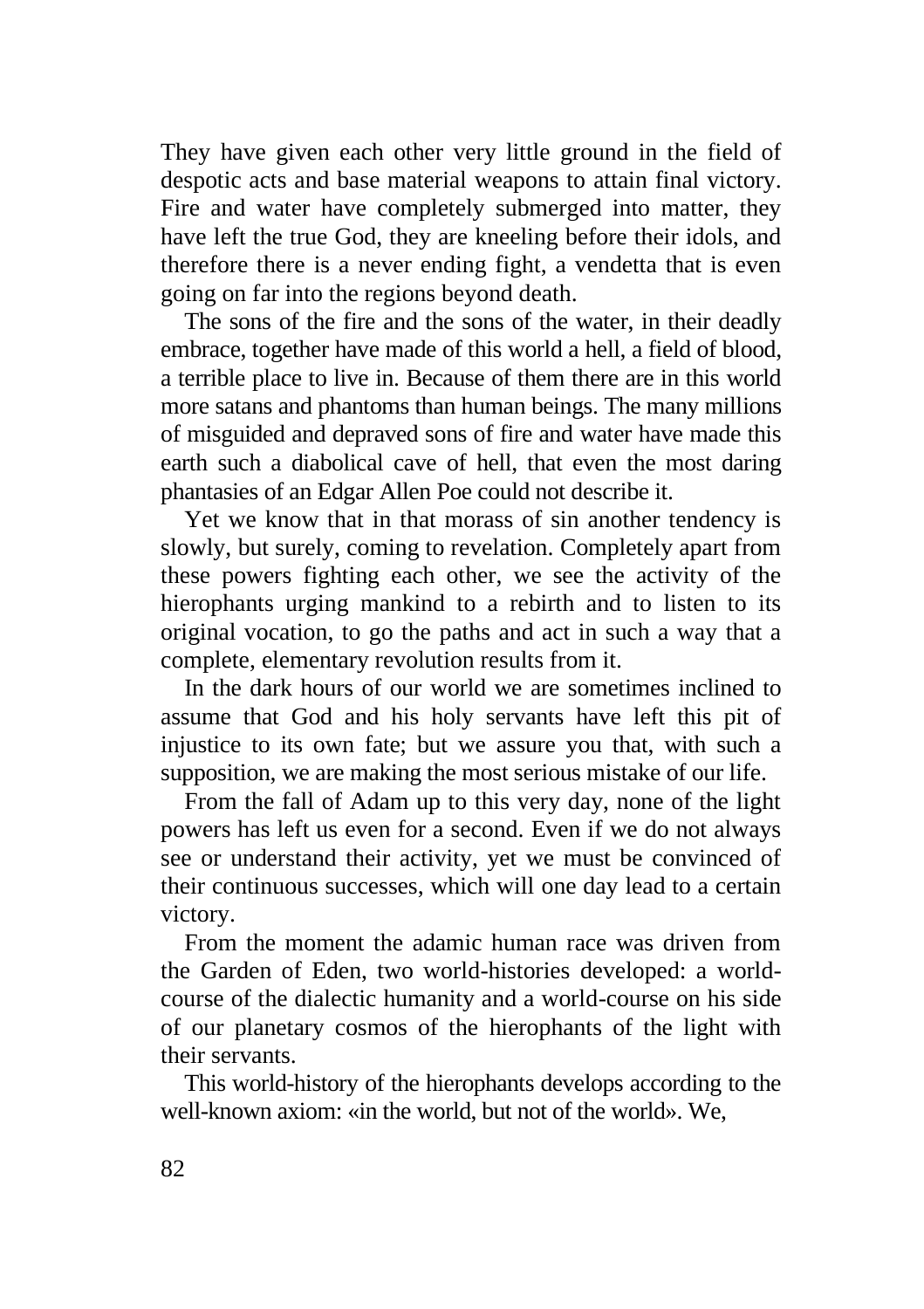who are of the earth, earthly, sometimes think that our destiny, the course of our personal lives, shows traces of the hierophants. That is a mystification, a complete misunderstanding. The sublime gnostic activity always follows its own way, and now and then this activity is connected with cells which were prepared beforehand in our sphere of life. These cells of lower esoteric activity have the task to affect the earthly organism, to go out and preach the gospel and to cure the sick of humanity. Naturally, these cells of a lower esoteric activity are bound to awaken the hostility and the hatred of thousands, and therefore they are finally persecuted in the hellish conflict of the dialectical masses of fire and water.

We have experienced such a catastrophe personally. We know what it means to have to fulfil a mission in the name of the hierophants of the light in enemy country.

Although being conscious of the pain, we should not lose our sense of reality.

If, from a dialectical point of view we see a destruction of cells, in reality it is an exchange of cells, an exchange of matter. When an old cell has fulfilled its life-potential a new cell of lower esoteric activity starts its seven years' task.

Just as there are small cells with limited or well-defined, esoteric, scientific tasks, there are also very large, worldembracing cell-structures emanating from the universal Brotherhood. The great world-religions are to be considered as such. The mission of the great religions must be understood as an ever returning attack on the dialectical organism.

When we examine the pre-christian world-religions we discover that their activity, as greater cell-structures, petered out again and again and was more and more subjected to the hostility and hatred from Lucifer and Satan, and it finally became more and more necessary that once again a new worldreligion should take over the task of the previous one, in order to continue the attack.

When great cell-structures appear, sublime highly cultivated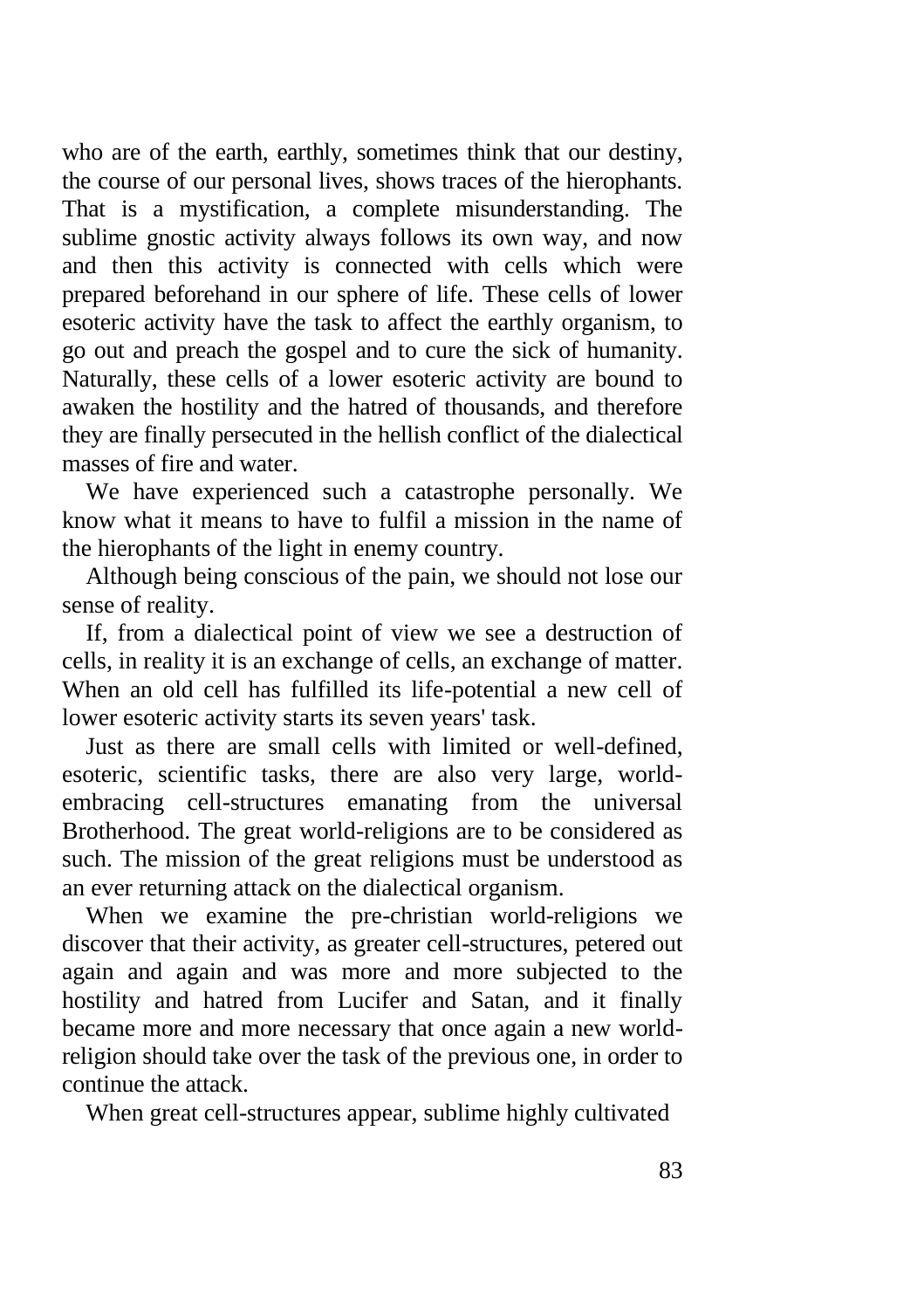entities direct the small cells of a lower esoteric activity to carry out their task in cooperation with the great cell-structures as the mission requires. These less developed, humble, and simple servants act as promoters.

On the coming of Christianity, there was not only a new activity in the various religions, but also the process of exchanges in matter became altogether different because of the mission of Jesus Christ.

We know that Jesus Christ was sent by the hierophants into the dialectical organism not as a human being, nor as a sublime adept, but as a supernatural being, a god; Christ came to us to direct the new cell-structure.

In order to carry out this work he made himself entirely one with mankind, by descending as a son of man, i.e. he went through the womb of Mary in order to awaken in time, as one of us, as Jesus of Nazareth.

In this way Christ united His divine hierarchy with the human dialectical and satanical hierarchy, and he completed this work by sacrificing his life on Golgotha, thereby definitely spreading all his powers in our organic sphere.

Thus, through this sacrifice of Christ, all things have literally become new. For the new cell-structure, conducted by Jesus Christ, cannot be cast off any more by the dialectical organism. There is a blood relationship between mankind and the man Jesus who became and was the Christ.

Therefore, after Christianity, we shall not have another religion, but Christianity will drive the masses to a resurrection or to a fall.

In Christ the world history of the Hierophants has reached its highest and most light giving summit. While the dialectical world lies twitching spasmodically and is sunk into a loathful disorder, while our world is showing numerous caricatures of fire and water according to its nature, the world history of the Hierophants has stood during the last six to seven hundred years in the token of Christian Rosycross. In Christ, the cross that the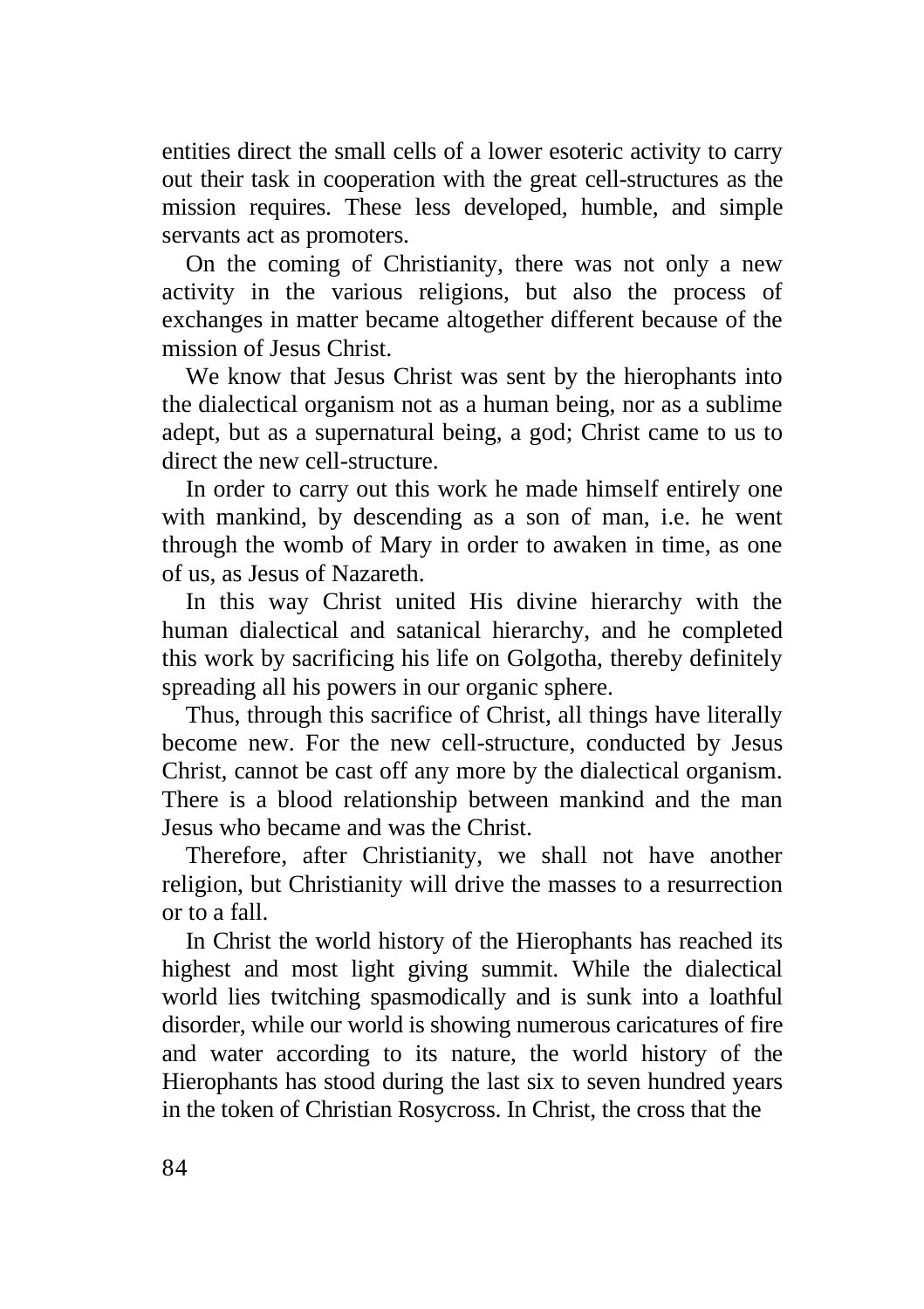Hierophants of the Light and their Servants have carried on our behalf sine the foundation of our world, becomes a cross around which the roses are climbing: the roses of happiness, the roses of pure joy, the roses of love, the symbols of an elevation from the leaden surroundings.

There are two world-histories. One of you and me, and one of the mysteries. One history has led us through an ocean of tears, the other brings us into an enormous forge, where, with a new hammer and a new word, one works without interruption more powerfully and with more energy than ever before.

The last destruction of cells by the sinister masses would probably have meant an external and internal neutralization some thousand years ago. In our present time the struggle we had to fight brought only a partial external destruction. A bomb, a long expected projectile, was fired at us, but with the new hammer and the new word we are invincible.

Our working cell that was assaulted, proved capable of renewing itself through the new hammer and the new word: thanks to God, through Jesus Christ, who gives us the victory.

We think here of Hiram Abiff, the master builder, one of the greatest esoteric workers of the past who, according to the masonic legend, received such a new hammer and a new word, when one of the cells of lower esoteric activity conduced by him was destroyed by the dialectical forces.

In order to understand these things well, we must turn once again to the Holy Book, in which everything is most clearly explained at our level of consciousness, and therefore it is with great pleasure that we may pass on to you, with the help of the Bible, some fragments of the sublime esoteric world-history, with the intention that we also shall understand our lesson and mutually reap the harvest.

In the first place we must consider the figure of Hiram himself. Freely translated, the word Hiram means «brother of the sublime One», an indication that we are dealing with one of the Great Ones of the Spiritual School, one of the illustrious workers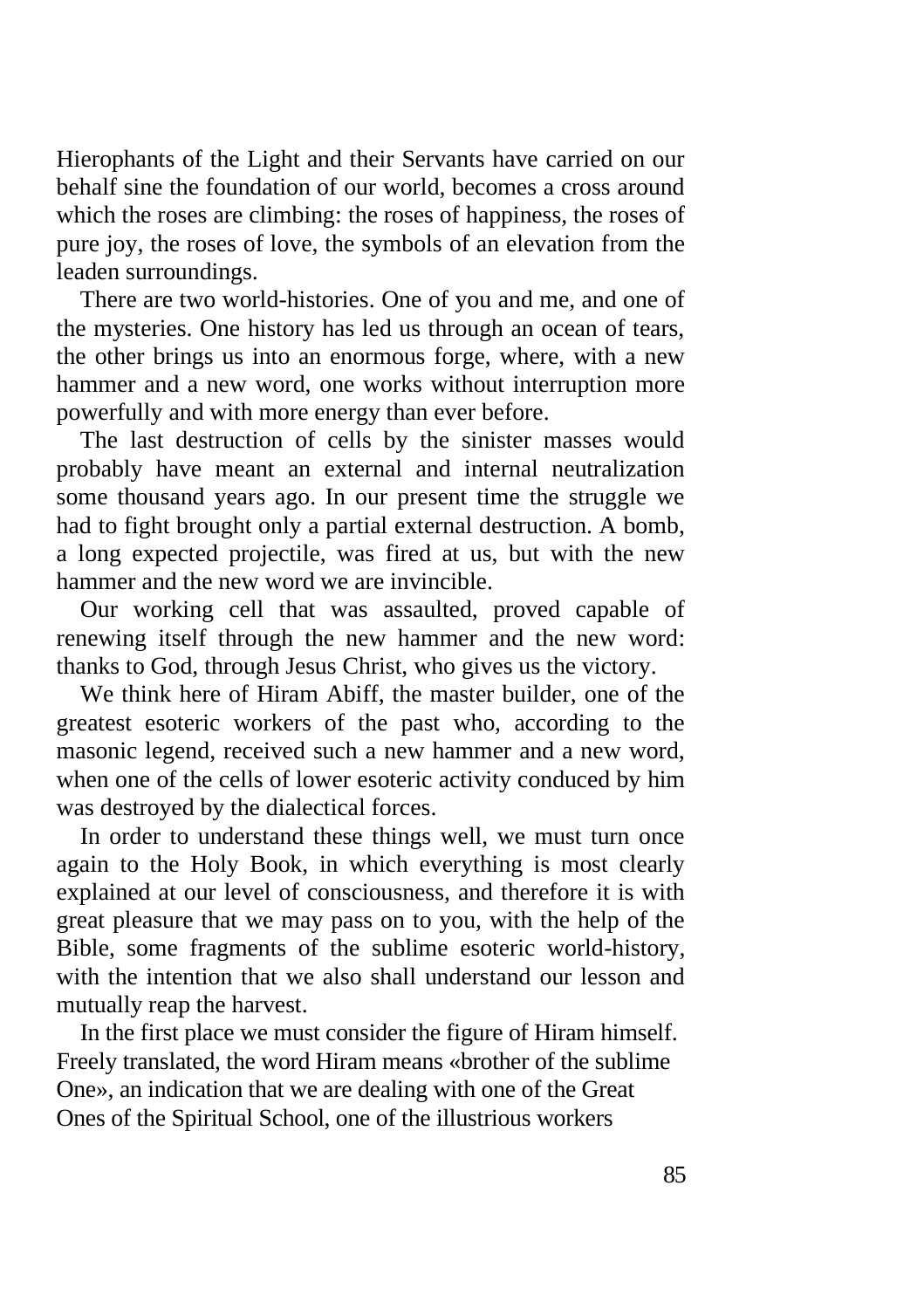in the service of the universal doctrine.

The name Hiram Abiff means: «Son of the brother of the sublime One».

In another way we can also read Hiram Abiff as meaning «Hiram, the brother of the sublime One, is my father», which comes to the same thing.

In order to understand more clearly the being of Hiram and his followers, it is told that Hiram is the son of a widow. As we know, this is a very classic indication for a participant in the Mysteries.

In 1 Kings 7: 14 it is said: he was a widow's son of the tribe of Naphtali. In another place it is said that he is a native of Dan. This apparent contradiction can be explained by the meaning of the two tribes. A man from the tribe of Naphtali, the son of a widow from the tribe of Naphtali, is a «fighter», a strong man who fulfils his task with the sword of the spirit. Therefore he is also said to be related to the tribe of Dan, for he fights for the highest justice, he is a judge before God's countenance.

Thus we see Hiram and his followers as strong, fighting heroes of God, as purified sons of the fire.

The indications of their spiritual state and hermetic vocation are innumerous.

Hiram is King of Tyre which means that he is a man like a rock, unswerving, unshakable, in his task. He is a king in his function, a master of what he is called upon to do.

Hiram is also the inhabitant of the land of Sidon. The territories of Tyre and Sidon are also known to us from the New Testament. Christ himself stayed there once or twice, as we shall see more clearly later on.

The Sidonians are fishermen. According to their royal function, they fish men out of the dialectical domain where they are imprisoned, in the grip of the satanic powers. Thus we know Hiram Abiff and his followers, the King of Tyre, the Sidonians, the mighty fishermen of human beings, the sons of the widow, the sons of the fire purified in one of their creations, in esoteric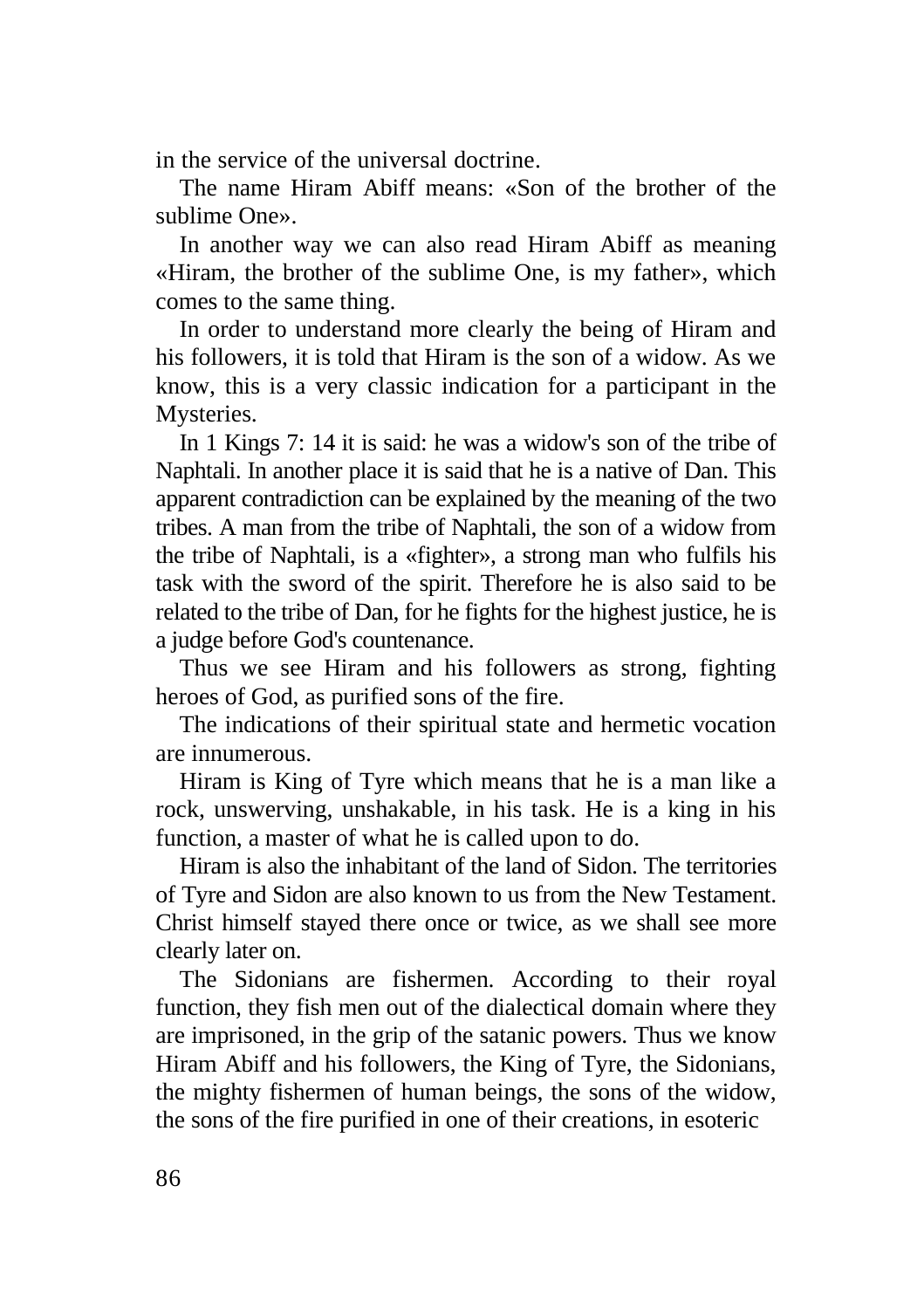world-history.

What strikes us most in the related narrative of the Old Testament is that Hiram is shown as a great friend and living in complete understanding first with David and later on with Solomon.

At a psychological moment in the lives of both kings we see the Hiramites appear. David, and Solomon, who, as we know, were in fact in their royal function the material and spiritual propelling forces of their people, representing state as well as church, were greatly assisted by Hiram. He helped David in establishing and founding his state; and this help was accepted by David with gratitude and complete understanding. Then Hiram assisted Solomon upon his request in establishing his state and especially in founding the Israelite Church.

When we read this we cannot help but be surprised. In hearing this story it is as if heavenly sounds come to us.

Imagine that the Synod of the Protestant Church or the Roman-Catholic Church would ask the modern Hiramites to assist them in trying to come to a renewal! That would be completely impossible in our days. In our century it would be considered as utmost craziness. The spiritual leaders who think themselves so important, would surely not like to learn from the present Tyre and Sidon, how to fish men out of the boiling sea of life. And yet it should go this way, if anything is yet to become of the Church. Many churches are seeking passionately and sincerely for a revival. But this revival cannot come without the concrete help of the Spiritual School, which should be requested and gratefully accepted just as in the example of David and Solomon. For originally the religion of the churches was given to the masses as a gift from the hierophants.

This old classic fragment from esoteric world-history shows us that a harmonious cooperation between fire and water is indeed possible, without the one trying to surpass the other in power and destroy him. Our Spiritual School of the Rosycross does not want the ruin of the Church, we favour a regeneration of the Church, or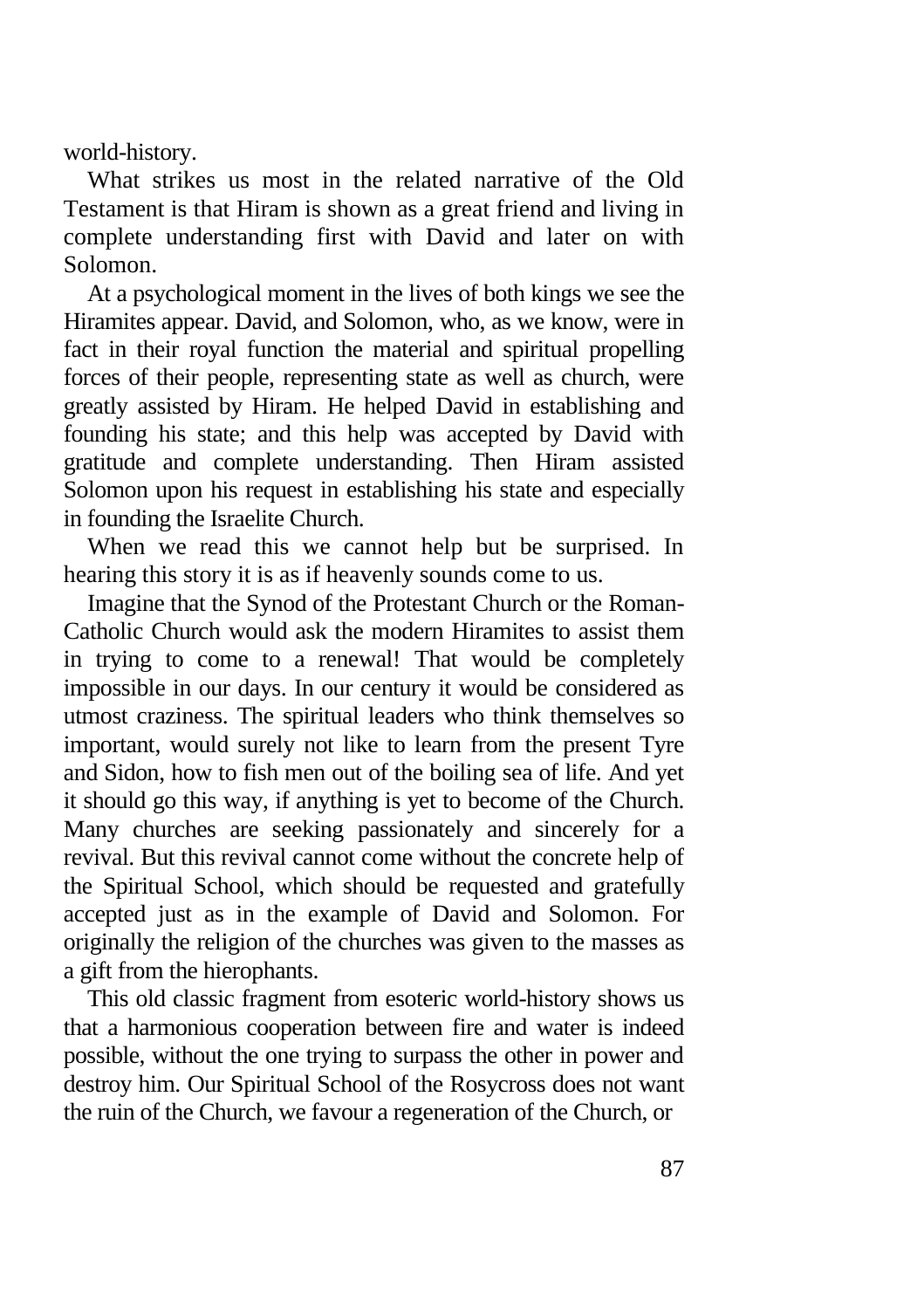the arrival of a new one. It is true that there are dialectical groups of the fire who, because of the nature of their philosophy, aim at the destruction of the Church. We saw this in the efforts of some groups in Soviet Russia and by the Nazis. The Church, however, has no right to complain about it, because its own appearance in world-history has left a long track of blood and terrible suffering. At the same time we are not ignorant of the attitude of the Church towards us, who do not want anything but to follow the footsteps of Hiram Abiff, the master builder.

One day we shall appear as victors in our peace-loving and love-radiating fight. In 2 Samuel 5: 11 we read: «Hiram, King of Tyre, sent messengers to David, and cedar-wood and carpenters and masons: and they built David a house.»

The house of David, understood both materially as well as spiritually, is built by carpenters and masons: carpenters and masons of Hiram; carpenters of the order and the spiritual schooling of Joseph, the Carpenter.

Even if we should only be apprentices or less in the hiramitic kingdom, it would be better than to be professors of theology at one of the poor colleges for powerless, exoteric, spiritual leaders in our world of blood and tears. In the beginning, the Church is always established by the Mystery-School, and then representatives of the Church have made of it an infamous wreck.

Christ has removed these scribes from their function, these people who are useless for a true spiritual regeneration of mankind, and He, the Lord of our life, will remember from second to second, that the house of David is built in more than one sense by carpenters and masons according to the ordinance of Hiram Abiff. Idle talk, intellectual boasting and the white sepulchre-technique is no way to fish men out of the earthly hell of demons. David and Solomon seem both to have known and experienced, that the hermetic knowledge and learning of carpenters and masons are necessary to maintain the church for the Abel-masses in tutelage. The mystic needs the magician in order to be able to do his work.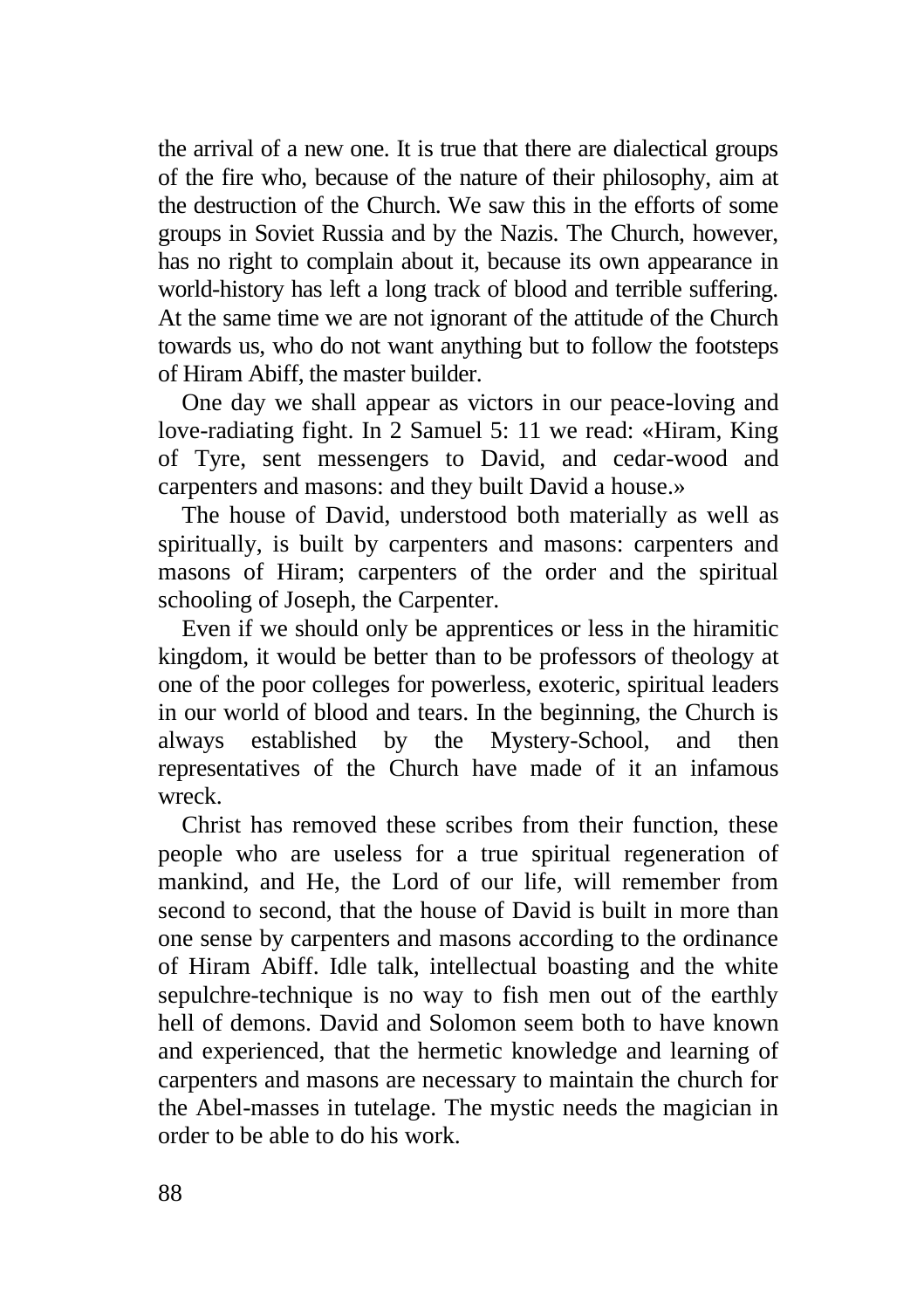In what way must we then think of this help? Must we see the Hiramites appear as ministers and elders, as priests? No!

Hiram sends wood for David's house, cedar-wood. Hiram sends cedars for the house and the temple of Solomon. Hiram sends workmen and artists into this world. Hiram sends to all kingdoms his carpenters and artisans who are not only able to haul precious metals out of the depth of the earth, but who can also transform them to wonderful works of art in the house of the Lord. Cedarwood above all plays an important part in Hiramic architecture.

We must understand that this cedarwood is the symbol of the living water that can be supplied in its purest substance by Hiram Abiff, according to his high kingship, to all who are hankering after it.

Therefore his greatest and most delightful piece of work is the construction of the temple-basin, borne by twelve animals.

«Then he made a molten sea; ten cubits from one brim to the other; it was round all about and its height was five cubits and a line of thirty cubits did compass it round about. It stood upon twelve oxen, three looking toward the North, and three looking toward the West, and three looking toward the South, and three looking toward the East: and the sea was set above upon them».

Do not think here of a temple that was erected somewhere. Think of the temple of God that must be built by the hands of men, the heads of men and the hearts of men. Such a temple is made of fire and water, it is the combination of fire and water. It resembles a molten sea.

A State or a Church wanting this long and hanker after everything that serves the honour of God. The mystic power of the soul is fully able to know, to where the fire is called, which task Hiram has to fulfil.

David and Solomon knew, what carpenters and masons with their cedarwood and their magical art can perform; they knew that without Hiram Abiff the temple of God cannot be erected amongst mankind. That is why Hiram, King of Tyre, loves them.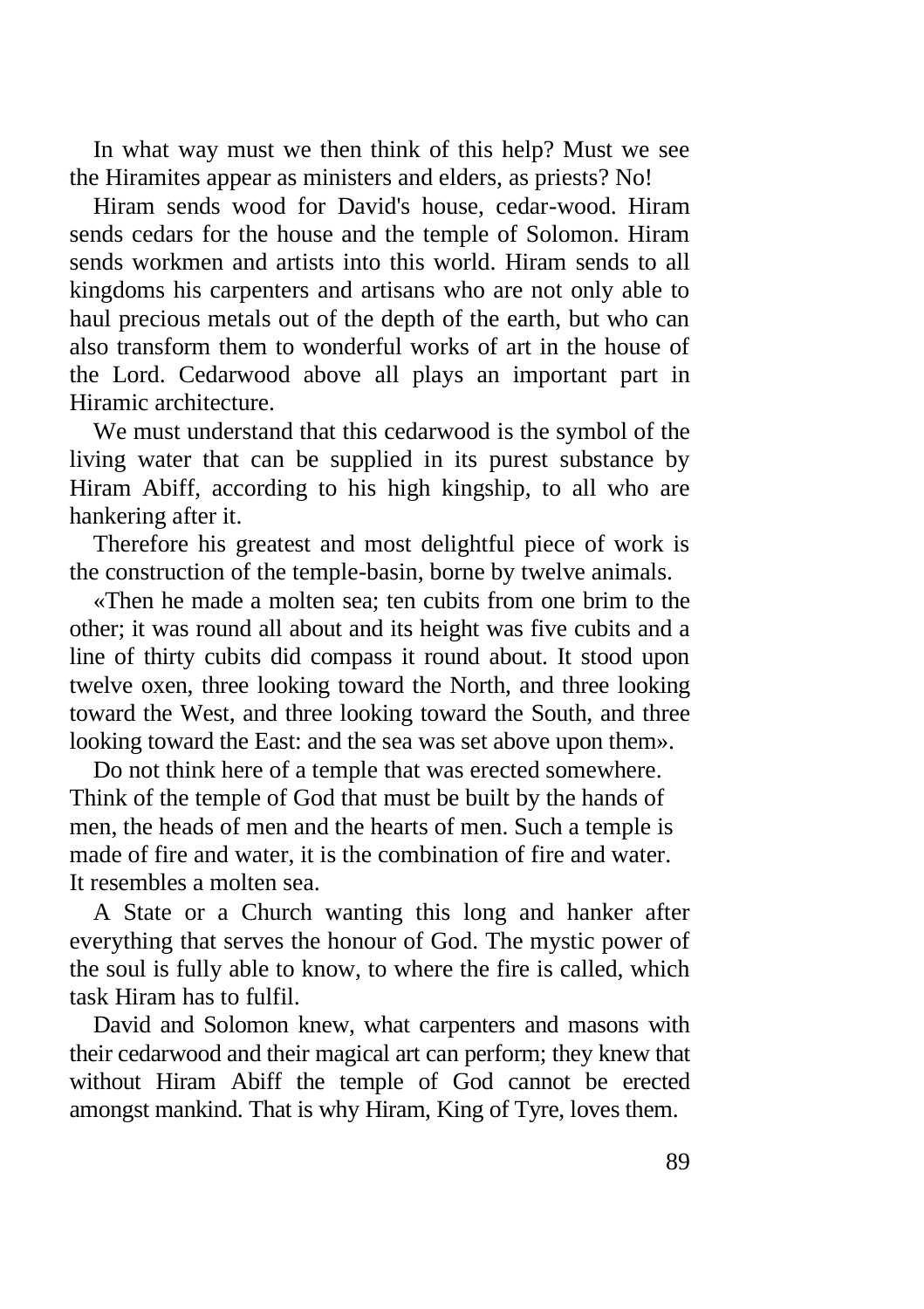Therefore he says: «Blessed be the Lord, that made Heaven and Earth, who has given to David the king a wise son, endowed with prudence and understanding, that might build a house for the Lord, a house for his kingdom. Therefore I send you a wise man, Hiram Abiff, the son of a widow of the daughters of Dan, whose father was a man of Tyre; skillful to work in gold and in silver, in brass, in iron, in stone and timber, in purple, in blue and in fine linen, in crimson; also to grave any manner of graving».

«Send ye», so speaks Hiram to Solomon, «the wheat, the barley, the oil and the wine, of which you have spoken. And we shall cut wood out of Lebanon, and we shall bring it to you in flotes by sea to Javo, and you will carry it up to Jerusalem».

«The wheat, the barley, the oil and the wine, of which you have spoken,» are the symbols of the quality of the soul, the true mystic devotion. If the church possesses them and lives out of them entirely with a great refinement, not associating itself for a second with the luciferous and satanic ideas, then Hiram can send his carpenters and masons with their treasures to Javo, the harbour of beauty, in order to found with the church, each in his own way, the great temple of God.

But Church and State have sold themselves to the earthly earth; consciously or unconsciously they have surrendered to restriction and foolishness. Thus the piece of work of Hiram was and is destroyed, neutralized. The harbour of beauty does not cast pearls before swines nor roses before asses.

This glimpse on a phase of the esoteric world history makes us happy at first and then sad again; for, after David and Solomon, there came kings who sank into darkness. The later State and Church were no longer producing wheat, barley, oil and wine in their sphere of life. When the collective soul of the people can no longer do this, the fire can no longer do its work. When the soul is clearly producing its mystic creations, then on such a basis the fire can supply many Hiramitic presents, and also the basin can be built, from whose living water the luciferous sphere of life must be destroyed.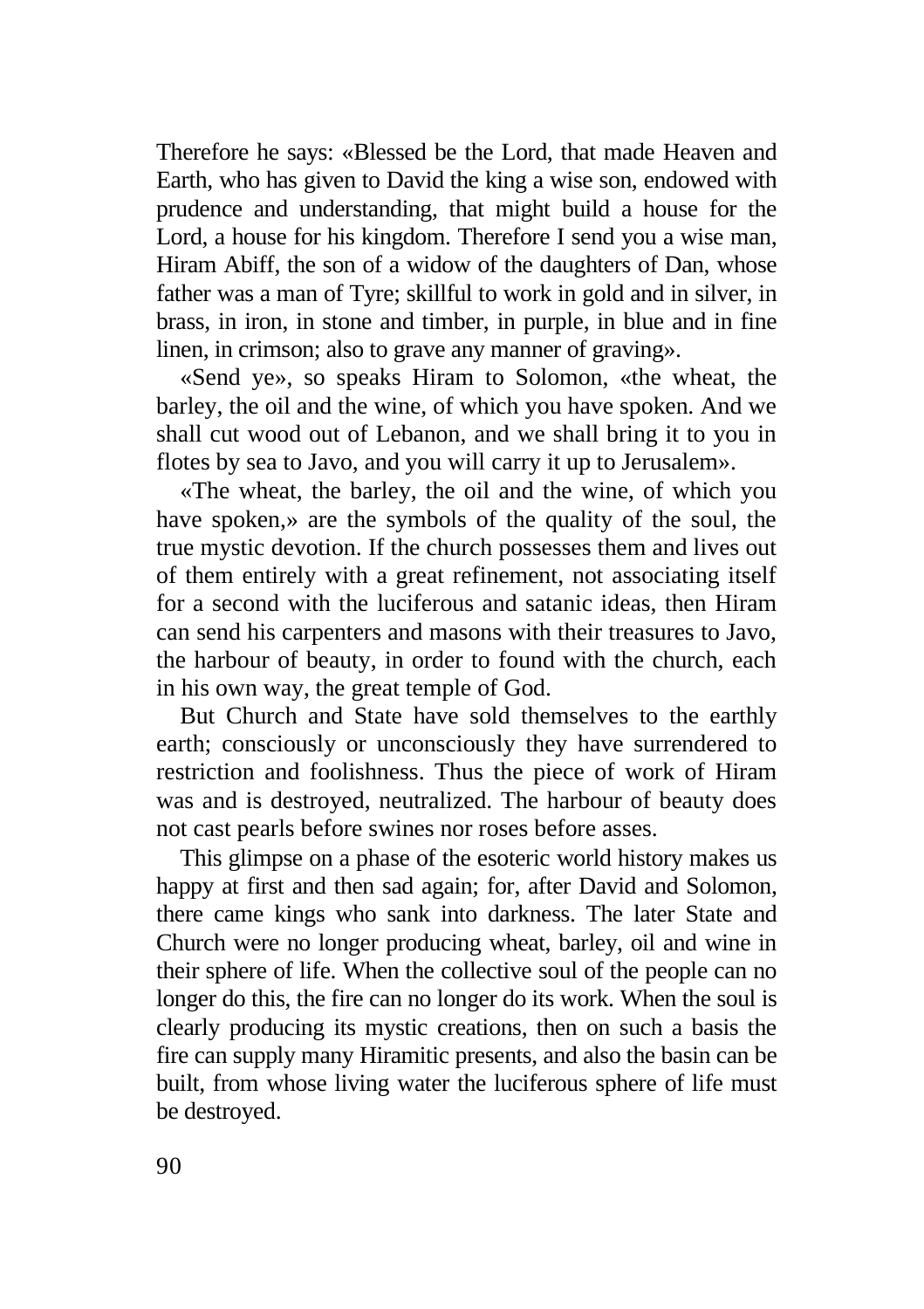We shall therefore place you before the following law: the product of the State and the product of the Church determine the product of the Spiritual School. Therefore it must really be a matter of concern to all of those who are living in the true light to observe in which way the relation between Church, State and Spiritual School in developing, for upon such a development depends the direction world events will take during a certain period.

Are the hands and feet of the Spiritual School tied? Is this indeed an unconquerable hindrance?

Fortunately not, thank God! This is not the case. For now we confront you with a second glimpse into the esoteric worldhistory that will make it fully clear, how and why Hiram Abiff received his new hammer and his new word, with which he could neutralize all the dangers of a State and a Church that are no longer willing or able.

In order to understand this we finally place before you Matthew 16: 13-20: «When Jesus came into the coast of Caesarea Philippi, he asked his disciples, saying: whom do men say that I the Son of man am? And they said: some say that thou art John the Baptist, some Elias, others, Jeremias, or one of the prophets.

He said unto them: but whom say ye that I am? And Simon Peter answered and said: thou art the Christ, the Son of the living God. And Jesus answered and said unto him: blessed art thou, Simon Barjona: for flesh and blood hath not revealed it unto thee, but my father which is in heaven.

And I say also unto thee, that thou art Peter, and upon this rock I will build my church; and the gates of hell shall not prevail against it. And I will give unto thee the keys of the kingdom of heaven, and whatsoever thou shalt bind on earth shall be bound in heaven, and whosoever thou shalt loose on earth shall be loosed in heaven.»

Simon Barjona, the fiery dynamic servant of the living water, Peter, the man of the rock, Simon Peter the fisherman!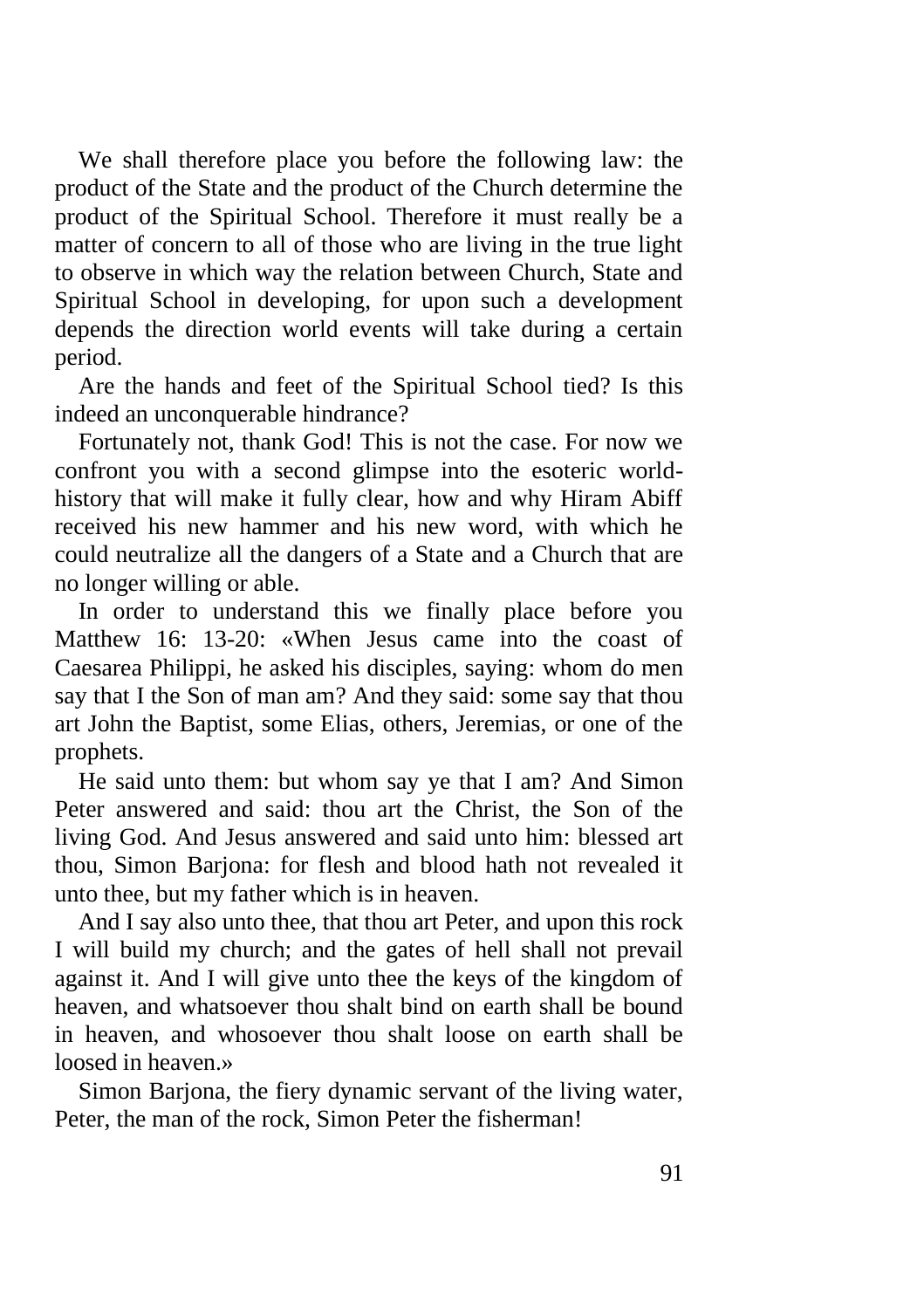This is altogether a very distinct designation for a servant of Hiram, the King of Tyre and Sidon.

He is from Tyre and therefore a man of the rock; he is a Sidonian and therefore a fisher of men.

Peter, the Hiram Abiff of the New Testament, a master builder, a servant of the Spiritual School of the hierophants, who recognizes the Christ as the Son of the living God, and confesses it with all the power within him, with all the love within him.

Blessed are you, Simon Peter, for flesh and blood has not revealed it to you, but my father who is in heaven. Blessed are you, for in you the kingdom of Tyre and Sidon will be established to a new task. Blessed are you, Hiram Abiff, for in Christ you are given a new hammer and a new word. I tell you you are Peter, and upon this «petra» I will build my Church. When State and Church do not understand their task and become powerless, where they fail in producing soul qualities as an offering for the fire, then the new Church and the new State will emanate from and be carried to fire, light and water, by the Hiramites themselves. On this «petra» I will build my Church! Hiram will do it himself. And the gates of hell, the gates of the domain of the dead, shall not prevail against it.

Well, if you know yourself united with the carpenters and the masons, may-be as apprentices or even less, then you know, that a Spiritual School and a Church of Fire will take over the task, where the old ones failed. The Pope believes himself sitting on the chair of Peter. Let us leave him in his delusion. The protestant churches declare themselves the Church of God. Let us leave them in their delusion.

Let us hope and pray, that finally out of all those religious communities through dreadful purification, the fruits of the soul: wheat, barley, oil and wine, may arise again. But the great work of the Lord cannot be detained or delayed any more by the rise of fall of the luciferous masses. The whole process of the salvation of world and mankind is placed in the hands of Hiram, King of Tyre, by Christ himself, saying: on this «petra» I will build my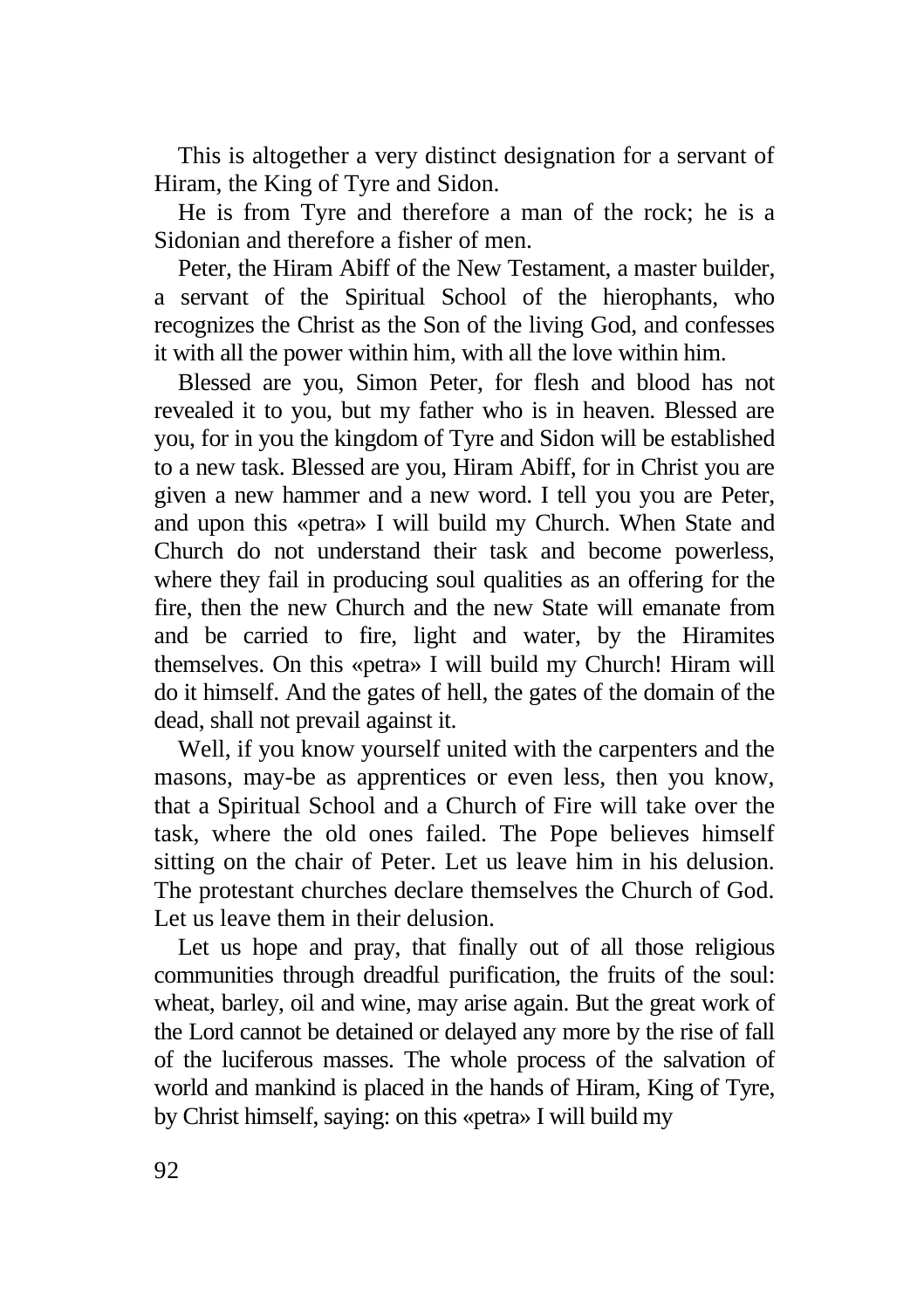Church.

We have to announce to you that State and Church are no longer a hindrance or decisive in the great work, as likewise the race spirits have no longer any influence in a liberating sense.

In the present pandemonium of the world history a cell of lower esoteric activity may be stirred here and there, but such incidental phenomena no longer will cause the basin of Hiram Abiff to split into pieces, because this large basin full of living water is protected by a new word: «upon this 'petra' I will build my Church», and is protected by a new hammer: «I will give you the keys to the kingdom of heaven, and whatsoever you shall bind on earth, shall be bound in heaven».

Although we continue to strive and long for a repetition of the times of David and Solomon in their relation to Hiram and his Followers, and although the law: «the product of Church and state together determine the product of the Spiritual School» may partly still be in force and apparent, slowly but surely the legions of Hiram Abiff will reverse this law. Before long the product of the Spiritual School will determine the products of Church and State.

If God is with us, who will be against us!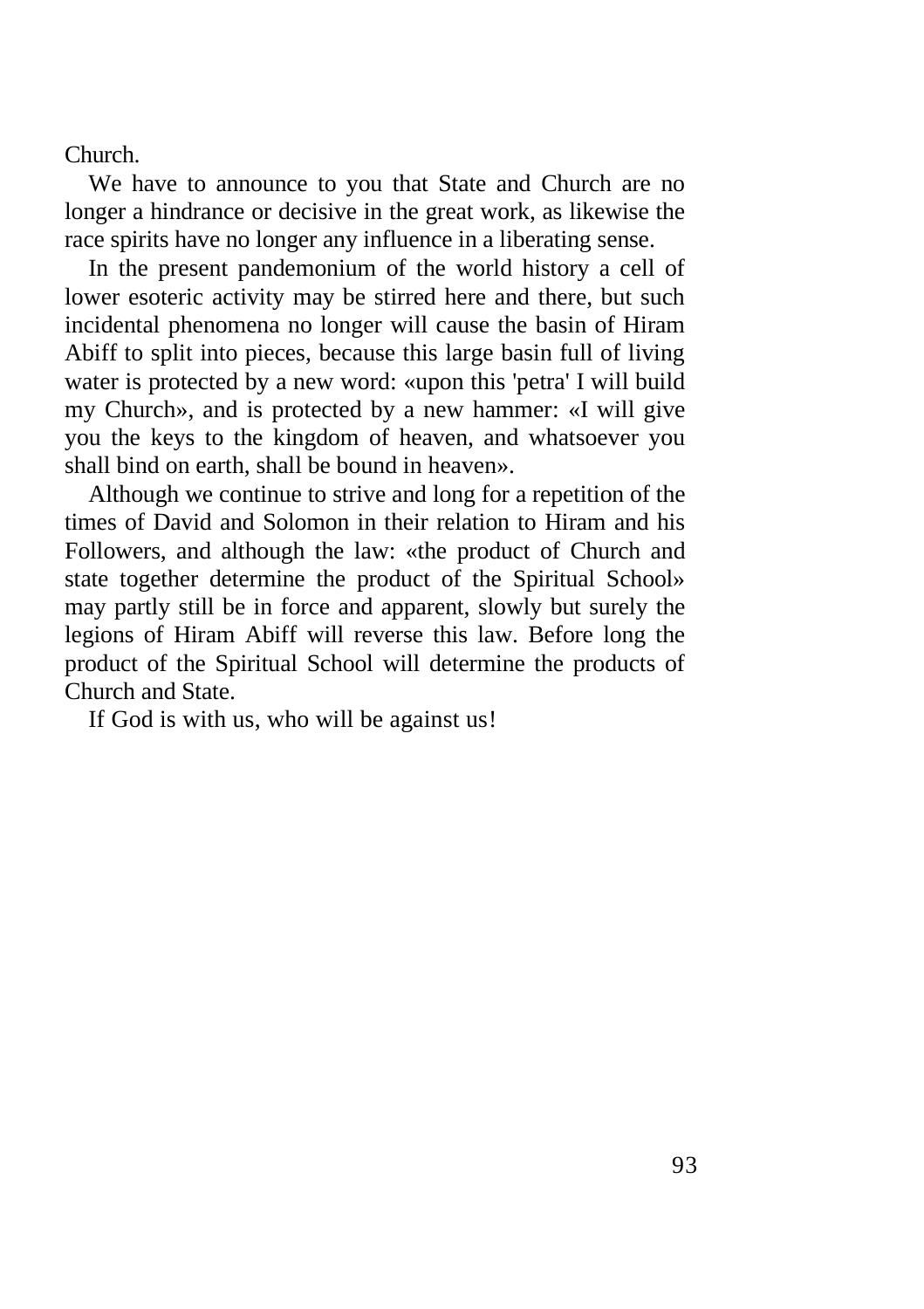## X I I

### **DANGERS ON THE PATH**

Just as the School of the Rosycross time and again shows a glimpse of the Path of Liberation, so it is also necessary from time to time to point out the dangers on the Path.

We are not referring to obstacles and problems which we make ourselves because of our egocentricity and self-defence instincts, but to real dangers in and around our microcosmic system, caused by our ties, our close relationship with the dialectical nature-order. We are *in* and *of* this nature! Every cell of our body, every fibre of our being is built up out of the substance of this nature and the forces of this nature do not easily release their prey. There are dangers on the Path which arise not so much by errors of life or by self-directedness, but purely and solely because of our structural ties with the earth. You should view these dangers not in a personified way, as the ancients did, as devils, earth-bound spirits, demons or elementals, but as the direct consequences of magnetic laws which operate in this nature. The earth's whole atmosphere is a complicated magnetic field, in which different tensions, vibrations and radiations operate, forces which in a completely natural way maintain and cause the circulation or spiralling of all the forms of life that express themselves on earth in one way or another.

The pupil who is called by the Universal Spirit-field, who is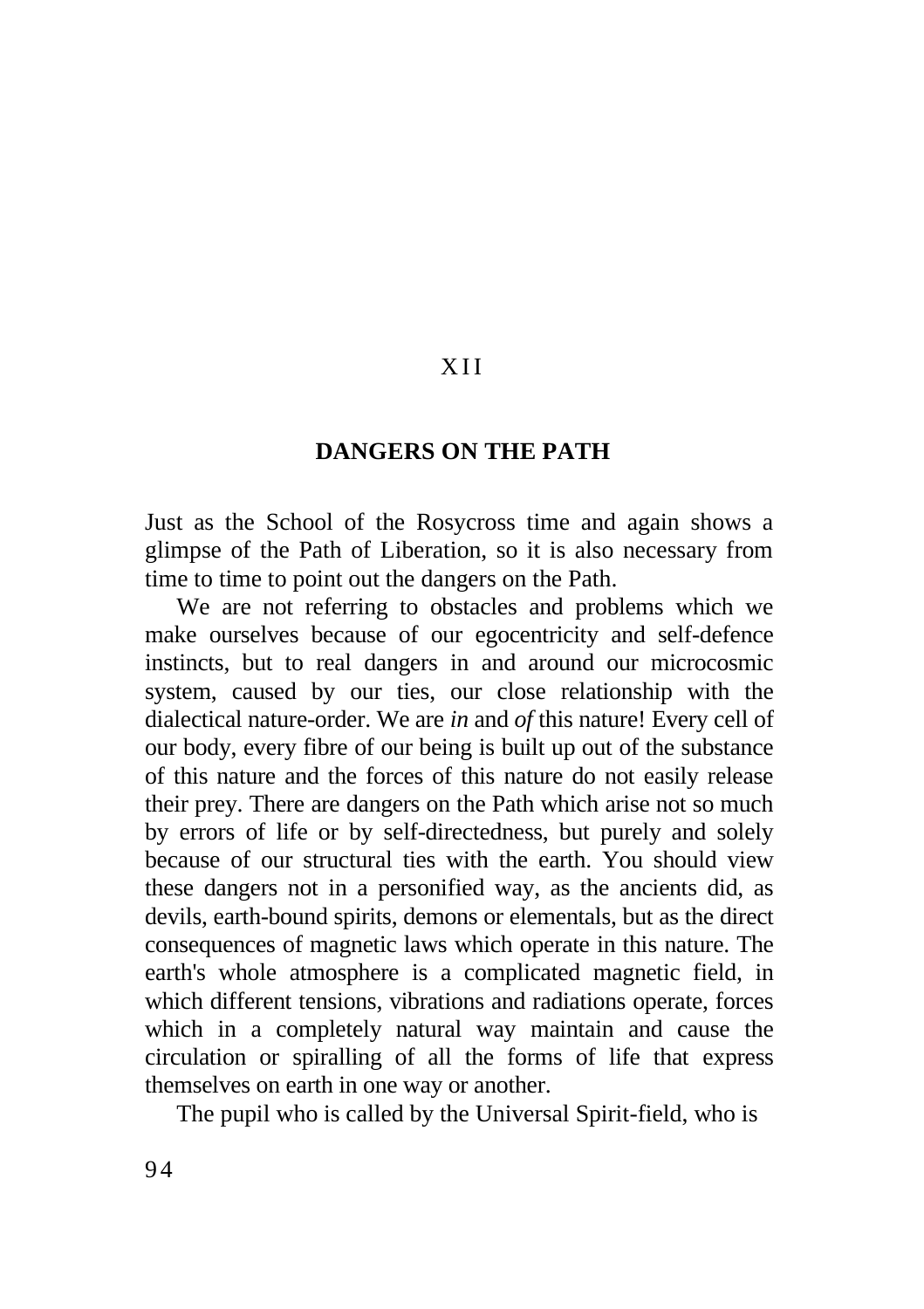invited to the original, human life, and who must consequently undergo transfiguristic changes, is in fact attracted by a different magnetic field, that of the Immovable Kingdom. The magnetic spirit-field is by nature totally different from that of the dialectical nature order, and the pupil, therefore, is faced with the task of escaping from a magnetic field to which he is tied in a completely natural way and by virtue of natural laws. It needs no detailed argument to prove that this is not easy.

To escape from the natural grip of the laws of earth magnetism a radical process of self-freemasonry is necessary, a process which is taken up in a struggle between the pupil and the grip of a magnetic field, a struggle for one's entire being to become captive, as it were, of a totally different magnetic field. This process naturally involves a number of very special nature-scientific problems.

We are purposely using a somewhat nature-scientific terminology, because the glorious and holy Universal Brotherhood has prepared several groups of those striving for universal life and several world-workers who, in one way or another, hold authority, for a new awakening and for a new message to the world. This new message was made ready to be brought to humanity during the second half of this century, as a last call to all who can still listen. And it is with intense gratitude and prayerful thoughts that we speak about this new activity of the Brotherhood. It will only be mentioned for now; later it will be studied closely.

The Message of the Brotherhood, which will herald a new phase in the great cosmic revolution, will turn a new light on the structure of the universe, on the quality of universal life, and on the inanity of material life and striving. It will put the axe to the artificial science we call «theology» and will secure the basis of the Universal Doctrine of Transfiguration before the threefold dialectical consciousness, in a way that we would not have thought possible.

When the message has been brought and has had its full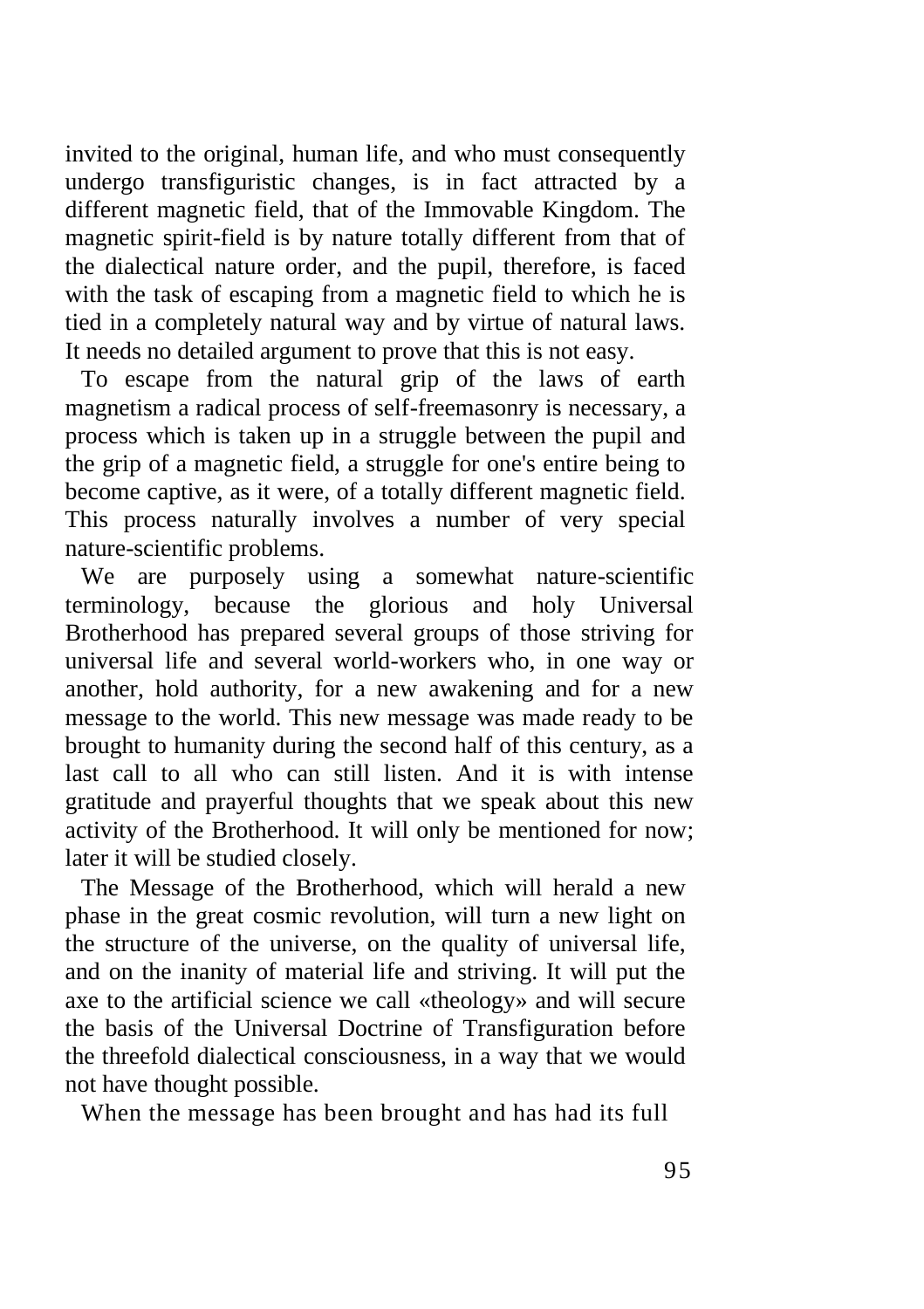effects, it will be a matter simply of these who want to go and those who do not. Many veils and much false light will disappear and the very tiring and energy-sapping work of incessantly declaring oneself and fighting against imitations will no longer be necessary. Everyone will have to choose, without any by-ways, between the new life and the old life. There will not remain any other possibility, be it intellectual, mystical or practical.

The Message we are speaking about has a name. It is the appearance of the Son of Man in the clouds of heaven, of who the Holy Language says that every eye will behold Him. This appearance does not refer to a phenomenon in the sky that will last some hours or days, but to a process, to a grand declaration of the Universal Brotherhood, which will commence during the second half of this century.

All our companions are invited to go out to meet the Lord when He appears. This appearance has already become a fact, and it is about this that we want to inform you.

A magnetic field is a gravitational field. Such a field not only encloses within itself a living form, but the nature of that form, the life dwelling in it, the consciousness in it, the sensory faculties it possesses, the cell structure manifestation etc. , can be explained completely from that gravitational field. They are completely united with it.

If we are attracted into a magnetic field, and we are attracted by the gravitational force of this world, then we are one with the world, in the most absolute sense. Therefore if another magnetic force gets power over us, if our «centre of gravity» begins to lie in another gravitational field, a microcosmic revolution is the inevitable result. The microcosm is then broken away from the previous magnetic field. And form, life, consciousness, the sensory faculties, the cell-structure manifestation, all that which is to be explained from that magnetic field, perishes, and a totally new, different life begins to manifest itself with innumerable consequences. In short, a transfiguration develops; a process to which we have been inviting you for years; a process by which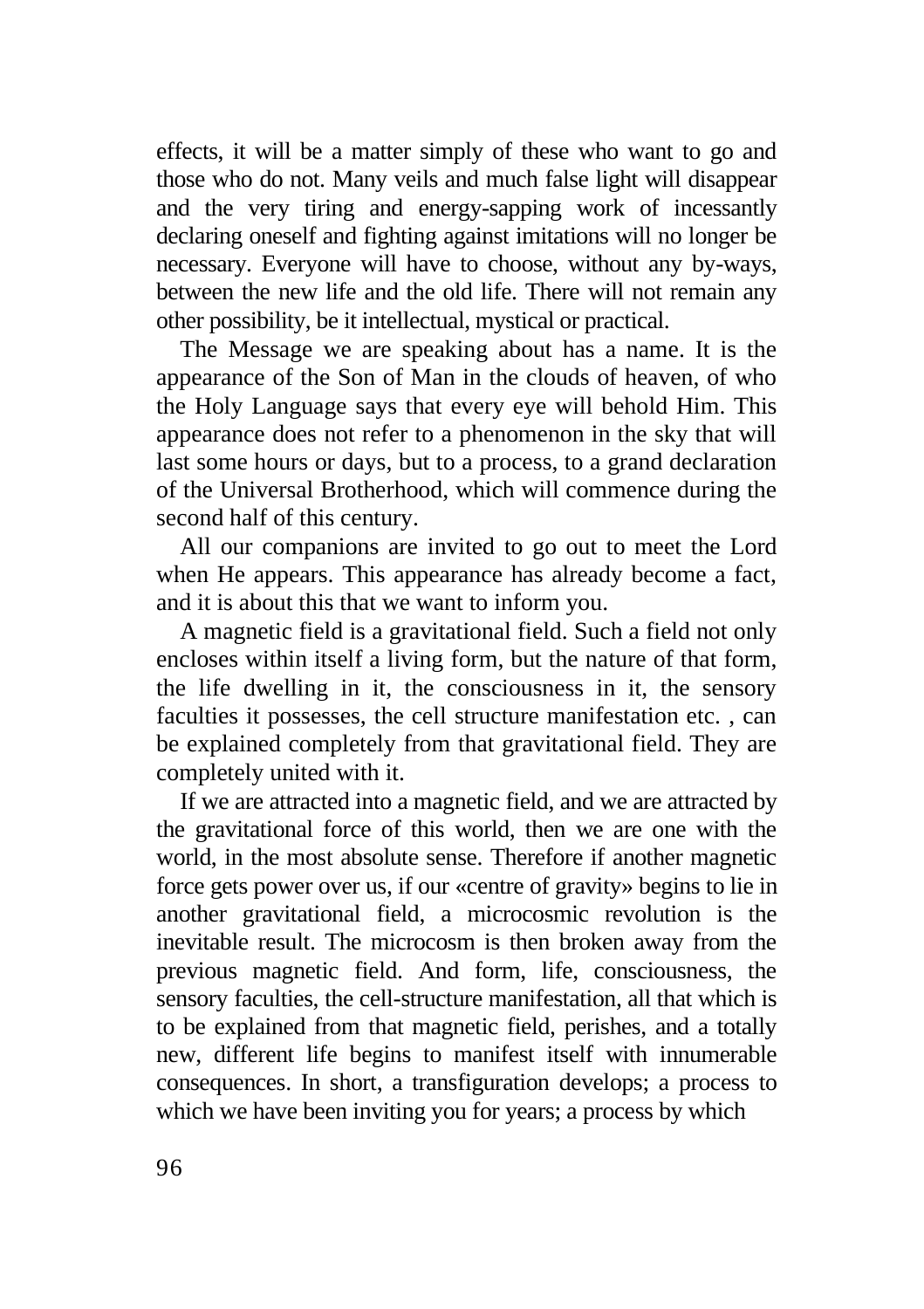you will be confronted in the near future with an unprecedented absoluteness and an imperativeness.

Why? Because the Son of Man has appeared in the clouds of heaven! If you do not understand these words, we will translate them for you. It means that just as a microcosm can be seized, called by a different magnetic field, so also a macrocosm, a world, can be affected in the same way. We call that process a cosmic revolution, as you know. And it will be this cosmic revolution which will place before us the imperative choice:

to share the natural fate of the world, as a form manifestation in a magnetic field, or emphatically to go the way of transfiguration in time, hence to ascend into another magnetic field.

If we choose the latter way, we must accept the battle of escaping from the earth's magnetism. This battle entails the pupil overcoming nature-scientific resistances which the ancients personified as dangers, or for which they chose symbolical figures to make it easy to refer to them.

What we are saying is that the problems of earth magnetism and gravitation were known in the Universal Doctrine of all ages, in all their aspects and equally in regard to their solutions. The Brotherhood has embedded these problems and their solutions for a certain category of seekers in a number of immortal stories. We want to point out two of these stories, because they have appealed vividly to the imagination of millions of westerners from childhood on.

We are referring to the massacre of the innocents in Bethlehem and the flight of Joseph, Mary and the infant Jesus to Egypt.

This narrative is so interwoven with our fantasy, we have visualized it so clearly, artists of all the centuries have represented the flight to Egypt in so many ways, that we can hardly imagine that these dramatic events allude to purely nature-scientific, magnetic workings which are highly topical, and which still concern every pupil, who truly wants to go the Path, every day.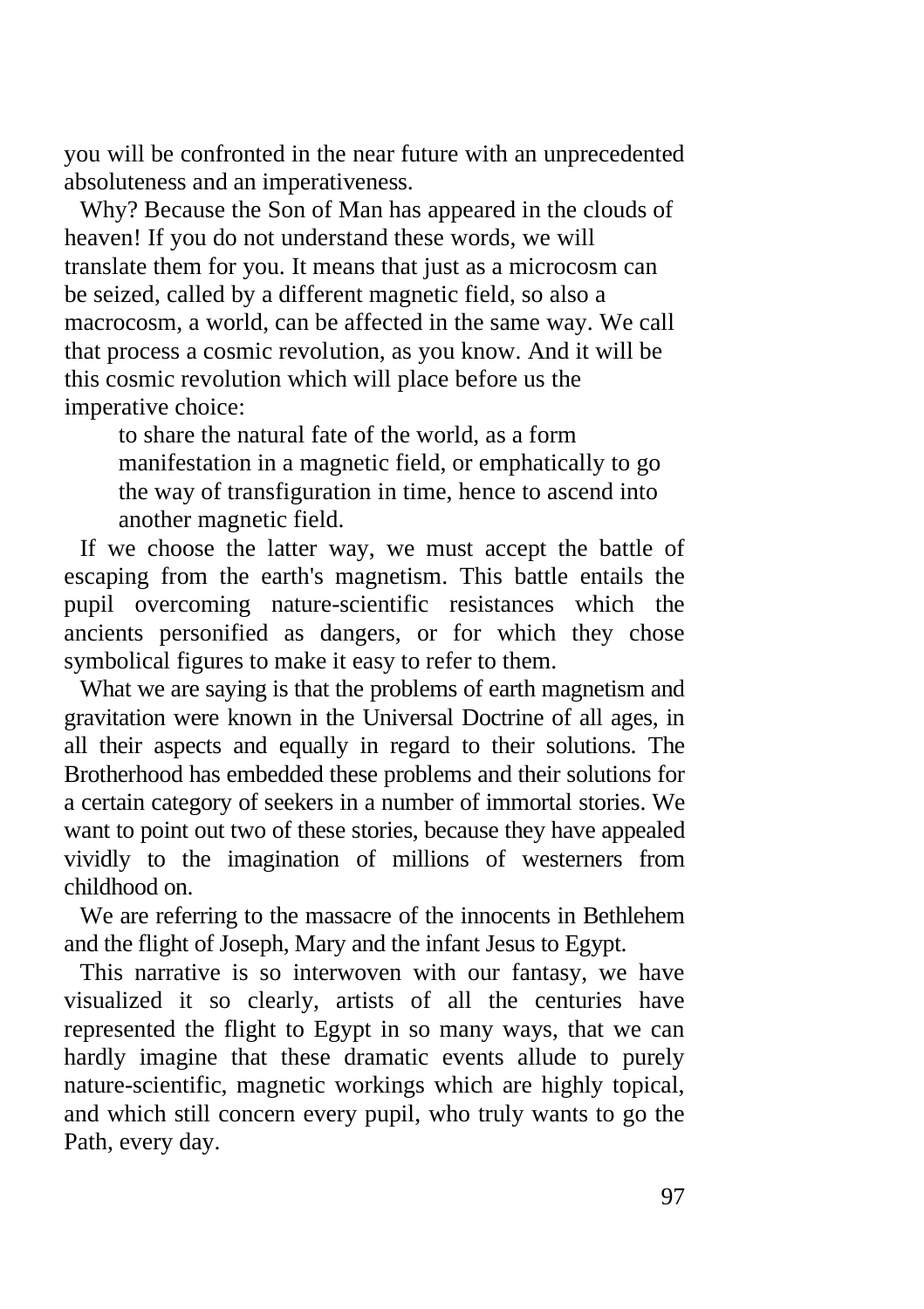You probably know what we are to understand by the story of the three Wise Men from the East. The three aspects of the dialectical consciousness raise themselves up in the fully determined pupil, and from a point of commencement, a place of dawn, the east, they naturally come in contact with Herod, the ruler of nature, the king of the land. That means to say, a conflict develops between the magnetic field of ordinary nature and the striving of the pupil.

This conflict is very obvious. Ordinary nature, ordinary life is completely inimical to the higher, different life of the Immovable Kingdom. Compromise is out of the question. Or put differently: when the microcosm of the pupil begins to experience something of the Universal Spirit field as a magnetic force, this newly born principle will immediately bring conflict into the system. It will be a sign which will immediately be countered, says Messianic Isaiah. And therefore the disturbed, natural magnetic field which functions both microcosmically and macrocosmically, will attempt to restore the balance. Herod will seek to kill the child.

We know from ordinary nature that a magnetic disturbance causes storms, atmospheric turmoil, earthquakes and the like. What happens to the macrocosm also happens to the microcosm. The contact with the magnetic field of Christ naturally brings fierce turmoil into our life. We could indicate this turmoil as an illness.

Indeed, such a turmoil in the life of the pupil who seriously goes the path could result in our so-called health being affected. Nervous states and bodily difficulties are obvious. And it is clear that an accompanying phenomenon of our nervousness are wrong actions, which in turn might cause conflicts with relatives and others. Extremely confused situations then weave a web around us so to speak, in which we are caught. And thus the conflict with the earthly magnetic field becomes a complete victory for Herod. Our new beginning, our newly born child of renewal is exterminated by Herod.

This danger may become clearer to you when we say that a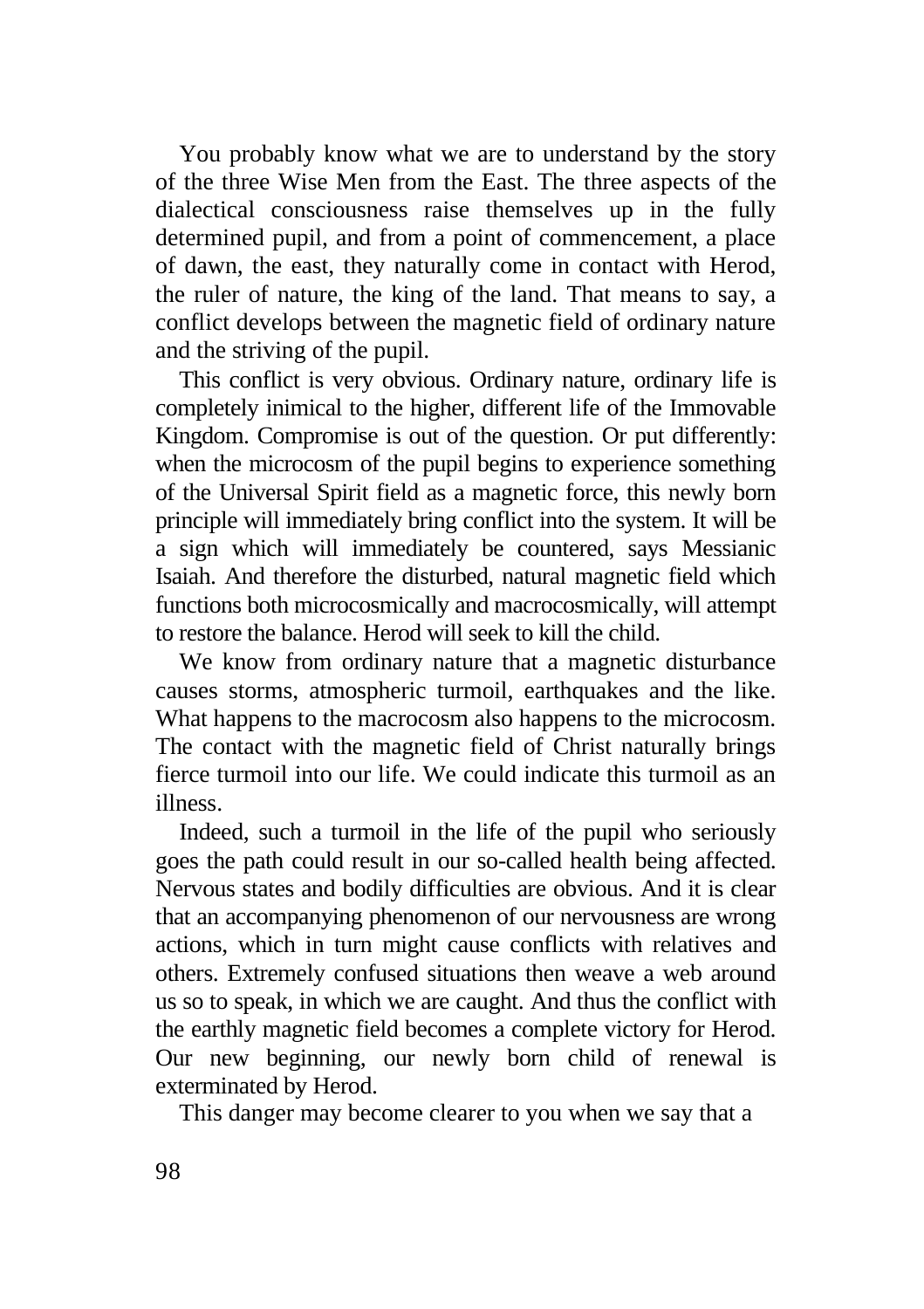conflict with the earthly magnetic field has a very powerful effect on the endocrine system. In incorrectly functioning internal secretion can make our activities powerless, or turn them into very undesirable directions.

Because of this highly current and ever modern danger, the Holy Language gives us a warning. This warning is contained in the flight to Egypt.

The holy legends tell us that one of the wise men does not inform Herod any further, and that Joseph is warned in a dream to flee. You will understand from this that the attention of the consciousness is drawn to the approaching conflict. Indeed, every pupil is warned when a conflict with the magnetic field is on the way. He is advised not to fight, but to flee.

We hope that you will understand this warning. If we fight we will lose, or at least such tremendous dangers will develop that a defeat is obvious. But when we flee to Egypt, we will be saved from all the dangers issuing from this magnetic turmoil. The flight to Egypt points to a state of neutrality.

Just as scientific instruments can be made insensitive to magnetic influences by surrounding them with a layer of lead, or perhaps by other means not known to us, so also the pupil can isolate himself against the aforementioned influences, by trying, when danger approaches, in certain aspects to be no longer actively engaged, to be extremely careful, and to adopt an expectant attitude. This especially means keeping the threefold consciousness completely calm and guarding full of faith what has been received. If the consciousness knows what is happening, keeps calm, and remains balanced, and does not force itself or make itself nervous, the earth's magnetic field will not be able to exert any influence on the endocrine system.

The threefold consciousness must offer itself to the Divine Gift it has received with gold, frankincense and myrrh.

The gold of the faithful, open heart; the frankincense of the life-giving hope; and the myrrh of the purifying cup of suffering of Love.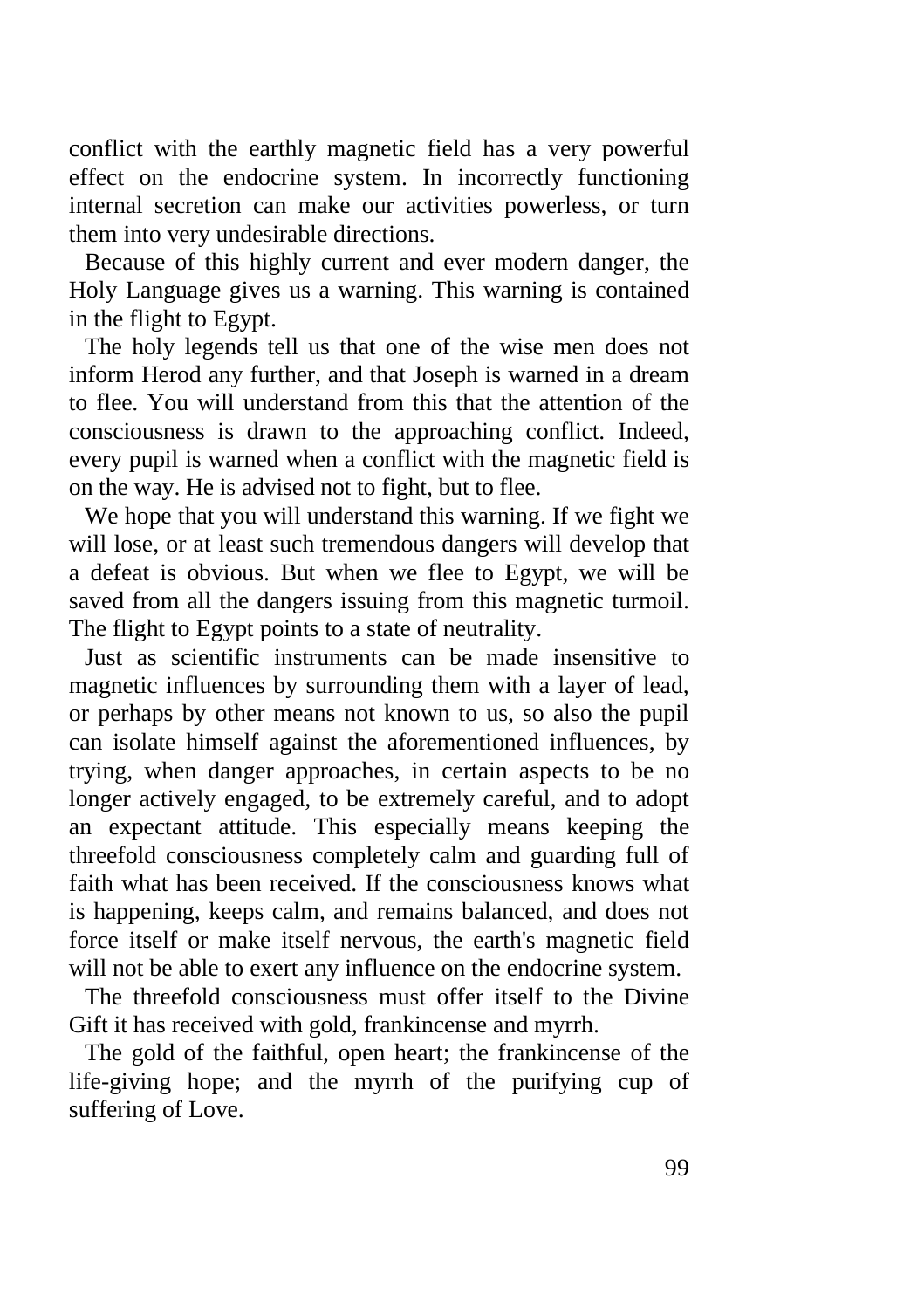#### **LITERATURE OF THE LECTORIUM ROSICRUCIANUM**

#### **PUBLICATIONS OF J. VAN RIJCKENBORGH**

**Elementary Philosophy of the Modern Rosycross The Coming New Man The Gnosis in Present-day Manifestation The Egyptian Arch-Gnosis and its call in the eternal present (I)** Proclaimed and explained again from the Tabula Smaragdina and the Corpus Hermeticum **Dei Gloria Intacta The Mystery of the Beatitudes The Nuctemeron of Apollonius of Tyana The Mystery of Life and Death Unmasking A new Call Light over Tibet The Problem of Cancer There is no Empty Space The Universal Remedy The Light of the World**

#### **PUBLICATIONS OF CATHAROSE DE PETRI**

**Transfiguration The Seal of Renewal 24 December 1980**

#### **PUBLICATIONS OF CATHAROSE DE PETRI AND J. VAN RIJCKENBORGH**

**The Brotherhood of Shamballa The Universal Gnosis**

#### **PUBLICATIONS OF OTHER AUTHORS**

*J. Schootemeijer -* **Television B1- a Danger for the Individual The Way of the Rosycross in our Times What is Transfiguration?**

100